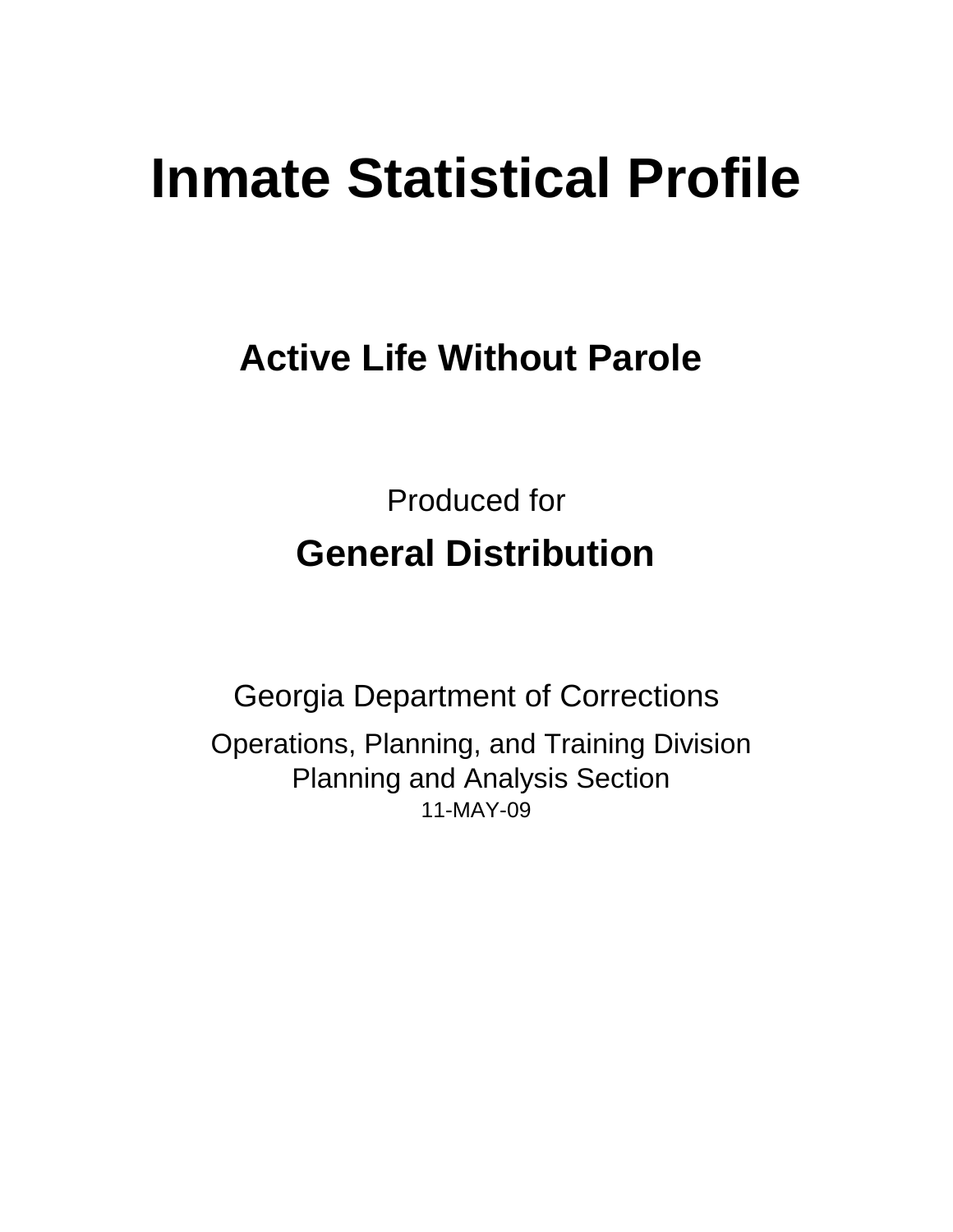**Contents** 

**Active Life Without Parole** 

Produced for **General Distribution**

## Table of Contents

| <b>Demographic information</b>                                       |
|----------------------------------------------------------------------|
| 5 Current age, broken out in ten year age groups                     |
| 6 Race group                                                         |
| 7 Hispanic Origin                                                    |
| 8 Marital status, self-reported at entry to prison                   |
| 9 Number of children, self-reported at entry to prison               |
| 10 Religious affiliation, self-reported at entry to prison           |
| 11 Home county - self-reported at entry to prison                    |
| 14 Socioeconomic class, self-reported at entry to prison             |
| 15 Environment to age 16, self-reported at entry to prison           |
| 16 Guardian status to age 16, self-reported at entry to prison       |
| 17 Employment status before prison, self-reported at entry to prison |
| 18 Age at admission                                                  |
| 20 Age at release                                                    |
| 21 Height, measured at entry to prison                               |
| 22 Weight, measured at entry to prison                               |
| 23 Military service                                                  |
| <b>Correctional information</b>                                      |
| 24 Type of admission to prison                                       |
| 25 Current / last security status                                    |
| 26 Current / last institution type                                   |
| 27 Institution type - transitional centers                           |
| 28 Institution type - mental hospitals                               |
| 29 Institution type - county prisons                                 |
| 30 Institution type - state prisons                                  |
| 31 Institution type - private prisons                                |
| 32 Institution type - prison annexes                                 |
| 33 Institution type - pre-release centers                            |
| 34 Institution type - inmate boot camp                               |
| 35 Number of disciplinary reports                                    |
| 36 Number of transfers                                               |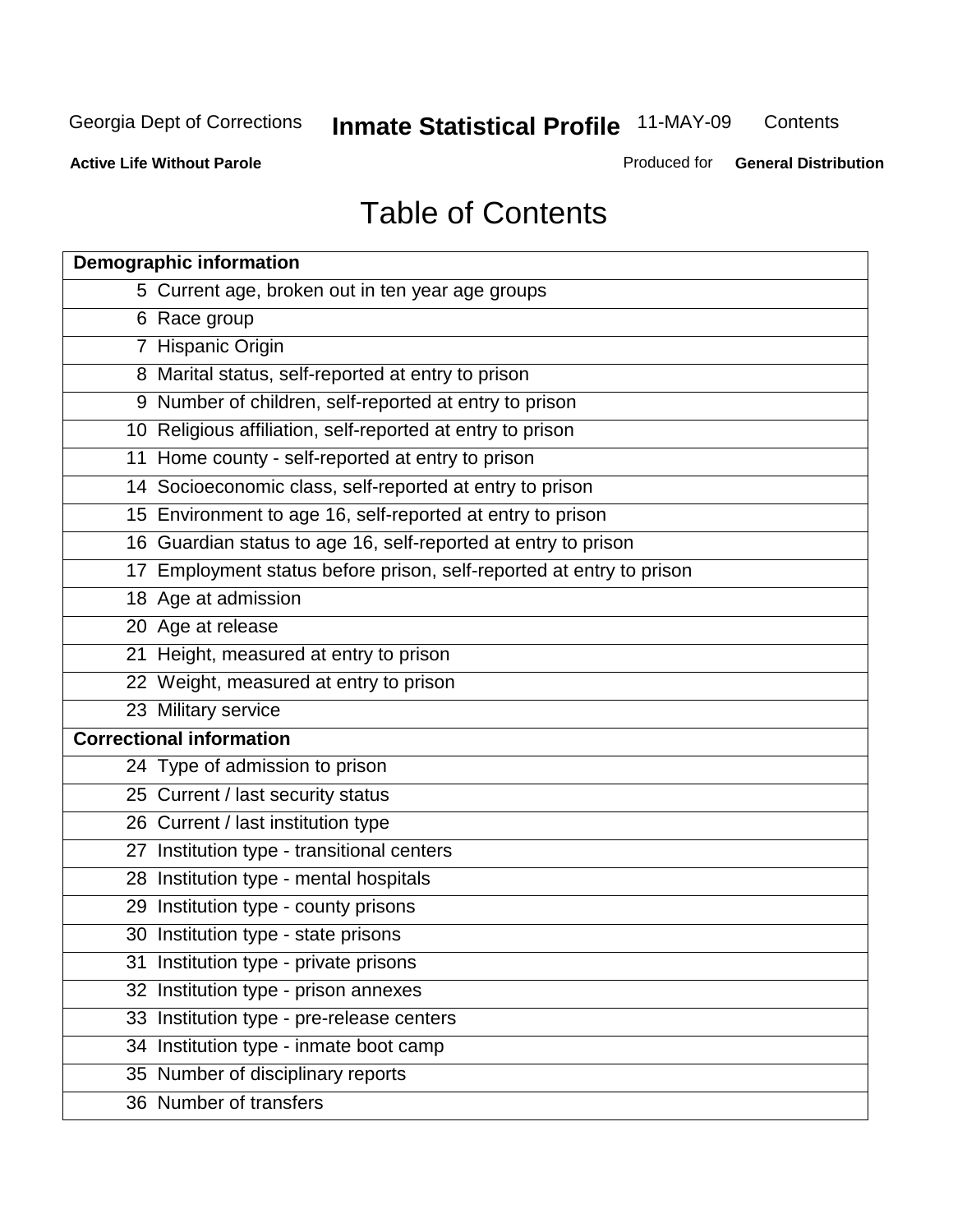**Contents** 

**Active Life Without Parole** 

Produced for **General Distribution**

## Table of Contents

| <b>Correctional information</b>                                  |
|------------------------------------------------------------------|
| 37 Number of escapes                                             |
| 38 Actual release type                                           |
| 39 Time served in current (or last) institution                  |
| Educational, psychological and physical information              |
| 40 Highest grade level attained                                  |
| 41 Culture fair IQ scores                                        |
| 42 Wide Range Achievement Test (WRAT) reading score              |
| 43 Wide Range Achievement Test (WRAT) math score                 |
| 44 Wide Range Achievement Test (WRAT) spelling score             |
| 45 Scope of substance abuse - summary                            |
| 46 Scope of substance abuse - detail                             |
| 47 Current / last mental health treatment level                  |
| 48 PULHESDWIT medical scale - 'P' overall condition ('P'hysical) |
| 49 PULHESDWIT medical scale - 'U' upper body                     |
| 50 PULHESDWIT medical scale - 'L' lower body                     |
| 51 PULHESDWIT medical scale - 'H' hearing                        |
| 52 PULHESDWIT medical scale - 'E' vision                         |
| 53 PULHESDWIT medical scale -'S' psychiatric                     |
| 54 PULHESDWIT medical scale - 'D' dental                         |
| 55 PULHESDWIT medical scale - 'W' work ability                   |
| 56 PULHESDWIT medical scale - 'I' impairment                     |
| 57 PULHESDWIT medical scale - 'T' transportability               |
| 58 Criminality in family, self-reported                          |
| 59 Alcoholism in family, self-reported                           |
| 60 Drug abuse in family, self-reported                           |
| Subjected to frequent beatings, self-reported<br>61              |
| 62 Father absent during inmate's childhood                       |
| 63 Mother absent during inmate's childhood                       |
| <b>Crimes and criminal history information</b>                   |
| 64 Number of prior Georgia incarcerations                        |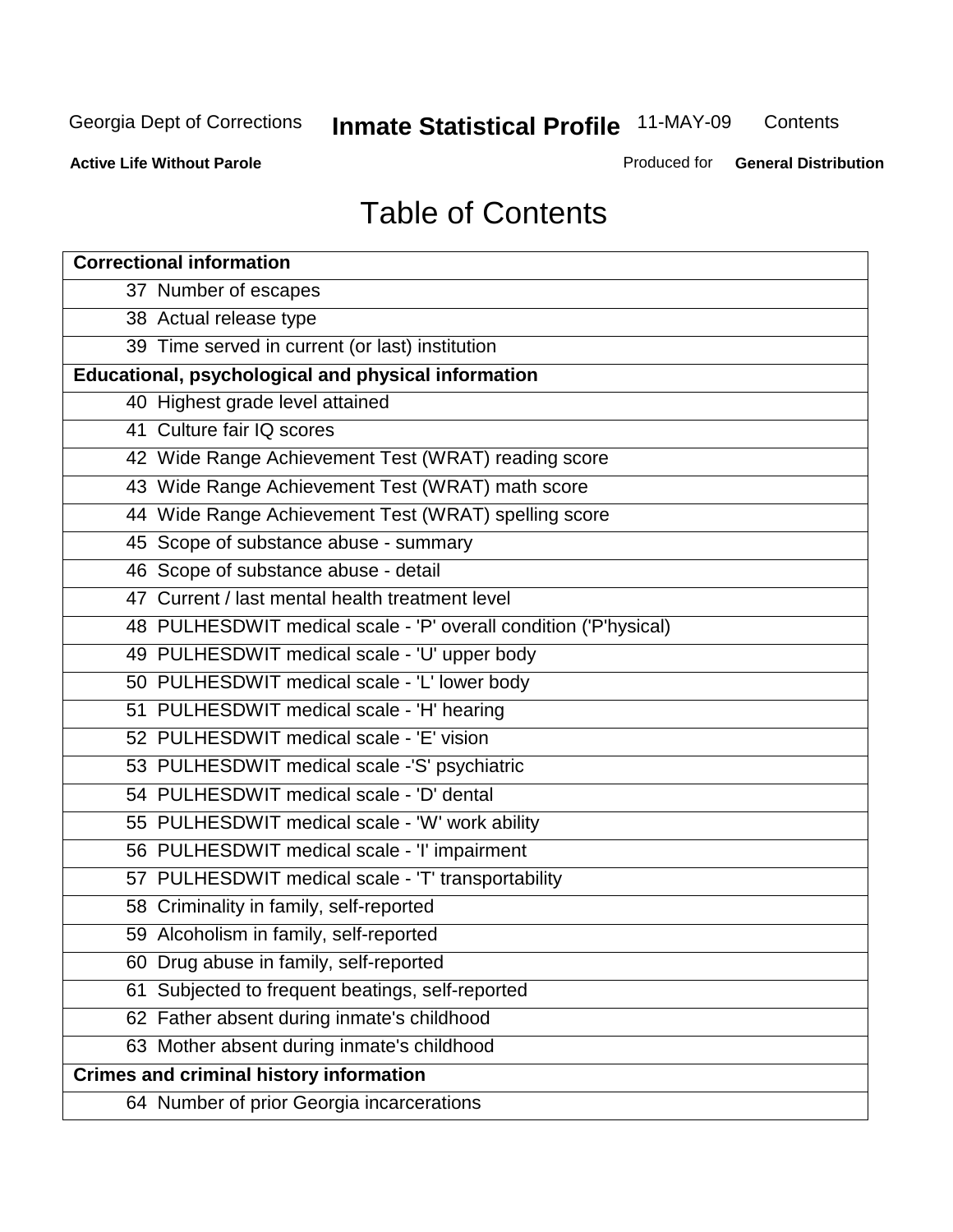**Contents** 

**Active Life Without Parole** 

Produced for **General Distribution**

## Table of Contents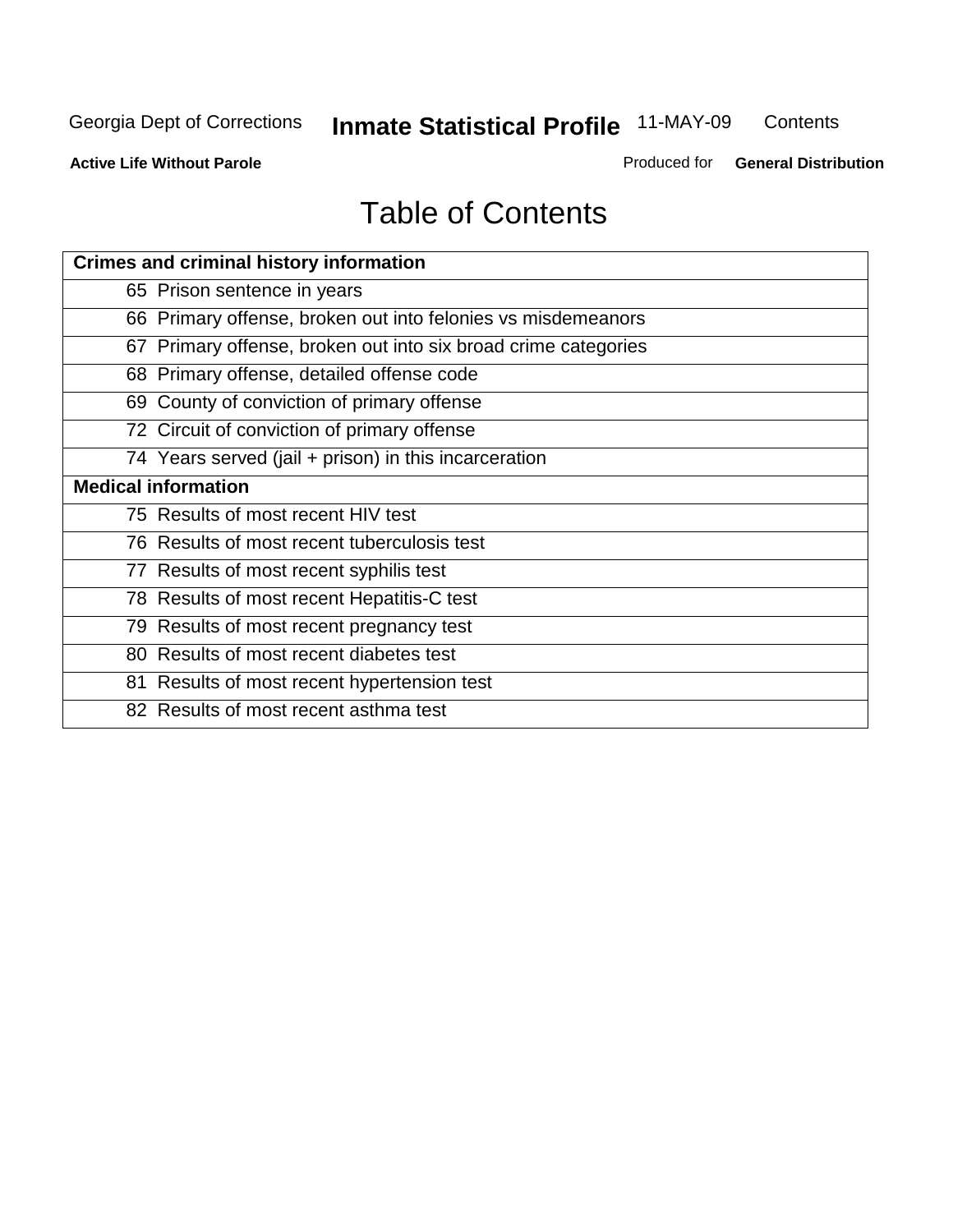#### **Active Life Without Parole**

#### Produced for **General Distribution**

#### Current age, broken out in ten-year age groups

|                          |              | <b>Male</b> |         |              | <b>Female</b> |       |                 | <b>Total</b> |
|--------------------------|--------------|-------------|---------|--------------|---------------|-------|-----------------|--------------|
| <b>Current Age</b>       | <b>Count</b> | Col %       | Row %   | <b>Count</b> | Col %         | Row % | <b>Total</b>    | Col %        |
| <b>Twenties (20-29)</b>  | 45           | $8.84\%$    | 95.74%  |              | 22.22%        | 4.26% | 47              | 9.07%        |
| <b>Thirties (30-39)</b>  | 183          | 35.95%      | 99.46%  |              | 11.11%        | 0.54% |                 | 184 35.52%   |
| <b>Forties (40-49)</b>   | 158          | $31.04\%$   | 97.53%  | $\sim$       | 44.44%        | 2.47% |                 | 162 31.27%   |
| <b>Fifties (50-59)</b>   | 90           | 17.68%      | 97.83%  | 2            | 22.22%        | 2.17% | 92 <sub>1</sub> | 17.76%       |
| <b>Sixties (60-69)</b>   | 24           | 4.72%       | 100.00% |              |               |       | 24              | 4.63%        |
| Seventy + (70 and above) | 9            | 1.77%       | 100.00% |              |               |       | 9               | 1.74%        |
| <b>Total Reported</b>    | 509          | 100%        | 98.26%  | 9            | 100%          | 1.74% | 518             | 100%         |

| <b>NOT Reported</b> |            |       |
|---------------------|------------|-------|
| <b>Grand Total</b>  | EAO<br>ວບະ | - - - |

| <b>Mean</b><br>(average) | 42.45 | 40.67 | 42.42 |
|--------------------------|-------|-------|-------|
| <b>Median (middle)</b>   |       |       |       |
| Mode<br>(most frequent)  | 38    | ∠J    | 38    |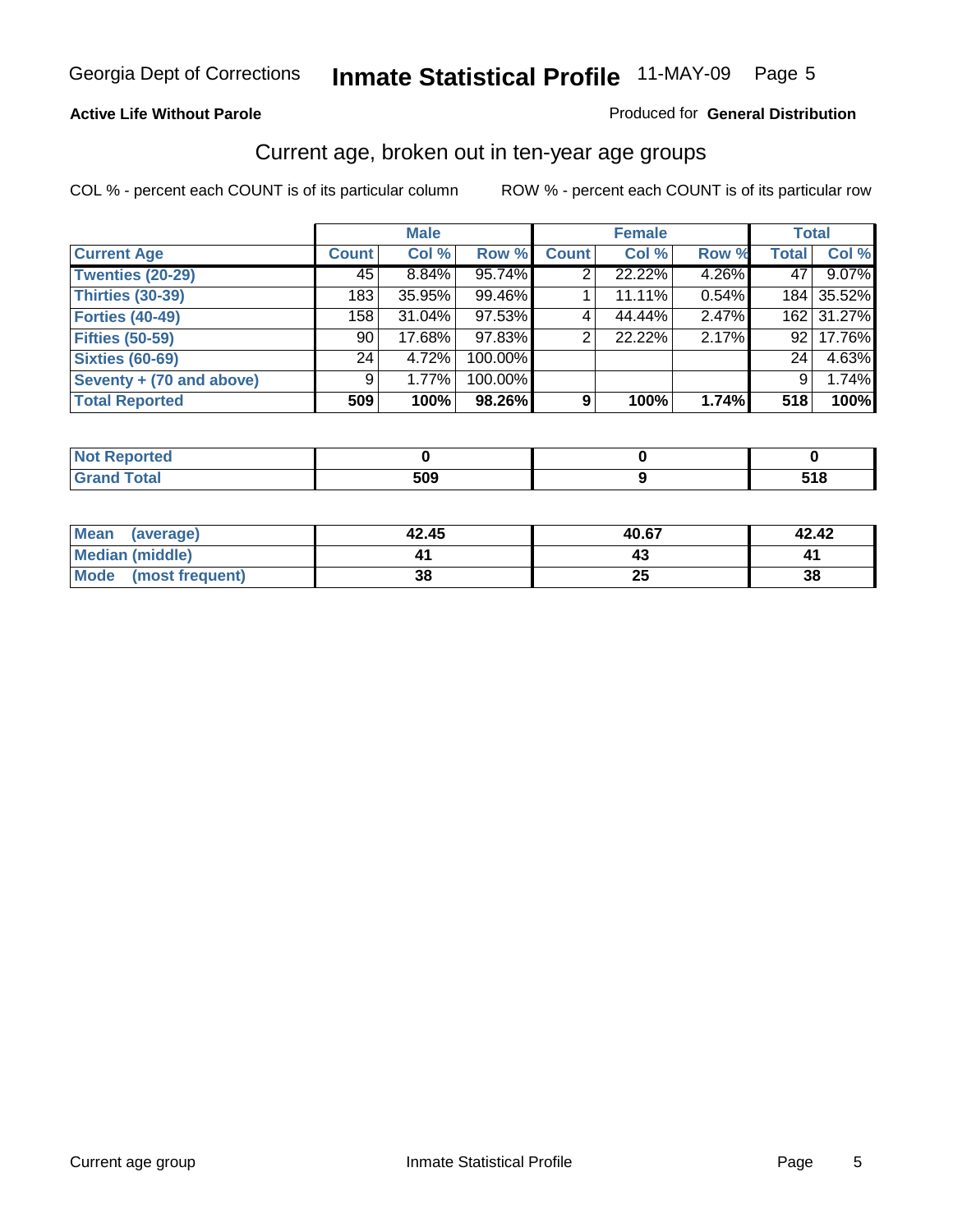**Active Life Without Parole** 

Produced for **General Distribution**

### Race group

|                       |              | <b>Male</b> |             |   | <b>Female</b> |       |       | <b>Total</b> |
|-----------------------|--------------|-------------|-------------|---|---------------|-------|-------|--------------|
| <b>Race Group</b>     | <b>Count</b> | Col %       | Row % Count |   | Col %         | Row % | Total | Col %        |
| <b>White</b>          | 130          | 25.59%      | 95.59%      | 6 | 66.67%        | 4.41% | 136   | 26.31%       |
| <b>Black</b>          | 378          | 74.41%      | 99.21%      |   | $33.33\%$     | .79%  | 381   | 73.69%       |
| <b>Total Reported</b> | 508          | 100%        | 98.26%      |   | 100%          | 1.74% | 517   | 100%         |

| eported<br>$\cdots$ |     |              |
|---------------------|-----|--------------|
| fota'<br>_____      | 509 | E 4 0<br>u v |

| $^1$ Mo. | Rlack | White | 3lack |
|----------|-------|-------|-------|
| .        |       |       |       |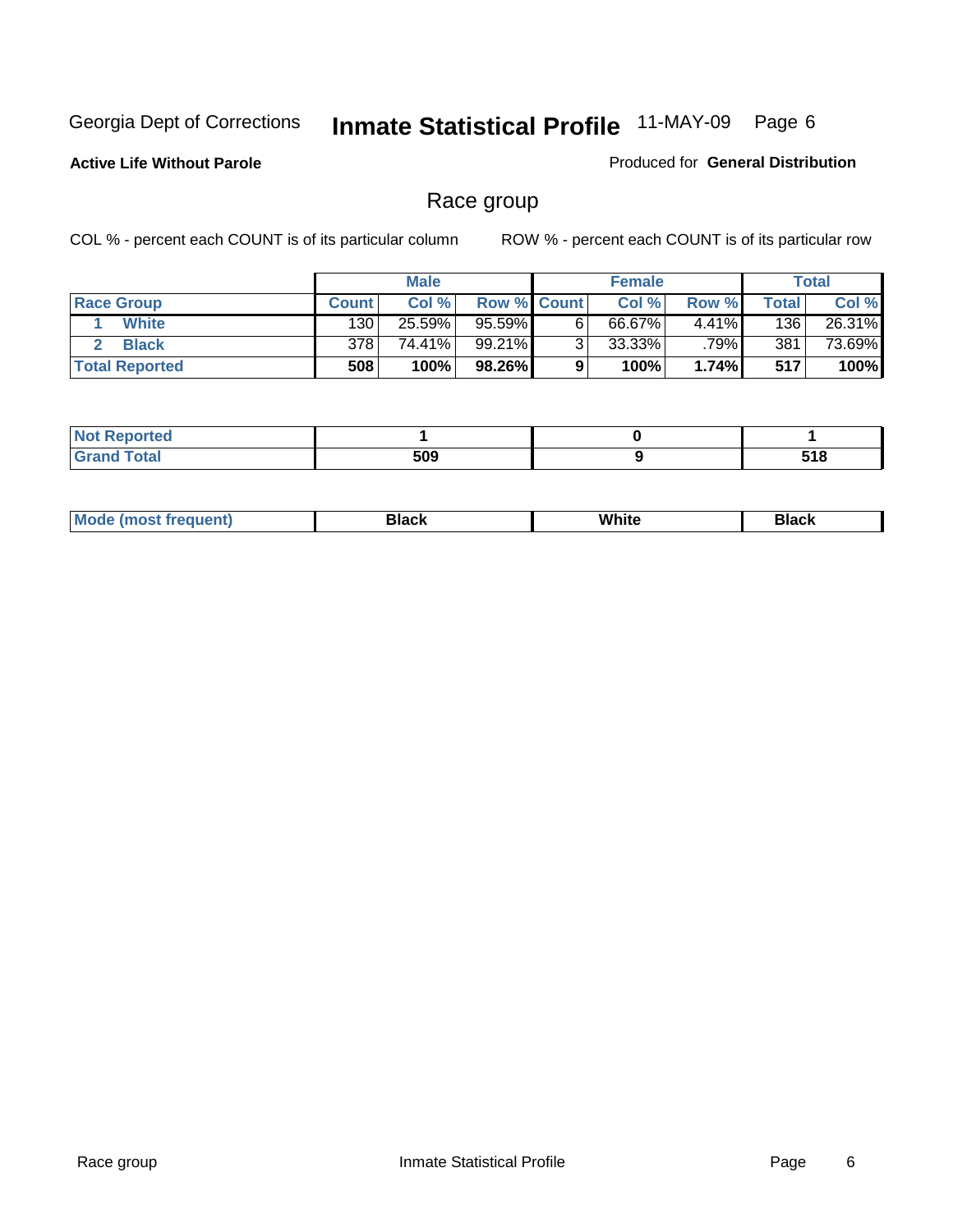**Active Life Without Parole** 

Produced for **General Distribution**

#### Hispanic Origin

COL % - percent each COUNT is of its particular column ROW % - percent each COUNT is of its particular row

|                        |              | <b>Male</b> |             |   | <b>Female</b> |         |       | <b>Total</b> |
|------------------------|--------------|-------------|-------------|---|---------------|---------|-------|--------------|
| <b>Hispanic Origin</b> | <b>Count</b> | Col %       | Row % Count |   | Col %         | Row %   | Total | Col %        |
| <b>Non Hispanic</b>    | 500          | 98.23%      | 98.23%      | 9 | 100.00%       | $.77\%$ | 509   | 98.26%       |
| <b>Hispanic</b>        |              | $1.77\%$    | 100.00%     |   |               |         |       | 1.74%        |
| <b>Total Reported</b>  | 509          | 100%        | 98.26%      | 9 | 100%          | 1.74%   | 518   | 100%         |

**An inmate is counted as Hispanic if** 

**(a) he self-reported as Hispanic during the diagnostic process, or** 

**(b) his primary language is Spanish, or** 

**(c) he claimed birth or citizenship in Spain or a Latin American country, or** 

**(d) he had a common Spanish surname such as Lopez or Garcia**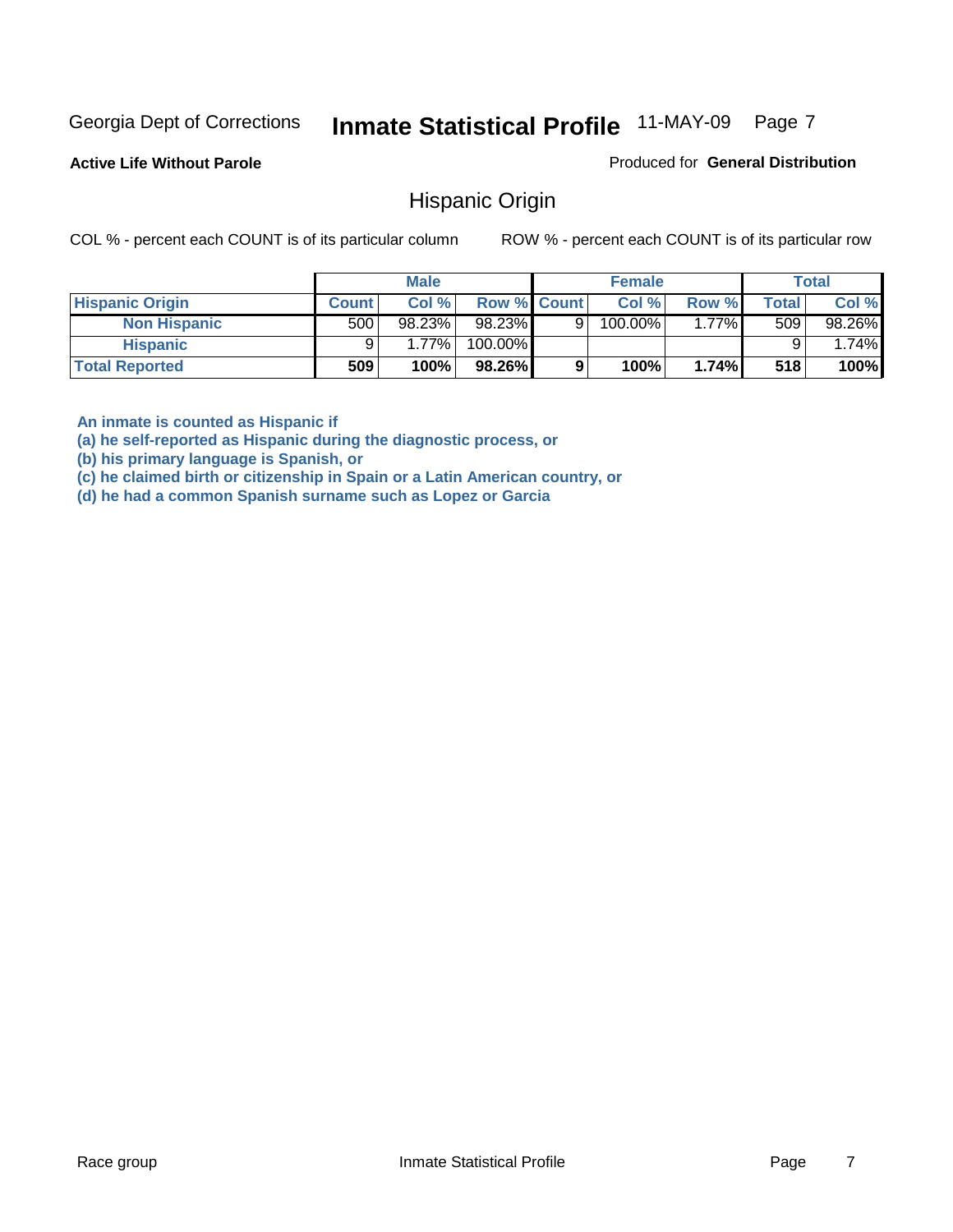**Active Life Without Parole** 

#### Produced for **General Distribution**

### Marital status, self-reported at entry to prison

|                        | <b>Male</b>  |        |         | <b>Female</b>  |        |        | <b>Total</b> |        |
|------------------------|--------------|--------|---------|----------------|--------|--------|--------------|--------|
| <b>Marital Status</b>  | <b>Count</b> | Col %  | Row %   | <b>Count</b>   | Col %  | Row %  | <b>Total</b> | Col %  |
| <b>Single</b>          | 287          | 58.22% | 98.29%  | $\overline{5}$ | 55.56% | 1.71%  | 292          | 58.17% |
| <b>Married</b><br>2.   | 67           | 13.59% | 98.53%  |                | 11.11% | 1.47%  | 68           | 13.55% |
| <b>Separated</b><br>3  | 20           | 4.06%  | 100.00% |                |        |        | 20           | 3.98%  |
| <b>Divorced</b><br>4   | 60           | 12.17% | 98.36%  |                | 11.11% | 1.64%  | 61           | 12.15% |
| <b>Widowed</b><br>5    | 17           | 3.45%  | 89.47%  | 2              | 22.22% | 10.53% | 19           | 3.78%  |
| <b>Common Law</b><br>6 | 42           | 8.52%  | 100.00% |                |        |        | 42           | 8.37%  |
| <b>Total Reported</b>  | 493          | 100%   | 98.21%  | 9              | 100%   | 1.79%  | 502          | 100%   |

| --                          |                   | יי          |
|-----------------------------|-------------------|-------------|
| $\sim$ $\sim$ $\sim$ $\sim$ | <b>EOO</b><br>ນບະ | 74 O<br>JIU |

|  | Moc<br>: (most frequent) | ли |  | <b>Rinale</b> |
|--|--------------------------|----|--|---------------|
|--|--------------------------|----|--|---------------|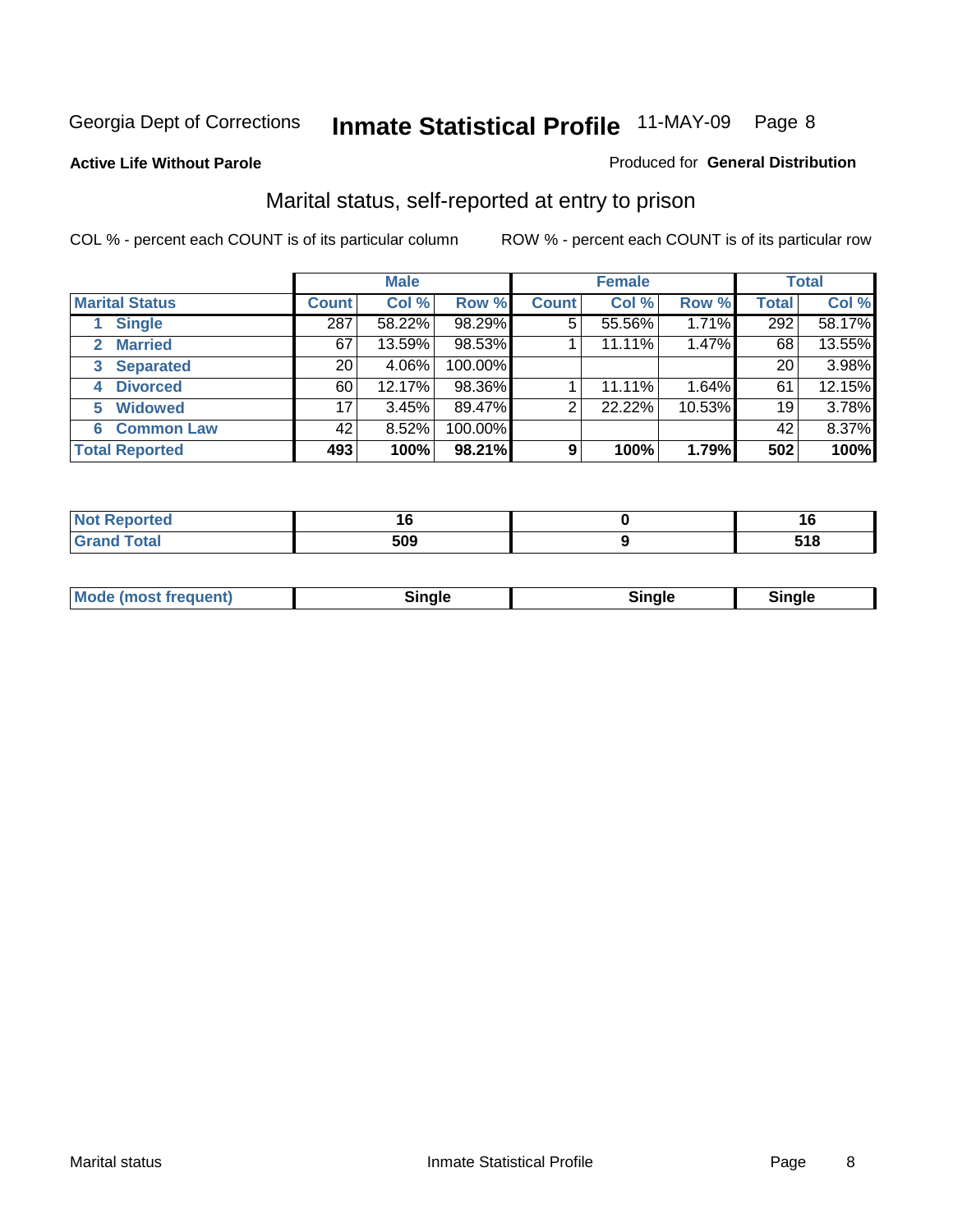#### **Active Life Without Parole**

#### Produced for **General Distribution**

### Number of children, self reported at entry to prison

|                           |              | <b>Male</b> |         |              | <b>Female</b> |       | <b>Total</b> |        |
|---------------------------|--------------|-------------|---------|--------------|---------------|-------|--------------|--------|
| <b>Number of Children</b> | <b>Count</b> | Col %       | Row %   | <b>Count</b> | Col %         | Row % | <b>Total</b> | Col %  |
| $\bf{0}$                  | 190          | 37.48%      | 98.96%  | 2            | 22.22%        | 1.04% | 192          | 37.21% |
|                           | 127          | 25.05%      | 96.95%  | 4            | 44.44%        | 3.05% | 131          | 25.39% |
| $\overline{2}$            | 85           | 16.77%      | 97.70%  | 2            | 22.22%        | 2.30% | 87           | 16.86% |
| 3                         | 49           | 9.66%       | 100.00% |              |               |       | 49           | 9.50%  |
| 4                         | 28           | 5.52%       | 96.55%  |              | 11.11%        | 3.45% | 29           | 5.62%  |
| 5                         | 15           | 2.96%       | 100.00% |              |               |       | 15           | 2.91%  |
| $6\phantom{a}$            | 4            | 0.79%       | 100.00% |              |               |       | 4            | 0.78%  |
| 7                         | 2            | 0.39%       | 100.00% |              |               |       | 2            | 0.39%  |
| 8                         |              | 0.20%       | 100.00% |              |               |       |              | 0.19%  |
| 9                         | 2            | 0.39%       | 100.00% |              |               |       | 2            | 0.39%  |
| 10                        |              | 0.20%       | 100.00% |              |               |       |              | 0.19%  |
| Over 10                   | 3            | 0.59%       | 100.00% |              |               |       | 3            | 0.58%  |
| <b>Total Reported</b>     | 507          | 100%        | 98.26%  | 9            | 100%          | 1.74% | 516          | 100.0% |

| ™rteu<br>.       |     |       |
|------------------|-----|-------|
| <b>otal</b>      | EUU | - - - |
| $\mathbf{v}$ and | าบะ | טוי   |

| <b>Mean</b><br>(average) | 1.46 | 1.33 | 1.46 |
|--------------------------|------|------|------|
| <b>Median (middle)</b>   |      |      |      |
| Mode (most frequent)     |      |      |      |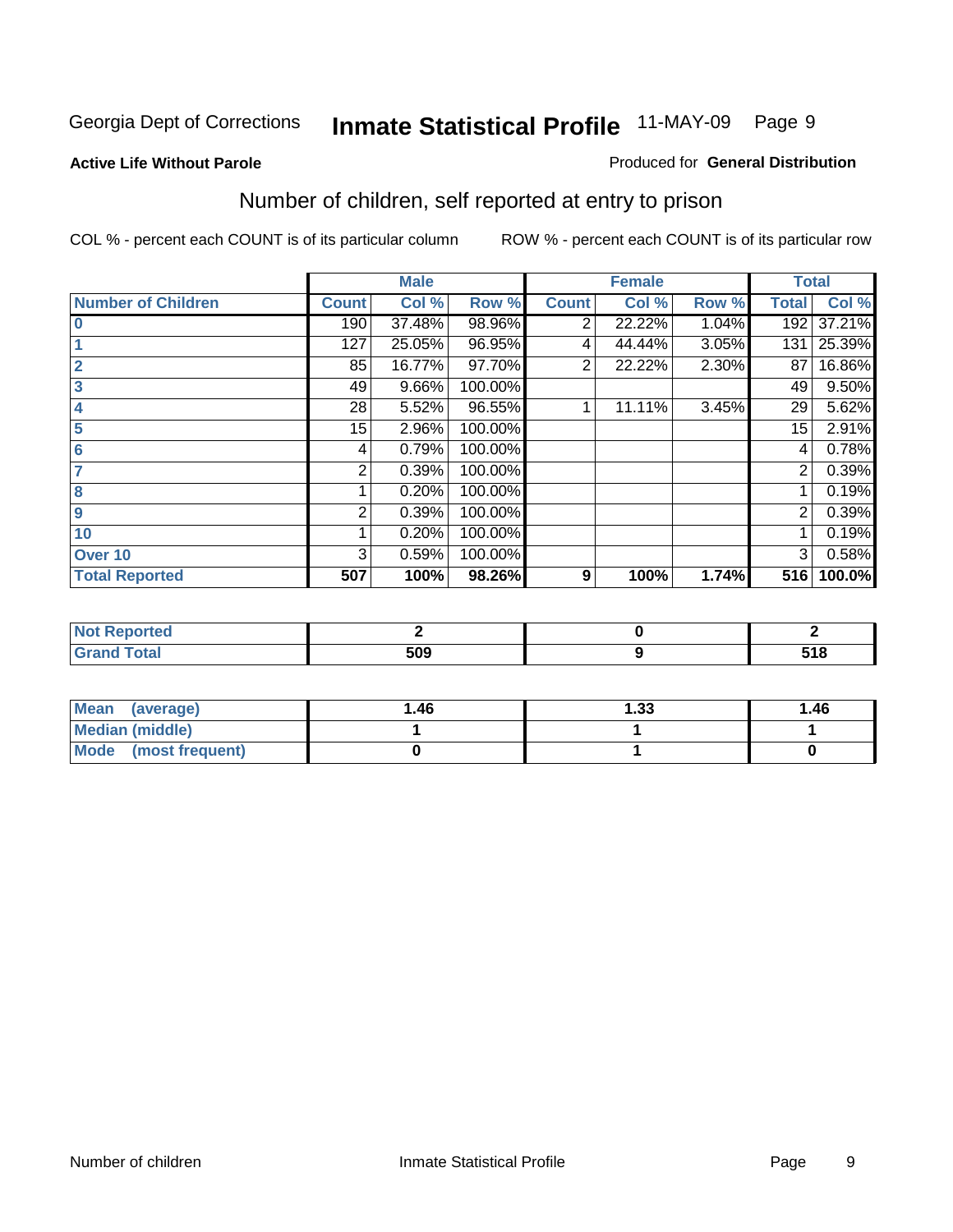#### **Active Life Without Parole**

#### Produced for **General Distribution**

### Religious affiliation, self-reported at entry to prison

|              |                              |                 | <b>Male</b> |         |                | <b>Female</b> |       |              | <b>Total</b> |
|--------------|------------------------------|-----------------|-------------|---------|----------------|---------------|-------|--------------|--------------|
|              | <b>Religious Affiliation</b> | <b>Count</b>    | Col %       | Row %   | <b>Count</b>   | Col %         | Row % | <b>Total</b> | Col %        |
|              | <b>Islam</b>                 | 30              | 6.93%       | 100.00% |                |               |       | 30           | 6.79%        |
| $\mathbf{2}$ | <b>Catholic</b>              | 14              | 3.23%       | 100.00% |                |               |       | 14           | 3.17%        |
| 3            | <b>Baptist</b>               | 187             | 43.19%      | 96.89%  | 6              | 66.67%        | 3.11% | 193          | 43.67%       |
| 4            | <b>Methodist</b>             | 6               | 1.39%       | 100.00% |                |               |       | 6            | 1.36%        |
| 7            | <b>Chc Of God</b>            |                 | .23%        | 100.00% |                |               |       |              | .23%         |
| 8            | <b>Holiness</b>              | 13 <sub>1</sub> | 3.00%       | 92.86%  |                | 11.11%        | 7.14% | 14           | 3.17%        |
| 9            | <b>Jewish</b>                |                 | .23%        | 100.00% |                |               |       |              | .23%         |
| 12           | <b>Hindu</b>                 |                 | .23%        | 100.00% |                |               |       |              | .23%         |
| 16           | <b>Seven D Ad</b>            | 4               | .92%        | 100.00% |                |               |       | 4            | $.90\%$      |
| 17           | <b>Jehovah Wt</b>            | 9               | 2.08%       | 100.00% |                |               |       | 9            | 2.04%        |
| 18           | <b>Latr Day S</b>            |                 | .23%        | 100.00% |                |               |       |              | .23%         |
| 20           | <b>Other Prot</b>            | 61              | 14.09%      | 96.83%  | $\overline{2}$ | 22.22%        | 3.17% | 63           | 14.25%       |
| 96           | <b>None</b>                  | 105             | 24.25%      | 100.00% |                |               |       | 105          | 23.76%       |
|              | <b>Total Reported</b>        | 433             | 100%        | 97.96%  | 9              | 100%          | 2.04% | 442          | 100%         |

| . Reported<br><b>NOT</b>         | $-$ | - -               |
|----------------------------------|-----|-------------------|
| <b>Total</b><br>$\mathbf{v}$ and | 509 | <b>E40</b><br>318 |

| <b>Mode (most frequent)</b> | Baptist | Baptist | Baptist |
|-----------------------------|---------|---------|---------|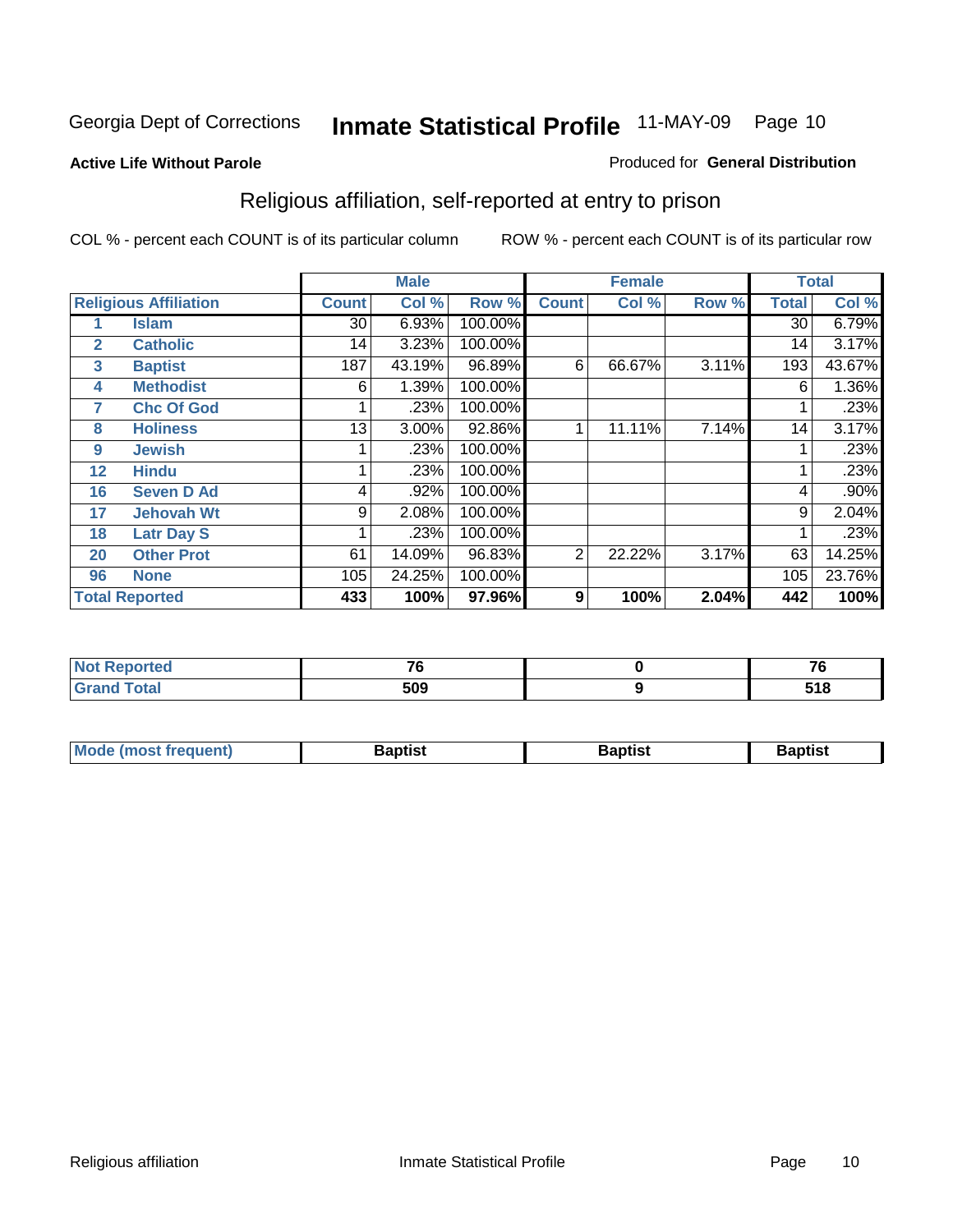Produced for **General Distribution**

#### **Active Life Without Parole**

### Home county, self-reported at entry to prison

|                |                      |                 | <b>Male</b> |         |              | <b>Female</b> |         | <b>Total</b>    |       |
|----------------|----------------------|-----------------|-------------|---------|--------------|---------------|---------|-----------------|-------|
|                | <b>Home County</b>   | <b>Count</b>    | Col %       | Row %   | <b>Count</b> | Col %         | Row %   | <b>Total</b>    | Col % |
| $\overline{1}$ | <b>Appling</b>       | $\overline{2}$  | .42%        | 100.00% |              |               |         | $\overline{2}$  | .41%  |
| $\overline{2}$ | <b>Atkinson</b>      | 1               | .21%        | 100.00% |              |               |         | 1               | .21%  |
| 5              | <b>Baldwin</b>       | 4               | .84%        | 100.00% |              |               |         | 4               | .82%  |
| 7              | <b>Barrow</b>        | $\overline{3}$  | .63%        | 100.00% |              |               |         | $\overline{3}$  | .62%  |
| 8              | <b>Bartow</b>        | 4               | .84%        | 100.00% |              |               |         | 4               | .82%  |
| 9              | <b>Ben Hill</b>      | $\overline{3}$  | .63%        | 100.00% |              |               |         | $\overline{3}$  | .62%  |
| 10             | <b>Berrien</b>       | 1               | .21%        | 100.00% |              |               |         | 1               | .21%  |
| 11             | <b>Bibb</b>          | 9               | 1.88%       | 100.00% |              |               |         | 9               | 1.85% |
| 12             | <b>Bleckley</b>      | $\overline{3}$  | .63%        | 100.00% |              |               |         | $\overline{3}$  | .62%  |
| 14             | <b>Brooks</b>        | 1               | .21%        | 100.00% |              |               |         | 1               | .21%  |
| 16             | <b>Bulloch</b>       | $\overline{3}$  | .63%        | 75.00%  | 1            | 11.11%        | 25.00%  | 4               | .82%  |
| 17             | <b>Burke</b>         | 4               | .84%        | 100.00% |              |               |         | 4               | .82%  |
| 18             | <b>Butts</b>         | 1               | .21%        | 100.00% |              |               |         | 1               | .21%  |
| 20             | <b>Camden</b>        | 5               | 1.05%       | 100.00% |              |               |         | $\overline{5}$  | 1.03% |
| 22             | <b>Carroll</b>       | $\overline{2}$  | .42%        | 100.00% |              |               |         | $\overline{2}$  | .41%  |
| 25             | <b>Chatham</b>       | $\overline{28}$ | 5.86%       | 100.00% |              |               |         | 28              | 5.75% |
| 26             | <b>Chattahoochee</b> | 1               | .21%        | 100.00% |              |               |         | 1               | .21%  |
| 28             | <b>Cherokee</b>      | $\overline{2}$  | .42%        | 100.00% |              |               |         | $\overline{2}$  | .41%  |
| 29             | <b>Clarke</b>        | $\overline{11}$ | 2.30%       | 100.00% |              |               |         | 11              | 2.26% |
| 31             | <b>Clayton</b>       | 14              | 2.93%       | 93.33%  | 1            | 11.11%        | 6.67%   | $\overline{15}$ | 3.08% |
| 33             | <b>Cobb</b>          | $\overline{18}$ | 3.77%       | 100.00% |              |               |         | $\overline{18}$ | 3.70% |
| 34             | <b>Coffee</b>        | $\overline{3}$  | .63%        | 100.00% |              |               |         | 3               | .62%  |
| 35             | <b>Colquitt</b>      | $\overline{2}$  | .42%        | 100.00% |              |               |         | $\overline{2}$  | .41%  |
| 36             | <b>Columbia</b>      | $\overline{2}$  | .42%        | 100.00% |              |               |         | $\overline{2}$  | .41%  |
| 37             | <b>Cook</b>          | $\overline{2}$  | .42%        | 100.00% |              |               |         | $\overline{2}$  | .41%  |
| 38             | <b>Coweta</b>        | 1               | .21%        | 100.00% |              |               |         | 1               | .21%  |
| 40             | <b>Crisp</b>         | $\overline{2}$  | .42%        | 100.00% |              |               |         | $\overline{2}$  | .41%  |
| 43             | <b>Decatur</b>       | 1               | .21%        | 100.00% |              |               |         | 1               | .21%  |
| 44             | <b>Dekalb</b>        | $\overline{33}$ | 6.90%       | 100.00% |              |               |         | $\overline{33}$ | 6.78% |
| 46             | <b>Dooly</b>         | 1               | .21%        | 100.00% |              |               |         | 1               | .21%  |
| 47             | <b>Dougherty</b>     | $\overline{17}$ | 3.56%       | 100.00% |              |               |         | $\overline{17}$ | 3.49% |
| 48             | <b>Douglas</b>       | 7               | 1.46%       | 87.50%  | 1            | 11.11%        | 12.50%  | 8               | 1.64% |
| 51             | <b>Effingham</b>     | 1               | .21%        | 100.00% |              |               |         | 1               | .21%  |
| 52             | <b>Elbert</b>        | $\overline{2}$  | .42%        | 100.00% |              |               |         | $\overline{2}$  | .41%  |
| 56             | <b>Fayette</b>       | $\overline{3}$  | .63%        | 100.00% |              |               |         | $\overline{3}$  | .62%  |
| 57             | <b>Floyd</b>         | $\overline{3}$  | .63%        | 100.00% |              |               |         | $\overline{3}$  | .62%  |
| 58             | <b>Forsyth</b>       |                 |             |         | 1            | 11.11%        | 100.00% | 1               | .21%  |
| 59             | <b>Franklin</b>      | $\overline{3}$  | .63%        | 100.00% |              |               |         | $\overline{3}$  | .62%  |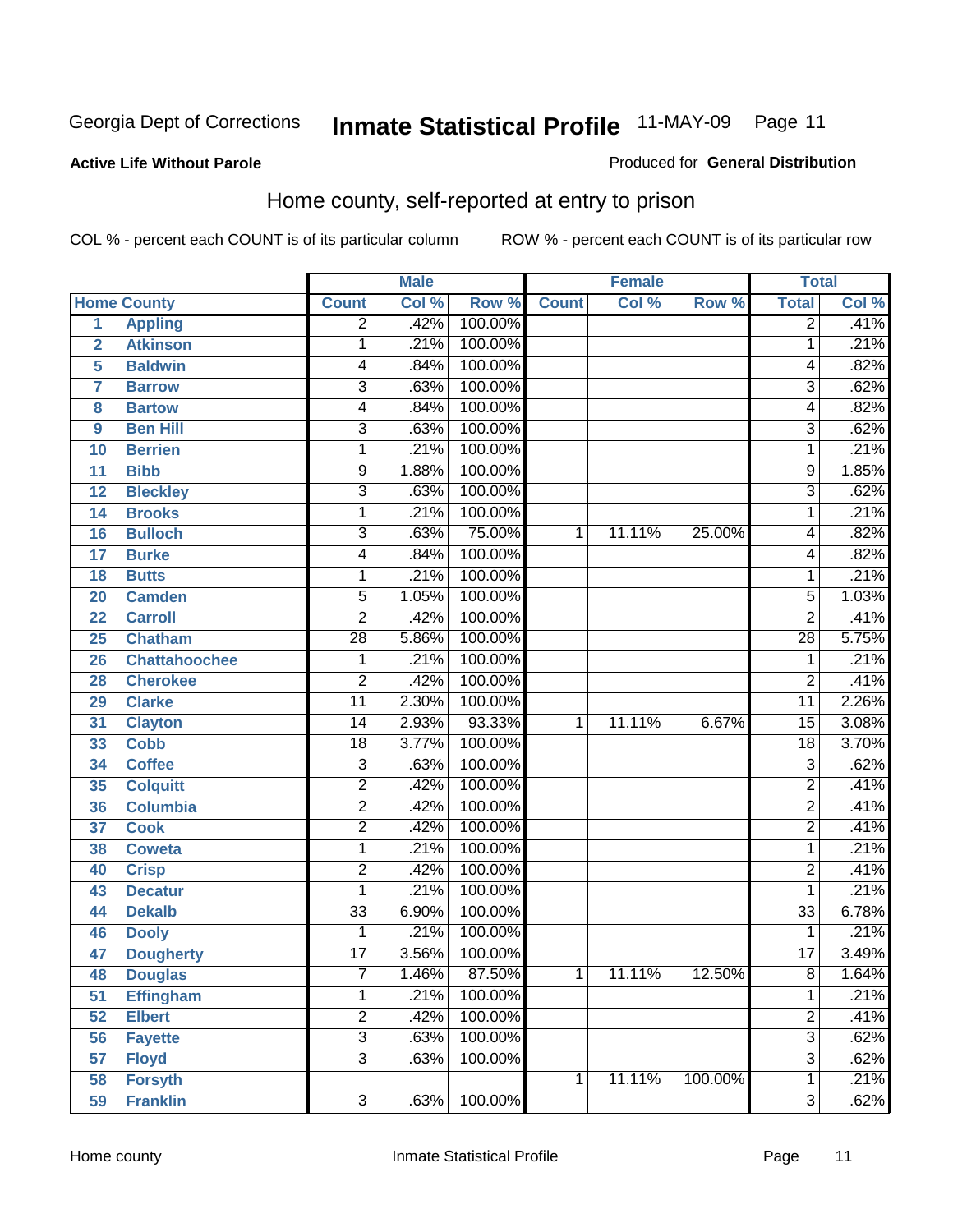#### **Active Life Without Parole**

#### Produced for **General Distribution**

### Home county, self-reported at entry to prison

|     |                    |                 | <b>Male</b> |         |              | <b>Female</b> |        | <b>Total</b>    |        |
|-----|--------------------|-----------------|-------------|---------|--------------|---------------|--------|-----------------|--------|
|     | <b>Home County</b> | <b>Count</b>    | Col %       | Row %   | <b>Count</b> | Col %         | Row %  | <b>Total</b>    | Col %  |
| 60  | <b>Fulton</b>      | $\overline{59}$ | 12.34%      | 98.33%  | 1            | 11.11%        | 1.67%  | 60              | 12.32% |
| 61  | <b>Gilmer</b>      | 1               | .21%        | 100.00% |              |               |        | 1               | .21%   |
| 63  | <b>Glynn</b>       | $\overline{8}$  | 1.67%       | 100.00% |              |               |        | 8               | 1.64%  |
| 66  | <b>Greene</b>      | 1               | .21%        | 100.00% |              |               |        | 1               | .21%   |
| 67  | <b>Gwinnett</b>    | 10              | 2.09%       | 100.00% |              |               |        | $\overline{10}$ | 2.05%  |
| 68  | <b>Habersham</b>   | 1               | .21%        | 100.00% |              |               |        | 1               | .21%   |
| 69  | <b>Hall</b>        | $\overline{8}$  | 1.67%       | 100.00% |              |               |        | 8               | 1.64%  |
| 70  | <b>Hancock</b>     | $\overline{2}$  | .42%        | 100.00% |              |               |        | $\overline{2}$  | .41%   |
| 71  | <b>Haralson</b>    | 1               | .21%        | 100.00% |              |               |        | 1               | .21%   |
| 72  | <b>Harris</b>      | 1               | .21%        | 100.00% |              |               |        | 1               | .21%   |
| 73  | <b>Hart</b>        | $\overline{c}$  | .42%        | 100.00% |              |               |        | $\overline{2}$  | .41%   |
| 75  | <b>Henry</b>       | $\overline{3}$  | .63%        | 100.00% |              |               |        | $\overline{3}$  | .62%   |
| 76  | <b>Houston</b>     | 6               | 1.26%       | 100.00% |              |               |        | 6               | 1.23%  |
| 78  | <b>Jackson</b>     | $\overline{3}$  | .63%        | 100.00% |              |               |        | $\overline{3}$  | .62%   |
| 80  | <b>Jeff Davis</b>  | 1               | .21%        | 100.00% |              |               |        | 1               | .21%   |
| 81  | <b>Jefferson</b>   | 1               | .21%        | 100.00% |              |               |        | 1               | .21%   |
| 82  | <b>Jenkins</b>     | $\overline{2}$  | .42%        | 100.00% |              |               |        | 2               | .41%   |
| 87  | <b>Laurens</b>     | $\overline{3}$  | .63%        | 100.00% |              |               |        | $\overline{3}$  | .62%   |
| 88  | Lee                | 1               | .21%        | 100.00% |              |               |        | 1               | .21%   |
| 89  | <b>Liberty</b>     | 4               | .84%        | 100.00% |              |               |        | 4               | .82%   |
| 90  | <b>Lincoln</b>     | $\mathbf{1}$    | .21%        | 100.00% |              |               |        | 1               | .21%   |
| 91  | Long               | 1               | .21%        | 100.00% |              |               |        | 1               | .21%   |
| 92  | <b>Lowndes</b>     | 4               | .84%        | 100.00% |              |               |        | 4               | .82%   |
| 96  | <b>Marion</b>      | 1               | .21%        | 100.00% |              |               |        | 1               | .21%   |
| 97  | <b>Mcduffie</b>    | 1               | .21%        | 100.00% |              |               |        | 1               | .21%   |
| 98  | <b>Mcintosh</b>    | $\overline{2}$  | .42%        | 100.00% |              |               |        | $\overline{2}$  | .41%   |
| 100 | <b>Miller</b>      | $\mathbf{1}$    | .21%        | 100.00% |              |               |        | 1               | .21%   |
| 101 | <b>Mitchell</b>    | 1               | .21%        | 100.00% |              |               |        | 1               | .21%   |
| 102 | <b>Monroe</b>      | $\mathbf{1}$    | .21%        | 100.00% |              |               |        | 1               | .21%   |
| 104 | <b>Morgan</b>      | 1               | .21%        | 100.00% |              |               |        | 1               | .21%   |
| 106 | <b>Muscogee</b>    | $\overline{13}$ | 2.72%       | 100.00% |              |               |        | $\overline{13}$ | 2.67%  |
| 107 | <b>Newton</b>      | 2               | .42%        | 66.67%  | 1            | 11.11%        | 33.33% | 3               | .62%   |
| 109 | <b>Oglethorpe</b>  | $\overline{2}$  | .42%        | 100.00% |              |               |        | $\overline{2}$  | .41%   |
| 110 | <b>Paulding</b>    | 1               | .21%        | 100.00% |              |               |        | 1               | .21%   |
| 113 | <b>Pierce</b>      | 1               | .21%        | 100.00% |              |               |        | 1               | .21%   |
| 114 | <b>Pike</b>        | $\overline{3}$  | .63%        | 75.00%  | 1            | 11.11%        | 25.00% | 4               | .82%   |
| 115 | <b>Polk</b>        | 1               | .21%        | 100.00% |              |               |        | 1               | .21%   |
| 117 | <b>Putnam</b>      | $\overline{2}$  | .42%        | 100.00% |              |               |        | $\overline{2}$  | .41%   |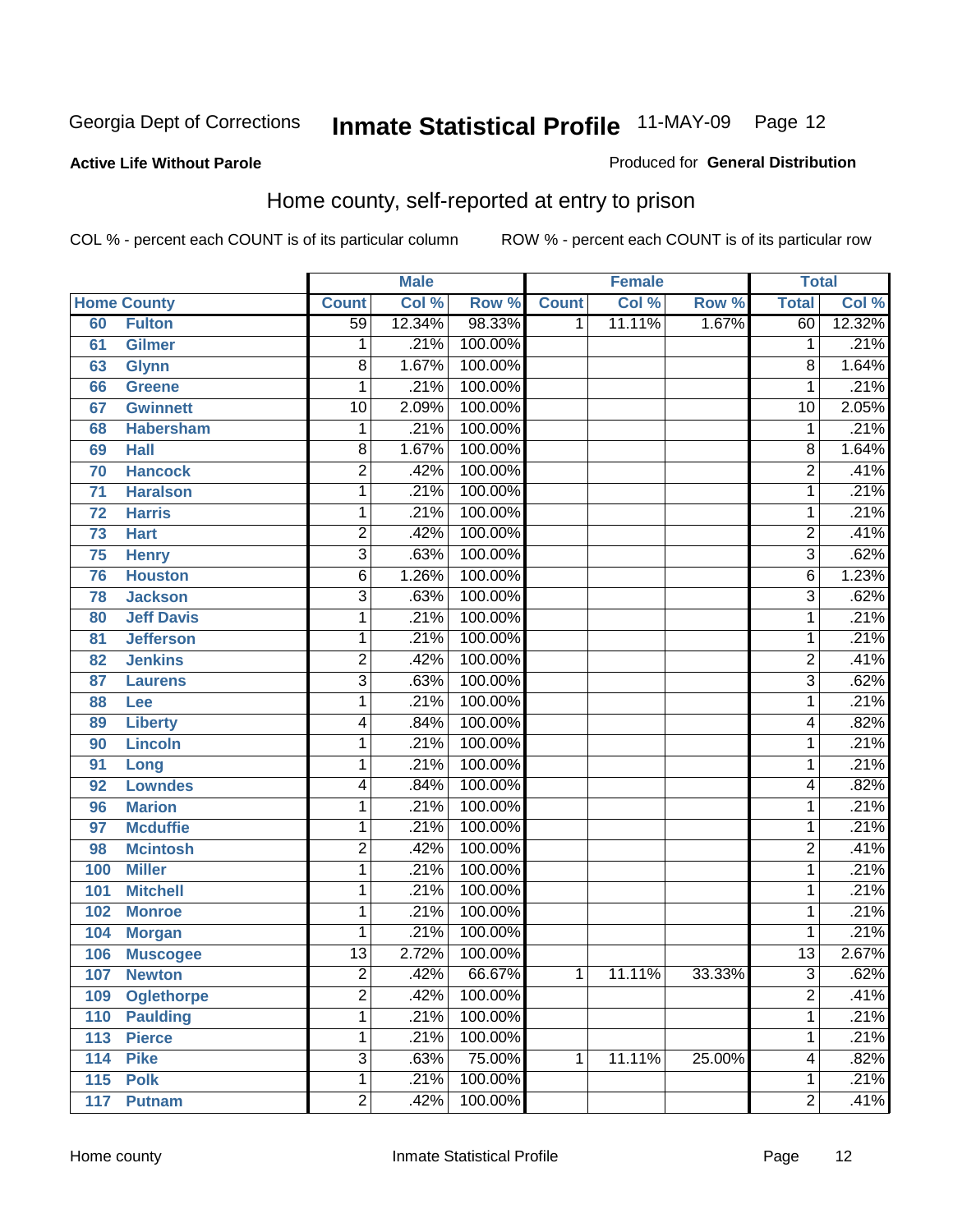#### **Active Life Without Parole**

#### Produced for **General Distribution**

### Home county, self-reported at entry to prison

|     |                      |                | <b>Male</b> |         |                | Female |        | <b>Total</b>    |       |
|-----|----------------------|----------------|-------------|---------|----------------|--------|--------|-----------------|-------|
|     | <b>Home County</b>   | <b>Count</b>   | Col %       | Row %   | <b>Count</b>   | Col %  | Row %  | <b>Total</b>    | Col % |
| 119 | Rabun                | 1              | .21%        | 100.00% |                |        |        | 1               | .21%  |
| 120 | <b>Randolph</b>      | $\overline{2}$ | .42%        | 100.00% |                |        |        | $\overline{2}$  | .41%  |
| 121 | <b>Richmond</b>      | 19             | 3.97%       | 95.00%  | 1              | 11.11% | 5.00%  | $\overline{20}$ | 4.11% |
| 122 | <b>Rockdale</b>      | 1              | .21%        | 100.00% |                |        |        | 1               | .21%  |
| 125 | <b>Seminole</b>      | 1              | .21%        | 100.00% |                |        |        | 1               | .21%  |
| 126 | <b>Spalding</b>      | $\overline{5}$ | 1.05%       | 100.00% |                |        |        | $\overline{5}$  | 1.03% |
| 127 | <b>Stephens</b>      | $\overline{2}$ | .42%        | 100.00% |                |        |        | $\overline{2}$  | .41%  |
| 129 | <b>Sumter</b>        | 1              | .21%        | 100.00% |                |        |        | 1               | .21%  |
| 132 | <b>Tattnall</b>      | 1              | .21%        | 100.00% |                |        |        | 1               | .21%  |
| 134 | <b>Telfair</b>       | 1              | .21%        | 100.00% |                |        |        | 1               | .21%  |
| 136 | <b>Thomas</b>        | $\overline{3}$ | .63%        | 100.00% |                |        |        | $\overline{3}$  | .62%  |
| 137 | <b>Tift</b>          | $\overline{3}$ | .63%        | 100.00% |                |        |        | $\overline{3}$  | .62%  |
| 138 | <b>Toombs</b>        | 4              | .84%        | 100.00% |                |        |        | 4               | .82%  |
| 141 | <b>Troup</b>         | 1              | .21%        | 100.00% |                |        |        | 1               | .21%  |
| 142 | <b>Turner</b>        | 1              | .21%        | 100.00% |                |        |        | 1               | .21%  |
| 144 | <b>Union</b>         | 1              | .21%        | 100.00% |                |        |        | 1               | .21%  |
| 145 | <b>Upson</b>         | $\overline{2}$ | .42%        | 100.00% |                |        |        | $\overline{2}$  | .41%  |
| 146 | <b>Walker</b>        | $\overline{3}$ | .63%        | 75.00%  | 1              | 11.11% | 25.00% | 4               | .82%  |
| 147 | <b>Walton</b>        | $\overline{3}$ | .63%        | 100.00% |                |        |        | $\overline{3}$  | .62%  |
| 148 | <b>Ware</b>          | 6              | 1.26%       | 100.00% |                |        |        | 6               | 1.23% |
| 150 | <b>Washington</b>    | $\overline{3}$ | .63%        | 100.00% |                |        |        | $\overline{3}$  | .62%  |
| 151 | <b>Wayne</b>         | $\overline{3}$ | .63%        | 100.00% |                |        |        | $\overline{3}$  | .62%  |
| 155 | <b>Whitfield</b>     | $\overline{3}$ | .63%        | 100.00% |                |        |        | 3               | .62%  |
| 158 | <b>Wilkinson</b>     | 1              | .21%        | 100.00% |                |        |        | 1               | .21%  |
| 160 | <b>Unknown</b>       | 47             | 9.83%       | 100.00% |                |        |        | 47              | 9.65% |
|     | <b>Total Rported</b> | 478            | 100%        | 98.15%  | $\overline{9}$ | 100%   | 1.85%  | 487             | 100%  |

| <b>No</b><br>νττεα<br>$\cdots$ |     | п.<br>           |
|--------------------------------|-----|------------------|
| $f$ oto'                       | 509 | <b>CAO</b><br>uw |

| Mode | <sup>∓</sup> ulton | Walker | con      |
|------|--------------------|--------|----------|
|      |                    |        | ________ |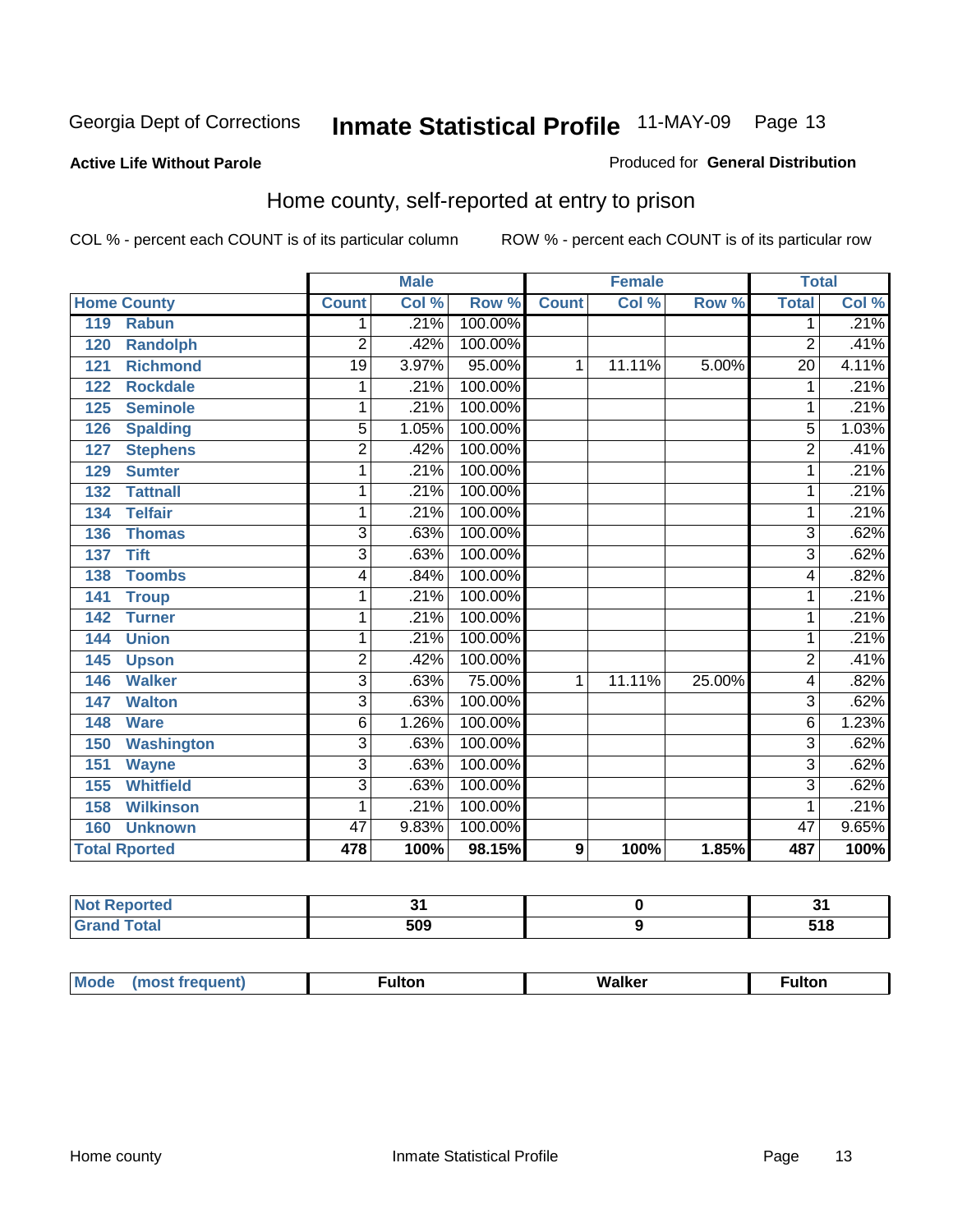#### **Active Life Without Parole**

#### Produced for **General Distribution**

### Socioeconomic class, self-reported at entry to prison

|                            | <b>Male</b>  |        | <b>Female</b> |              |        | <b>Total</b> |              |        |
|----------------------------|--------------|--------|---------------|--------------|--------|--------------|--------------|--------|
| <b>Socioeconomic Class</b> | <b>Count</b> | Col %  | Row %         | <b>Count</b> | Col %  | Row %        | <b>Total</b> | Col %  |
| <b>Welfare</b>             | 29           | 6.08%  | 100.00%       |              |        |              | 29           | 5.98%  |
| <b>Occ Employ</b>          | 22           | 4.61%  | $100.00\%$    |              |        |              | 22           | 4.54%  |
| <b>Minimum Std</b>         | 251          | 52.62% | $99.60\%$     |              | 12.50% | .40%         | 252          | 51.96% |
| <b>Middle</b>              | 175          | 36.69% | 96.15%        |              | 87.50% | 3.85%        | 182          | 37.53% |
| <b>Total Reported</b>      | 477          | 100%   | 98.35%        |              | 100%   | 1.65%        | 485          | 100%   |

|      | $\overline{\phantom{a}}$<br>υŁ | - -<br>ູ |
|------|--------------------------------|----------|
| $-1$ | 509                            | - 10     |

| .<br>___ |
|----------|
|----------|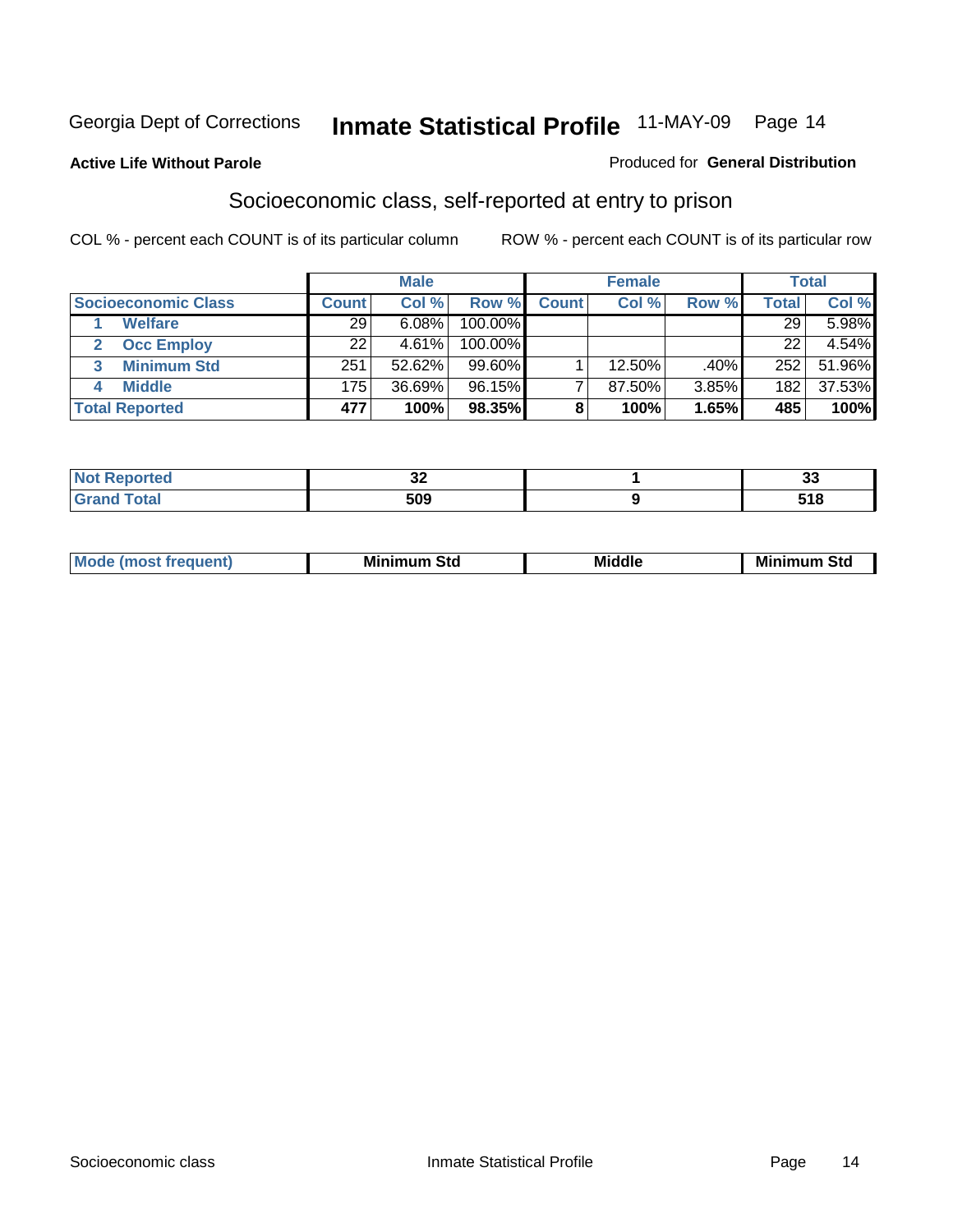#### **Active Life Without Parole**

#### Produced for **General Distribution**

### Environment to age 16, self-reported at entry to prison

|                                    | <b>Male</b>  |        | <b>Female</b> |              |        | <b>Total</b> |              |        |
|------------------------------------|--------------|--------|---------------|--------------|--------|--------------|--------------|--------|
| <b>Environment to age 16</b>       | <b>Count</b> | Col %  | Row %         | <b>Count</b> | Col %  | Row %        | <b>Total</b> | Col %  |
| <b>Rural/Farm</b>                  | 9            | 1.85%  | 100.00%       |              |        |              |              | 1.81%  |
| <b>Rural/Nfarm</b><br>$\mathbf{2}$ | 21           | 4.31%  | 84.00%        |              | 44.44% | 16.00%       | 25           | 5.04%  |
| <b>S.M.S.A</b><br>3                | 206          | 42.30% | 99.52%        |              | 11.11% | .48%         | 207          | 41.73% |
| <b>Urban</b><br>4                  | 101          | 20.74% | 98.06%        |              | 22.22% | 1.94%        | 103          | 20.77% |
| <b>Small Town</b><br>5             | 150          | 30.80% | 98.68%        | ◠            | 22.22% | 1.32%        | 152          | 30.65% |
| <b>Total Reported</b>              | 487          | 100%   | 98.19%        | 9            | 100%   | 1.81%        | 496          | 100%   |

| <b>rted</b>           | --- | $\sim$<br>-- |
|-----------------------|-----|--------------|
| <b>Total</b><br>Grand | 509 | . .          |

| Mo<br><b>CONTRACTOR</b><br>. M S<br>M<br>---<br>Nfarn<br>.<br>_____<br>______ |  |  |
|-------------------------------------------------------------------------------|--|--|
|                                                                               |  |  |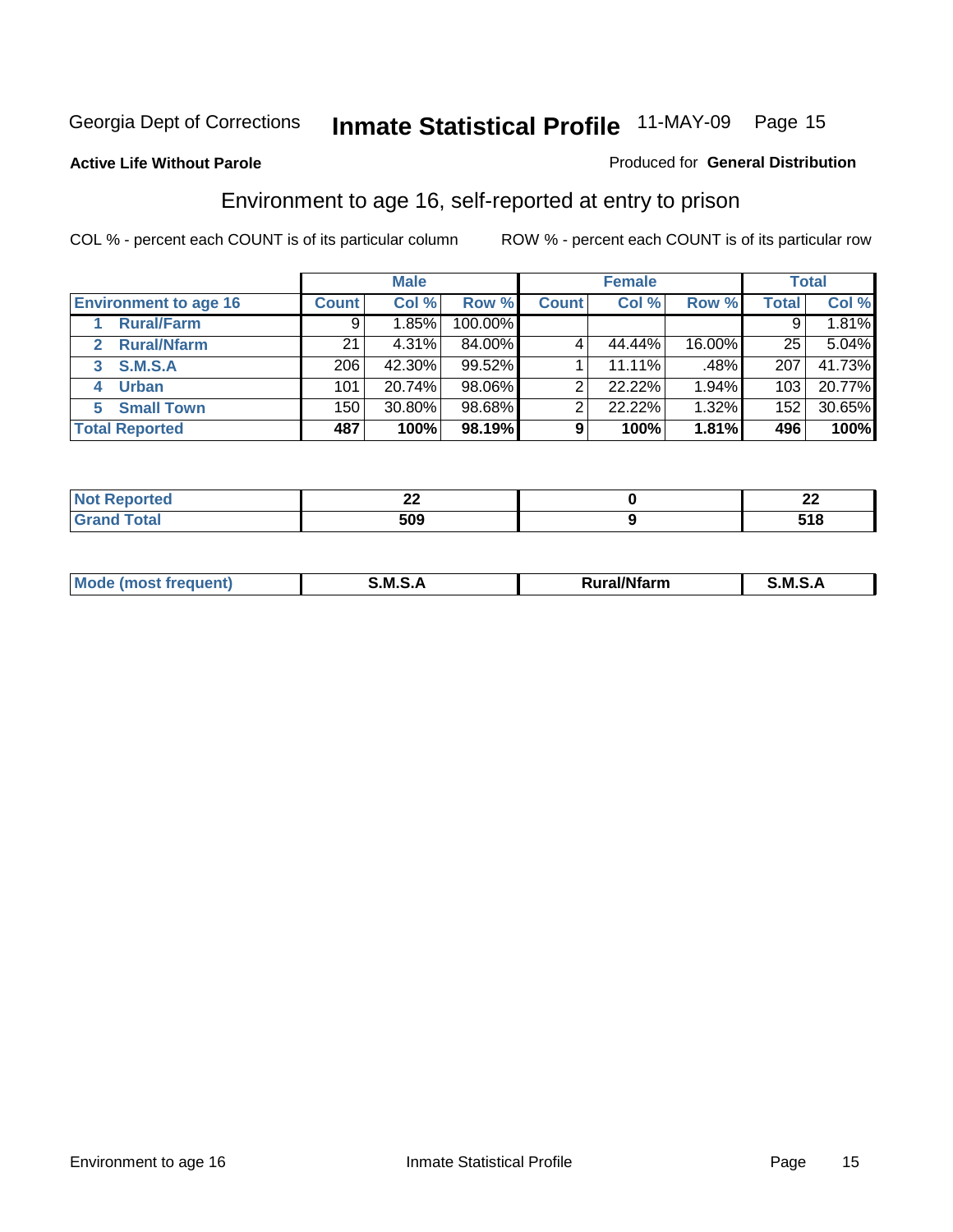#### **Active Life Without Parole**

#### Produced for **General Distribution**

### Guardian status to age 16, self-reported at entry to prison

|                                  |                 | <b>Male</b> |         |              | <b>Female</b> |       |              | <b>Total</b> |
|----------------------------------|-----------------|-------------|---------|--------------|---------------|-------|--------------|--------------|
| <b>Guardian Status To Age 16</b> | <b>Count</b>    | Col %       | Row %   | <b>Count</b> | Col %         | Row % | <b>Total</b> | Col %        |
| 2 Father Only                    | 9               | 2.19%       | 100.00% |              |               |       | 9            | 2.15%        |
| <b>3 Both Parents</b>            | 173             | 42.09%      | 97.19%  | 5            | 71.43%        | 2.81% | 178          | 42.58%       |
| <b>4 Mother Only</b>             | 164             | 39.90%      | 99.39%  |              | 14.29%        | .61%  | 165          | 39.47%       |
| <b>6 Oth Female</b>              | 14              | $3.41\%$    | 100.00% |              |               |       | 14           | 3.35%        |
| <b>7 Oth Male</b>                | 3               | .73%        | 100.00% |              |               |       | 3            | .72%         |
| 8 Step-Parents                   | 12 <sub>1</sub> | 2.92%       | 100.00% |              |               |       | 12           | 2.87%        |
| 9 Foster Home                    | 9               | 2.19%       | 100.00% |              |               |       | 9            | 2.15%        |
| <b>10 Grand Parents</b>          | 27 <sup>1</sup> | 6.57%       | 96.43%  |              | 14.29%        | 3.57% | 28           | 6.70%        |
| <b>Total Reported</b>            | 411             | 100%        | 98.33%  |              | 100%          | 1.67% | 418          | 100%         |

| ະ            | 1 N C<br>טע ו |
|--------------|---------------|
| ≂nn ∍<br>ວບະ | E40<br>סוכ    |

| Mode (most frequent) | <b>Both Parents</b> | <b>Both Parents</b> | <b>IBoth Parents</b> |
|----------------------|---------------------|---------------------|----------------------|
|                      |                     |                     |                      |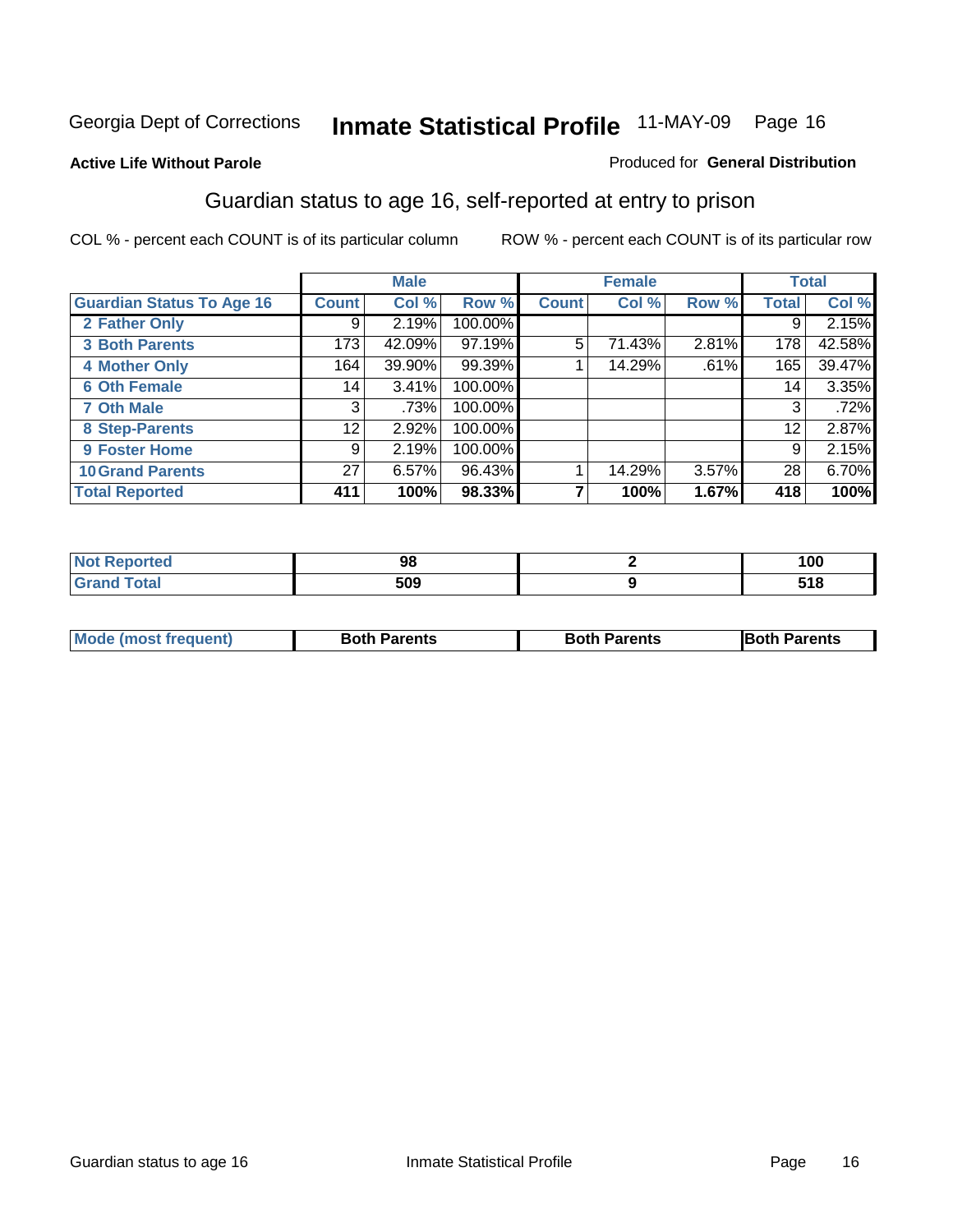#### **Active Life Without Parole**

#### Produced for **General Distribution**

### Employment status before prison, self-reported at entry to prison

|                                  |                    | <b>Male</b> |        | <b>Female</b> |              |        | <b>Total</b> |       |        |
|----------------------------------|--------------------|-------------|--------|---------------|--------------|--------|--------------|-------|--------|
| <b>Employment Status</b>         |                    | Count       | Col %  | Row %         | <b>Count</b> | Col %  | Row %        | Total | Col %  |
| <b>Full Time</b>                 |                    | 246         | 56.04% | 98.01%        | 5            | 71.43% | 1.99%        | 251   | 56.28% |
| <b>Part Time</b><br>$\mathbf{2}$ |                    | 27          | 6.15%  | 100.00%       |              |        |              | 27    | 6.05%  |
| 3                                | Unempl $<$ 6m      | 45          | 10.25% | 97.83%        |              | 14.29% | 2.17%        | 46    | 10.31% |
| 4                                | Unempl $> 6m$      | 70          | 15.95% | 98.59%        |              | 14.29% | 1.41%        | 71    | 15.92% |
| 5                                | <b>Never Workd</b> | 31          | 7.06%  | 100.00%       |              |        |              | 31    | 6.95%  |
| <b>Student</b><br>6              |                    | 2           | .46%   | 100.00%       |              |        |              | 2     | .45%   |
| <b>Incapable</b>                 |                    | 18          | 4.10%  | 100.00%       |              |        |              | 18    | 4.04%  |
| <b>Total Reported</b>            |                    | 439         | 100%   | 98.43%        |              | 100%   | 1.57%        | 446   | 100%   |

| тес.                     | --<br>'U | $\sim$ |
|--------------------------|----------|--------|
| <b>Coto</b> "<br>_______ | 509      | 518    |

| <b>M</b> ດ | the contract of the contract of the contract of the contract of the contract of the contract of the contract of | , ull i<br>ıme<br>the contract of the contract of the contract of the contract of the contract of the contract of the contract of | ïme<br>uı<br>$\sim$ $\sim$ $\sim$ $\sim$ $\sim$ |
|------------|-----------------------------------------------------------------------------------------------------------------|-----------------------------------------------------------------------------------------------------------------------------------|-------------------------------------------------|
|            |                                                                                                                 |                                                                                                                                   |                                                 |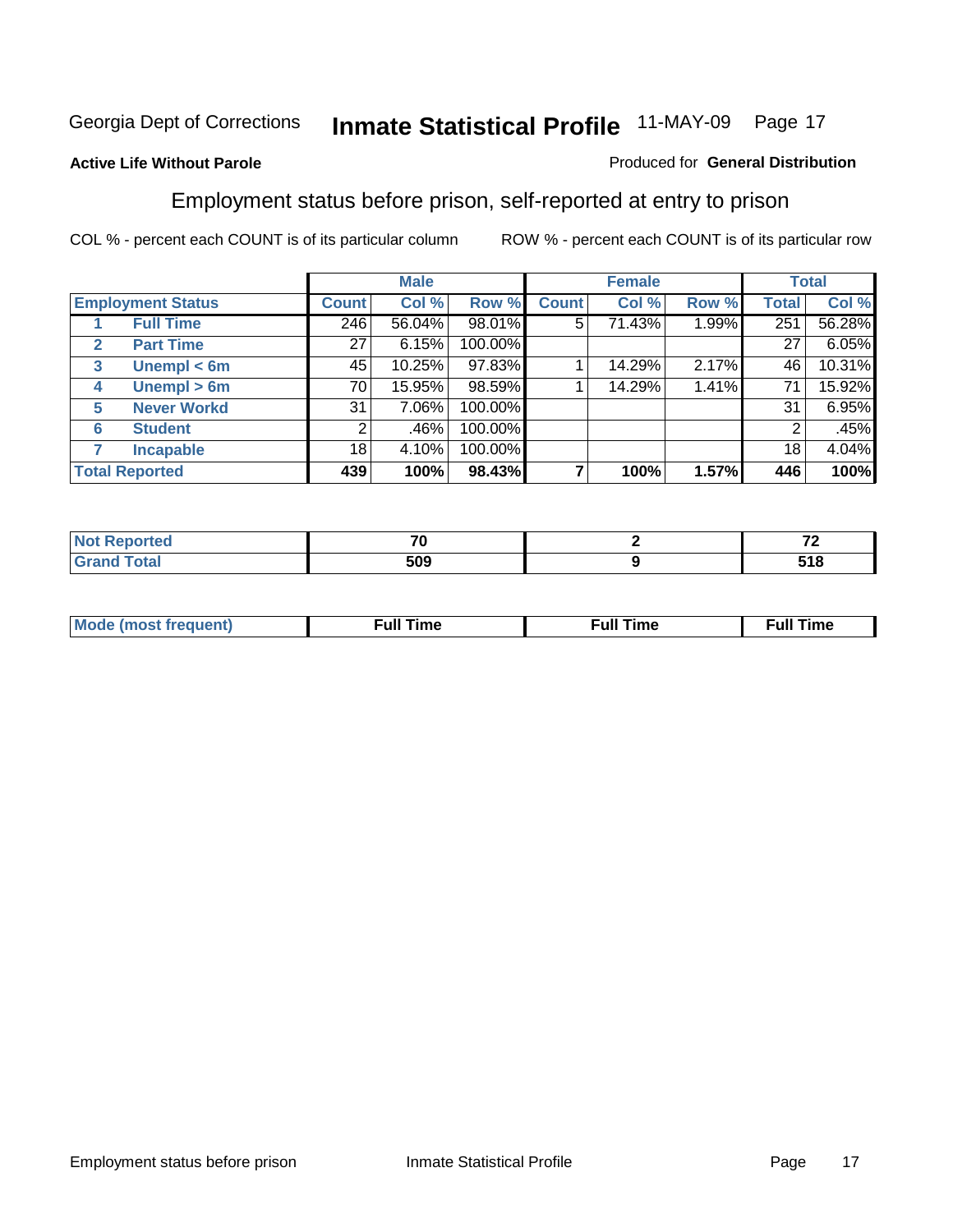#### **Active Life Without Parole**

Produced for **General Distribution**

### Age at admission

|                         |                 | <b>Male</b> |         |                | <b>Female</b> |        |                 | <b>Total</b> |
|-------------------------|-----------------|-------------|---------|----------------|---------------|--------|-----------------|--------------|
| <b>Age At Admission</b> | <b>Count</b>    | Col %       | Row %   | <b>Count</b>   | Col %         | Row %  | <b>Total</b>    | Col %        |
| 15                      | 1               | 0.20%       | 100.00% |                |               |        | 1               | 0.19%        |
| 16                      | 1               | 0.20%       | 100.00% |                |               |        | 1               | 0.19%        |
| $\overline{17}$         | $\overline{c}$  | 0.39%       | 100.00% |                |               |        | 2               | 0.39%        |
| 18                      | $\overline{3}$  | 0.59%       | 100.00% |                |               |        | $\overline{3}$  | 0.58%        |
| 19                      | 11              | 2.16%       | 100.00% |                |               |        | 11              | 2.12%        |
| 20                      | $\overline{6}$  | 1.18%       | 85.71%  | 1              | 11.11%        | 14.29% | $\overline{7}$  | 1.35%        |
| 21                      | $\overline{16}$ | 3.14%       | 100.00% |                |               |        | 16              | 3.09%        |
| 22                      | 25              | 4.91%       | 100.00% |                |               |        | $\overline{25}$ | 4.83%        |
| 23                      | $\overline{17}$ | 3.34%       | 94.44%  | 1              | 11.11%        | 5.56%  | 18              | 3.47%        |
| 24                      | $\overline{16}$ | 3.14%       | 100.00% |                |               |        | 16              | 3.09%        |
| 25                      | $\overline{17}$ | 3.34%       | 94.44%  | 1              | 11.11%        | 5.56%  | $\overline{18}$ | 3.47%        |
| 26                      | $\overline{20}$ | 3.93%       | 100.00% |                |               |        | $\overline{20}$ | 3.86%        |
| 27                      | $\overline{18}$ | 3.54%       | 100.00% |                |               |        | 18              | 3.47%        |
| 28                      | $\overline{21}$ | 4.13%       | 100.00% |                |               |        | $\overline{21}$ | 4.05%        |
| 29                      | $\overline{19}$ | 3.73%       | 100.00% |                |               |        | $\overline{19}$ | 3.67%        |
| 30                      | 14              | 2.75%       | 100.00% |                |               |        | 14              | 2.70%        |
| 31                      | 18              | 3.54%       | 100.00% |                |               |        | 18              | 3.47%        |
| 32                      | 19              | 3.73%       | 95.00%  | 1              | 11.11%        | 5.00%  | 20              | 3.86%        |
| 33                      | $\overline{16}$ | 3.14%       | 100.00% |                |               |        | $\overline{16}$ | 3.09%        |
| 34                      | $\overline{11}$ | 2.16%       | 100.00% |                |               |        | 11              | 2.12%        |
| 35                      | $\overline{16}$ | 3.14%       | 94.12%  | 1              | 11.11%        | 5.88%  | $\overline{17}$ | 3.28%        |
| 36                      | $\overline{25}$ | 4.91%       | 100.00% |                |               |        | $\overline{25}$ | 4.83%        |
| 37                      | $\overline{20}$ | 3.93%       | 100.00% |                |               |        | $\overline{20}$ | 3.86%        |
| 38                      | 15              | 2.95%       | 100.00% |                |               |        | 15              | 2.90%        |
| 39                      | 16              | 3.14%       | 100.00% |                |               |        | 16              | 3.09%        |
| 40                      | $\overline{9}$  | 1.77%       | 100.00% |                |               |        | 9               | 1.74%        |
| 41                      | $\overline{16}$ | 3.14%       | 100.00% |                |               |        | $\overline{16}$ | 3.09%        |
| 42                      | 14              | 2.75%       | 100.00% |                |               |        | 14              | 2.70%        |
| 43                      | $\overline{12}$ | 2.36%       | 100.00% |                |               |        | $\overline{12}$ | 2.32%        |
| 44                      | $\overline{9}$  | 1.77%       | 90.00%  | 1              | 11.11%        | 10.00% | 10              | 1.93%        |
| 45                      | 14              | 2.75%       | 100.00% |                |               |        | $\overline{14}$ | 2.70%        |
| 46                      | 11              | 2.16%       | 84.62%  | 2              | 22.22%        | 15.38% | 13              | 2.51%        |
| 47                      | $\overline{9}$  | 1.77%       | 100.00% |                |               |        | $\overline{9}$  | 1.74%        |
| 48                      | $\overline{8}$  | 1.57%       | 88.89%  | $\overline{1}$ | 11.11%        | 11.11% | 9               | 1.74%        |
| 49                      | $\overline{9}$  | 1.77%       | 100.00% |                |               |        | 9               | 1.74%        |
| 50                      | 2               | 0.39%       | 100.00% |                |               |        | $\overline{c}$  | 0.39%        |
| 51                      | $\overline{3}$  | 0.59%       | 100.00% |                |               |        | $\overline{3}$  | 0.58%        |
| 52                      | $\overline{6}$  | 1.18%       | 100.00% |                |               |        | 6               | 1.16%        |
| 54                      | 1               | 0.20%       | 100.00% |                |               |        | 1               | 0.19%        |
| 55                      | $\mathbf{1}$    | 0.20%       | 100.00% |                |               |        | 1               | 0.19%        |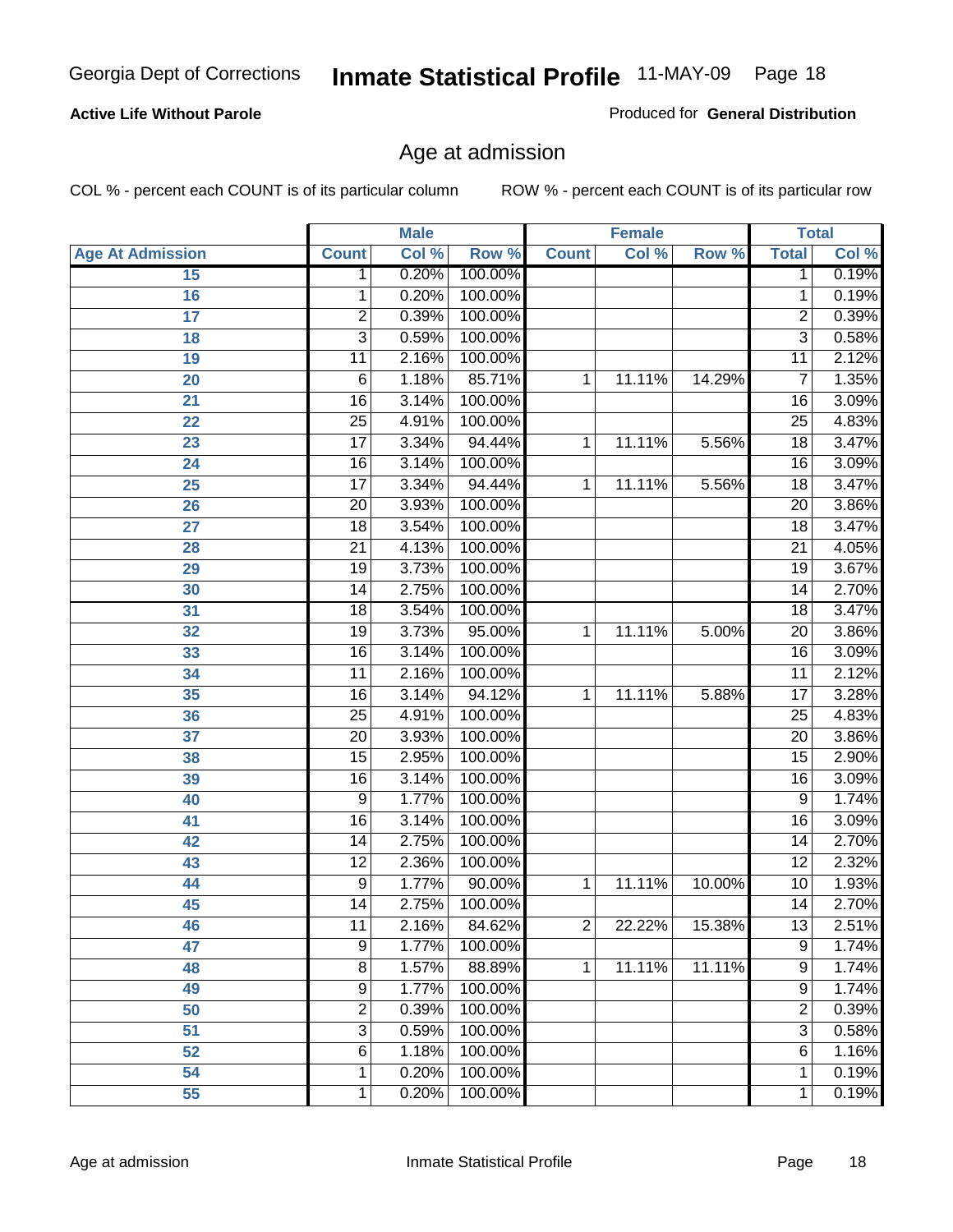#### **Active Life Without Parole**

Produced for **General Distribution**

### Age at admission

|                         |              | <b>Male</b> |         |              | <b>Female</b> |       |                | <b>Total</b> |
|-------------------------|--------------|-------------|---------|--------------|---------------|-------|----------------|--------------|
| <b>Age At Admission</b> | <b>Count</b> | Col %       | Row %   | <b>Count</b> | Col %         | Row % | <b>Total</b>   | Col %        |
| 56                      | 3            | 0.59%       | 100.00% |              |               |       | 3              | 0.58%        |
| 57                      | 6            | 1.18%       | 100.00% |              |               |       | 6              | 1.16%        |
| 58                      | 2            | 0.39%       | 100.00% |              |               |       | $\overline{2}$ | 0.39%        |
| 60                      |              | 0.20%       | 100.00% |              |               |       |                | 0.19%        |
| 62                      |              | 0.20%       | 100.00% |              |               |       |                | 0.19%        |
| 63                      |              | 0.20%       | 100.00% |              |               |       |                | 0.19%        |
| 64                      | 3            | 0.59%       | 100.00% |              |               |       | 3              | 0.58%        |
| 65                      |              | 0.20%       | 100.00% |              |               |       |                | 0.19%        |
| 66                      |              | 0.20%       | 100.00% |              |               |       |                | 0.19%        |
| 67                      |              | 0.20%       | 100.00% |              |               |       |                | 0.19%        |
| 69                      |              | 0.20%       | 100.00% |              |               |       | 1              | 0.19%        |
| 71                      |              | 0.20%       | 100.00% |              |               |       |                | 0.19%        |
| <b>Total Reported</b>   | 509          | 100%        | 98.26%  | 9            | 100%          | 1.74% | 518            | 100%         |

| rted           |     |     |
|----------------|-----|-----|
| `otal<br>_____ | 509 | 518 |

| <b>Mean</b><br>(average)       | 34.33 | 35.44 | 34.35    |
|--------------------------------|-------|-------|----------|
| <b>Median (middle)</b>         |       | 35    | າາ<br>ند |
| <b>Mode</b><br>(most frequent) | --    | 46    | n,<br>LL |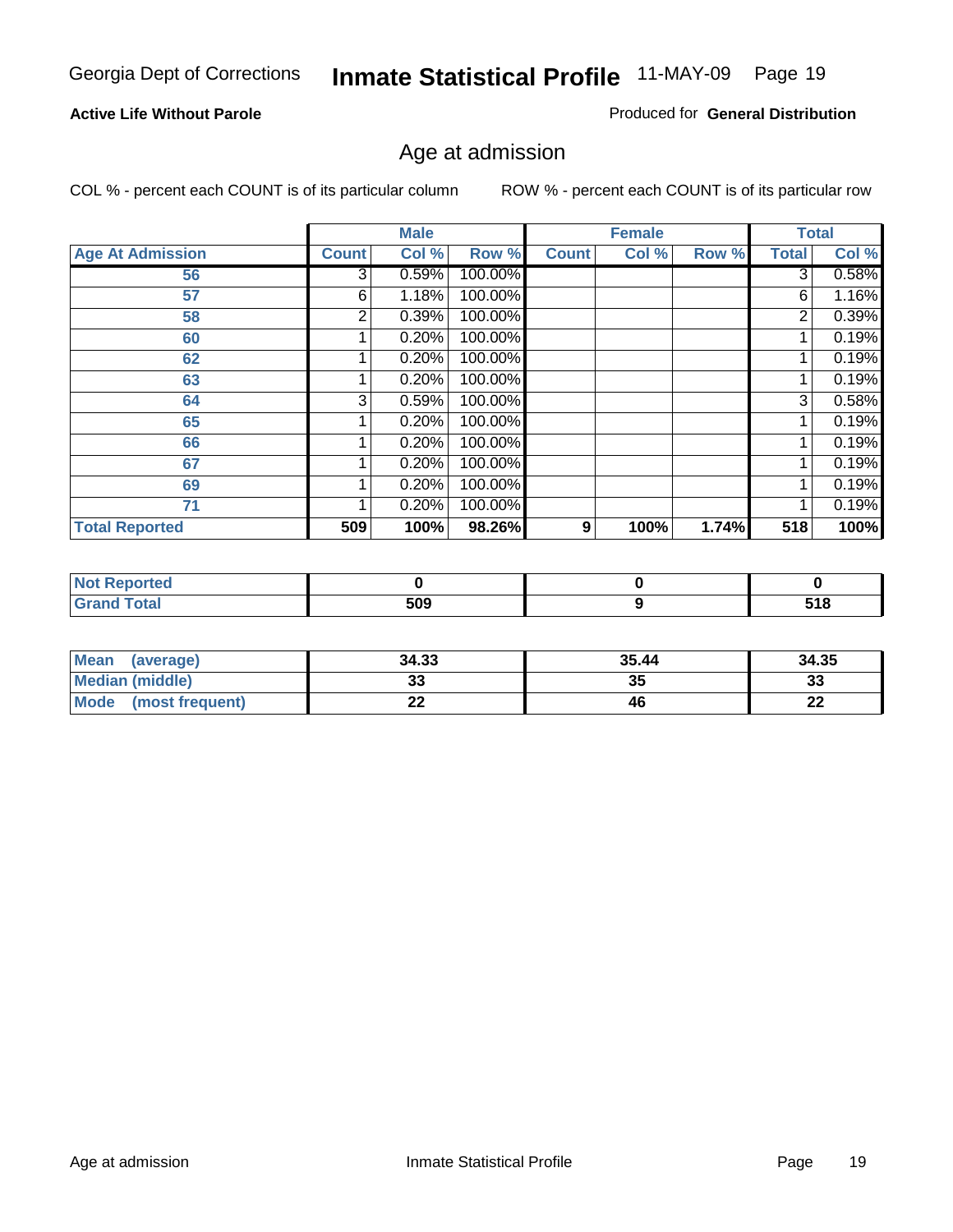#### **Active Life Without Parole**

Produced for **General Distribution**

### Age at release

|                       |              | <b>Male</b> |       |              | <b>Female</b> |       | Total        |          |
|-----------------------|--------------|-------------|-------|--------------|---------------|-------|--------------|----------|
| <b>Age At Release</b> | <b>Count</b> | Col%        | Row % | <b>Count</b> | Col %         | Row % | <b>Total</b> | Col $\%$ |
| <b>Total Reported</b> |              |             |       |              |               |       |              |          |

| <b>Still Active</b> | 509 | 518 |
|---------------------|-----|-----|
| <b>Not Reported</b> |     |     |
| <b>Grand Total</b>  | 509 | 518 |

| Mean<br>(average)    | N/A | N/A | N/A |
|----------------------|-----|-----|-----|
| Median (middle)      | N/A | N/A | N/A |
| Mode (most frequent) | N/A | N/A | N/A |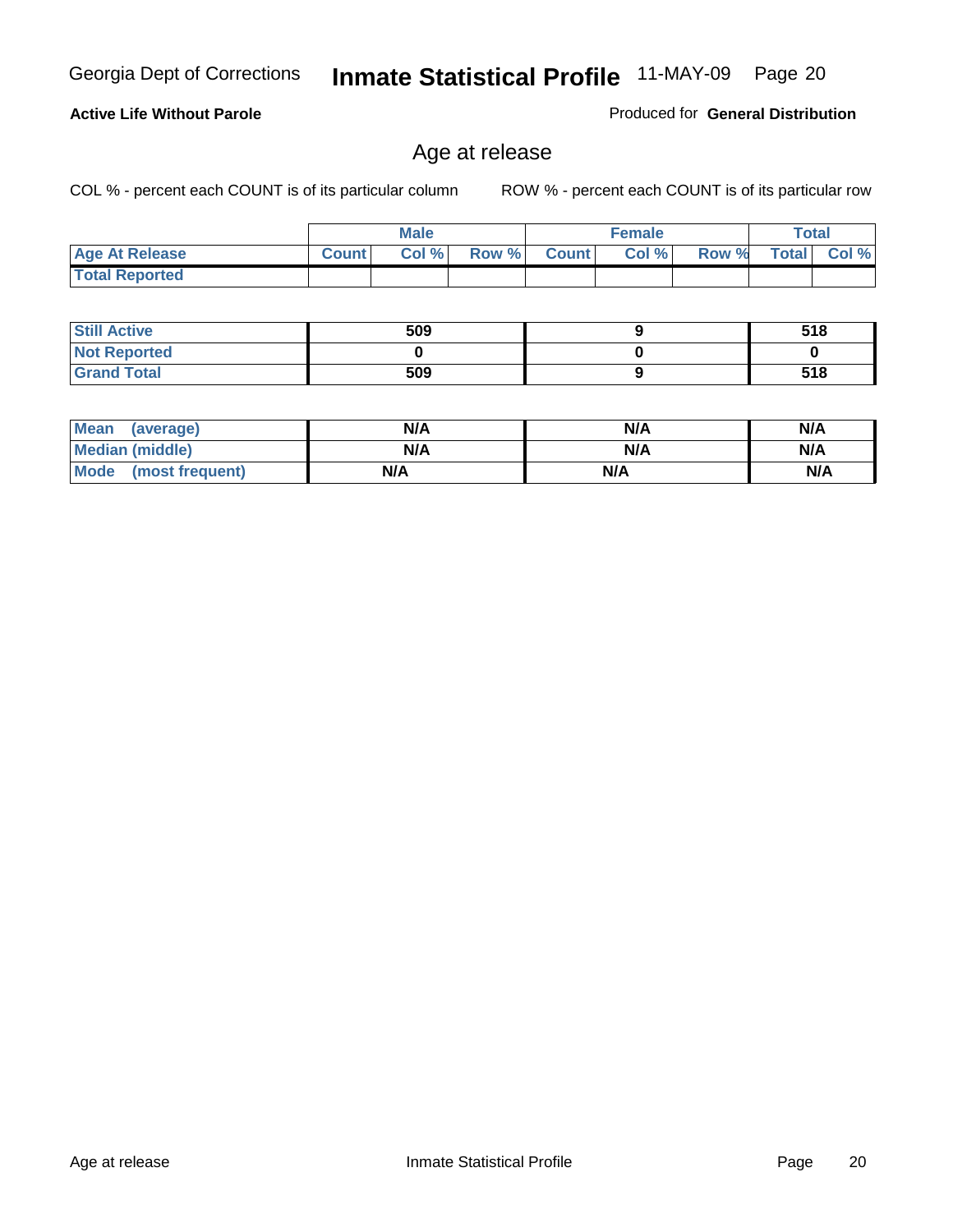#### **Active Life Without Parole**

#### Produced for **General Distribution**

### Height, measured at entry to prison

|                       |                         | <b>Male</b> |         |                | <b>Female</b> |        | <b>Total</b>    |        |
|-----------------------|-------------------------|-------------|---------|----------------|---------------|--------|-----------------|--------|
| <b>Height</b>         | <b>Count</b>            | Col %       | Row %   | <b>Count</b>   | Col %         | Row %  | <b>Total</b>    | Col %  |
| 5'01''                | $\overline{3}$          | 0.59%       | 100.00% |                |               |        | $\overline{3}$  | 0.58%  |
| 5'02"                 | 1                       | 0.20%       | 100.00% |                |               |        | 1               | 0.19%  |
| 5'03"                 | $\overline{\mathbf{c}}$ | 0.40%       | 50.00%  | $\overline{2}$ | 22.22%        | 50.00% | 4               | 0.78%  |
| 5'04"                 | 3                       | 0.59%       | 60.00%  | $\overline{2}$ | 22.22%        | 40.00% | 5               | 0.97%  |
| 5'05"                 | 17                      | 3.37%       | 89.47%  | $\overline{2}$ | 22.22%        | 10.53% | 19              | 3.70%  |
| 5'06"                 | 36                      | 7.13%       | 100.00% |                |               |        | $\overline{36}$ | 7.00%  |
| 5'07''                | 33                      | 6.53%       | 94.29%  | $\overline{2}$ | 22.22%        | 5.71%  | 35              | 6.81%  |
| 5'08"                 | 52                      | 10.30%      | 98.11%  | 1              | 11.11%        | 1.89%  | 53              | 10.31% |
| <b>5'09"</b>          | 62                      | 12.28%      | 100.00% |                |               |        | 62              | 12.06% |
| 5'10''                | 73                      | 14.46%      | 100.00% |                |               |        | 73              | 14.20% |
| 5'11''                | 65                      | 12.87%      | 100.00% |                |               |        | 65              | 12.65% |
| 6'00"                 | $\overline{57}$         | 11.29%      | 100.00% |                |               |        | 57              | 11.09% |
| 6'01''                | 38                      | 7.52%       | 100.00% |                |               |        | 38              | 7.39%  |
| 6'02"                 | 26                      | 5.15%       | 100.00% |                |               |        | 26              | 5.06%  |
| 6'03"                 | 18                      | 3.56%       | 100.00% |                |               |        | 18              | 3.50%  |
| 6'04"                 | 12                      | 2.38%       | 100.00% |                |               |        | 12              | 2.33%  |
| 6'05"                 | 5                       | 0.99%       | 100.00% |                |               |        | 5               | 0.97%  |
| 6'06"                 | $\overline{2}$          | 0.40%       | 100.00% |                |               |        | 2               | 0.39%  |
| <b>Total Reported</b> | 505                     | 100%        | 98.25%  | 9              | 100%          | 1.75%  | 514             | 100%   |

| τeα<br>. |     |  |
|----------|-----|--|
| _____    | 509 |  |

| <b>Mean</b><br>(average)       | 5'10" | 5'05" | 5'10" |
|--------------------------------|-------|-------|-------|
| Median (middle)                | 5'10" | 5'05" | 5'10" |
| <b>Mode</b><br>(most frequent) | 5'10" | 5'04" | 5'10" |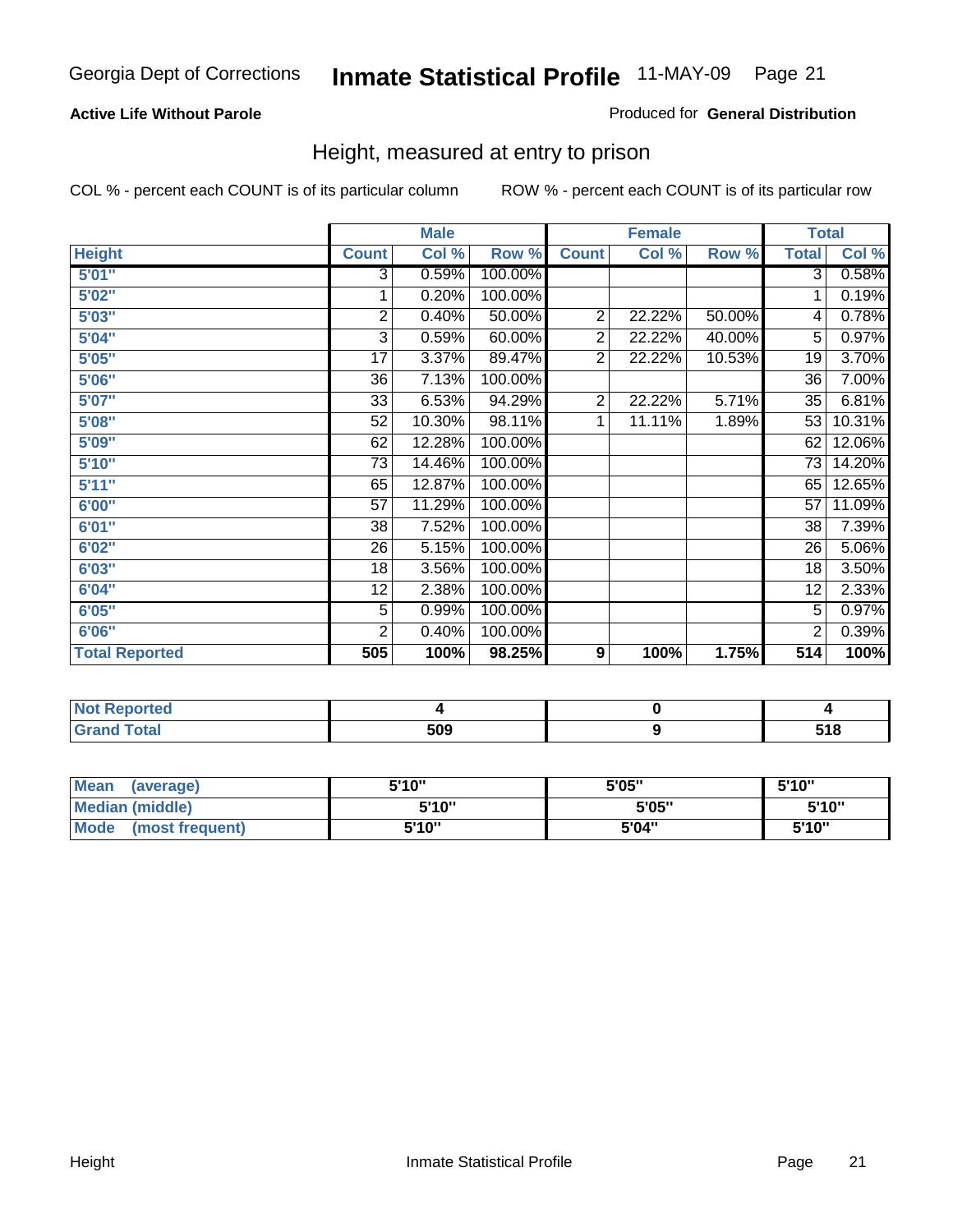#### **Active Life Without Parole**

#### Produced for **General Distribution**

### Weight, measured at entry to prison

|                       |                 | <b>Male</b> |         |                | <b>Female</b> |         | <b>Total</b>    |        |
|-----------------------|-----------------|-------------|---------|----------------|---------------|---------|-----------------|--------|
| <b>Weight</b>         | <b>Count</b>    | Col %       | Row %   | <b>Count</b>   | Col %         | Row %   | <b>Total</b>    | Col %  |
| 110 - 119 pounds      |                 |             |         | 1.             | 11.11%        | 100.00% | 1               | 0.19%  |
| 120 - 129 pounds      | 3               | 0.59%       | 100.00% |                |               |         | 3               | 0.58%  |
| 130 - 139 pounds      | 13              | 2.57%       | 92.86%  | 1              | 11.11%        | 7.14%   | 14              | 2.72%  |
| 140 - 149 pounds      | $\overline{28}$ | 5.54%       | 96.55%  | 1              | 11.11%        | 3.45%   | $\overline{29}$ | 5.64%  |
| 150 - 159 pounds      | 43              | 8.51%       | 97.73%  | 1              | 11.11%        | 2.27%   | 44              | 8.56%  |
| 160 - 169 pounds      | 71              | 14.06%      | 98.61%  | 1              | 11.11%        | 1.39%   | 72              | 14.01% |
| 170 - 179 pounds      | 68              | 13.47%      | 97.14%  | $\overline{2}$ | 22.22%        | 2.86%   | 70              | 13.62% |
| 180 - 189 pounds      | 72              | 14.26%      | 100.00% |                |               |         | 72              | 14.01% |
| 190 - 199 pounds      | 36              | 7.13%       | 100.00% |                |               |         | 36              | 7.00%  |
| 200 - 209 pounds      | 36              | 7.13%       | 97.30%  | 1              | 11.11%        | 2.70%   | 37              | 7.20%  |
| 210 - 219 pounds      | $\overline{36}$ | 7.13%       | 100.00% |                |               |         | 36              | 7.00%  |
| 220 - 229 pounds      | $\overline{31}$ | 6.14%       | 100.00% |                |               |         | $\overline{31}$ | 6.03%  |
| 230 - 239 pounds      | 27              | 5.35%       | 100.00% |                |               |         | 27              | 5.25%  |
| 240 - 249 pounds      | 14              | 2.77%       | 100.00% |                |               |         | 14              | 2.72%  |
| 250 - 259 pounds      | 10              | 1.98%       | 100.00% |                |               |         | 10              | 1.95%  |
| 260 - 269 pounds      | 4               | 0.79%       | 80.00%  | 1              | 11.11%        | 20.00%  | 5               | 0.97%  |
| 270 - 279 pounds      | 1               | 0.20%       | 100.00% |                |               |         | 1               | 0.19%  |
| 280 - 289 pounds      | $\overline{7}$  | 1.39%       | 100.00% |                |               |         | 7               | 1.36%  |
| 290 - 299 pounds      | 1               | 0.20%       | 100.00% |                |               |         | 1               | 0.19%  |
| 320 - 329 pounds      | $\overline{2}$  | 0.40%       | 100.00% |                |               |         | $\overline{2}$  | 0.39%  |
| 330 - 339 pounds      | $\mathbf{1}$    | 0.20%       | 100.00% |                |               |         | 1               | 0.19%  |
| 400 pounds and over   | 1               | 0.20%       | 100.00% |                |               |         | $\overline{1}$  | 0.19%  |
| <b>Total Reported</b> | 505             | 100%        | 98.25%  | 9              | 100%          | 1.75%   | 514             | 100%   |

| Reported<br><b>NOT</b> |     |              |
|------------------------|-----|--------------|
| 'otal                  | 509 | E40<br>ວ ເ ໐ |

| <b>Mean</b><br>(average)       | 190 | 169 | 189 |
|--------------------------------|-----|-----|-----|
| Median (middle)                | 183 | 164 | 182 |
| <b>Mode</b><br>(most frequent) | 170 | 143 | 170 |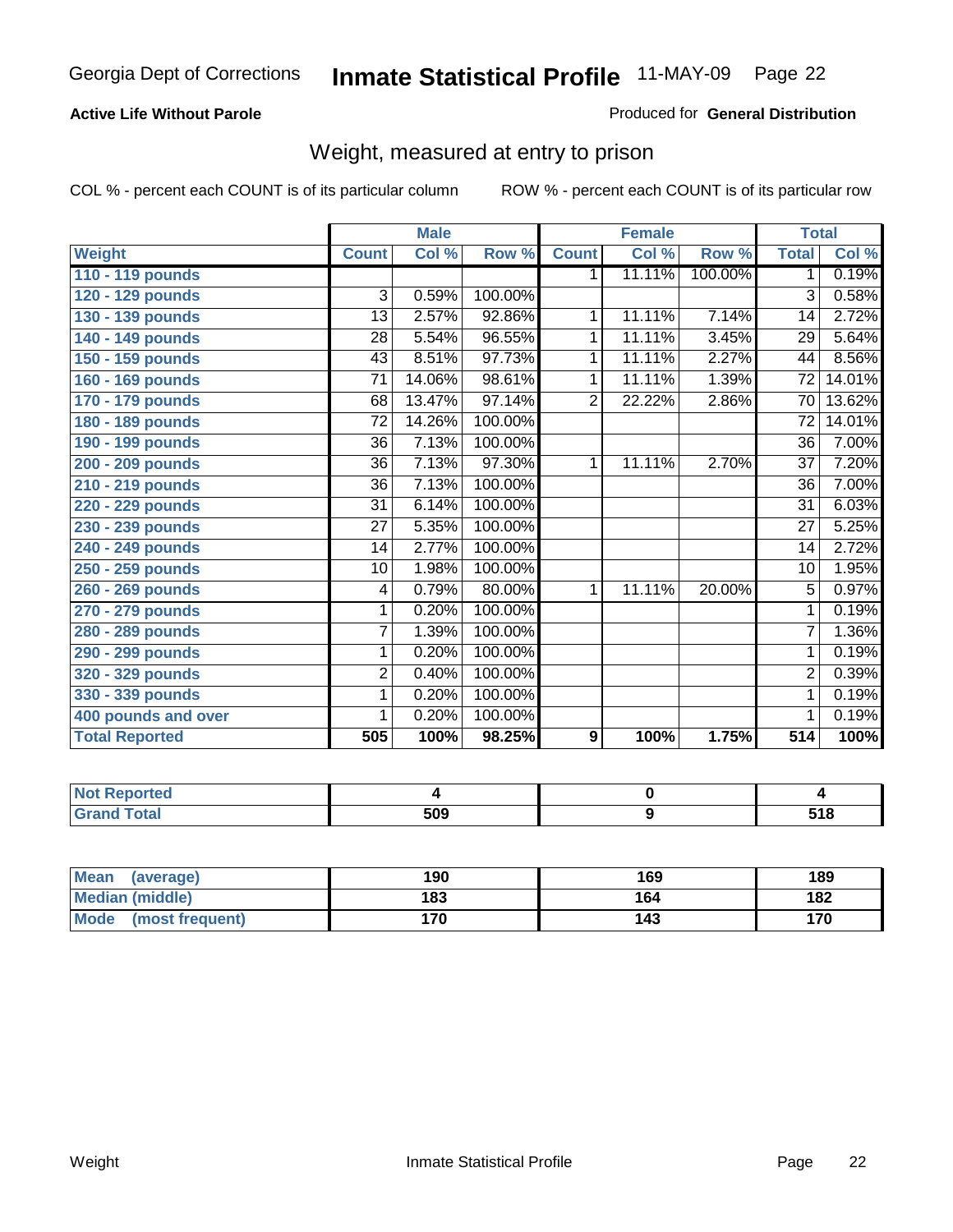Produced for **General Distribution**

#### **Active Life Without Parole**

### Military service

|                         |              | <b>Male</b> |             |   | <b>Female</b> |          |              | <b>Total</b> |
|-------------------------|--------------|-------------|-------------|---|---------------|----------|--------------|--------------|
| <b>Military service</b> | <b>Count</b> | Col %       | Row % Count |   | Col %         | Row %    | <b>Total</b> | Col %        |
| <b>Air Force</b>        | 6            | 1.75%       | 100.00%     |   |               |          | 6            | 1.71%        |
| <b>Army</b>             | 34           | $9.94\%$    | 100.00%     |   |               |          | 34           | 9.69%        |
| <b>Navy</b><br>3        |              | .88%        | 100.00%     |   |               |          | 3            | .85%         |
| <b>Marines</b><br>4     | 3            | .88%        | 100.00%     |   |               |          | 3            | .85%         |
| 96 None                 | 296          | 86.55%      | 97.05%      | 9 | 100.00%       | $2.95\%$ | 305          | 86.89%       |
| <b>Total Reported</b>   | 342          | 100%        | 97.44%      | 9 | 100%          | 2.56%    | 351          | 100%         |

| المستحققات<br>Ter. | 1 C 7<br>ו שי<br>$\sim$ | - - -<br>י ט ו<br>___ |
|--------------------|-------------------------|-----------------------|
| Cotot              | 509                     | E40<br><u>JIU</u>     |

| M<br><b>IVUII</b><br>.<br>. |
|-----------------------------|
|-----------------------------|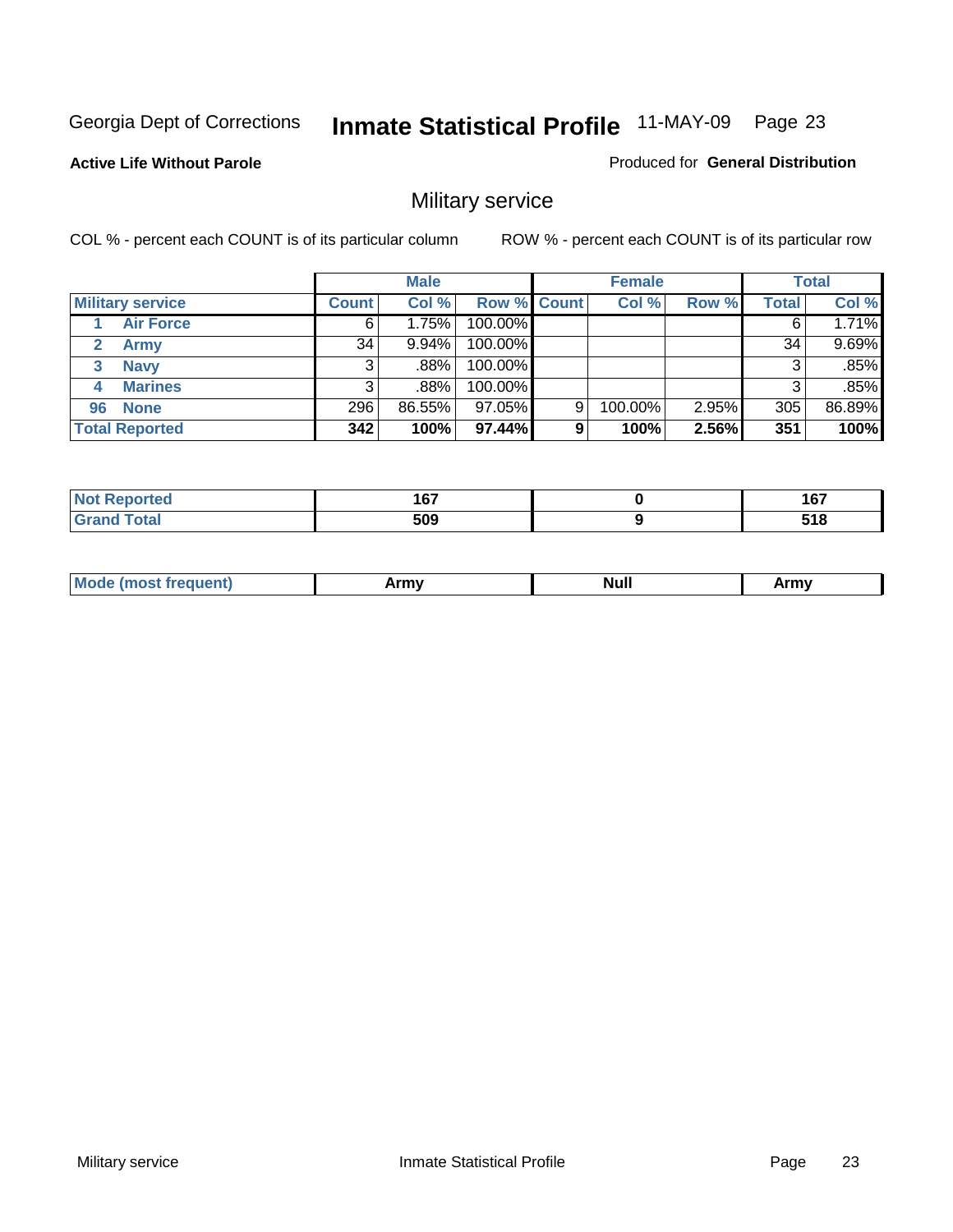#### **Active Life Without Parole**

#### Produced for **General Distribution**

### Type of admission to prison

|              |                             |                 | <b>Male</b> |                    |   | <b>Female</b> |       |              | <b>Total</b> |
|--------------|-----------------------------|-----------------|-------------|--------------------|---|---------------|-------|--------------|--------------|
|              | <b>Type of Admission</b>    | <b>Count</b>    | Col %       | <b>Row % Count</b> |   | Col %         | Row % | <b>Total</b> | Col %        |
|              | <b>Committed From Court</b> | 144             | 28.29%      | 97.30%             |   | 44.44%        | 2.70% | 148          | 28.57%       |
| $\mathbf{3}$ | <b>Parole Rev/New Sent</b>  | 37 <sup>1</sup> | 7.27%       | 100.00%            |   |               |       | 37           | 7.14%        |
| 4            | <b>Par Rev/No New Sent</b>  | 8               | 1.57%       | 100.00%            |   |               |       | 8            | 1.54%        |
| 6            | <b>Prob Viol/Partial</b>    | 6               | 1.18%       | 100.00%            |   |               |       | 6            | 1.16%        |
| 9            | <b>Prob Rev/Remainder</b>   | 11              | 2.16%       | 100.00%            |   |               |       | 11           | 2.12%        |
| 10           | <b>New Sent/Par Rev Pnd</b> |                 | .20%        | 100.00%            |   |               |       |              | .19%         |
| 11           | <b>Life W/O Parole</b>      | 301             | 59.14%      | 98.37%             | 5 | 55.56%        | 1.63% | 306          | 59.07%       |
| 30           | <b>Par Rev/Rsn Unknown</b>  |                 | .20%        | 100.00%            |   |               |       |              | .19%         |
|              | <b>Total Reported</b>       | 509             | 100%        | 98.26%             | 9 | 100%          | 1.74% | 518          | 100%         |

| <b>Reported</b><br>NOT                                 |            |              |
|--------------------------------------------------------|------------|--------------|
| <b>Total</b><br><b>Cre</b><br>$\sim$ . $\sim$ . $\sim$ | cnn<br>วบะ | E40<br>J I U |

| <b>Mode (most frequent)</b> | <b>W/O Par</b> | <b>W/O Par</b> | W/O Par |
|-----------------------------|----------------|----------------|---------|
|                             |                |                |         |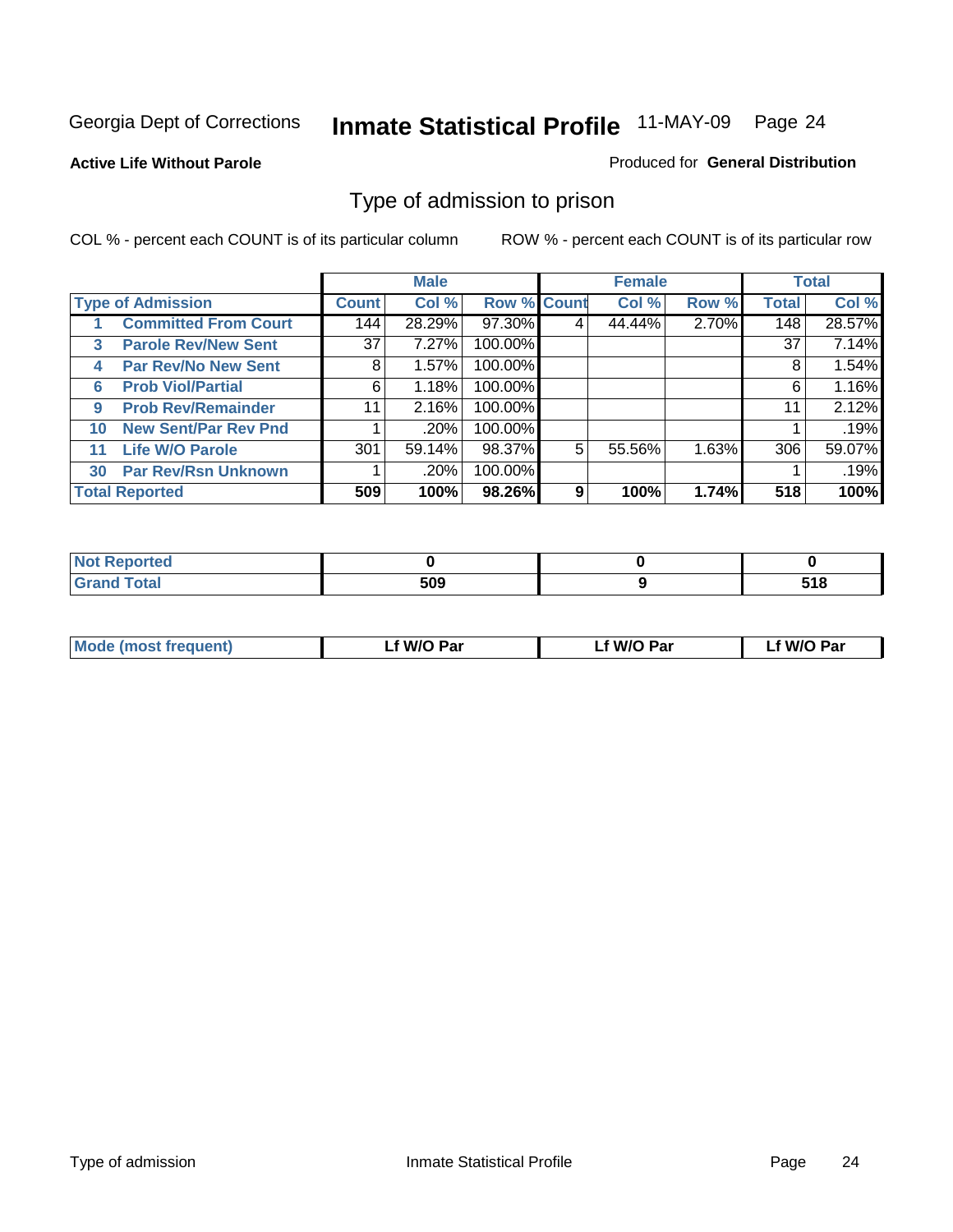**Active Life Without Parole** 

Produced for **General Distribution**

### Current / last security status

|                        |              | <b>Male</b> |                    |   | <b>Female</b> |       |       | <b>Total</b> |
|------------------------|--------------|-------------|--------------------|---|---------------|-------|-------|--------------|
| <b>Security Status</b> | <b>Count</b> | Col %       | <b>Row % Count</b> |   | Col %         | Row % | Total | Col %        |
| 3 Minimum              |              | $.80\%$     | $100.00\%$         |   | .00%          |       |       | $.78\%$      |
| 4 Medium               | 62           | 12.33%      | 100.00%            |   | $.00\%$       |       | 62    | 12.11%       |
| 5 Close                | 436          | 86.68%      | 97.98%             | 9 | 100.00%       | 2.02% | 445   | 86.91%       |
| <b>6 Maximum</b>       |              | .20%        | 100.00%            |   | .00%          |       |       | .20%         |
| <b>Total Reported</b>  | 503          | 100%        | 98.24%             | 9 | 100%          | 1.76% | 512   | 100%         |

| <b>Still being diagnosed</b> |     |     |
|------------------------------|-----|-----|
| <b>Not Reported</b>          |     |     |
| <b>Grand Total</b>           | 509 | 518 |

|  | Mo<br>frequent)<br>ww | Close<br>. | ∵lose<br>. | <b>OSE</b><br>. |
|--|-----------------------|------------|------------|-----------------|
|--|-----------------------|------------|------------|-----------------|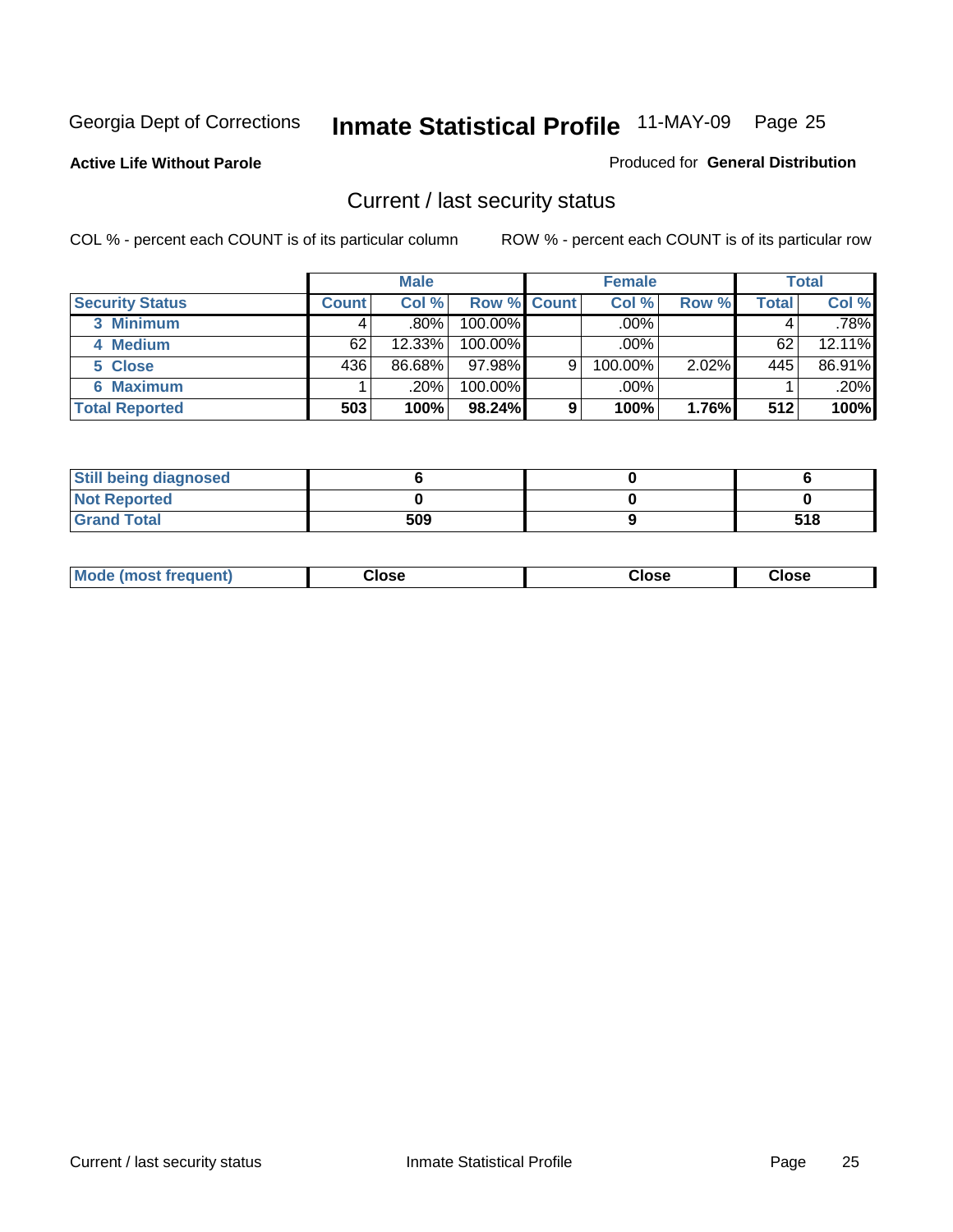**Active Life Without Parole** 

Produced for **General Distribution**

### Current / last type of institution

|                            |              | <b>Male</b> |                    |    | <b>Female</b> |                |        | Total   |
|----------------------------|--------------|-------------|--------------------|----|---------------|----------------|--------|---------|
| <b>Type of Institution</b> | <b>Count</b> | Col%        | <b>Row % Count</b> |    | Col %         | Row %I         | Totall | Col %   |
| <b>State Prison</b>        | 509          | 100.00%     | 98.26%             | 9. | $100.00\%$    | 1.74% <b>I</b> | 518    | 100.00% |
| <b>Total Reported</b>      | 509          | 100%        | 98.26%             |    | 100%          | 1.74%          | 518    | 100%    |

| <b>rted</b><br>. |                   |      |
|------------------|-------------------|------|
| $-100$           | <b>EOO</b><br>JU. | 54 O |

|  | <b>Mode (most frequent)</b> | State Prison | <b>State Prison</b> | <b>State Prison</b> |
|--|-----------------------------|--------------|---------------------|---------------------|
|--|-----------------------------|--------------|---------------------|---------------------|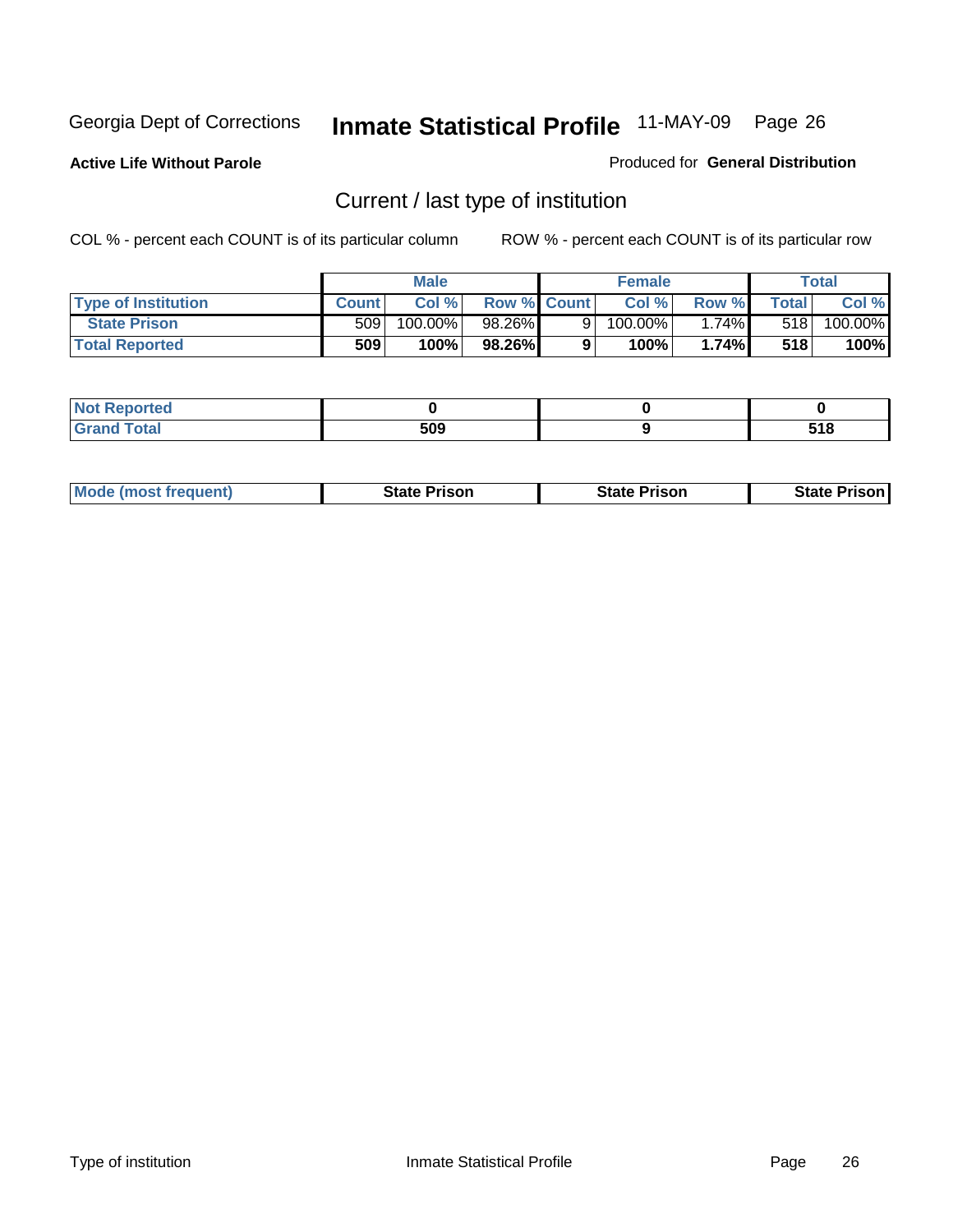**Active Life Without Parole** 

Produced for **General Distribution**

### Institution type - transitional centers

|                                          |              | <b>Male</b> |                    | <b>Female</b> |             | <b>Total</b> |
|------------------------------------------|--------------|-------------|--------------------|---------------|-------------|--------------|
| <b>Institution Type - Trans. Centers</b> | <b>Count</b> | Col %       | <b>Row % Count</b> | Col %         | Row % Total | Col %        |
| <b>Total Reported</b>                    |              |             |                    |               |             |              |

| rtea<br>20 NGL 2<br>  |  |  |
|-----------------------|--|--|
| into!<br>---<br>_____ |  |  |

| Mode (most frequent) | <b>Null</b> | <b>Null</b> | <b>Null</b> |
|----------------------|-------------|-------------|-------------|
|                      |             |             |             |
|                      |             |             |             |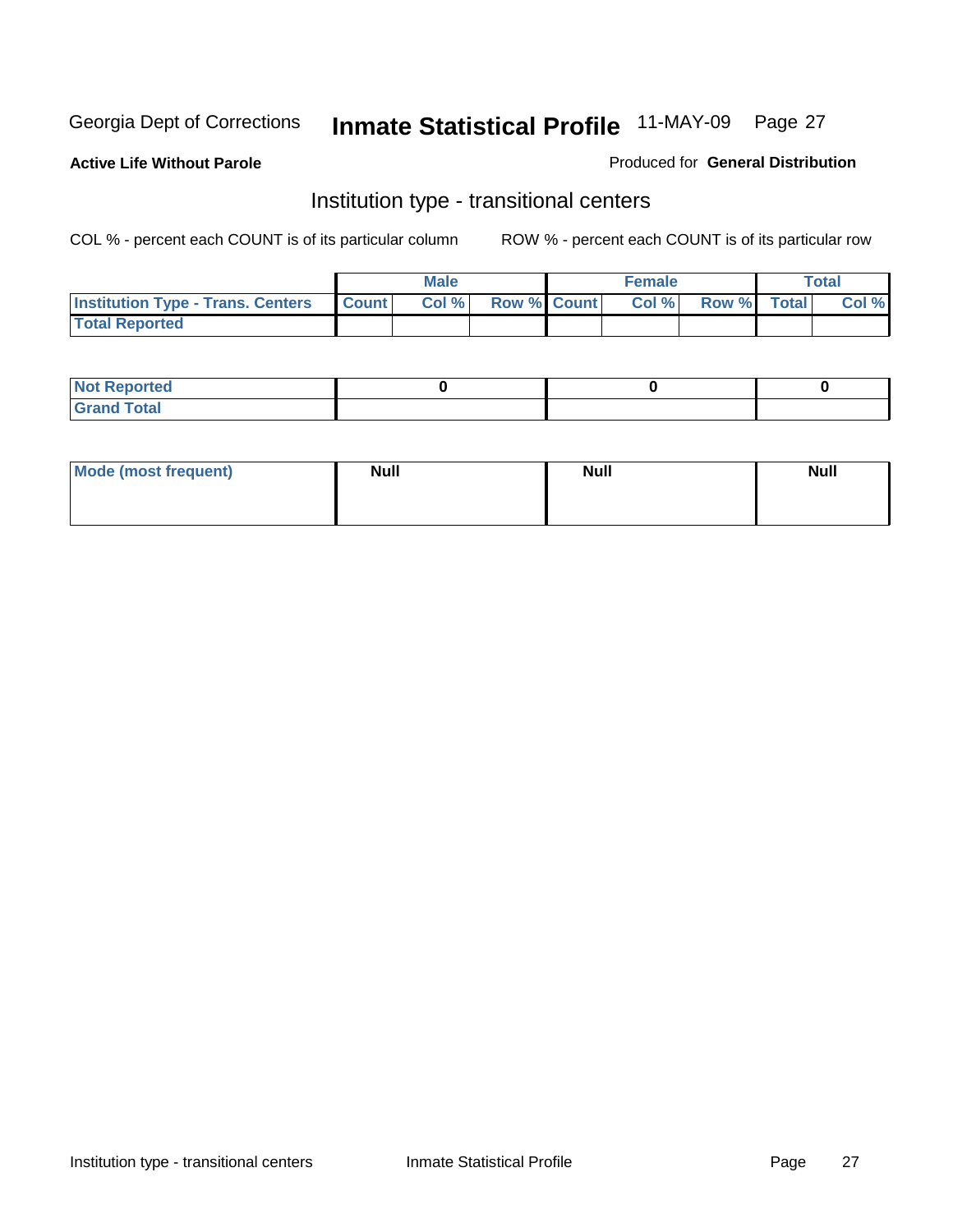**Active Life Without Parole** 

Produced for **General Distribution**

### Institution type - mental hospitals

|                                                  | <b>Male</b> |                    | <b>Female</b> |                   | <b>Total</b> |
|--------------------------------------------------|-------------|--------------------|---------------|-------------------|--------------|
| <b>Institution Type - Mental Hospitals Count</b> | Col%        | <b>Row % Count</b> |               | Col % Row % Total | Col %        |
| <b>Total Reported</b>                            |             |                    |               |                   |              |

| <b>Not Reported</b> |  |  |
|---------------------|--|--|
| <b>Total</b><br>Cro |  |  |

| Mode (most frequent) | <b>Null</b> | <b>Null</b> | <b>Null</b> |
|----------------------|-------------|-------------|-------------|
|                      |             |             |             |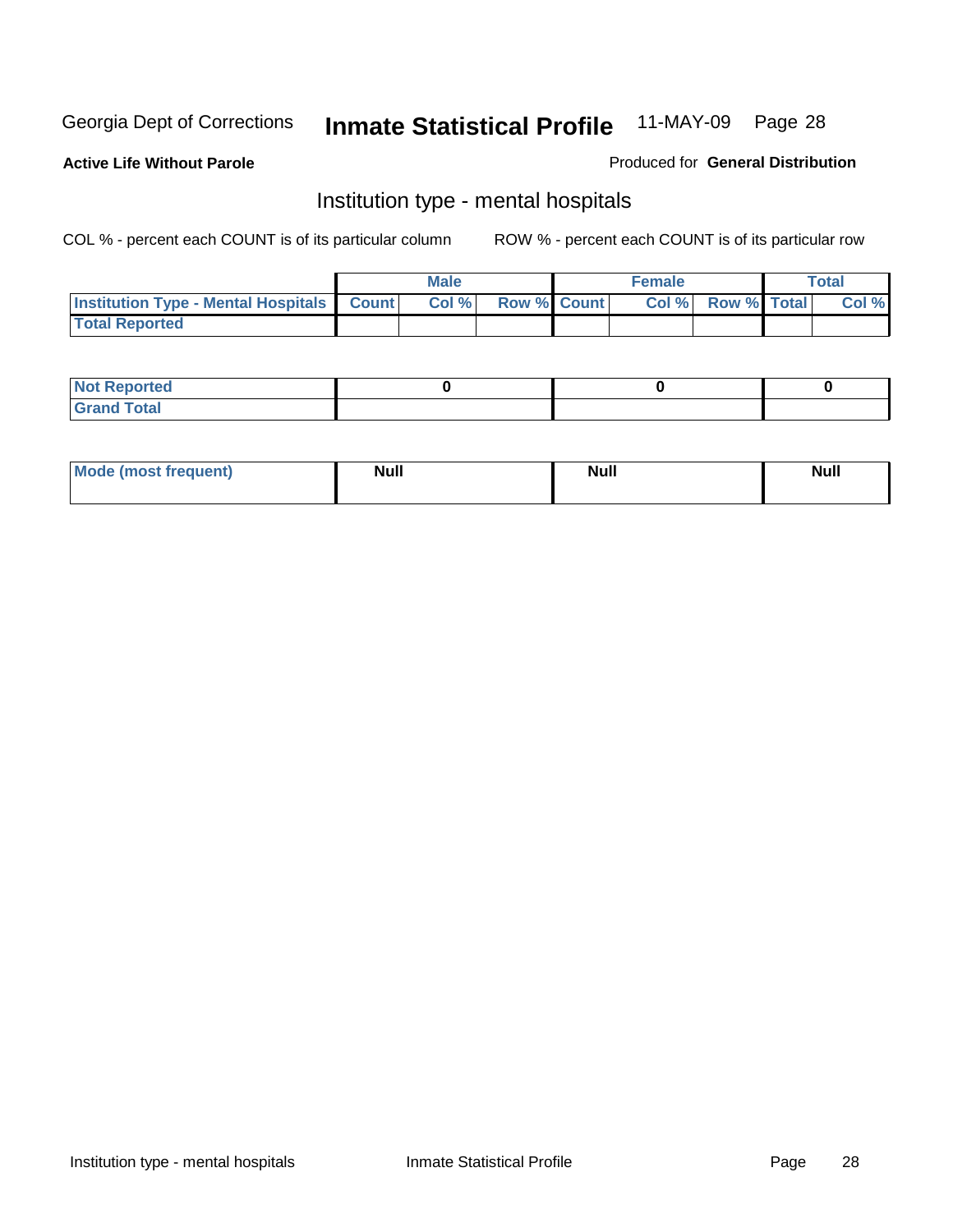**Active Life Without Parole** 

Produced for **General Distribution**

### Institution type - county prisons

|                                                    | <b>Male</b> |  | <b>Female</b>            |              |       | Total |
|----------------------------------------------------|-------------|--|--------------------------|--------------|-------|-------|
| <b>Institution Type - County Prisons   Count  </b> | Col %       |  | <b>Row % Count Col %</b> | <b>Row %</b> | Total | Col % |
| <b>Total Reported</b>                              |             |  |                          |              |       |       |

| <b>Not</b><br><b>Reported</b> |  |  |
|-------------------------------|--|--|
| <b>Grand Total</b>            |  |  |

| <b>Mo</b><br>frequent) | NI. . II<br>1u 11 | <b>Moll</b> | <b>Null</b> |
|------------------------|-------------------|-------------|-------------|
|                        |                   |             |             |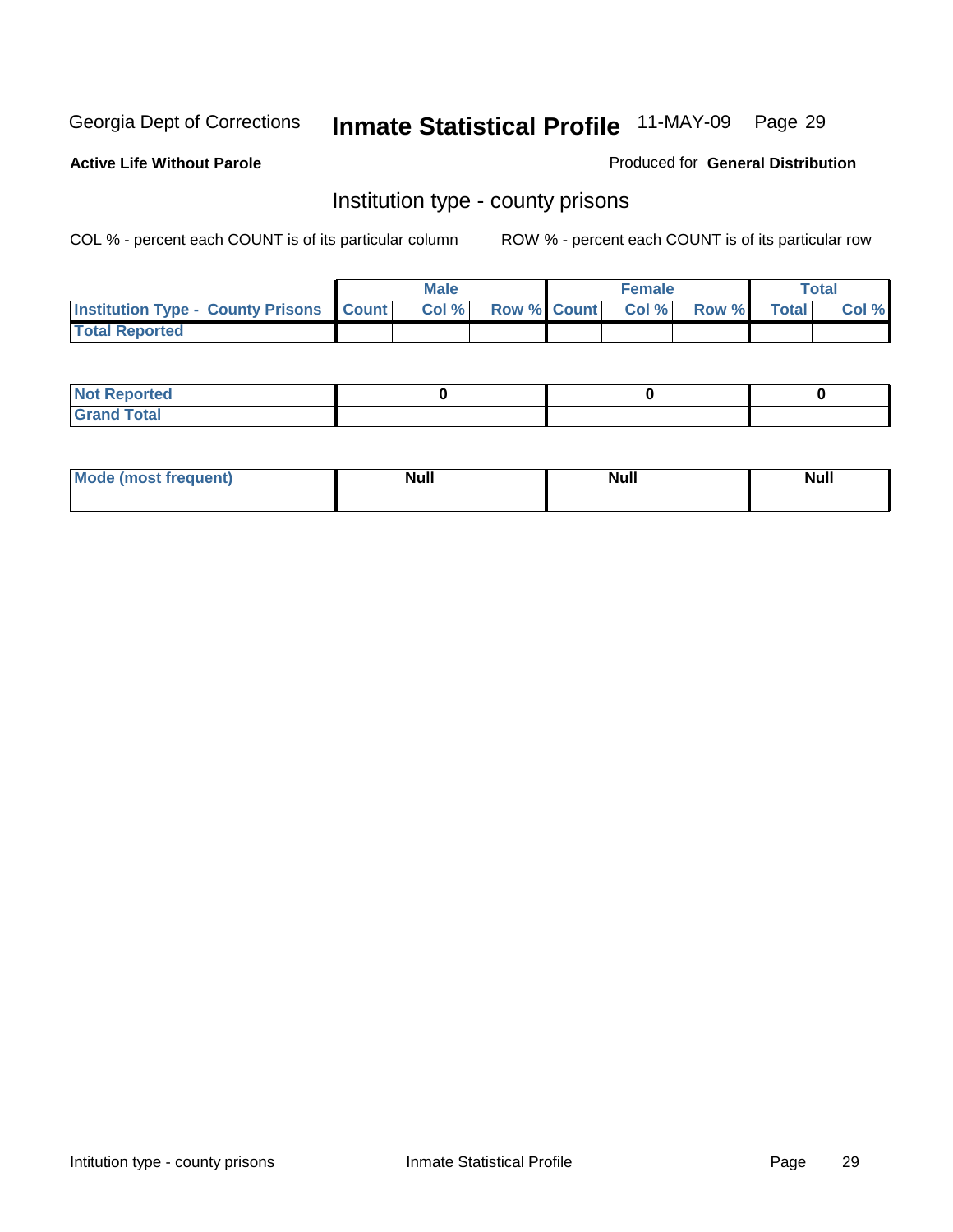#### **Active Life Without Parole**

#### Produced for **General Distribution**

### Institution type - state prisons

|     |                                         | <b>Male</b>     |        | <b>Female</b> |                |        | <b>Total</b> |                 |        |
|-----|-----------------------------------------|-----------------|--------|---------------|----------------|--------|--------------|-----------------|--------|
|     | <b>Institution Type - State Prisons</b> | <b>Count</b>    | Col %  | Row %         | <b>Count</b>   | Col %  | Row %        | <b>Total</b>    | Col %  |
|     | 532 Augusta State Med.                  | $\overline{27}$ | 5.30%  | 100.00%       |                |        |              | $\overline{27}$ | 5.21%  |
|     | <b>Prison</b>                           |                 |        |               |                |        |              |                 |        |
| 543 | <b>Autry State Prison</b>               |                 | .20%   | 100.00%       |                |        |              |                 | .19%   |
| 553 | <b>Baldwin State Prison</b>             | 12              | 2.36%  | 100.00%       |                |        |              | 12              | 2.32%  |
| 547 | <b>Calhoun State Prison</b>             | 4               | .79%   | 100.00%       |                |        |              | 4               | .77%   |
| 523 | <b>Coastal State Prison</b>             | 1               | .20%   | 100.00%       |                |        |              |                 | .19%   |
| 503 | <b>Dodge State Prison</b>               | 1               | .20%   | 100.00%       |                |        |              | 1               | .19%   |
| 521 | <b>Ga Diag &amp; Class Pris</b>         | 11              | 2.16%  | 100.00%       |                |        |              | 11              | 2.12%  |
| 522 | <b>Ga Diag &amp; Class Pris-</b>        | 13              | 2.55%  | 100.00%       |                |        |              | 13              | 2.51%  |
|     | <b>Perm</b>                             |                 |        |               |                |        |              |                 |        |
| 517 | <b>Ga State Prison</b>                  | 15              | 2.95%  | 100.00%       |                |        |              | 15              | 2.90%  |
| 541 | <b>Hancock State Prison</b>             | 55              | 10.81% | 100.00%       |                |        |              | 55              | 10.62% |
| 540 | <b>Hays State Prison</b>                | 50              | 9.82%  | 100.00%       |                |        |              | 50              | 9.65%  |
| 549 | <b>Macon State Prison</b>               | 85              | 16.70% | 100.00%       |                |        |              | 85              | 16.41% |
| 519 | <b>Men'S State Prison</b>               | 5               | .98%   | 100.00%       |                |        |              | 5               | .97%   |
| 554 | <b>Metro State Prison (W)</b>           |                 |        |               | 7              | 77.78% | 100.00%      | 7               | 1.35%  |
| 505 | <b>Phillips State Prison</b>            | 19              | 3.73%  | 100.00%       |                |        |              | 19              | 3.67%  |
| 557 | <b>Pulaski State Prison (W)</b>         |                 |        |               | $\overline{2}$ | 22.22% | 100.00%      | 2               | .39%   |
| 550 | <b>Smith State Prison</b>               | 47              | 9.23%  | 100.00%       |                |        |              | 47              | 9.07%  |
| 542 | <b>Telfair State Prison</b>             | 74              | 14.54% | 100.00%       |                |        |              | 74              | 14.29% |
| 537 | <b>Valdosta State Prison</b>            | 43              | 8.45%  | 100.00%       |                |        |              | 43              | 8.30%  |
| 501 | <b>Ware State Prison</b>                | 45              | 8.84%  | 100.00%       |                |        |              | 45              | 8.69%  |
| 552 | <b>Washington Sp</b>                    | 1               | .20%   | 100.00%       |                |        |              | 1               | .19%   |
|     | <b>Total Reported</b>                   | 509             | 100%   | 98.26%        | 9              | 100%   | 1.74%        | 518             | 100%   |

| . Reported<br>$\sim$ |     |              |
|----------------------|-----|--------------|
| <b>c</b> otal        | 509 | -46<br>v I u |

| Mode (most frequent) | 1549 Macon State Prison | <b>554 Metro State Prison (W)</b> | 549 Macon State<br><b>Prison</b> |
|----------------------|-------------------------|-----------------------------------|----------------------------------|
|----------------------|-------------------------|-----------------------------------|----------------------------------|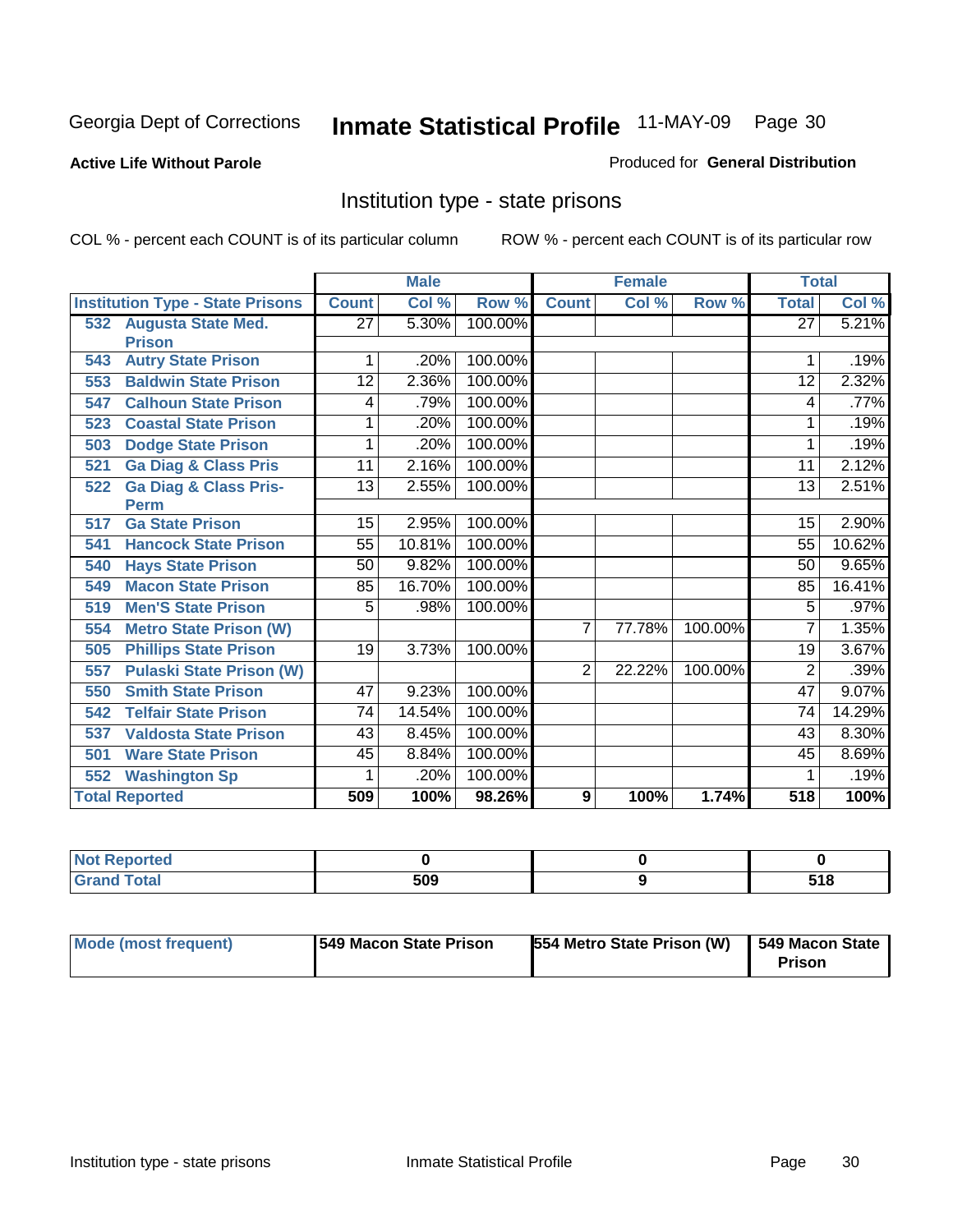**Active Life Without Parole** 

Produced for **General Distribution**

### Institution type - private prisons

|                                                     | <b>Male</b> |                    | <b>Female</b> |             | Total |
|-----------------------------------------------------|-------------|--------------------|---------------|-------------|-------|
| <b>Institution Type - Private Prisons   Count  </b> | Col %       | <b>Row % Count</b> | Col %         | Row % Total | Col % |
| <b>Total Reported</b>                               |             |                    |               |             |       |

| <b>Not Reported</b>        |  |  |
|----------------------------|--|--|
| <b>otal</b><br>. Gror<br>. |  |  |

| Mode (most frequent) | <b>Null</b> | <b>Null</b> | <b>Null</b> |
|----------------------|-------------|-------------|-------------|
|                      |             |             |             |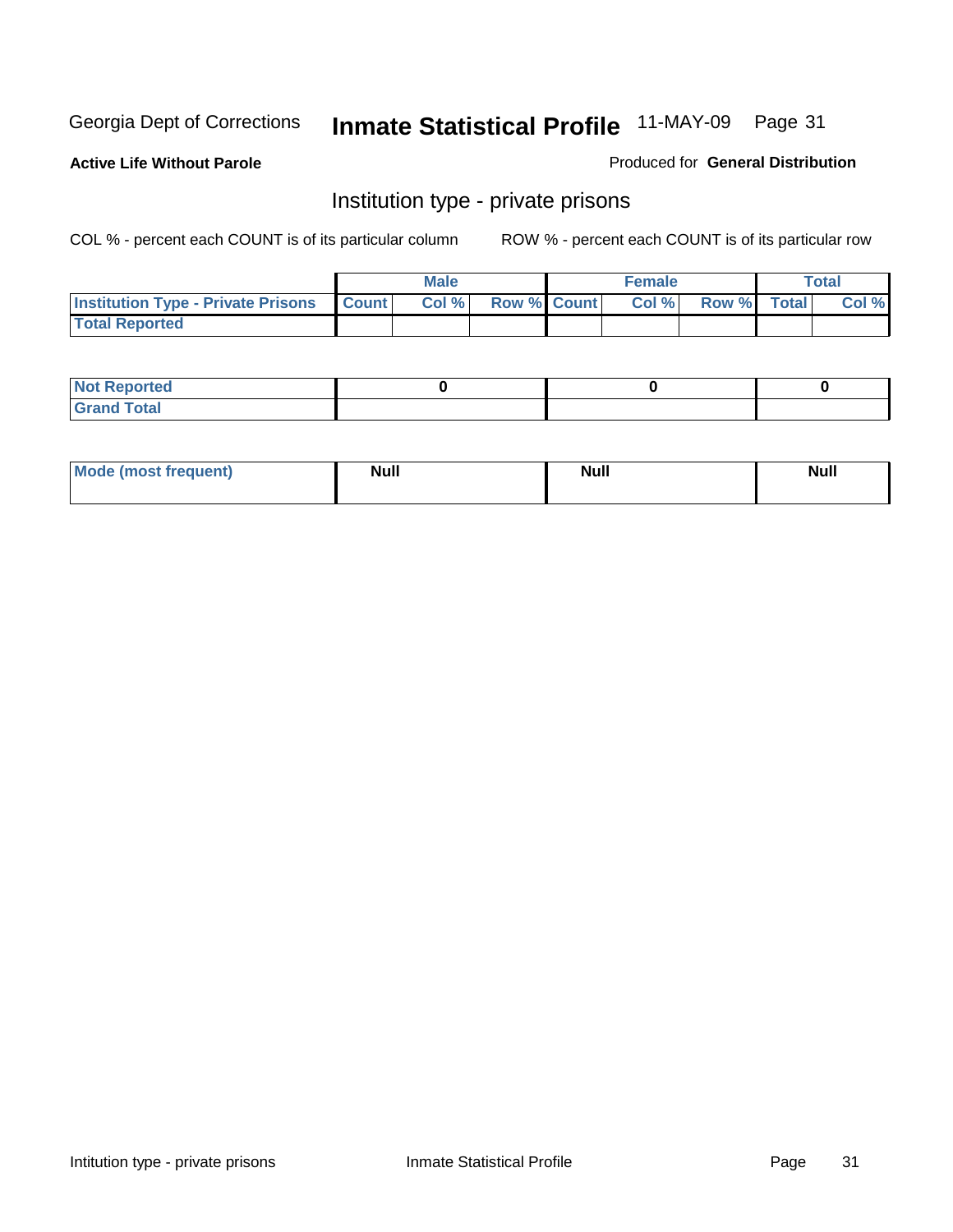**Active Life Without Parole** 

Produced for **General Distribution**

### Institution type - prison annexes

|                                                  | <b>Male</b> |             | <b>Female</b> |             | Total |
|--------------------------------------------------|-------------|-------------|---------------|-------------|-------|
| <b>Institution Type - Prison Annexes Count  </b> | Col %       | Row % Count | Col %         | Row % Total | Col % |
| <b>Total Reported</b>                            |             |             |               |             |       |

| <b>Not Reported</b>        |  |  |
|----------------------------|--|--|
| <b>Total</b><br>-<br>_____ |  |  |

| Mode (most frequent) | <b>Null</b> | <b>Null</b> | <b>Null</b> |
|----------------------|-------------|-------------|-------------|
|                      |             |             |             |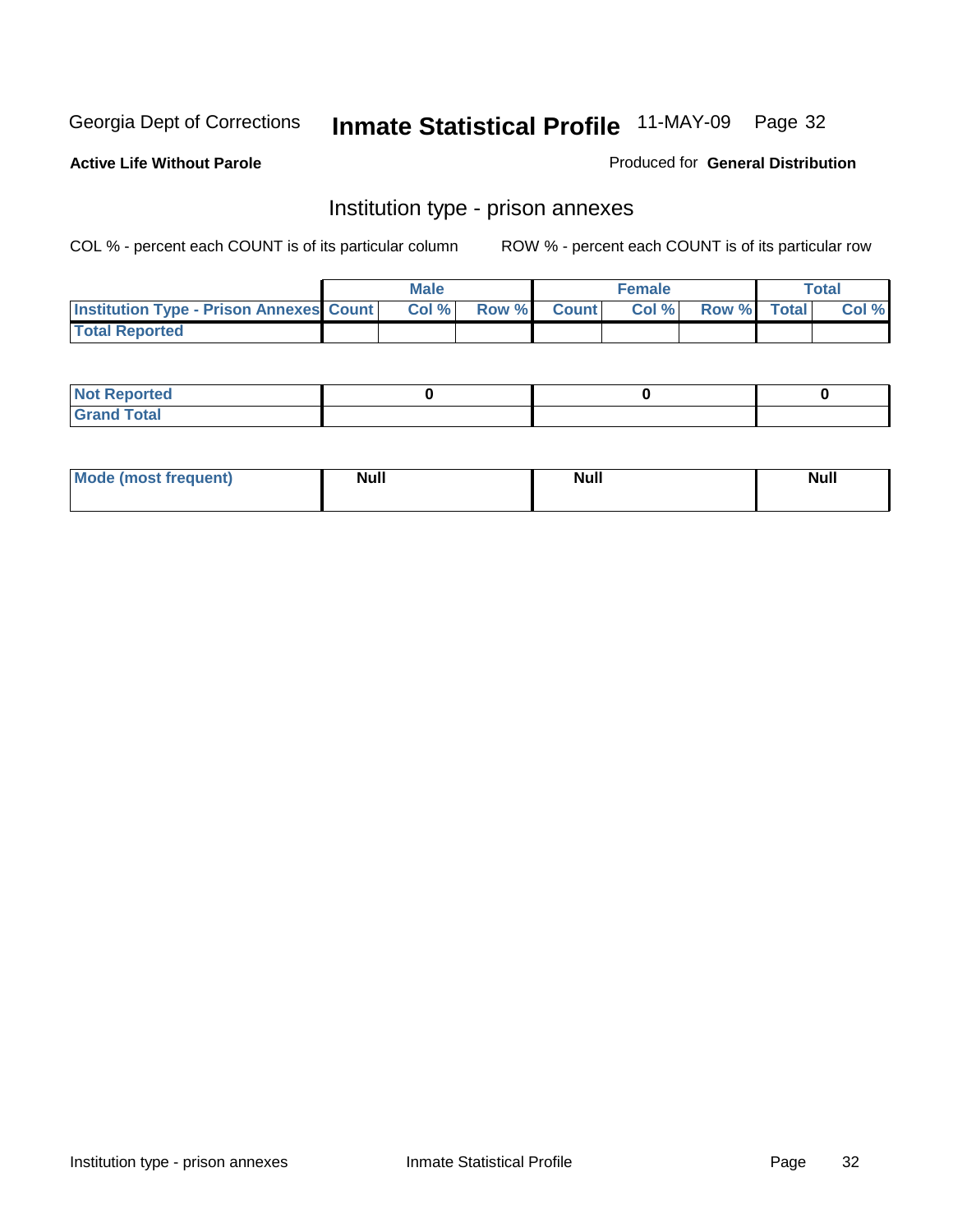**Active Life Without Parole** 

Produced for **General Distribution**

#### Institution type - pre-release centers

|                                                | <b>Male</b> |                    | <b>Female</b> |             | <b>Total</b> |
|------------------------------------------------|-------------|--------------------|---------------|-------------|--------------|
| <b>Institution Type - Prison Annexes Count</b> | Col %       | <b>Row % Count</b> | Col %         | Row % Total | Col %        |
| <b>Total Reported</b>                          |             |                    |               |             |              |

| <b>Not</b><br><b>Reported</b>    |  |  |
|----------------------------------|--|--|
| <b>Total</b><br>Gran<br>$\sim$ . |  |  |

| Mode (most frequent) | <b>Null</b> | <b>Null</b> | <b>Null</b> |
|----------------------|-------------|-------------|-------------|
|                      |             |             |             |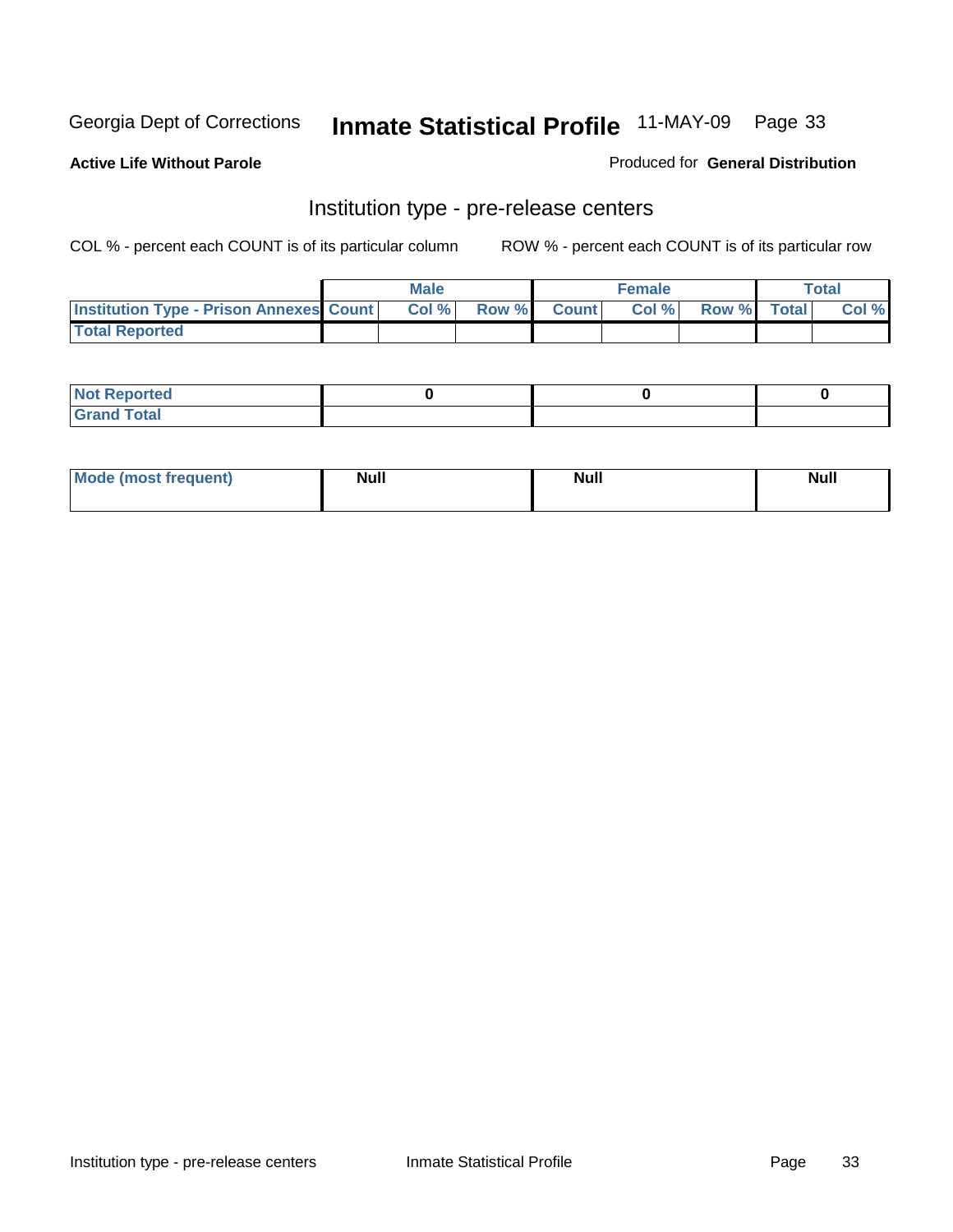**Active Life Without Parole** 

Produced for **General Distribution**

### Institution type - inmate boot camp

|                                      |              | Male  |             | <b>Female</b> |             | <b>Total</b> |
|--------------------------------------|--------------|-------|-------------|---------------|-------------|--------------|
| <b>Institution Type - Boot Camps</b> | <b>Count</b> | Col % | Row % Count | Col%          | Row % Total | Col %        |
| <b>Total Rported</b>                 |              |       |             |               |             |              |

| <b>Not Reported</b>  |  |  |
|----------------------|--|--|
| <b>Total</b><br>Croy |  |  |

| Mode (most frequent) | <b>Null</b> | <b>Null</b> | <b>Null</b> |
|----------------------|-------------|-------------|-------------|
|                      |             |             |             |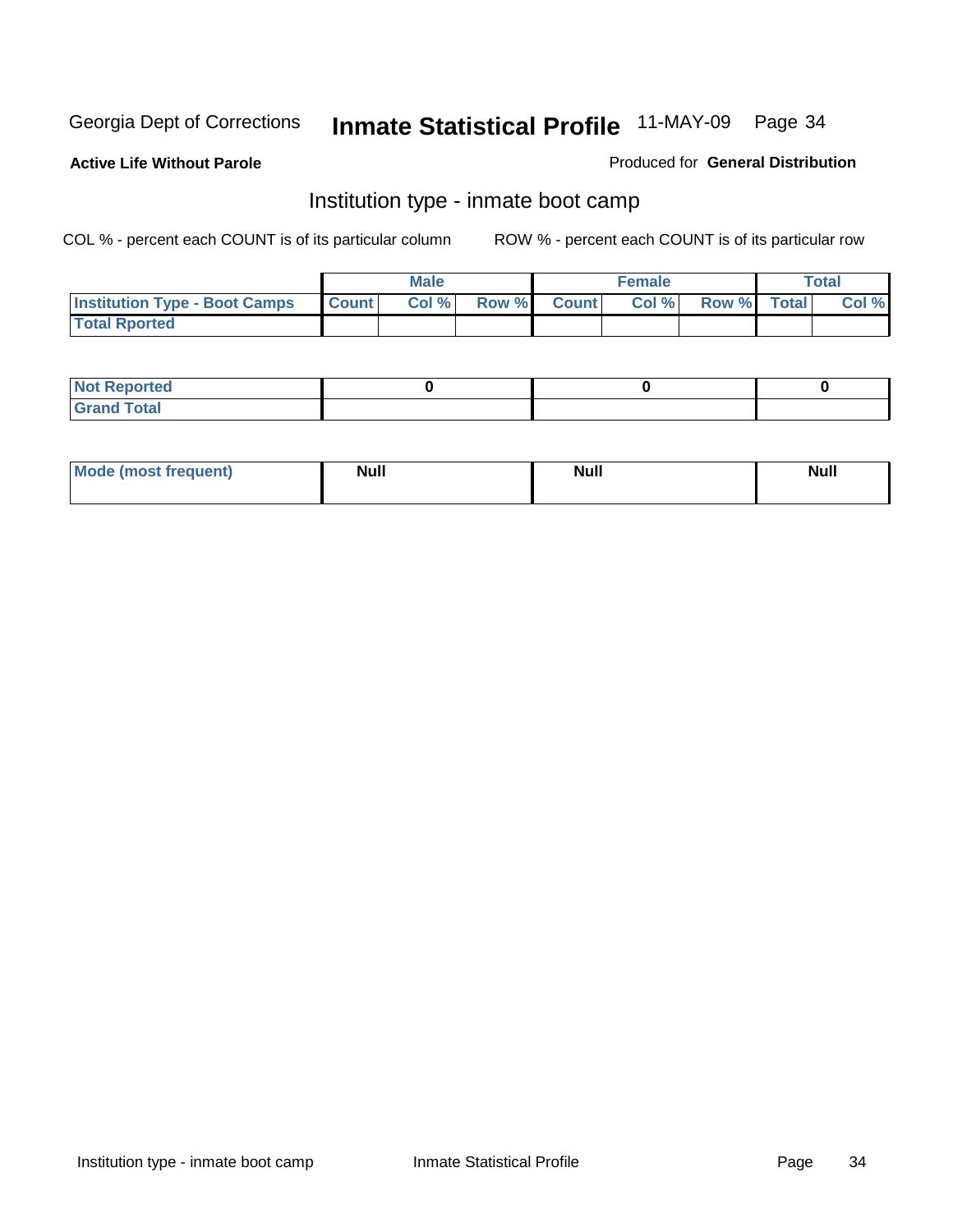#### **Active Life Without Parole**

#### Produced for **General Distribution**

### Number of disciplinary reports

|                                       |              | <b>Male</b> |             |   | <b>Female</b> |       |              | <b>Total</b> |
|---------------------------------------|--------------|-------------|-------------|---|---------------|-------|--------------|--------------|
| <b>Number of Disciplinary Reports</b> | <b>Count</b> | Col %       | Row % Count |   | Col %         | Row % | <b>Total</b> | Col %        |
|                                       | 110          | 21.61%      | 95.65%      | 5 | 55.56%        | 4.35% | 115          | 22.20%       |
|                                       | 64           | 12.57%      | 100.00%     |   |               |       | 64           | 12.36%       |
|                                       | 42           | 8.25%       | 97.67%      |   | 11.11%        | 2.33% | 43           | 8.30%        |
| 3                                     | 40           | 7.86%       | 97.56%      |   | 11.11%        | 2.44% | 41           | 7.92%        |
|                                       | 26           | 5.11%       | 100.00%     |   |               |       | 26           | 5.02%        |
| 5                                     | 29           | 5.70%       | 100.00%     |   |               |       | 29           | 5.60%        |
| <b>More Than 5</b>                    | 198          | 38.90%      | 99.00%      | 2 | 22.22%        | 1.00% | 200          | 38.61%       |
| <b>Total Reported</b>                 | 509          | 100%        | 98.26%      | 9 | 100%          | 1.74% | 518          | 100.0%       |

| N<br>тес.        |     |           |
|------------------|-----|-----------|
| $T_{\Delta}$ ini | 509 | .<br>$ -$ |

| Mean (average)       | 7.97 | 6.44 | 7.95 |
|----------------------|------|------|------|
| Median (middle)      |      |      |      |
| Mode (most frequent) |      |      |      |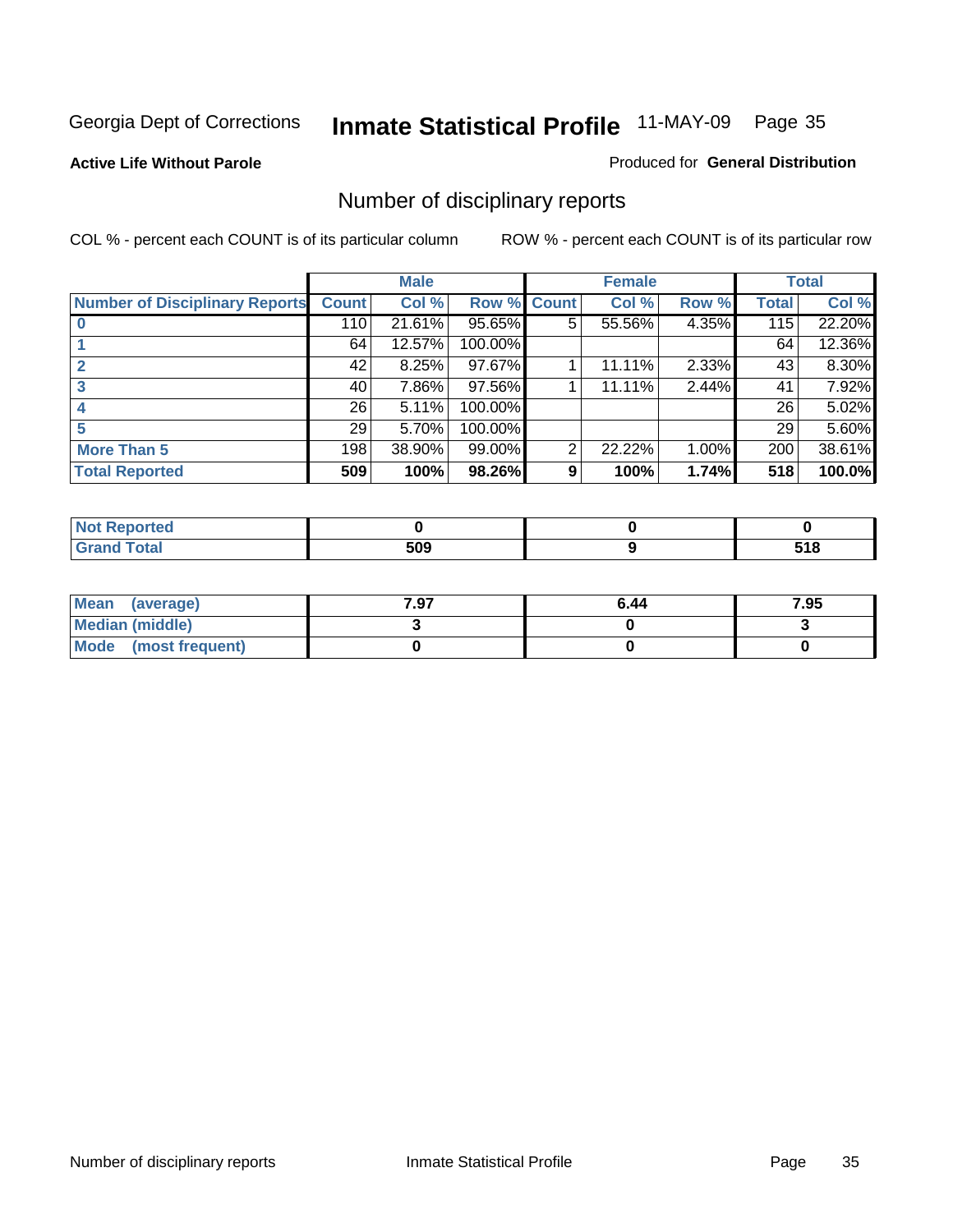#### **Active Life Without Parole**

#### Produced for **General Distribution**

#### Number of transfers

|                            |                 | <b>Male</b> |         |              | <b>Female</b> |        |              | <b>Total</b> |
|----------------------------|-----------------|-------------|---------|--------------|---------------|--------|--------------|--------------|
| <b>Number of Transfers</b> | Count l         | Col %       | Row %   | <b>Count</b> | Col %         | Row %  | <b>Total</b> | Col %        |
|                            |                 | 1.38%       | 77.78%  | 2            | 22.22%        | 22.22% | 9            | 1.74%        |
|                            | 104             | 20.43%      | 98.11%  | 2            | 22.22%        | 1.89%  | 106          | 20.46%       |
|                            | 119             | 23.38%      | 98.35%  | 2            | 22.22%        | 1.65%  | 121          | 23.36%       |
|                            | 101             | 19.84%      | 97.12%  | 3            | 33.33%        | 2.88%  | 104          | 20.08%       |
|                            | 58              | 11.39%      | 100.00% |              |               |        | 58           | 11.20%       |
|                            | 35 <sup>1</sup> | 6.88%       | 100.00% |              |               |        | 35           | 6.76%        |
| <b>More Than 5</b>         | 85              | 16.70%      | 100.00% |              |               |        | 85           | 16.41%       |
| <b>Total Reported</b>      | 509             | 100%        | 98.26%  | 9            | 100%          | 1.74%  | 518          | 100.0%       |

| N<br>тес       |             |                                  |
|----------------|-------------|----------------------------------|
| $T_{\text{S}}$ | 509<br>$ -$ | . .<br>.<br>טוע<br>$\sim$ $\sim$ |

| Mean (average)       | 3.40 | l .67 | 3.37 |
|----------------------|------|-------|------|
| Median (middle)      |      |       |      |
| Mode (most frequent) |      |       |      |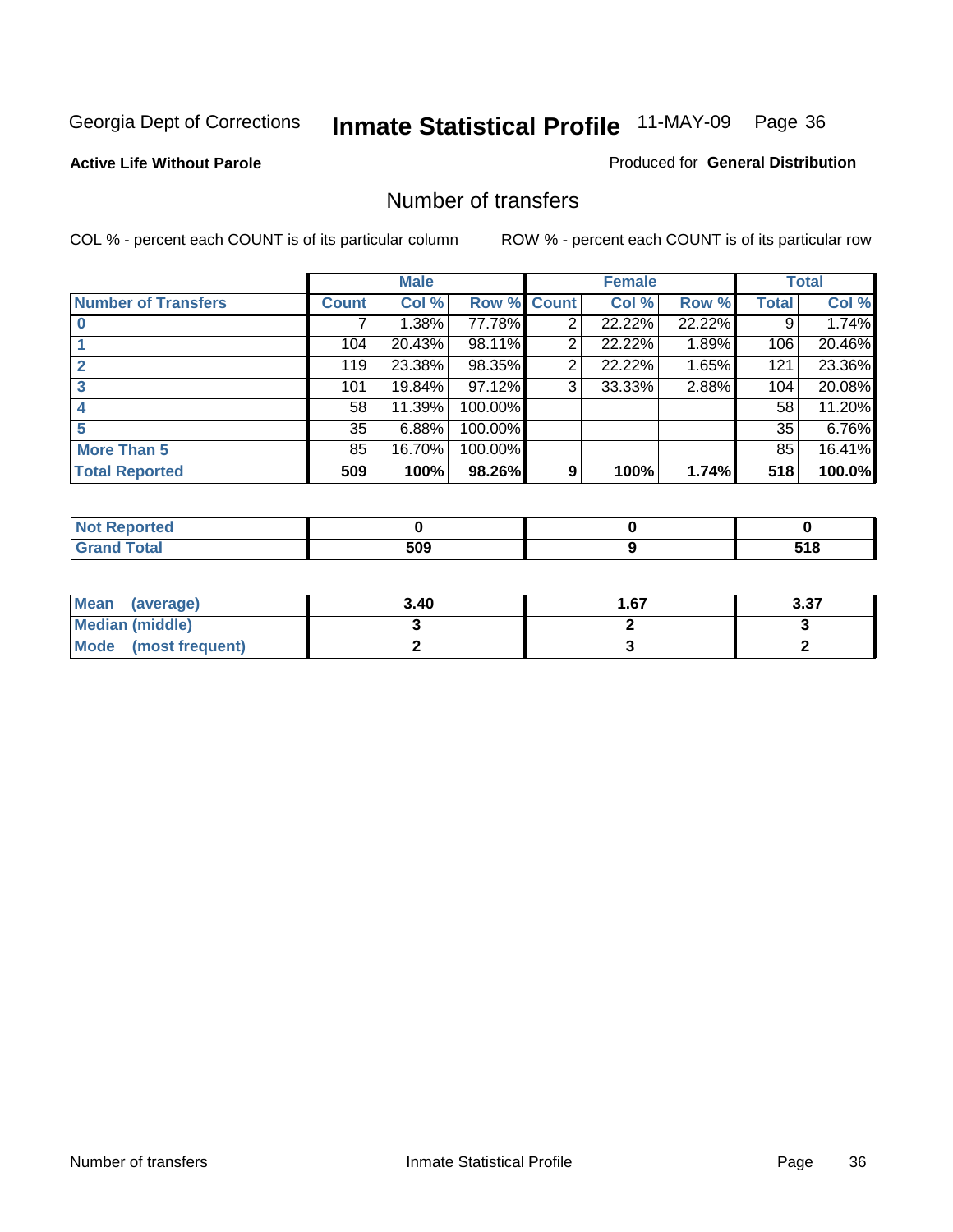**Active Life Without Parole** 

Produced for **General Distribution**

# Number of escapes

|                       |         | <b>Male</b> |                    |   | <b>Female</b> |         |       | <b>Total</b> |
|-----------------------|---------|-------------|--------------------|---|---------------|---------|-------|--------------|
| Number of Escapes     | Count l | Col %       | <b>Row % Count</b> |   | Col %         | Row %   | Total | Col %        |
|                       | 508     | $99.80\%$   | 98.26%             | 9 | 100.00%       | $.74\%$ | 517   | 99.81%       |
|                       |         | 0.20%       | 100.00%            |   |               |         |       | 0.19%        |
| <b>Total Reported</b> | 509     | 100%        | $98.26\%$          |   | 100%          | 1.74%   | 518   | 100%         |

| тео                             |     |            |
|---------------------------------|-----|------------|
| <b>otal</b><br>$\mathbf{v}$ and | 509 | E40<br>JIU |

| Mean (average)       |  |  |
|----------------------|--|--|
| Median (middle)      |  |  |
| Mode (most frequent) |  |  |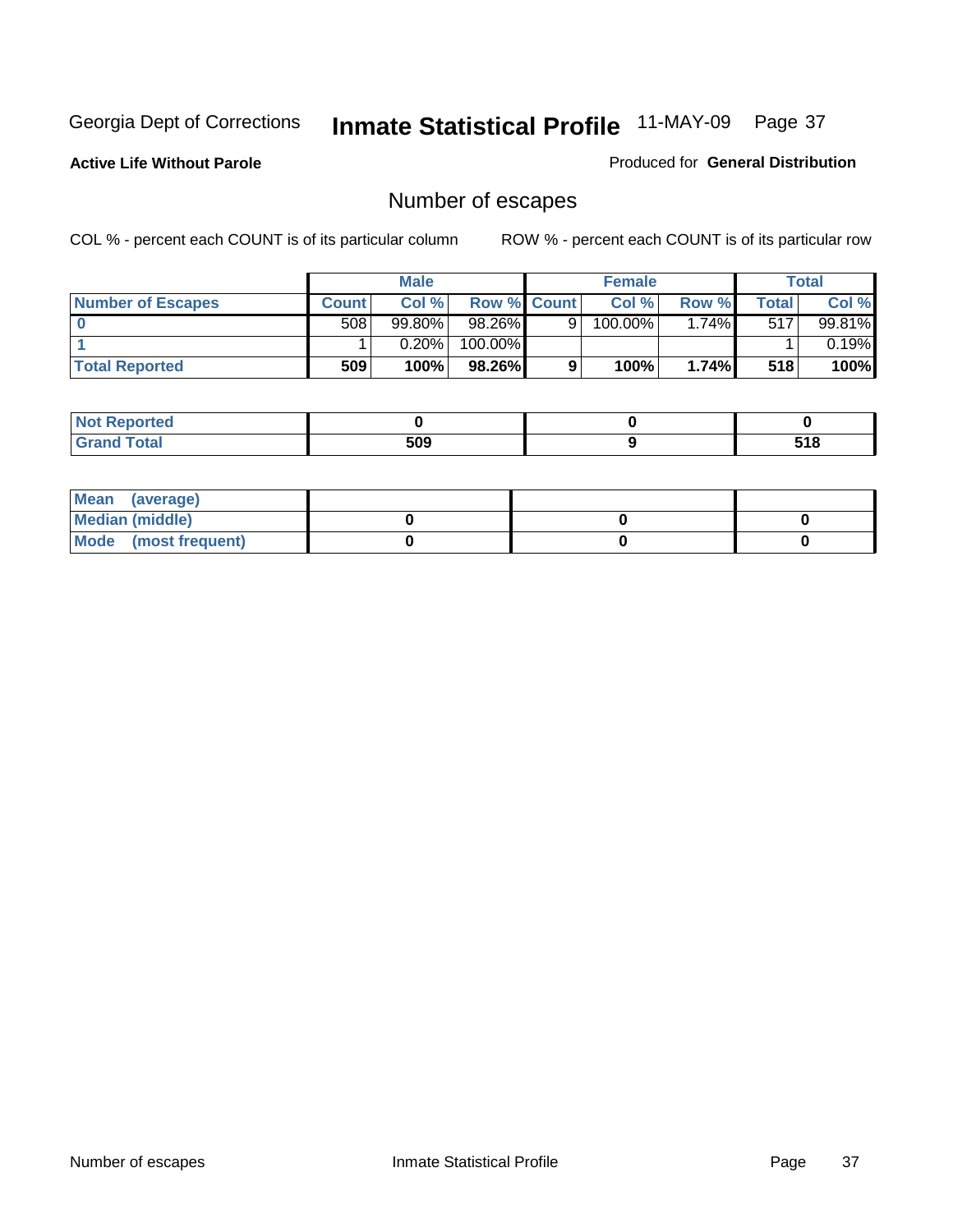**Active Life Without Parole** 

Produced for **General Distribution**

### Actual release type

|                            |              | <b>Male</b> |                    | <b>Female</b> |        |              | $\tau$ otal |
|----------------------------|--------------|-------------|--------------------|---------------|--------|--------------|-------------|
| <b>Actual Release Type</b> | <b>Count</b> | Col %1      | <b>Row % Count</b> | Col %1        | Row %I | <b>Total</b> | Col %       |
| <b>Total Reported</b>      |              | $\%$        | %                  | %             | %      |              | %           |

| <b>Still Active</b> | 509 | 518 |
|---------------------|-----|-----|
| <b>Not Reported</b> |     |     |
| <b>Grand Total</b>  | 509 | 518 |

| M<br>_____<br>_____ | NI | Null | $\cdots$ |
|---------------------|----|------|----------|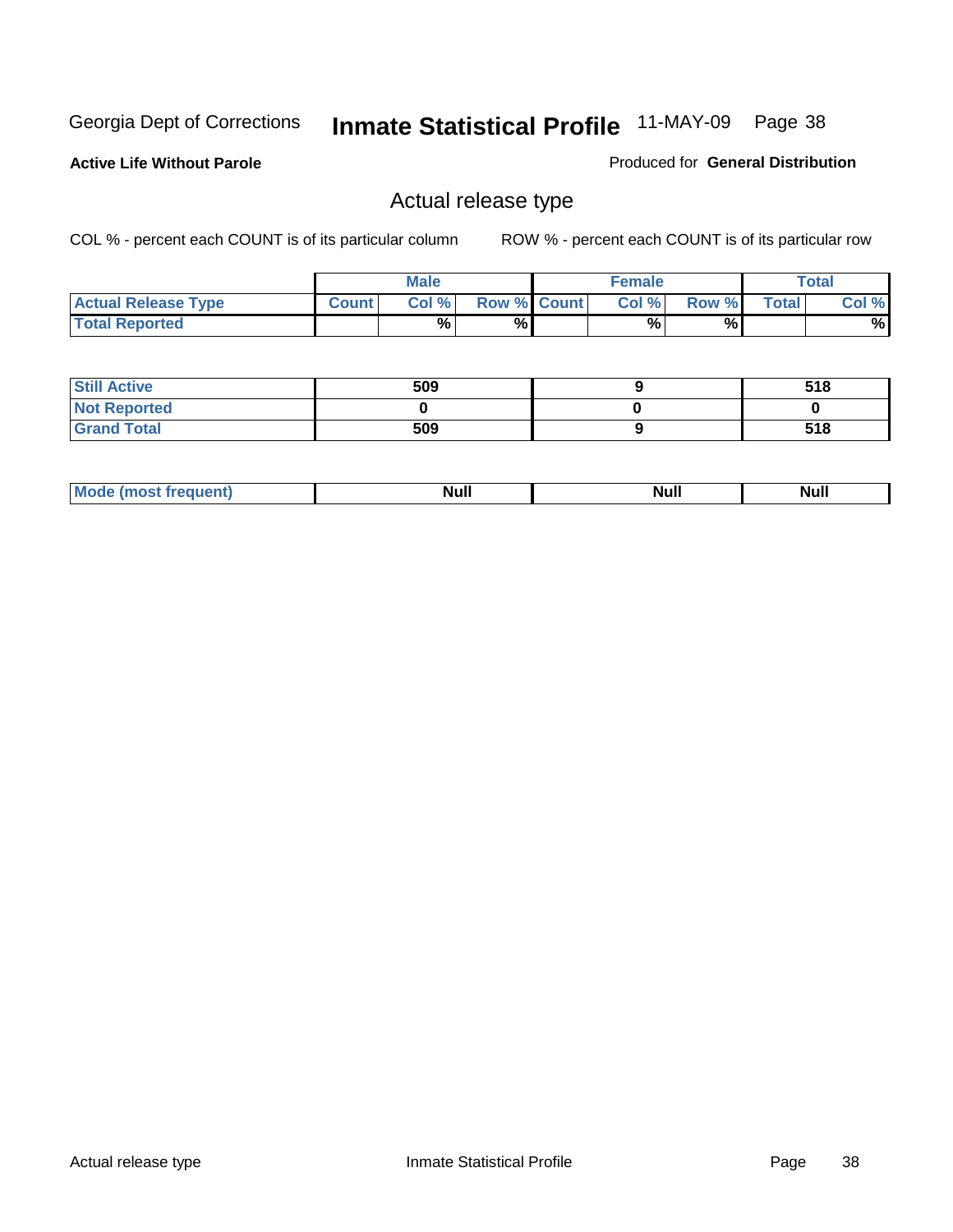### **Active Life Without Parole**

### Produced for **General Distribution**

### Time served in current (or last) institution

|                            |              | <b>Male</b> |         |                  | <b>Female</b> |        |                | <b>Total</b> |
|----------------------------|--------------|-------------|---------|------------------|---------------|--------|----------------|--------------|
| <b>Time In Institution</b> | <b>Count</b> | Col %       | Row %   | <b>Count</b>     | Col %         | Row %  | <b>Total</b>   | Col %        |
| 0 to 3 months              | 67           | 13.16%      | 100.00% |                  |               |        | 67             | 12.93%       |
| <b>3.01 to 6 months</b>    | 42           | 8.25%       | 100.00% |                  |               |        | 42             | 8.11%        |
| 6.01 to 9 months           | 41           | 8.06%       | 97.62%  | 1                | 11.11%        | 2.38%  | 42             | 8.11%        |
| 9.01 to 12 months          | 26           | 5.11%       | 81.25%  | 6                | 66.67%        | 18.75% | 32             | 6.18%        |
| 12.01 to 18 months         | 69           | 13.56%      | 100.00% |                  |               |        | 69             | 13.32%       |
| 18.01 to 24 months         | 39           | 7.66%       | 100.00% |                  |               |        | 39             | 7.53%        |
| 2.01 to 3 years            | 51           | 10.02%      | 100.00% |                  |               |        | 51             | 9.85%        |
| $3.01$ to 4 years          | 50           | 9.82%       | 100.00% |                  |               |        | 50             | 9.65%        |
| 4.01 to 5 years            | 27           | 5.30%       | 93.10%  | $\overline{2}$   | 22.22%        | 6.90%  | 29             | 5.60%        |
| 5.01 to 6 years            | 18           | 3.54%       | 100.00% |                  |               |        | 18             | 3.47%        |
| 6.01 to 7 years            | 30           | 5.89%       | 100.00% |                  |               |        | 30             | 5.79%        |
| 7.01 to 8 years            | 19           | 3.73%       | 100.00% |                  |               |        | 19             | 3.67%        |
| 8.01 to 9 years            | 11           | 2.16%       | 100.00% |                  |               |        | 11             | 2.12%        |
| 9.01 to 10 years           | 7            | 1.38%       | 100.00% |                  |               |        | $\overline{7}$ | 1.35%        |
| Over 10 years              | 12           | 2.36%       | 100.00% |                  |               |        | 12             | 2.32%        |
| <b>Total Reported</b>      | 509          | 100%        | 98.26%  | $\boldsymbol{9}$ | 100%          | 1.74%  | 518            | 100%         |

| <b>Not Reported</b> |     |              |
|---------------------|-----|--------------|
| Total               | 509 | E 4 C<br>JIU |

| <b>Mean</b><br>(average) | 32 months | 19 months | 32 months |
|--------------------------|-----------|-----------|-----------|
| Median (middle)          | 19 months | 10 months | 19 months |
| Mode (most frequent)     | 13 months | ' months  | months    |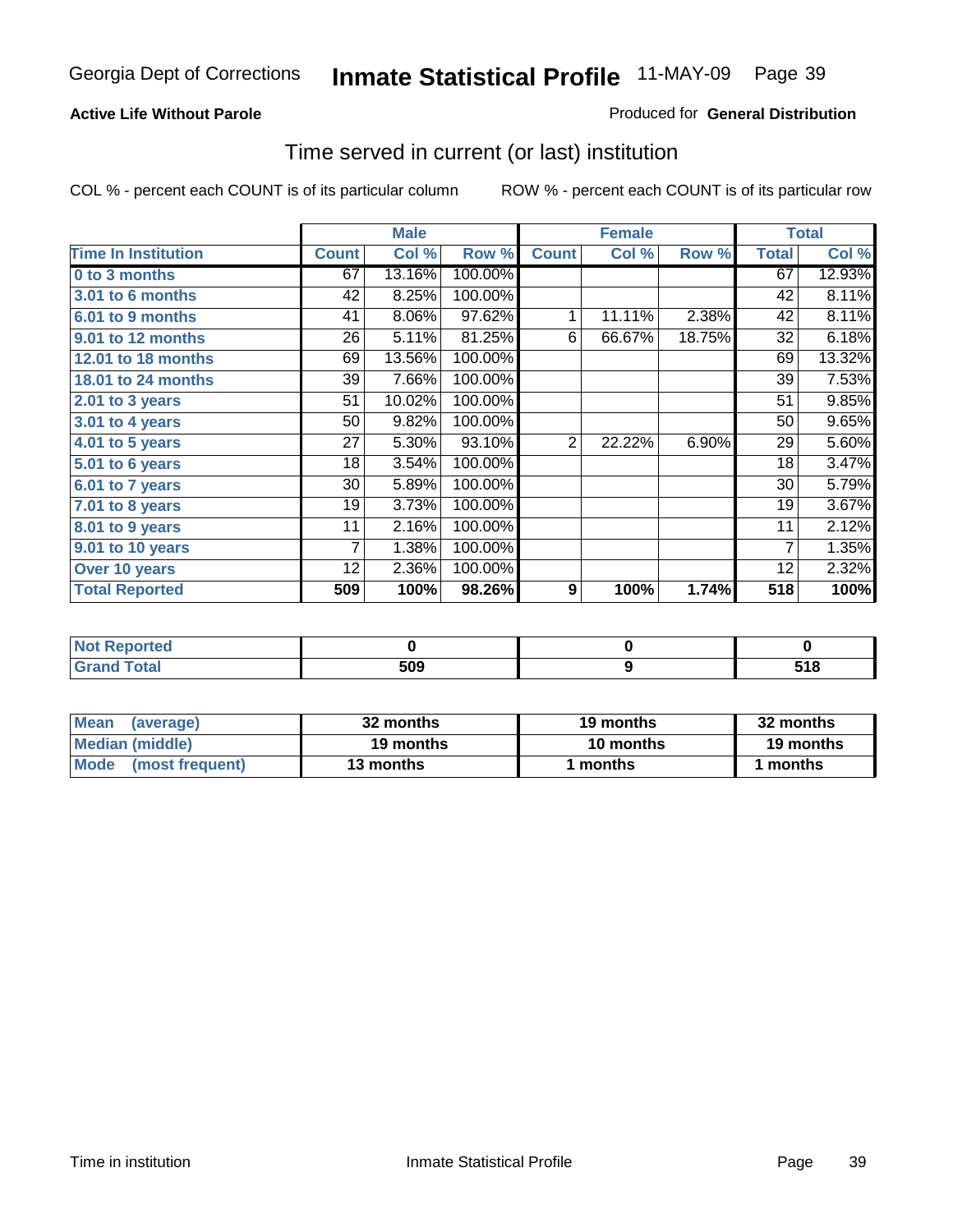**Active Life Without Parole** 

Produced for **General Distribution**

### Highest grade level attained

|                              |                 | <b>Male</b> |         |                | <b>Female</b> |       |                | <b>Total</b> |
|------------------------------|-----------------|-------------|---------|----------------|---------------|-------|----------------|--------------|
| <b>Grade Level</b>           | <b>Count</b>    | Col %       | Row %   | <b>Count</b>   | Col %         | Row % | <b>Total</b>   | Col %        |
| No school at all             |                 | 0.20%       | 100.00% |                |               |       | 1              | 0.20%        |
| <b>Grade 1</b>               | 1               | 0.20%       | 100.00% |                |               |       | 1              | 0.20%        |
| <b>Grade 4</b>               | $\overline{3}$  | 0.61%       | 100.00% |                |               |       | $\overline{3}$ | 0.60%        |
| Grade 5                      | 4               | 0.81%       | 100.00% |                |               |       | 4              | 0.80%        |
| Grade 6                      | 7               | 1.42%       | 100.00% |                |               |       | 7              | 1.40%        |
| <b>Grade 7</b>               | 20              | 4.07%       | 100.00% |                |               |       | 20             | 3.99%        |
| <b>Grade 8</b>               | 51              | 10.37%      | 100.00% |                |               |       | 51             | 10.18%       |
| Grade 9                      | 68              | 13.82%      | 98.55%  | 1              | 11.11%        | 1.45% | 69             | 13.77%       |
| Grade 10                     | 101             | 20.53%      | 98.06%  | $\overline{2}$ | 22.22%        | 1.94% | 103            | 20.56%       |
| Grade 11                     | 68              | 13.82%      | 97.14%  | $\overline{c}$ | 22.22%        | 2.86% | 70             | 13.97%       |
| <b>Grade 12 or GED</b>       | 81              | 16.46%      | 97.59%  | 2              | 22.22%        | 2.41% | 83             | 16.57%       |
| <b>Some tech school</b>      | 12              | 2.44%       | 100.00% |                |               |       | 12             | 2.40%        |
| <b>Completed tech school</b> | $\overline{13}$ | 2.64%       | 100.00% |                |               |       | 13             | 2.59%        |
| College, 1 year              | 16              | 3.25%       | 100.00% |                |               |       | 16             | 3.19%        |
| College, 2 year              | 20              | 4.07%       | 90.91%  | $\overline{2}$ | 22.22%        | 9.09% | 22             | 4.39%        |
| College, 3 year              | 9               | 1.83%       | 100.00% |                |               |       | 9              | 1.80%        |
| <b>Bachelor's degree</b>     | 10              | 2.03%       | 100.00% |                |               |       | 10             | 2.00%        |
| <b>Master's degree</b>       | 4               | 0.81%       | 100.00% |                |               |       | 4              | 0.80%        |
| Ph.D. degree                 | 1               | 0.20%       | 100.00% |                |               |       | 1              | 0.20%        |
| Law degree                   | $\overline{2}$  | 0.41%       | 100.00% |                |               |       | $\overline{2}$ | 0.40%        |
| <b>Total Reported</b>        | 492             | 100%        | 98.20%  | 9              | 100%          | 1.80% | 501            | 100.0%       |

| <b>Not Reported</b>          | . . | $\cdot$ $\cdot$ |
|------------------------------|-----|-----------------|
| <b>Total</b><br><b>Grand</b> | 509 | E 4 C<br>JIU    |

| <b>Mean</b><br>(average)       | 10.61    | 11.44    | 10.62    |
|--------------------------------|----------|----------|----------|
| Median (middle)                | Grade 10 | Grade 11 | Grade 10 |
| <b>Mode</b><br>(most frequent) | Grade 10 | Grade 11 | Grade 10 |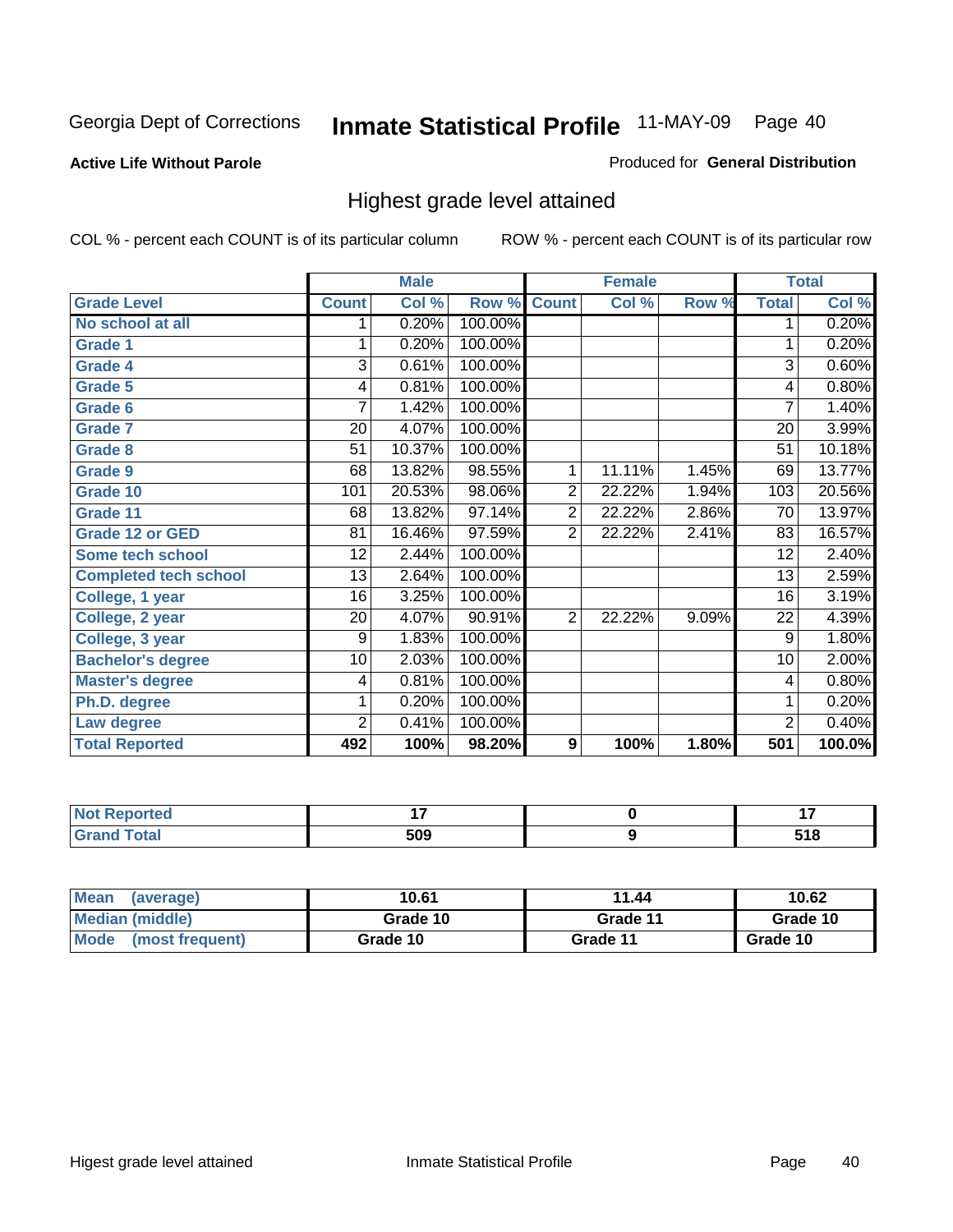#### **Active Life Without Parole**

#### Produced for **General Distribution**

### Culture fair IQ scores

|                       |              | <b>Male</b> |             |                | <b>Female</b> |         |              | <b>Total</b> |
|-----------------------|--------------|-------------|-------------|----------------|---------------|---------|--------------|--------------|
| <b>IQ Scores</b>      | <b>Count</b> | Col %       | Row % Count |                | Col %         | Row %   | <b>Total</b> | Col %        |
| $60 - 69$             | 22           | 4.88%       | 100.00%     |                |               |         | 22           | 4.78%        |
| $70 - 79$             | 34           | 7.54%       | 100.00%     |                |               |         | 34           | 7.39%        |
| $80 - 89$             | 74           | 16.41%      | 97.37%      | $\overline{2}$ | 22.22%        | 2.63%   | 76           | 16.52%       |
| $90 - 99$             | 76           | 16.85%      | 97.44%      | 2              | 22.22%        | 2.56%   | 78           | 16.96%       |
| $100 - 109$           | 127          | 28.16%      | 99.22%      |                | 11.11%        | 0.78%   | 128          | 27.83%       |
| $110 - 119$           | 97           | 21.51%      | 97.98%      | 2              | 22.22%        | 2.02%   | 99           | 21.52%       |
| $120 - 129$           | 21           | 4.66%       | 95.45%      | 1              | 11.11%        | 4.55%   | 22           | 4.78%        |
| $130 - 139$           |              |             |             |                | 11.11%        | 100.00% |              | 0.22%        |
| <b>Total Reported</b> | 451          | 100%        | 98.04%      | 9              | 100%          | 1.96%   | 460          | 100%         |

| <b>Not Reported</b>  | 55  | 55  |
|----------------------|-----|-----|
| Not Valid (under 60) |     |     |
| <b>Grand Total</b>   | 509 | 518 |

| <b>Mean</b><br>(average) | 98  | 108 | 98  |
|--------------------------|-----|-----|-----|
| <b>Median (middle)</b>   | 101 | 102 | 101 |
| Mode (most frequent)     | 105 | 96  | 105 |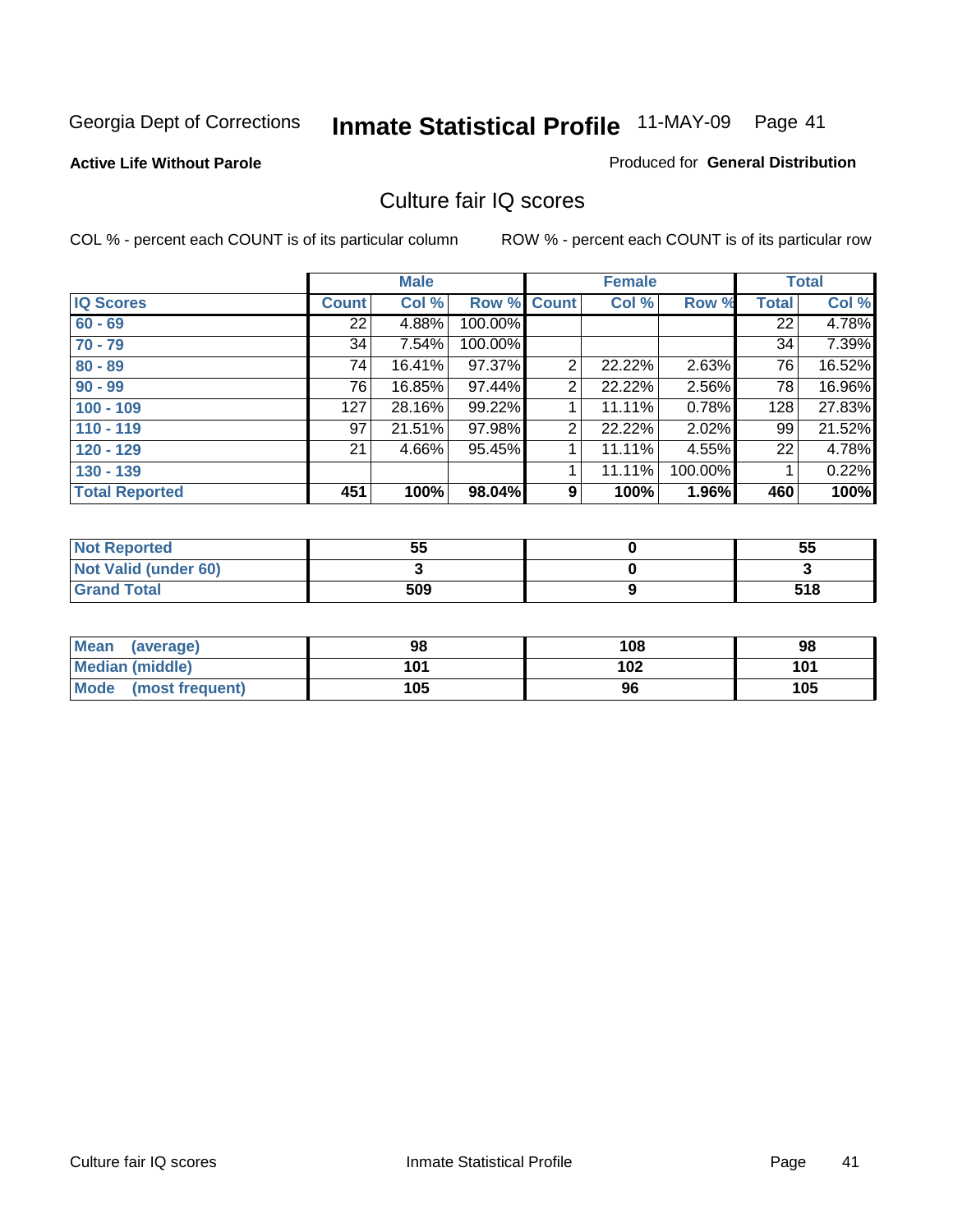**Active Life Without Parole** 

#### Produced for **General Distribution**

# Wide Range Achievement Test (WRAT) reading score

|                           |                 | <b>Male</b> |         |              | <b>Female</b> |       |                 | <b>Total</b> |
|---------------------------|-----------------|-------------|---------|--------------|---------------|-------|-----------------|--------------|
| <b>WRAT Reading Score</b> | <b>Count</b>    | Col %       | Row %   | <b>Count</b> | Col %         | Row % | <b>Total</b>    | Col %        |
| $0.1$ to $0.9$            | $\overline{12}$ | 2.61%       | 100.00% |              |               |       | $\overline{12}$ | $2.56\%$     |
| 1.0 to 1.9                | 13              | 2.83%       | 100.00% |              |               |       | 13              | 2.78%        |
| 2.0 to 2.9                | 26              | 5.66%       | 96.30%  | 1            | 11.11%        | 3.70% | 27              | 5.77%        |
| 3.0 to 3.9                | 25              | 5.45%       | 100.00% |              |               |       | 25              | 5.34%        |
| 4.0 to 4.9                | 37              | 8.06%       | 100.00% |              |               |       | 37              | 7.91%        |
| 5.0 to 5.9                | 46              | 10.02%      | 97.87%  | 1            | 11.11%        | 2.13% | 47              | 10.04%       |
| 6.0 to 6.9                | 38              | 8.28%       | 100.00% |              |               |       | 38              | 8.12%        |
| 7.0 to 7.9                | 17              | 3.70%       | 100.00% |              |               |       | 17              | 3.63%        |
| 8.0 to 8.9                | 31              | 6.75%       | 100.00% |              |               |       | 31              | 6.62%        |
| 9.0 to 9.9                | 40              | 8.71%       | 97.56%  | 1            | 11.11%        | 2.44% | 41              | 8.76%        |
| 10.0 to 10.9              | 11              | 2.40%       | 91.67%  | 1            | 11.11%        | 8.33% | 12              | 2.56%        |
| 11.0 to 11.9              | 28              | 6.10%       | 100.00% |              |               |       | 28              | 5.98%        |
| 12.0 to 12.9              | 83              | 18.08%      | 98.81%  | 1            | 11.11%        | 1.19% | 84              | 17.95%       |
| 13                        | 52              | 11.33%      | 92.86%  | 4            | 44.44%        | 7.14% | 56              | 11.97%       |
| <b>Total Reported</b>     | 459             | 100%        | 98.08%  | 9            | 100%          | 1.92% | 468             | 100%         |

| <b>Not Reported</b> | 50  | 50           |
|---------------------|-----|--------------|
| <b>Grand Total</b>  | 509 | E40<br>၁ ၊ ဝ |

| Mean<br>(average)       | 8.22           | 10.31 | 8.26 |
|-------------------------|----------------|-------|------|
| Median (middle)         | გ.ა            | 12.9  | ၓ.უ  |
| Mode<br>(most frequent) | 1 2 9<br>I ∠.O | יי    | 17   |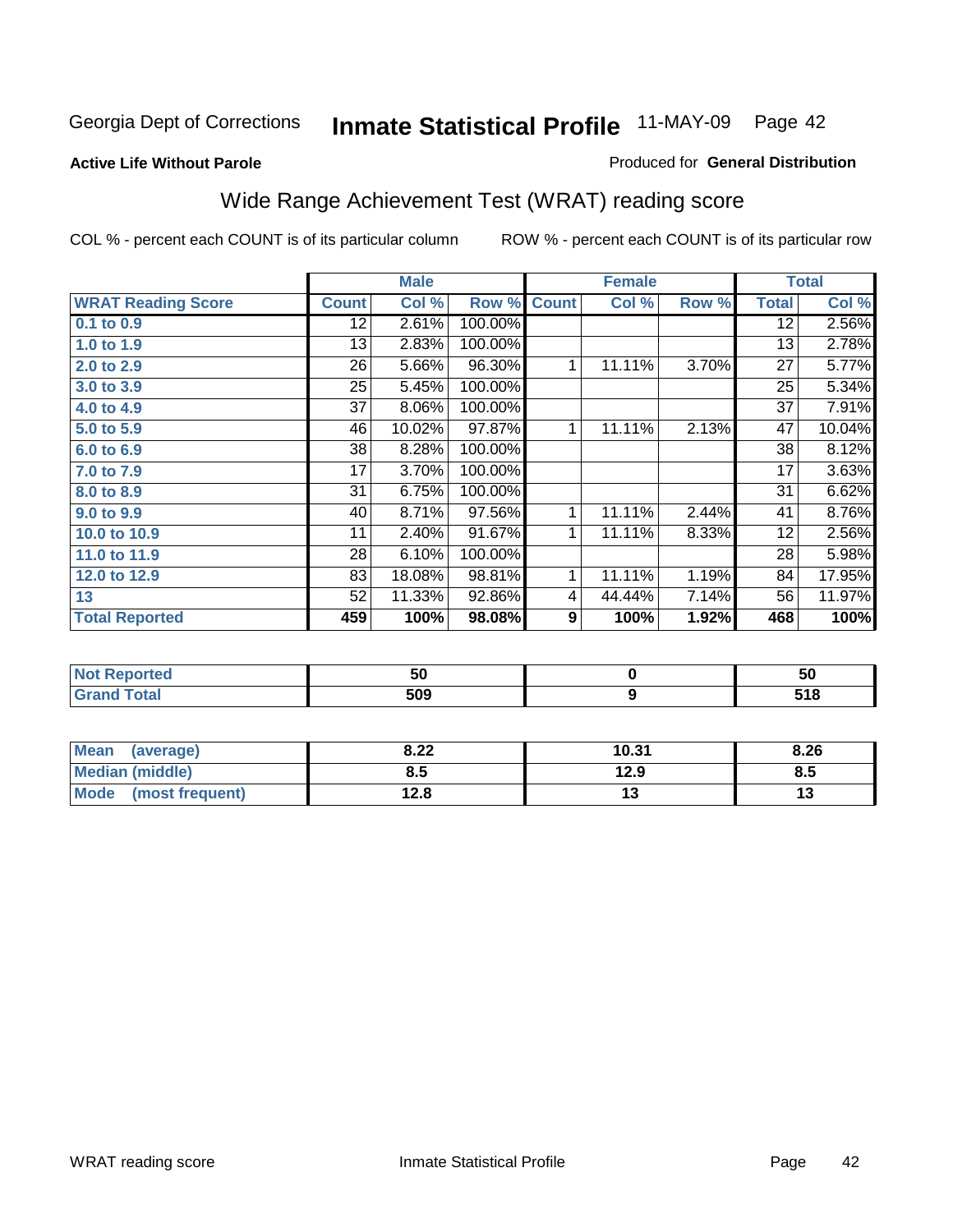**Active Life Without Parole** 

#### Produced for **General Distribution**

# Wide Range Achievement Test (WRAT) math score

|                              |              | <b>Male</b> |         |                | <b>Female</b> |        |              | <b>Total</b> |
|------------------------------|--------------|-------------|---------|----------------|---------------|--------|--------------|--------------|
| <b>WRAT Mathematic Score</b> | <b>Count</b> | Col %       | Row %   | <b>Count</b>   | Col %         | Row %  | <b>Total</b> | Col %        |
| 0.1 to 0.9                   | 2            | 0.44%       | 100.00% |                |               |        | 2            | 0.43%        |
| 1.0 to 1.9                   | 4            | 0.87%       | 100.00% |                |               |        | 4            | 0.85%        |
| 2.0 to 2.9                   | 17           | 3.70%       | 100.00% |                |               |        | 17           | 3.63%        |
| 3.0 to 3.9                   | 33           | 7.19%       | 100.00% |                |               |        | 33           | 7.05%        |
| 4.0 to 4.9                   | 46           | 10.02%      | 97.87%  | 1              | 11.11%        | 2.13%  | 47           | 10.04%       |
| 5.0 to 5.9                   | 56           | 12.20%      | 100.00% |                |               |        | 56           | 11.97%       |
| 6.0 to 6.9                   | 100          | 21.79%      | 99.01%  | 1              | 11.11%        | 0.99%  | 101          | 21.58%       |
| 7.0 to 7.9                   | 60           | 13.07%      | 98.36%  | 1              | 11.11%        | 1.64%  | 61           | 13.03%       |
| 8.0 to 8.9                   | 31           | 6.75%       | 96.88%  | 1              | 11.11%        | 3.13%  | 32           | 6.84%        |
| 9.0 to 9.9                   | 47           | 10.24%      | 95.92%  | $\overline{2}$ | 22.22%        | 4.08%  | 49           | 10.47%       |
| 10.0 to 10.9                 | 26           | 5.66%       | 96.30%  | 1              | 11.11%        | 3.70%  | 27           | 5.77%        |
| 11.0 to 11.9                 | 14           | 3.05%       | 100.00% |                |               |        | 14           | 2.99%        |
| 12.0 to 12.9                 | 15           | 3.27%       | 93.75%  | 1              | 11.11%        | 6.25%  | 16           | 3.42%        |
| 13                           | 8            | 1.74%       | 88.89%  | 1              | 11.11%        | 11.11% | 9            | 1.92%        |
| <b>Total Reported</b>        | 459          | 100%        | 98.08%  | 9              | 100%          | 1.92%  | 468          | 100%         |

| <b>Not Reported</b> | 50  | 50             |
|---------------------|-----|----------------|
| <b>Grand Total</b>  | 509 | E 4 0<br>ວ ເ ດ |

| <b>Mean</b><br>(average) | $\cdot$ 03 | 9.16 | ו ט. |
|--------------------------|------------|------|------|
| <b>Median (middle)</b>   | 6.9        | J.L  | 6.9  |
| Mode<br>(most frequent)  | 6.9        | . о  | 6.9  |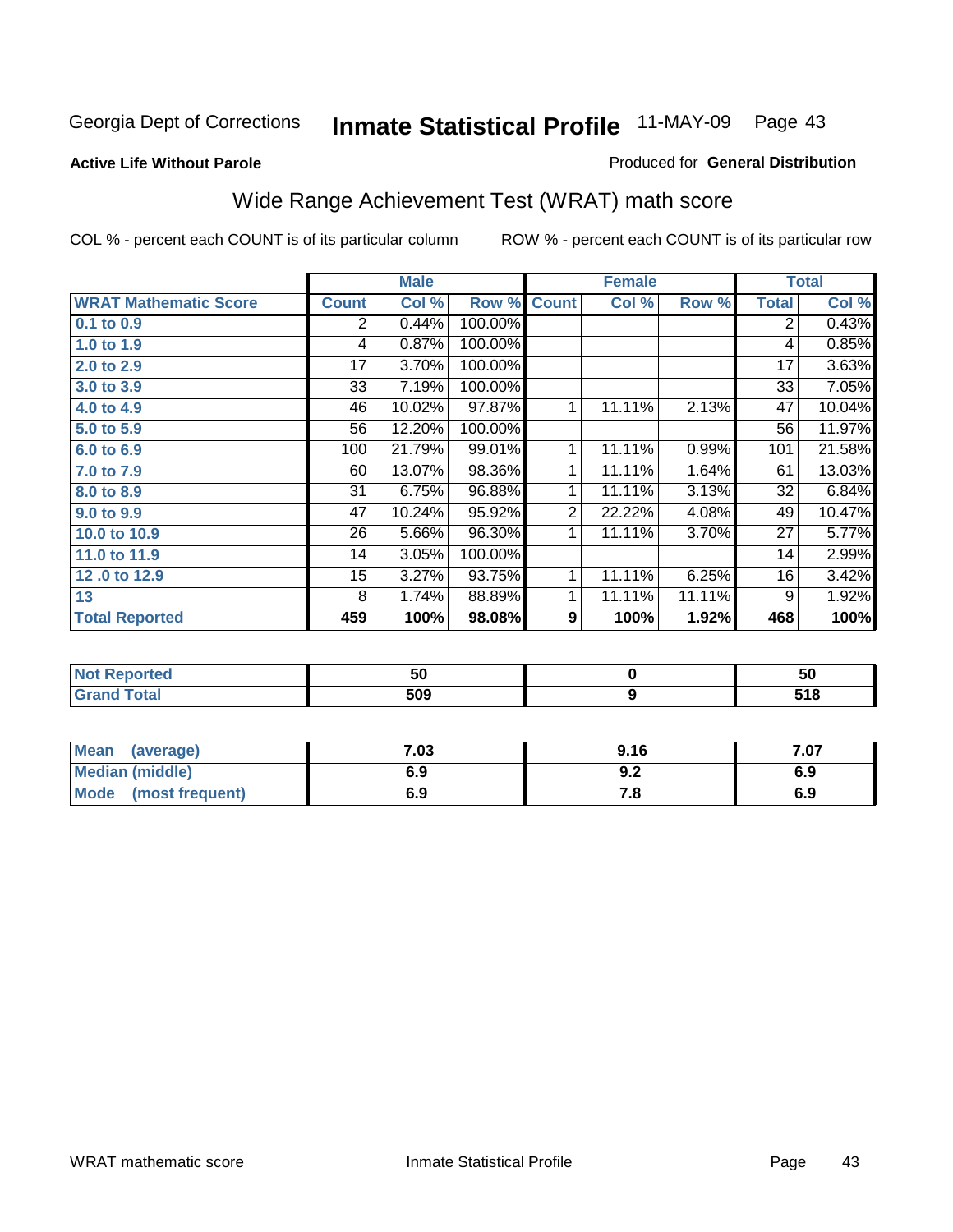#### **Active Life Without Parole**

#### Produced for **General Distribution**

### Wide Range Achievement Test (WRAT) spelling score

|                            |                 | <b>Male</b> |         |                | <b>Female</b>    |       |              | <b>Total</b> |
|----------------------------|-----------------|-------------|---------|----------------|------------------|-------|--------------|--------------|
| <b>WRAT Spelling Score</b> | <b>Count</b>    | Col %       | Row %   | <b>Count</b>   | Col %            | Row % | <b>Total</b> | Col %        |
| $0.1$ to $0.9$             |                 | 1.53%       | 100.00% |                |                  |       | 7            | 1.50%        |
| 1.0 to 1.9                 | 18              | 3.93%       | 100.00% |                |                  |       | 18           | 3.85%        |
| 2.0 to 2.9                 | $\overline{35}$ | 7.64%       | 100.00% |                |                  |       | 35           | 7.49%        |
| 3.0 to 3.9                 | 28              | 6.11%       | 100.00% |                |                  |       | 28           | 6.00%        |
| 4.0 to 4.9                 | 44              | 9.61%       | 97.78%  | 1              | 11.11%           | 2.22% | 45           | 9.64%        |
| 5.0 to 5.9                 | 44              | 9.61%       | 100.00% |                |                  |       | 44           | 9.42%        |
| 6.0 to 6.9                 | 49              | 10.70%      | 98.00%  | 1              | 11.11%           | 2.00% | 50           | 10.71%       |
| 7.0 to 7.9                 | 38              | 8.30%       | 100.00% |                |                  |       | 38           | 8.14%        |
| 8.0 to 8.9                 | 35              | 7.64%       | 100.00% |                |                  |       | 35           | 7.49%        |
| 9.0 to 9.9                 | 37              | 8.08%       | 100.00% |                |                  |       | 37           | 7.92%        |
| 10.0 to 10.9               | 30              | 6.55%       | 96.77%  | 1              | 11.11%           | 3.23% | 31           | 6.64%        |
| 11.0 to 11.9               | 26              | 5.68%       | 92.86%  | 2              | 22.22%           | 7.14% | 28           | 6.00%        |
| 12.0 to 12.9               | 41              | 8.95%       | 93.18%  | $\overline{3}$ | 33.33%           | 6.82% | 44           | 9.42%        |
| 13                         | 26              | 5.68%       | 96.30%  | 1              | 11.11%           | 3.70% | 27           | 5.78%        |
| <b>Total Reported</b>      | 458             | 100%        | 98.07%  | 9              | 100%             | 1.93% | 467          | 100%         |
|                            |                 |             |         |                |                  |       |              |              |
| <b>Not Reported</b>        |                 | 51          |         |                | $\pmb{0}$        |       |              | 51           |
| <b>Grand Total</b>         |                 | 509         |         |                | $\boldsymbol{9}$ |       |              | 518          |

| <b>Mean</b><br>(average) | 7.35 | 10.42 | 7.41  |
|--------------------------|------|-------|-------|
| <b>Median (middle)</b>   | ن. ا | - 150 | . . J |
| Mode<br>(most frequent)  | 8.5  | 12.3  | 8.5   |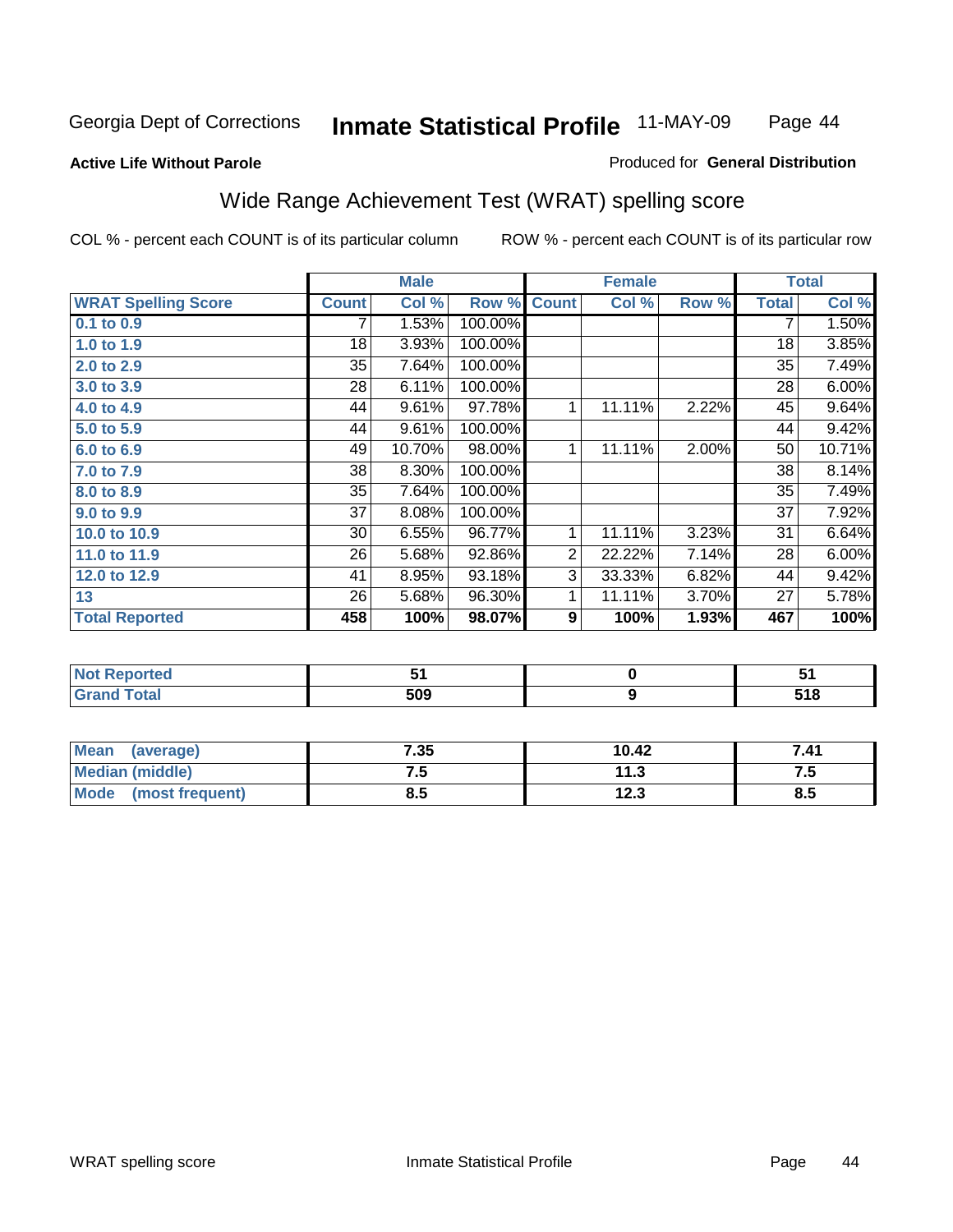#### **Active Life Without Parole**

#### Produced for **General Distribution**

### Scope of substance abuse - summary

|                        |       | <b>Male</b> |           |              | <b>Female</b> |       |              | <b>Total</b> |
|------------------------|-------|-------------|-----------|--------------|---------------|-------|--------------|--------------|
| <b>Substance Abuse</b> | Count | Col %       | Row %     | <b>Count</b> | Col %         | Row % | <b>Total</b> | Col %        |
| <b>None</b>            | 170   | 33.40%      | $97.70\%$ |              | 44.44%        | 2.30% | 174          | 33.59%       |
| Drugs only             | 194   | 38.11%      | 98.48%    |              | $33.33\%$     | 1.52% | 197          | 38.03%       |
| <b>Alcohol only</b>    | 33    | 6.48%       | 100.00%   |              |               |       | 33           | 6.37%        |
| Drugs and alcohol      | 112   | 22.00%      | 98.25%    |              | 22.22%        | 1.75% | 114          | 22.01%       |
| <b>Total Reported</b>  | 509   | 100%        | 98.26%    | 9            | 100%          | 1.74% | 518          | 100%         |

| <b>Not</b><br><b>eported</b> |     |     |
|------------------------------|-----|-----|
| <b>Total</b><br><b>Grano</b> | 509 | -40 |

| ruas onlv<br>one<br>only<br>Pruas .<br>онеш. | Mode |  |  |  |
|----------------------------------------------|------|--|--|--|
|----------------------------------------------|------|--|--|--|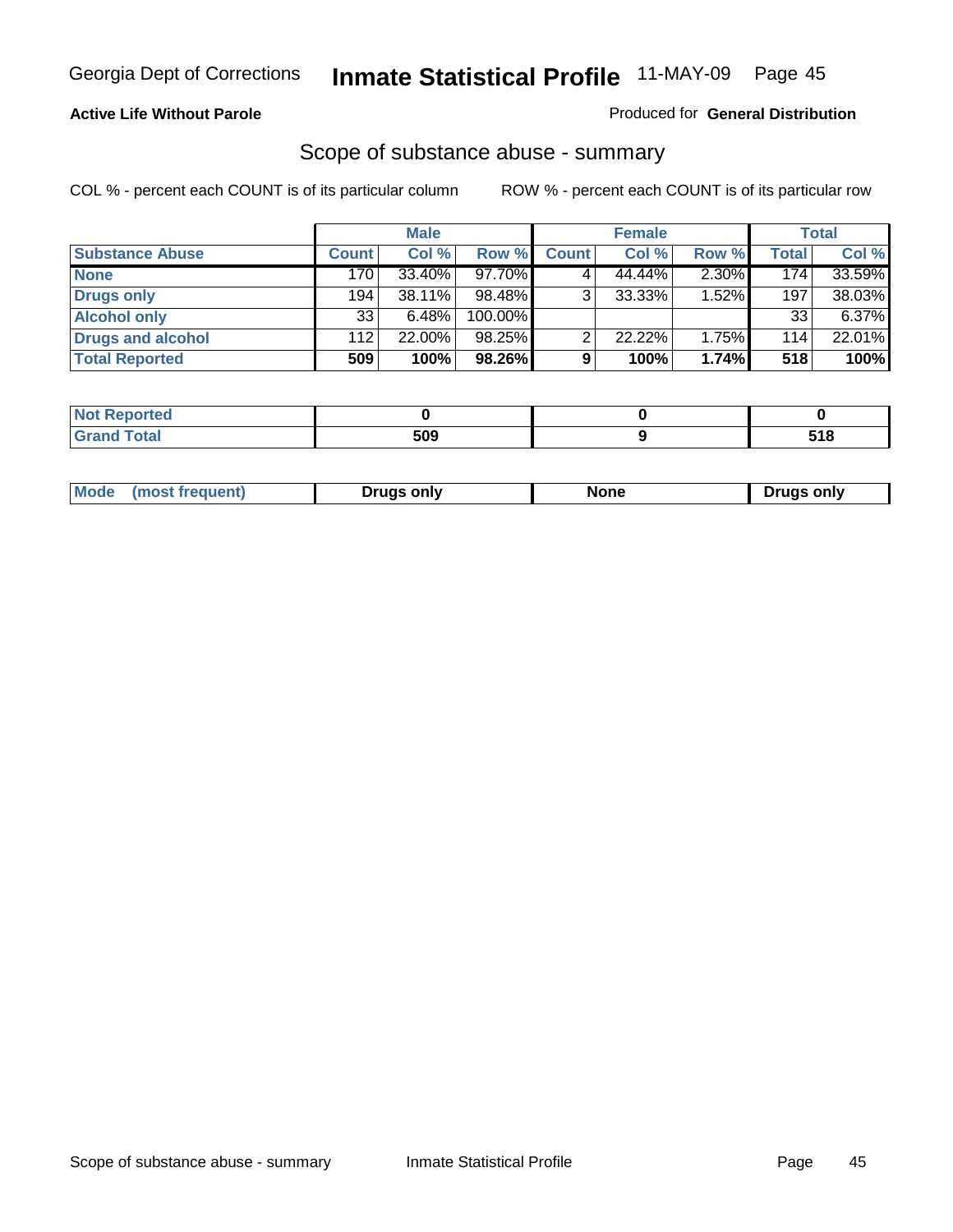#### **Active Life Without Parole**

#### Produced for **General Distribution**

### Scope of substance abuse - detail

|                                      |                | <b>Male</b> |         |              | <b>Female</b> |       |              | <b>Total</b> |
|--------------------------------------|----------------|-------------|---------|--------------|---------------|-------|--------------|--------------|
| <b>Substance Abuse</b>               | <b>Count</b>   | Col %       | Row %   | <b>Count</b> | Col %         | Row % | <b>Total</b> | Col %        |
| No drug or alcohol problems          | 170            | 33.40%      | 97.70%  | 4            | 44.44%        | 2.30% | 174          | 33.59%       |
| Drug addiction but no alcohol        | 3              | 0.59%       | 100.00% |              |               |       | 3            | 0.58%        |
| <b>Drug addiction and alcohol</b>    | 3              | 0.59%       | 100.00% |              |               |       | 3            | 0.58%        |
| abuse                                |                |             |         |              |               |       |              |              |
| <b>Drug addiction and alcoholism</b> | $\overline{2}$ | 0.39%       | 100.00% |              |               |       | 2            | 0.39%        |
| No drug problem but alcohol          | 28             | 5.50%       | 100.00% |              |               |       | 28           | 5.41%        |
| abuse                                |                |             |         |              |               |       |              |              |
| No drug problem but alcoholism       | 5              | 0.98%       | 100.00% |              |               |       | 5            | 0.97%        |
| Drug experiment but no alcohol       | 117            | 22.99%      | 99.15%  | 1            | 11.11%        | 0.85% | 118          | 22.78%       |
| <b>Drug experiment &amp; alcohol</b> | 14             | 2.75%       | 100.00% |              |               |       | 14           | 2.70%        |
| abuse                                |                |             |         |              |               |       |              |              |
| Drug experiment & alcoholism         | 8              | 1.57%       | 100.00% |              |               |       | 8            | 1.54%        |
| Drug abuse but no alcohol            | 74             | 14.54%      | 97.37%  | 2            | 22.22%        | 2.63% | 76           | 14.67%       |
| Drug abuse and alcohol abuse         | 71             | 13.95%      | 98.61%  |              | 11.11%        | 1.39% | 72           | 13.90%       |
| Drug abuse and alcoholism            | 14             | 2.75%       | 93.33%  |              | 11.11%        | 6.67% | 15           | 2.90%        |
| <b>Total Reported</b>                | 509            | 100%        | 98.26%  | 9            | 100%          | 1.74% | 518          | 100.0%       |

| <b>Not Reported</b> |     |              |
|---------------------|-----|--------------|
| <b>Total</b>        | 509 | E40<br>3 I O |

| Mode (most frequent) | No drug or alcohol problems No drug or alcohol problems No drug or alcohol |          |
|----------------------|----------------------------------------------------------------------------|----------|
|                      |                                                                            | problems |
|                      |                                                                            |          |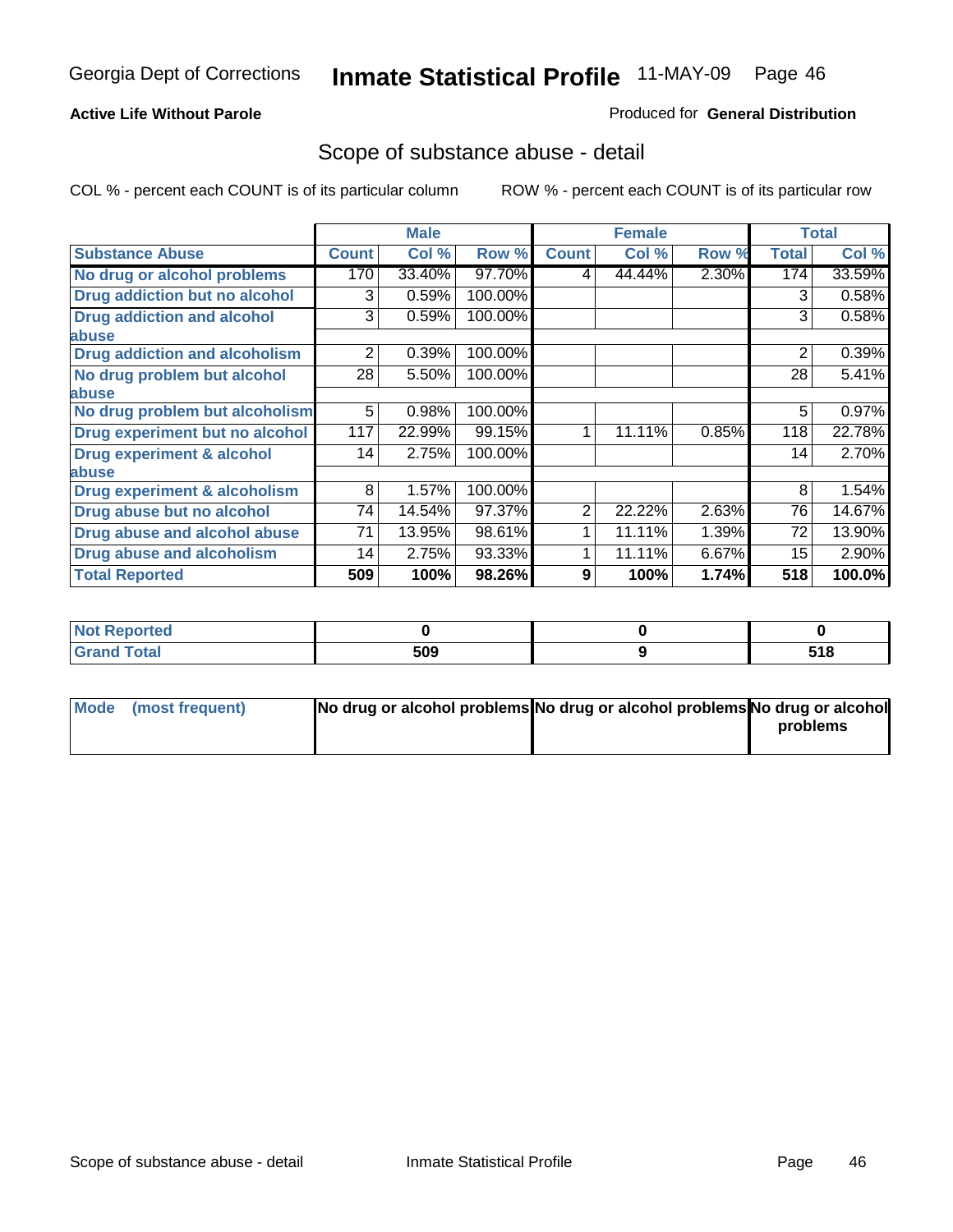**Active Life Without Parole** 

#### Produced for **General Distribution**

### Current / last mental health treatment level

|                                    |       | <b>Male</b> |         |              | <b>Female</b> |       |              | <b>Total</b> |
|------------------------------------|-------|-------------|---------|--------------|---------------|-------|--------------|--------------|
| <b>Mental Health Treatment Lev</b> | Count | Col %       | Row %   | <b>Count</b> | Col %         | Row % | <b>Total</b> | Col %        |
| 1 No problem at current time       | 69    | 36.13%      | 98.57%  |              | 16.67%        | 1.43% | 70           | 35.53%       |
| 2 Receiving outpatient             | 90    | 47.12%      | 94.74%  | 5            | 83.33%        | 5.26% | 95           | 48.22%       |
| treatment                          |       |             |         |              |               |       |              |              |
| 3 Inpatient, moderate              | 28    | 14.66%      | 100.00% |              |               |       | 28           | 14.21%       |
| treatment                          |       |             |         |              |               |       |              |              |
| 4 Inpatient, intensive             | 4     | 2.09%       | 100.00% |              |               |       | 4            | 2.03%        |
| treatment                          |       |             |         |              |               |       |              |              |
| <b>Total Evaluated</b>             | 191   | 100%        | 96.95%  | 6            | 100%          | 3.05% | 197          | 100%         |

| Never had MH evaluation | 21 O<br>טוע | ົາງ<br>JZ 1 |
|-------------------------|-------------|-------------|
| $T \cap f \cap L$       | 509         | J I U       |

| <b>Median (middle)</b>         | <b>Receiving outpatient</b><br>treatment | <b>Receiving outpatient</b><br>treatment | <b>Receiving</b><br>outpatient<br>treatment |  |
|--------------------------------|------------------------------------------|------------------------------------------|---------------------------------------------|--|
| <b>Mode</b><br>(most frequent) | <b>Receiving outpatient</b><br>treatment | <b>Receiving outpatient</b><br>treatment | Receiving<br>outpatient<br>treatment        |  |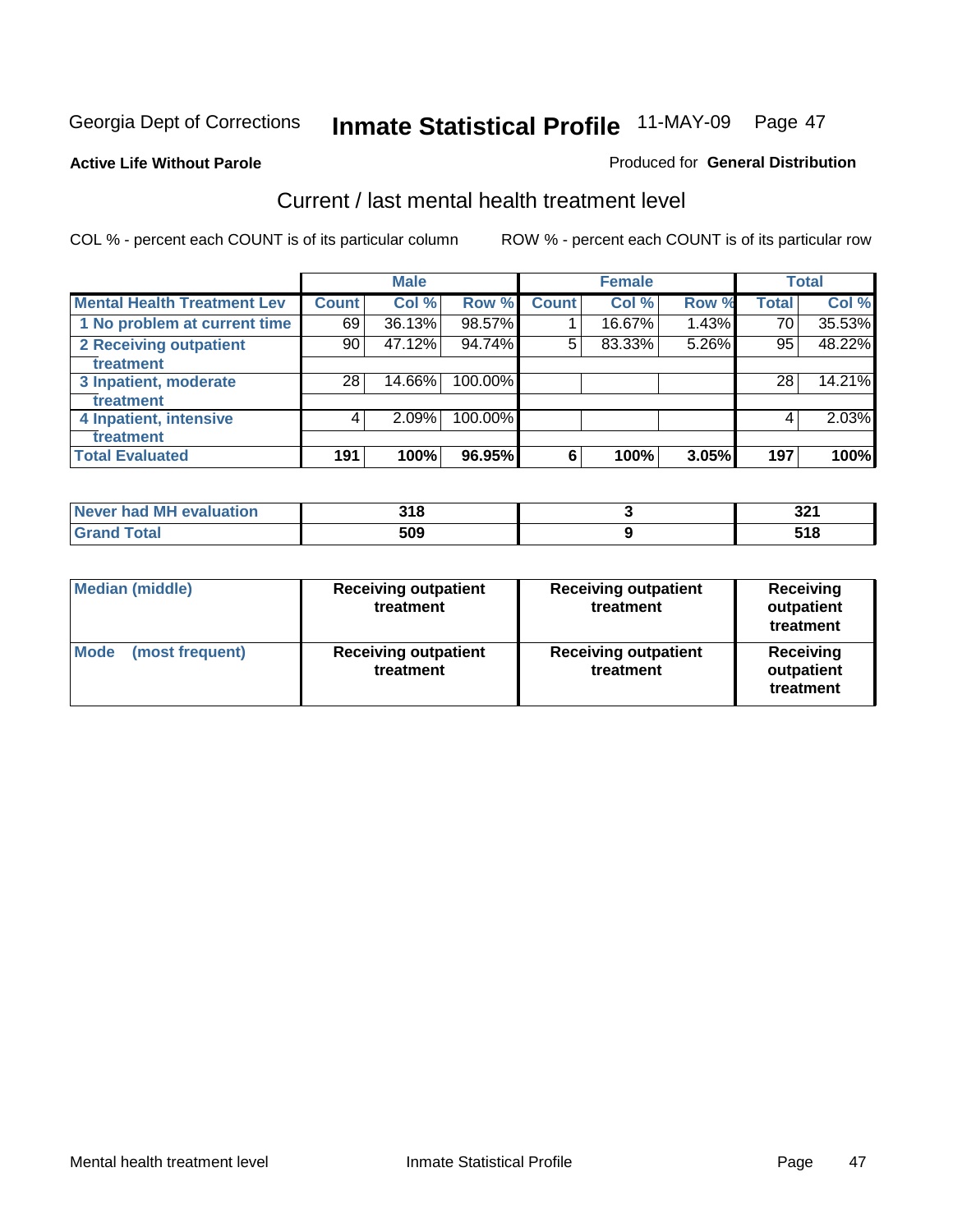### **Active Life Without Parole**

### Produced for **General Distribution**

# PULHESDWIT medical scale - 'P' overall condition ('P'hysical)

|                                   |         | <b>Male</b> |             |   | <b>Female</b> |       |              | <b>Total</b> |
|-----------------------------------|---------|-------------|-------------|---|---------------|-------|--------------|--------------|
| 'P' Overall Condition             | Count l | Col %       | Row % Count |   | Col %         | Row % | <b>Total</b> | Col %        |
| 1 No medical illness              | 341     | 67.26%      | 98.55%      | 5 | 55.56%        | 1.45% | 346          | 67.05%       |
| 2 Well-controlled chronic illness | 134     | 26.43%      | 97.10%      |   | 44.44%        | 2.90% | 138          | 26.74%       |
| 3 Poorly-controlled chronic       | 30 l    | $5.92\%$    | 100.00%     |   |               |       | 30           | 5.81%        |
| <b>illness</b>                    |         |             |             |   |               |       |              |              |
| 4 Significant problems requiring  | 2       | 0.39%       | 100.00%     |   |               |       | 2            | 0.39%        |
| special housing                   |         |             |             |   |               |       |              |              |
| <b>Total Reported</b>             | 507     | 100%        | 98.26%      | 9 | 100%          | 1.74% | 516          | 100%         |

| Not Reported |                   |              |
|--------------|-------------------|--------------|
| <b>otal</b>  | <b>ENO</b><br>ວບະ | E40<br>J I O |

| Mode<br>(most frequent) | 1 No medical illness | 1 No medical illness | 1 No medical<br>illness |
|-------------------------|----------------------|----------------------|-------------------------|
|-------------------------|----------------------|----------------------|-------------------------|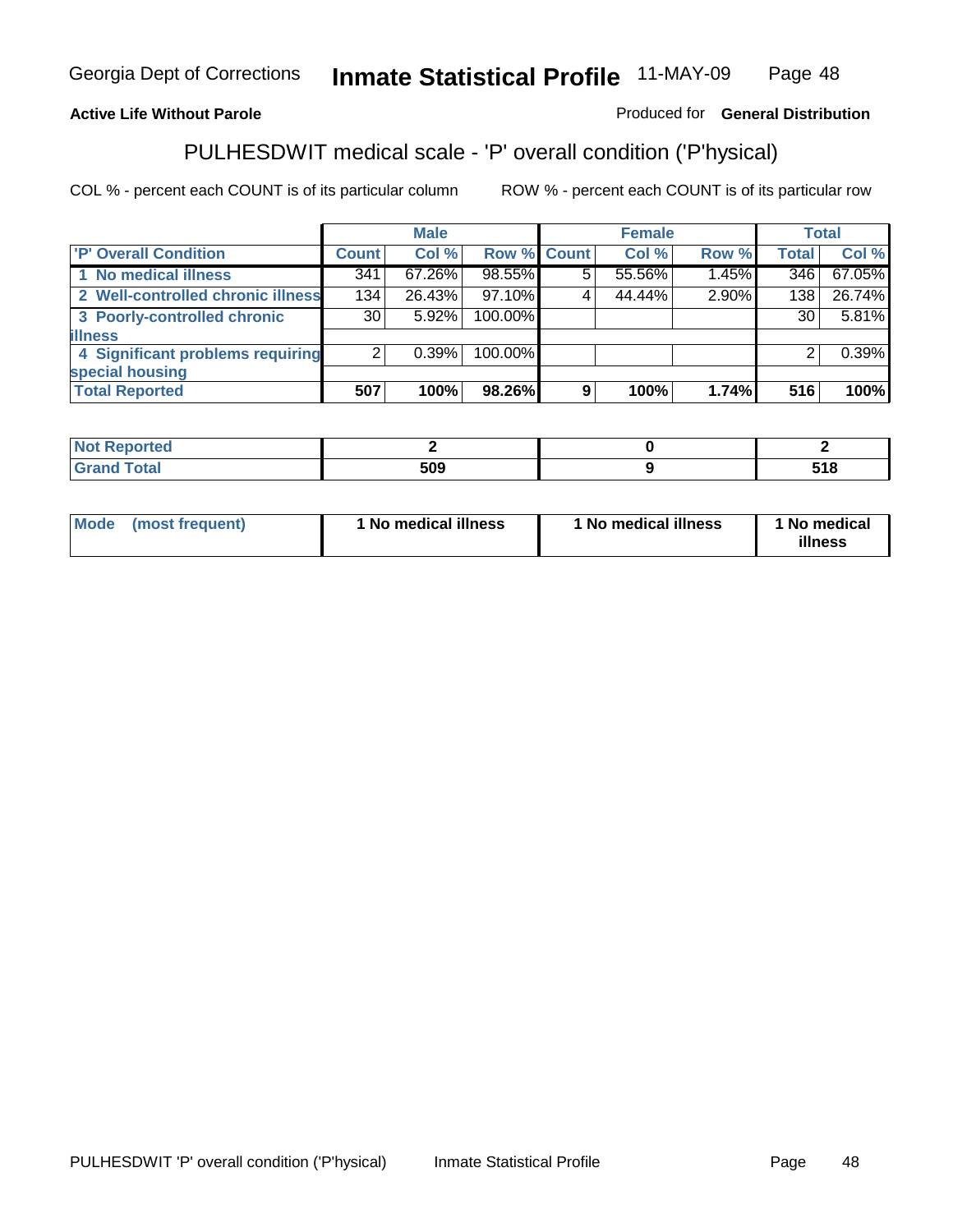### **Active Life Without Parole**

Produced for **General Distribution**

# PULHESDWIT medical scale - 'U' upper body

|                              |              | <b>Male</b> |         |              | <b>Female</b> |       |              | <b>Total</b> |
|------------------------------|--------------|-------------|---------|--------------|---------------|-------|--------------|--------------|
| <b>U' Upper Body</b>         | <b>Count</b> | Col %       | Row %   | <b>Count</b> | Col %         | Row % | <b>Total</b> | Col %        |
| 1 Upper bones, joints,       | 479          | 94.48%      | 98.36%  | 8            | 88.89%        | 1.64% | 487          | 94.38%       |
| muscles all OK               |              |             |         |              |               |       |              |              |
| 2 One or both arms minimally | 24           | 4.73%       | 96.00%  |              | 11.11%        | 4.00% | 25           | 4.84%        |
| limited                      |              |             |         |              |               |       |              |              |
| 3 One or both arms           | 3            | 0.59%       | 100.00% |              |               |       | 3            | 0.58%        |
| moderately limited           |              |             |         |              |               |       |              |              |
| 4 One arm disabled,          |              | 0.20%       | 100.00% |              |               |       |              | 0.19%        |
| paralyzed, or amputated      |              |             |         |              |               |       |              |              |
| <b>Total Reported</b>        | 507          | 100%        | 98.26%  | 9            | 100%          | 1.74% | 516          | 100%         |

| <b>Reported</b><br>NOT<br>$\sim$ |     |            |
|----------------------------------|-----|------------|
| $T0$ tol                         | 509 | E40<br>JIU |

|  | Mode (most frequent) | 1 Upper bones, joints,<br>muscles all OK | 1 Upper bones, joints,<br>muscles all OK | 1 Upper bones,<br>joints, muscles all<br>ΟK |
|--|----------------------|------------------------------------------|------------------------------------------|---------------------------------------------|
|--|----------------------|------------------------------------------|------------------------------------------|---------------------------------------------|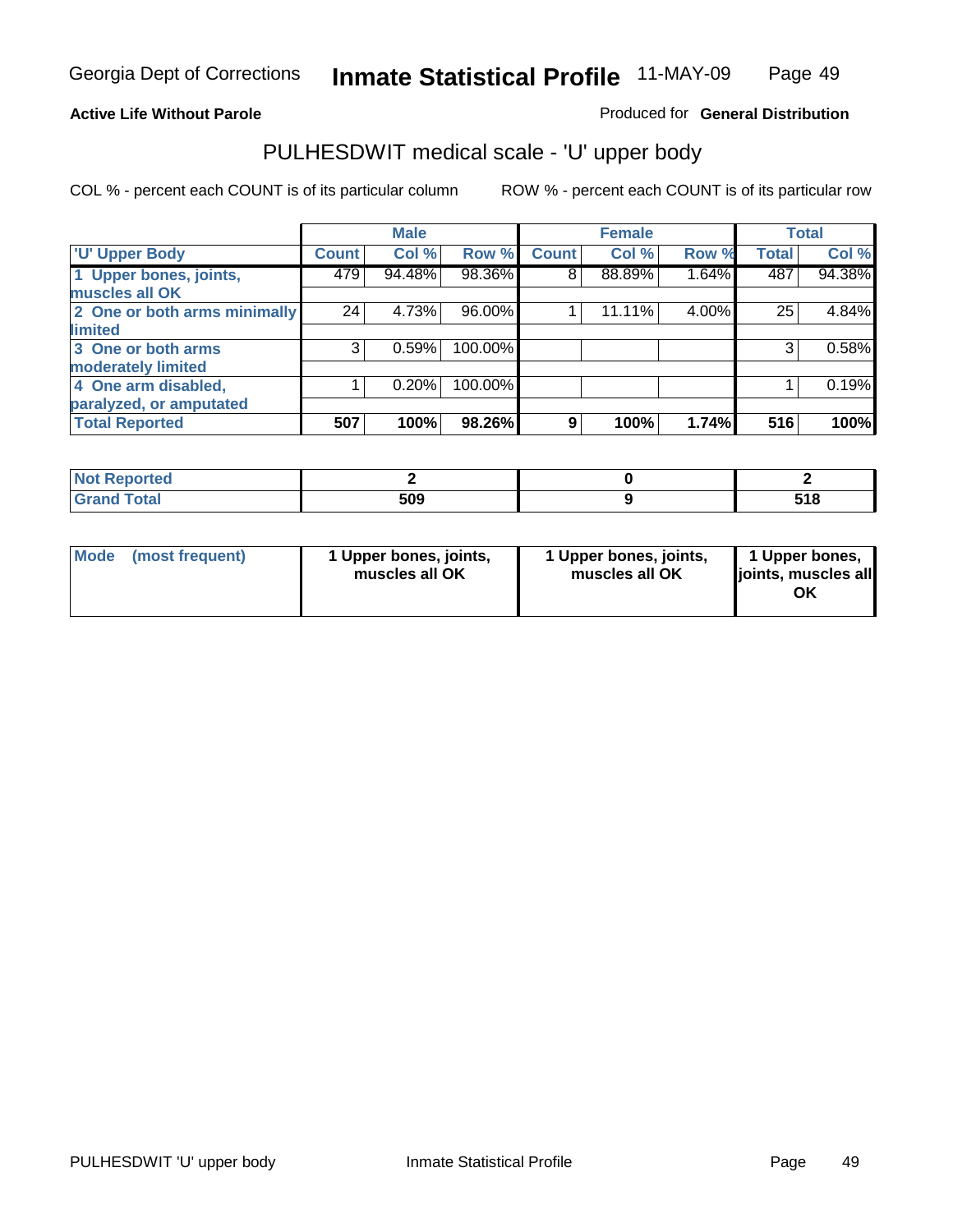#### **Active Life Without Parole**

#### Produced for **General Distribution**

### PULHESDWIT medical scale - 'L' lower body

|                                |              | <b>Male</b> |         |              | <b>Female</b> |       |              | <b>Total</b> |
|--------------------------------|--------------|-------------|---------|--------------|---------------|-------|--------------|--------------|
| 'L' Lower Body                 | <b>Count</b> | Col %       | Row %   | <b>Count</b> | Col %         | Row % | <b>Total</b> | Col %        |
| 1 Lower bones, joints,         | 429          | 84.62%      | 98.17%  | 8            | 88.89%        | 1.83% | 437          | 84.69%       |
| muscles all OK                 |              |             |         |              |               |       |              |              |
| 2 One or both legs minimally   | 67           | 13.21%      | 98.53%  |              | 11.11%        | 1.47% | 68           | 13.18%       |
| limited                        |              |             |         |              |               |       |              |              |
| 3 One or both legs             | 8            | 1.58%       | 100.00% |              |               |       | 8            | 1.55%        |
| moderately limited             |              |             |         |              |               |       |              |              |
| 4 One leg disabled, paralyzed, | 3            | 0.59%       | 100.00% |              |               |       | 3            | 0.58%        |
| or amputated                   |              |             |         |              |               |       |              |              |
| <b>Total Reported</b>          | 507          | 100%        | 98.26%  | 9            | 100%          | 1.74% | 516          | 100%         |

| <b>The company's company's</b><br>теа<br>'NH |     |                |
|----------------------------------------------|-----|----------------|
| $F \sim f \sim f$<br><b>Oldi</b><br>------   | 509 | E 4 0<br>J I U |

|  | Mode (most frequent) | 1 Lower bones, joints,<br>muscles all OK | 1 Lower bones, joints,<br>muscles all OK | 1 Lower bones,<br>joints, muscles all<br>OK |
|--|----------------------|------------------------------------------|------------------------------------------|---------------------------------------------|
|--|----------------------|------------------------------------------|------------------------------------------|---------------------------------------------|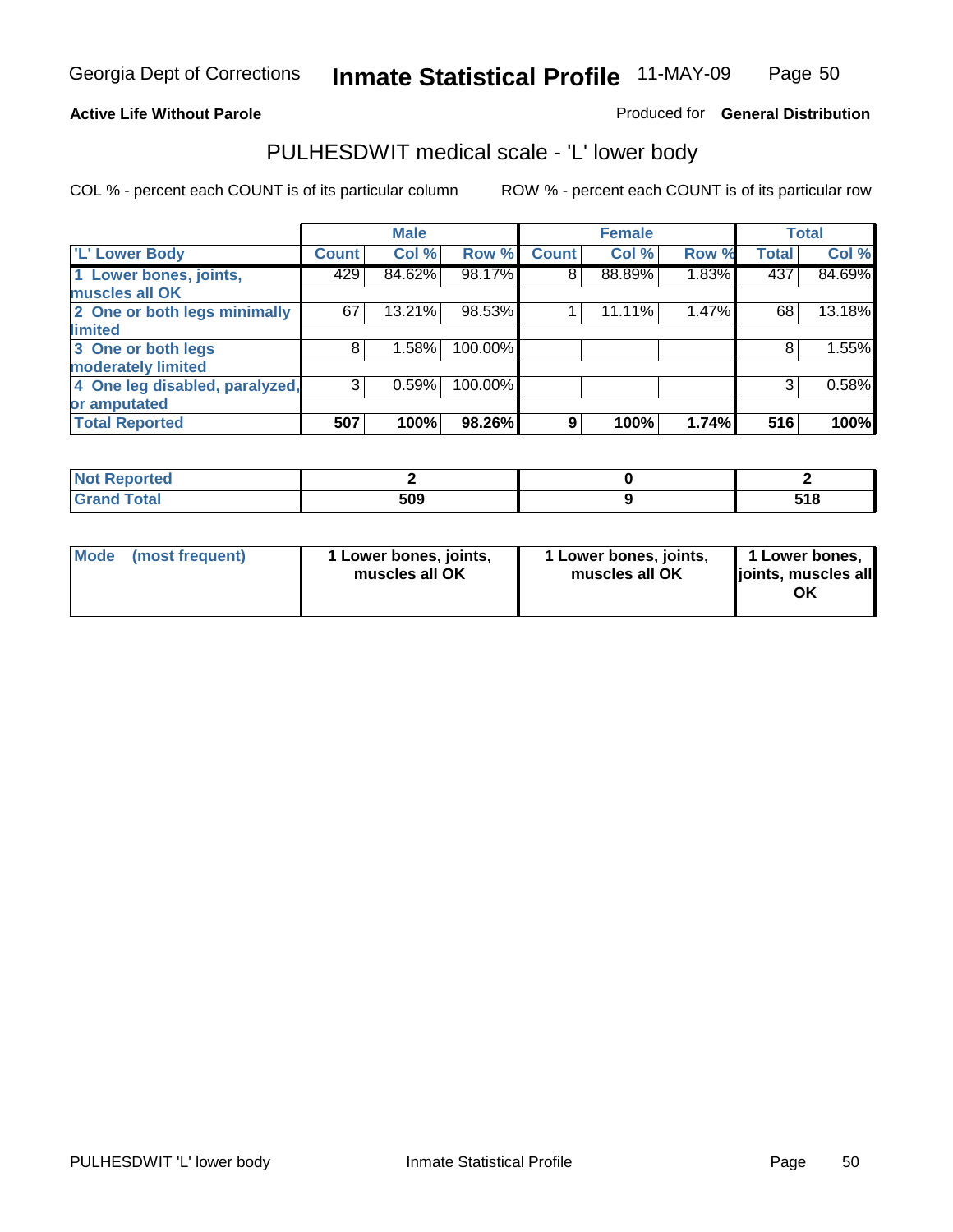#### **Active Life Without Parole**

Produced for **General Distribution**

### PULHESDWIT medical scale - 'H' hearing

|                                | <b>Male</b>  |           |             |   | <b>Female</b> | <b>Total</b> |              |         |
|--------------------------------|--------------|-----------|-------------|---|---------------|--------------|--------------|---------|
| 'H' Hearing                    | <b>Count</b> | Col%      | Row % Count |   | Col%          | Row %        | <b>Total</b> | Col %   |
| 1 Normal hearing both ears     | 502          | $99.01\%$ | 98.24%      | 9 | 100.00%       | 1.76%        | 511          | 99.03%  |
| 2 Some loss in one ear with    | 5            | $0.99\%$  | 100.00%     |   |               |              |              | 0.97%   |
| other OK, or mild loss in both |              |           |             |   |               |              |              |         |
| <b>Total Reported</b>          | 507          | 100%      | 98.26%      | 9 | 100%          | 1.74%        | 516          | $100\%$ |

| тео |     |                         |
|-----|-----|-------------------------|
| _   | הה: | <b>740</b><br>JIU<br>__ |

| Mode (most frequent) | 1 Normal hearing both ears 11 Normal hearing both ears 1 Normal hearing | both ears |
|----------------------|-------------------------------------------------------------------------|-----------|
|                      |                                                                         |           |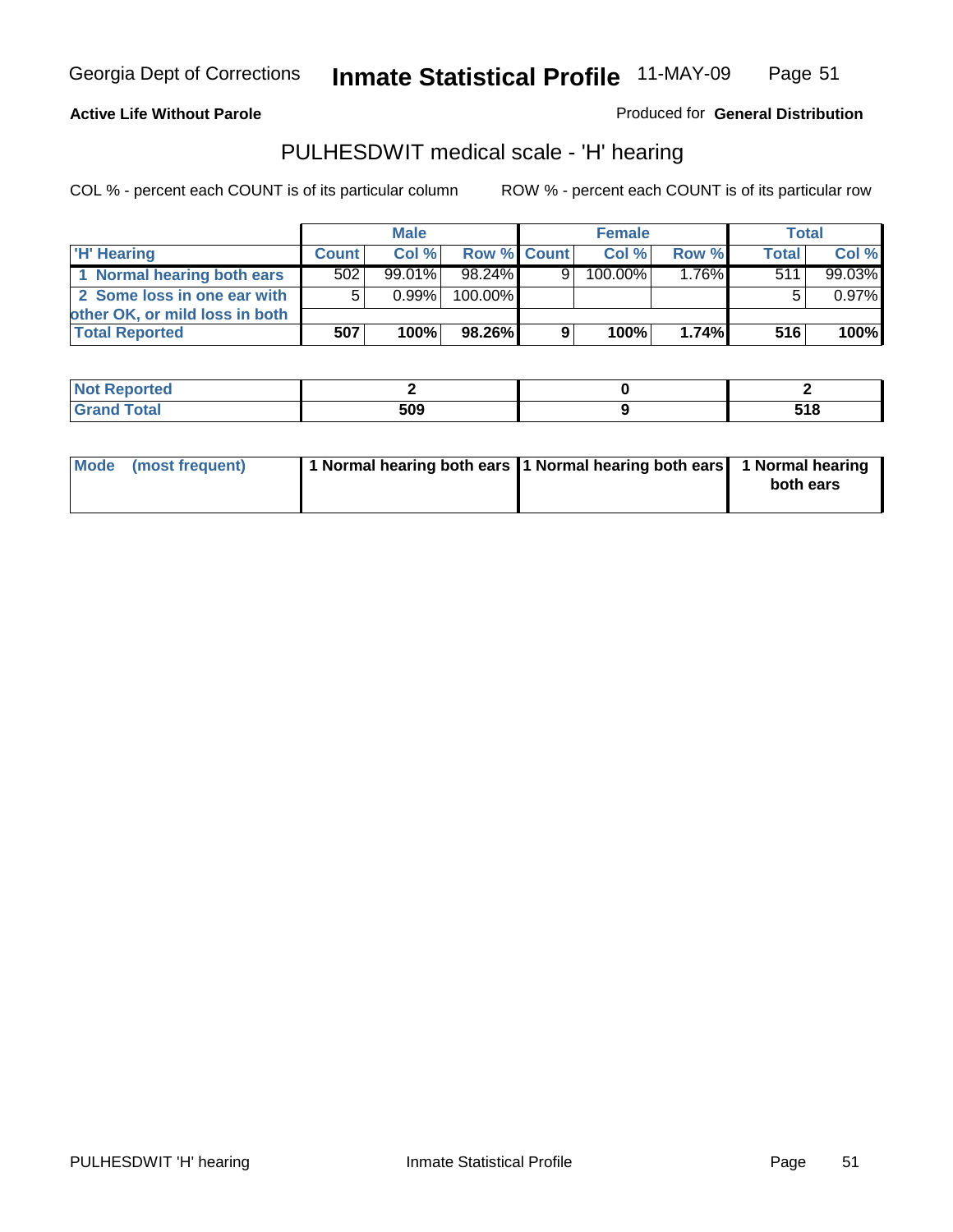#### **Active Life Without Parole**

#### Produced for **General Distribution**

### PULHESDWIT medical scale - 'E' vision

|                                |              | <b>Male</b> |             |   | <b>Female</b> |       |              | <b>Total</b> |
|--------------------------------|--------------|-------------|-------------|---|---------------|-------|--------------|--------------|
| <b>E' Vision</b>               | <b>Count</b> | Col %       | Row % Count |   | Col %         | Row % | <b>Total</b> | Col %        |
| 1 Correctable to 20/40 in both | 421          | 83.04%      | 98.59%      |   | 66.67%        | 1.41% | 427          | 82.75%       |
| eyes                           |              |             |             |   |               |       |              |              |
| 2 Correctable to 20/70 in one  | 79           | 15.58%      | 96.34%      |   | 33.33%        | 3.66% | 82           | 15.89%       |
| eye, may be blind in other     |              |             |             |   |               |       |              |              |
| 3 Correctable to 20/200 in one |              | 1.38%       | 100.00%     |   |               |       |              | 1.36%        |
| eye, may be blind in other     |              |             |             |   |               |       |              |              |
| <b>Total Reported</b>          | 507          | 100%        | 98.26%      | 9 | 100%          | 1.74% | 516          | 100%         |

| пет          |     |               |
|--------------|-----|---------------|
| <b>Total</b> | 509 | 64 O<br>J I U |

|  | Mode (most frequent) | 1 Correctable to 20/40 in<br>both eyes | 1 Correctable to 20/40 in   1 Correctable to<br>both eyes | 20/40 in both eyes |
|--|----------------------|----------------------------------------|-----------------------------------------------------------|--------------------|
|--|----------------------|----------------------------------------|-----------------------------------------------------------|--------------------|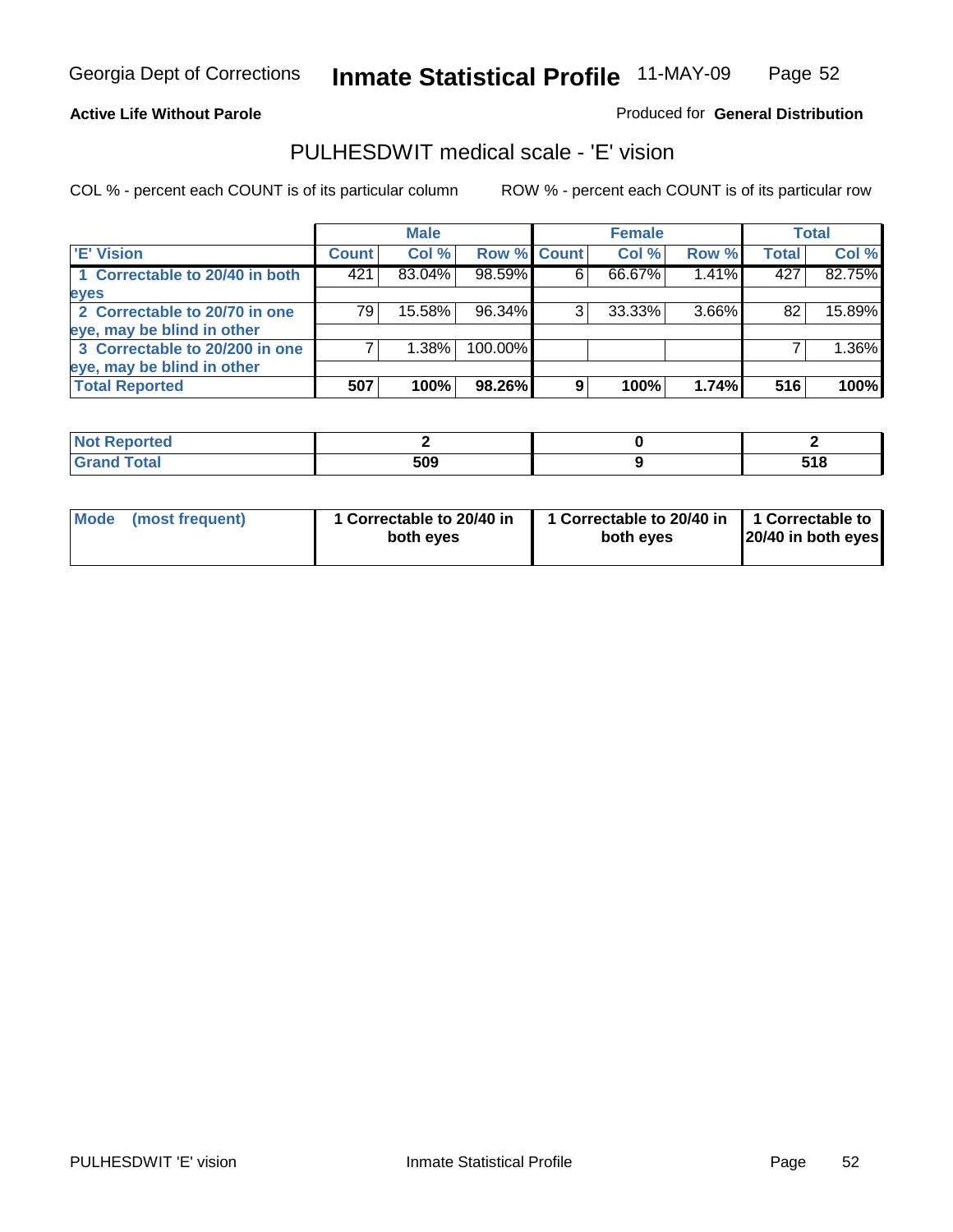### **Active Life Without Parole**

### Produced for **General Distribution**

# PULHESDWIT medical scale - 'S' pSychiatric

|                                |                    | <b>Male</b> |             |   | <b>Female</b> |       |              | <b>Total</b> |
|--------------------------------|--------------------|-------------|-------------|---|---------------|-------|--------------|--------------|
| 'S' pSychiatric                | Count <sup>'</sup> | Col %       | Row % Count |   | Col %         | Row % | <b>Total</b> | Col %        |
| 1 No impairment or disorders   | 405                | 82.15%      | 99.26%      | 3 | $50.00\%$     | 0.74% | 408          | 81.76%       |
| 2 Stable, or in remission, or  | 57                 | 11.56%      | 95.00%      | 3 | 50.00%        | 5.00% | 60           | 12.02%       |
| mild impairment or retardation |                    |             |             |   |               |       |              |              |
| 3 Requires moderate inpatient  | 28                 | 5.68%       | 100.00%     |   |               |       | 28           | 5.61%        |
| treatment                      |                    |             |             |   |               |       |              |              |
| 4 Requires intensive inpatient | 3                  | 0.61%       | 100.00%     |   |               |       | 3            | 0.60%        |
| treatment                      |                    |             |             |   |               |       |              |              |
| <b>Total Reported</b>          | 493                | 100%        | 98.80%      | 6 | 100%          | 1.20% | 499          | 100%         |

| د مقامت<br>eportea<br>. |     | ı.           |
|-------------------------|-----|--------------|
| <b>Total</b>            | 509 | e 4 c<br>. . |

|  | Mode (most frequent) | <b>1 No impairment or disorders</b> | 1 No impairment or<br>disorders | 1 No impairment or<br>disorders |
|--|----------------------|-------------------------------------|---------------------------------|---------------------------------|
|--|----------------------|-------------------------------------|---------------------------------|---------------------------------|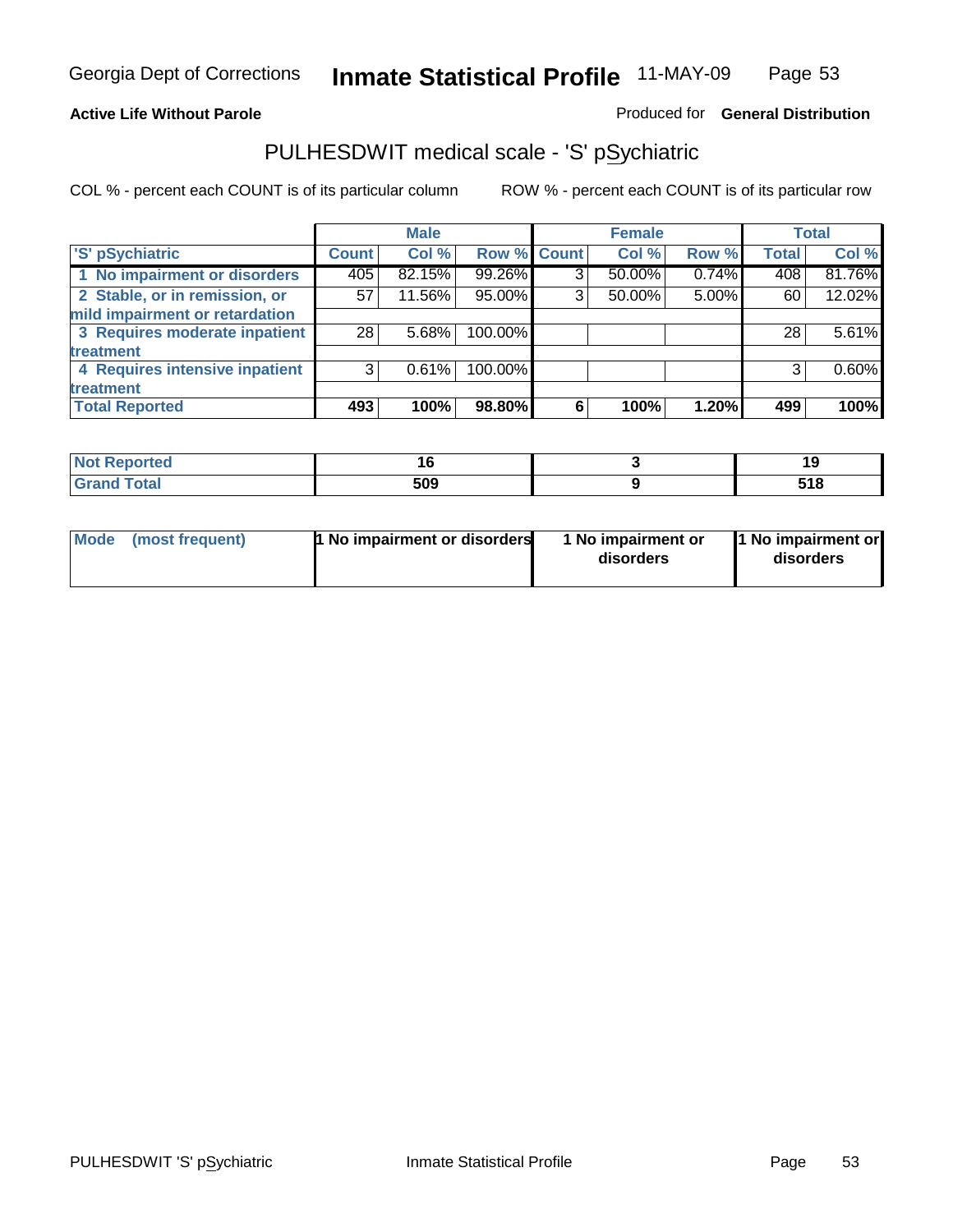**Active Life Without Parole** 

Produced for **General Distribution**

### PULHESDWIT medical scale - 'D' dental

|                                 |              | <b>Male</b> |             |   | <b>Female</b> |       |              | <b>Total</b> |
|---------------------------------|--------------|-------------|-------------|---|---------------|-------|--------------|--------------|
| <b>D' Dental</b>                | <b>Count</b> | Col %       | Row % Count |   | Col %         | Row % | <b>Total</b> | Col %        |
| 1 Minimal routine dental health | 351          | 71.05%      | 98.87%      | 4 | 66.67%        | 1.13% | 355          | 71.00%       |
| <b>needs</b>                    |              |             |             |   |               |       |              |              |
| 2 Moderate cavities and/or      | 117          | 23.68%      | 98.32%      | 2 | 33.33%        | 1.68% | 119          | 23.80%       |
| gum disease                     |              |             |             |   |               |       |              |              |
| 3 Extensive gum disease         | 25           | $5.06\%$    | 100.00%     |   |               |       | 25           | 5.00%        |
| and/or widespread decay         |              |             |             |   |               |       |              |              |
| 4 Urgent need for dental        |              | 0.20%       | 100.00%     |   |               |       |              | 0.20%        |
| <b>services</b>                 |              |             |             |   |               |       |              |              |
| <b>Total Reported</b>           | 494          | 100%        | 98.80%      | 6 | 100%          | 1.20% | 500          | 100%         |

| Reported<br><b>NOT</b> | - -<br>. . | ıc           |
|------------------------|------------|--------------|
| <b>otal</b>            | 509        | E40<br>J I U |

| <b>Mode</b><br>(most frequent) | <b>Minimal routine dental</b><br>health needs | 1 Minimal routine dental<br>health needs | 11 Minimal routine<br>dental health<br>needs |
|--------------------------------|-----------------------------------------------|------------------------------------------|----------------------------------------------|
|--------------------------------|-----------------------------------------------|------------------------------------------|----------------------------------------------|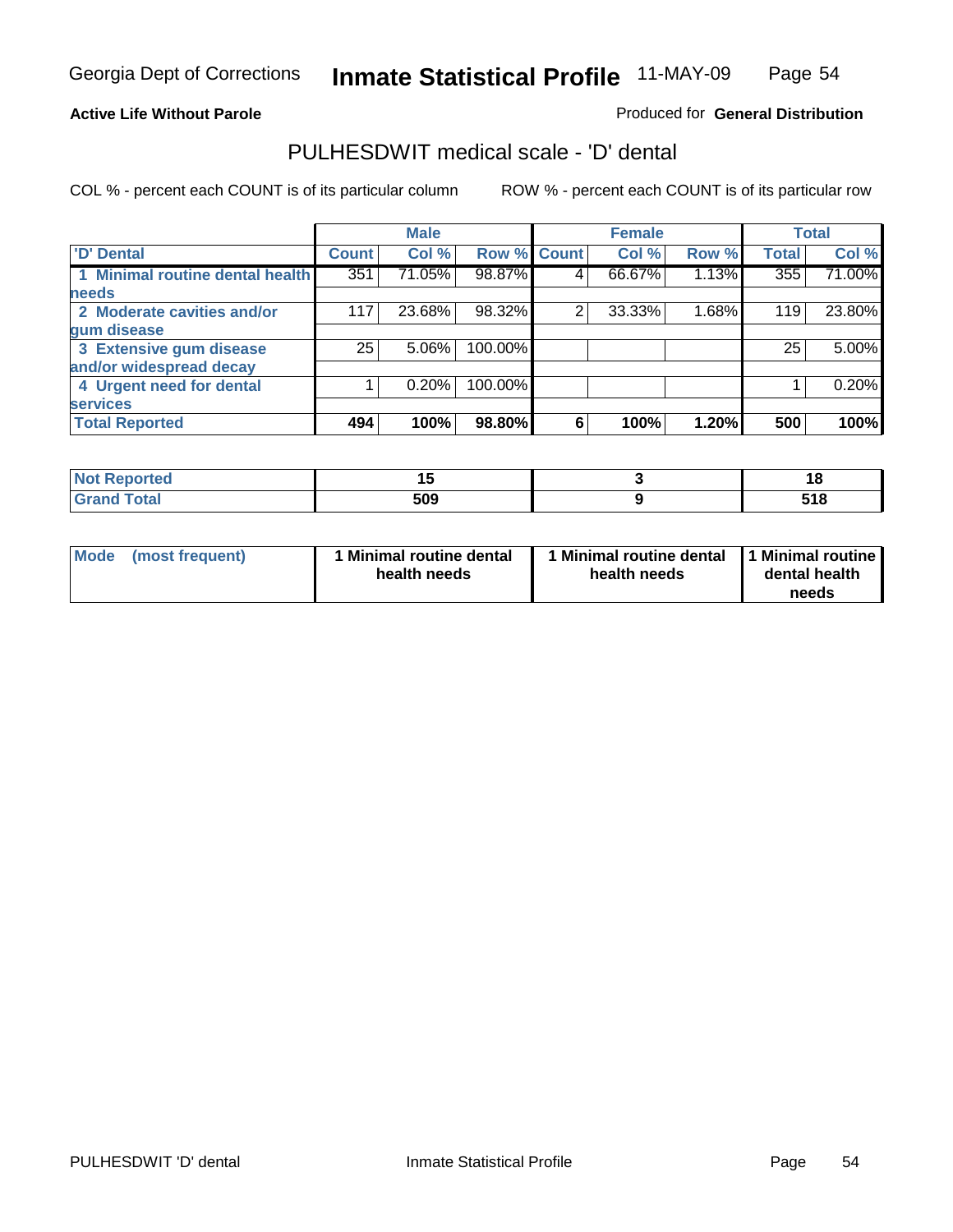### **Active Life Without Parole**

### Produced for **General Distribution**

### PULHESDWIT medical scale - 'W' work ability

|                                 | <b>Male</b>  |          |             | <b>Female</b> |        |       | <b>Total</b> |        |
|---------------------------------|--------------|----------|-------------|---------------|--------|-------|--------------|--------|
| <b>W' work ability</b>          | <b>Count</b> | Col %    | Row % Count |               | Col %  | Row % | <b>Total</b> | Col %  |
| 1 Unrestricted work or activity | 382          | 75.35%   | 97.95%      | 8             | 88.89% | 2.05% | 390          | 75.58% |
| 2 Minor restrictions on type of | 107          | 21.10%   | 99.07%      |               | 11.11% | 0.93% | 108          | 20.93% |
| <b>work</b>                     |              |          |             |               |        |       |              |        |
| 3 Moderate restrictions on type | 12           | $2.37\%$ | 100.00%     |               |        |       | 12           | 2.33%  |
| of work                         |              |          |             |               |        |       |              |        |
| 4 Major restrictions on type of | 6            | 1.18%    | 100.00%     |               |        |       | 6            | 1.16%  |
| <b>work</b>                     |              |          |             |               |        |       |              |        |
| <b>Total Reported</b>           | 507          | 100%     | 98.26%      | 9             | 100%   | 1.74% | 516          | 100%   |

| eported      |     |               |
|--------------|-----|---------------|
| <b>Total</b> | 509 | E4 O<br>၁ ၊ ဝ |

| <b>Mode</b>     | 1 Unrestricted work or | 1 Unrestricted work or | 1 Unrestricted   |
|-----------------|------------------------|------------------------|------------------|
| (most frequent) | activity               | activity               | work or activity |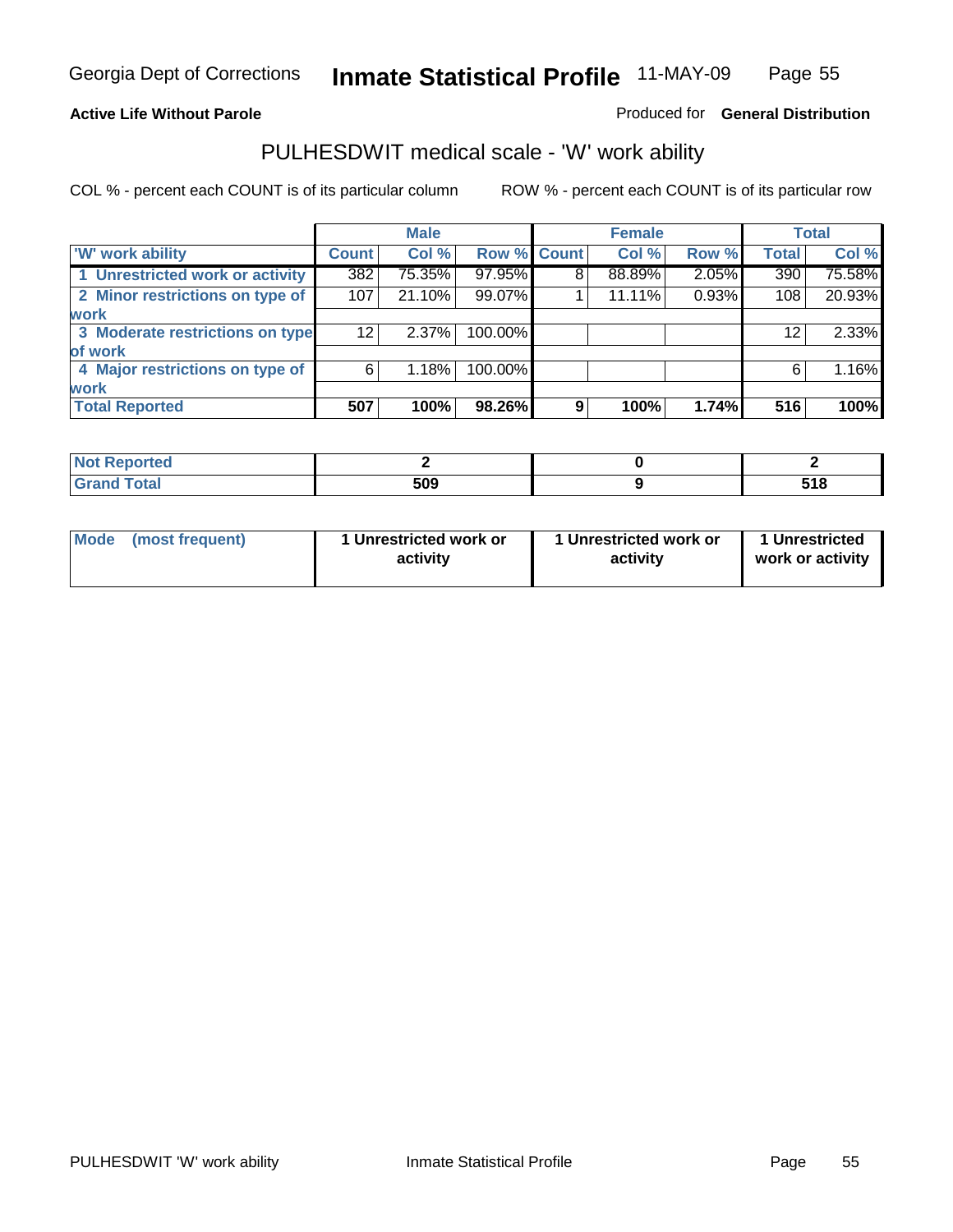#### **Active Life Without Parole**

#### Produced for **General Distribution**

### PULHESDWIT medical scale - 'I' impairment

|                           |              | <b>Male</b> |             |    | <b>Female</b> |       |              | <b>Total</b> |
|---------------------------|--------------|-------------|-------------|----|---------------|-------|--------------|--------------|
| <b>T' Impairment</b>      | <b>Count</b> | Col %       | Row % Count |    | Col %         | Row % | <b>Total</b> | Col %        |
| 1 No impairments or       | 497          | 98.03%      | 98.22%      | 9  | 100.00%       | 1.78% | 506          | 98.06%       |
| disabilities              |              |             |             |    |               |       |              |              |
| 2 Wheelchair-bound but    | 9            | 1.78%       | 100.00%     |    |               |       |              | 1.74%        |
| otherwise OK              |              |             |             |    |               |       |              |              |
| 4 Needs moderate Assisted |              | 0.20%       | 100.00%     |    |               |       |              | 0.19%        |
| Living (level II)         |              |             |             |    |               |       |              |              |
| <b>Total Reported</b>     | 507          | 100%        | 98.26%      | 9. | 100%          | 1.74% | 516          | 100%         |

| -N4<br>porteg |     |               |
|---------------|-----|---------------|
| otal          | 509 | E4 O<br>၁ ၊ ဝ |

| Mode            | 1 No impairments or | 1 No impairments or | 1 No impairments |
|-----------------|---------------------|---------------------|------------------|
| (most frequent) | disabilities        | disabilities        | or disabilities  |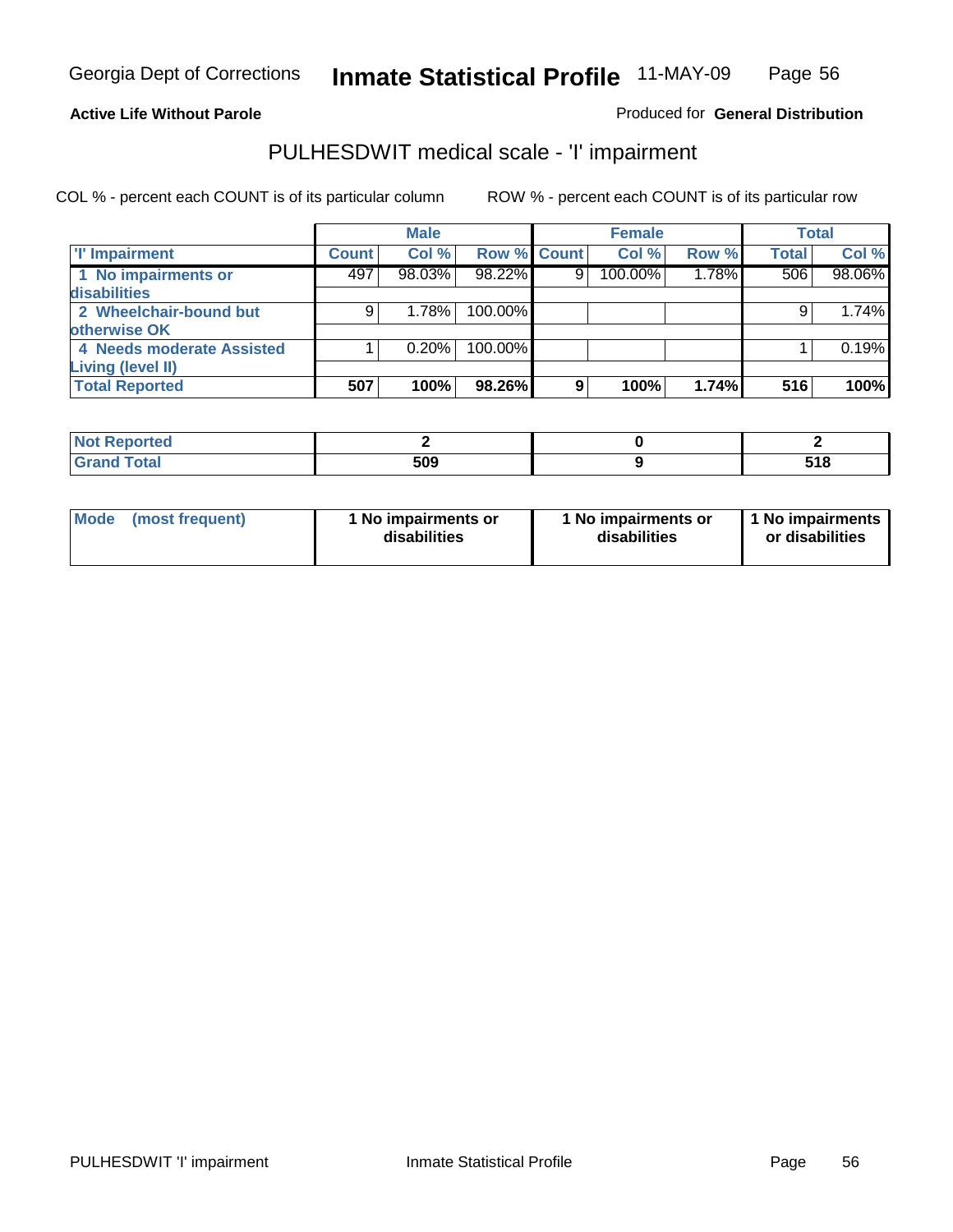#### **Inmate Statistical Profile** 11-MAY-09 Page Page 57

### **Active Life Without Parole Produced fo Seneral Distribution**

### PULHESDWIT medical scale - 'T' transportability

|                              |              | <b>Male</b> |             |   | <b>Female</b> |          |              | <b>Total</b> |
|------------------------------|--------------|-------------|-------------|---|---------------|----------|--------------|--------------|
| <b>T' Transportability</b>   | <b>Count</b> | Col %       | Row % Count |   | Col %         | Row %    | <b>Total</b> | Col %        |
| 1 Can be transported in any  | 503          | 99.21%      | 98.24%      | 9 | 100.00%       | $1.76\%$ | 512          | 99.22%       |
| ordinary approved vehicle    |              |             |             |   |               |          |              |              |
| 2 Wheelchair-bound, not      | 3            | 0.59%       | 100.00%     |   |               |          |              | 0.58%        |
| needing special vehicle      |              |             |             |   |               |          |              |              |
| 3 Wheelchair-bound, requires |              | 0.20%       | 100.00%     |   |               |          |              | 0.19%        |
| special vehicle              |              |             |             |   |               |          |              |              |
| <b>Total Reported</b>        | 507          | 100%        | 98.26%      | 9 | 100%          | 1.74%    | 516          | 100%         |

| <b>Not</b><br>Reported |     |             |
|------------------------|-----|-------------|
| Total                  | 509 | - - -<br>uu |

| Mode (most frequent) | 1 Can be transported in any 1 Can be transported in any<br>ordinary approved vehicle   ordinary approved vehicle   transported in any | 1 Can be<br>  ordinary approved  <br>vehicle |
|----------------------|---------------------------------------------------------------------------------------------------------------------------------------|----------------------------------------------|
|----------------------|---------------------------------------------------------------------------------------------------------------------------------------|----------------------------------------------|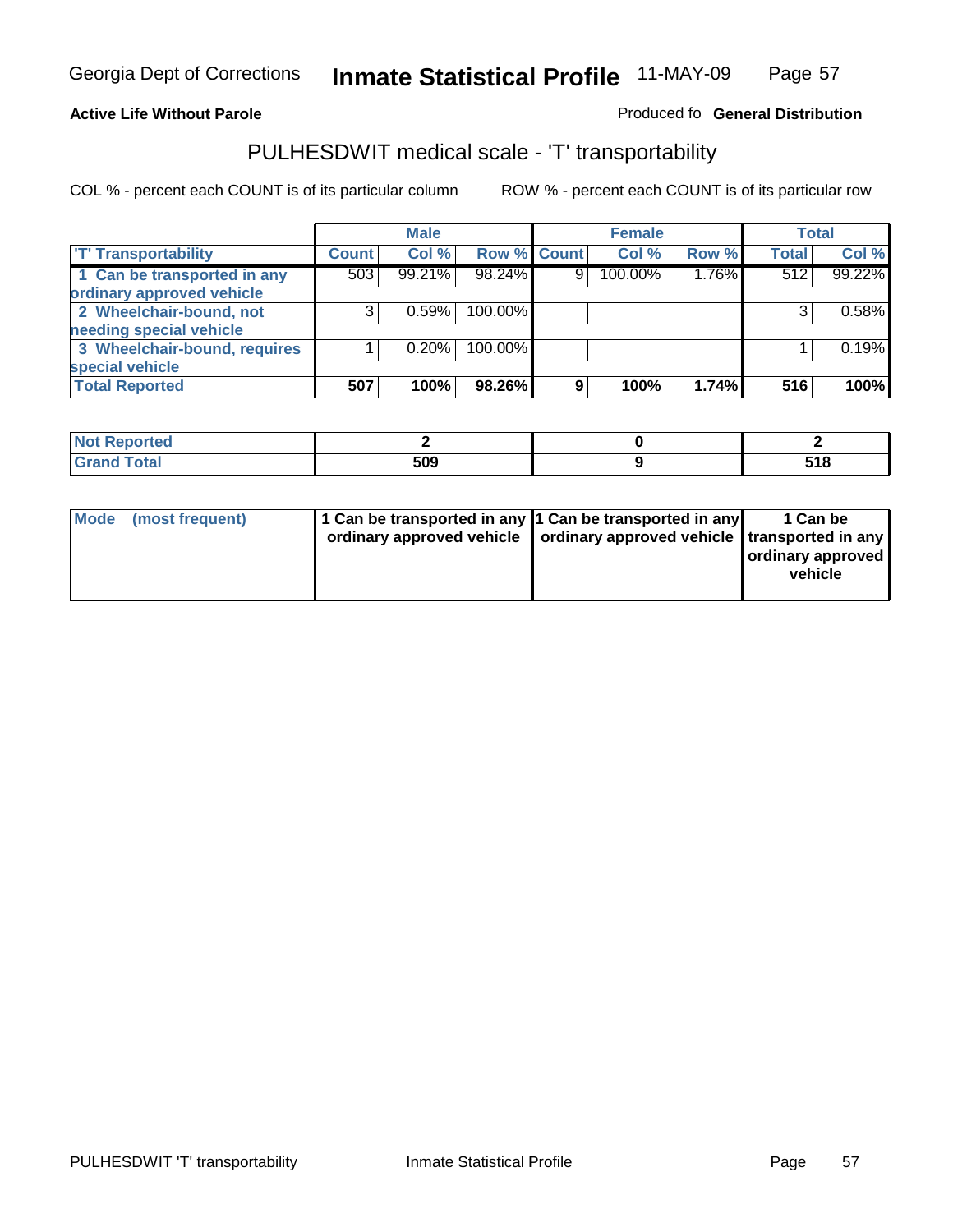#### **Active Life Without Parole**

#### Produced for **General Distribution**

### Criminality in family, self-reported

|                              | <b>Male</b>  |           | <b>Female</b> |              |        | Total    |              |        |
|------------------------------|--------------|-----------|---------------|--------------|--------|----------|--------------|--------|
| <b>Criminality In Family</b> | <b>Count</b> | Col %     | Row %         | <b>Count</b> | Col %  | Row %    | <b>Total</b> | Col %  |
| Yes, criminality in family   | 150          | $29.94\%$ | 96.77%        |              | 55.56% | 3.23%    | 155          | 30.39% |
| No criminality in family     | 351          | 70.06%    | 98.87%        | 4            | 44.44% | 1.13%    | 355          | 69.61% |
| <b>Total Reported</b>        | 501          | 100%      | 98.24%        | 9            | 100%   | $1.76\%$ | 510          | 100%   |

| oorted<br><b>NOT</b><br><b>IJCI</b> |     |              |
|-------------------------------------|-----|--------------|
| $\sim$<br>Grar<br>--                | 509 | E 4 0<br>JIU |

| Mode (most frequent) |  | No criminality in family | Yes, criminality in family | No criminality in<br>family |
|----------------------|--|--------------------------|----------------------------|-----------------------------|
|----------------------|--|--------------------------|----------------------------|-----------------------------|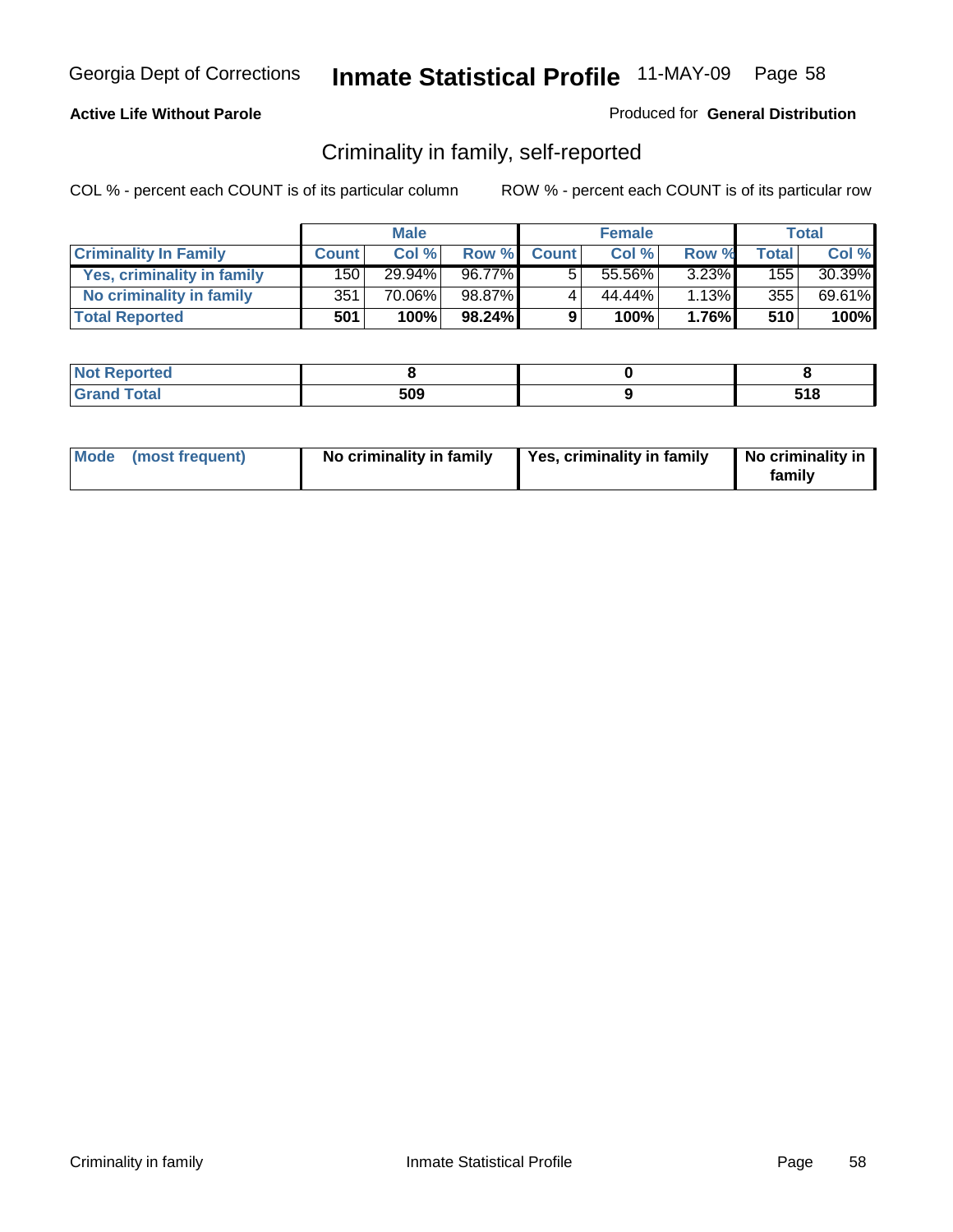#### **Active Life Without Parole**

#### Produced for **General Distribution**

### Alcoholism in family, self-reported

|                             | <b>Male</b>  |        | <b>Female</b> |              |        | Total    |       |        |
|-----------------------------|--------------|--------|---------------|--------------|--------|----------|-------|--------|
| <b>Alcoholism In Family</b> | <b>Count</b> | Col %  | Row %         | <b>Count</b> | Col %  | Row %    | Total | Col %  |
| Yes, alcoholism in family   | 101          | 20.16% | 98.06%        |              | 22.22% | $1.94\%$ | 103   | 20.20% |
| No alcoholism in family     | 400          | 79.84% | 98.28%        |              | 77.78% | 1.72%    | 407   | 79.80% |
| <b>Total Reported</b>       | 501          | 100%   | 98.24%        | 9            | 100%   | 1.76%    | 510   | 100%   |

| oorted<br><b>NOT</b><br><b>IJCI</b> |     |             |
|-------------------------------------|-----|-------------|
| <b>c</b> otal<br>Gran<br>--         | 509 | :4 C<br>JIU |

|  | Mode (most frequent) | No alcoholism in family | No alcoholism in family | No alcoholism in<br>family |
|--|----------------------|-------------------------|-------------------------|----------------------------|
|--|----------------------|-------------------------|-------------------------|----------------------------|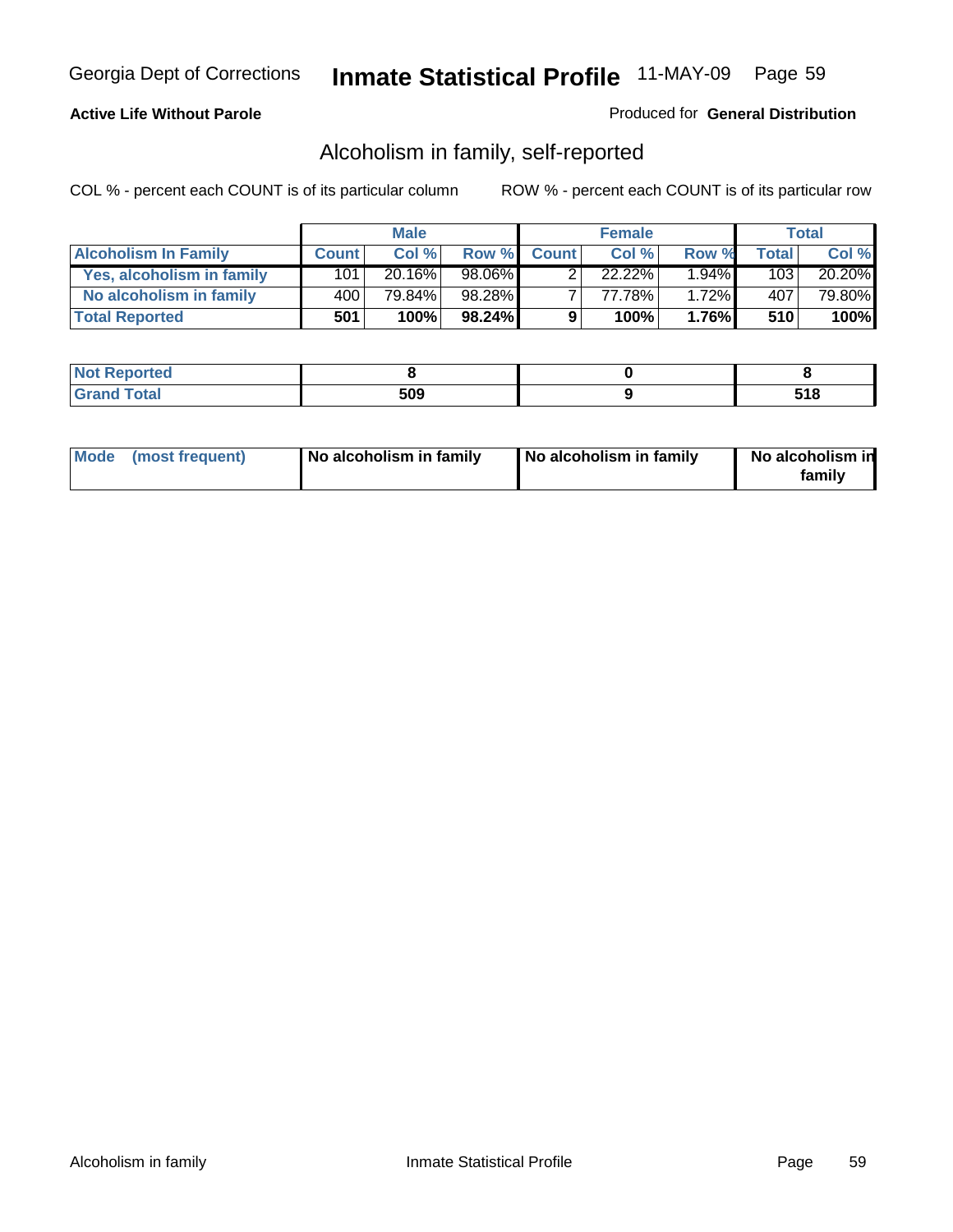#### **Active Life Without Parole**

Produced for **General Distribution**

### Drug abuse in family, self-reported

|                           | <b>Male</b>     |        | <b>Female</b> |              |           | Total    |       |           |
|---------------------------|-----------------|--------|---------------|--------------|-----------|----------|-------|-----------|
| Drug Abuse In Family      | <b>Count</b>    | Col %  | Row %         | <b>Count</b> | Col %     | Row %    | Total | Col %     |
| Yes, drug abuse in family | 59 <sub>1</sub> | 11.78% | 96.72%        |              | $22.22\%$ | $3.28\%$ | 61    | $11.96\%$ |
| No drug abuse in family   | 442             | 88.22% | 98.44%        |              | 77.78%    | $.56\%$  | 449   | 88.04%    |
| <b>Total Reported</b>     | 501             | 100%   | 98.24%        | 9            | 100%      | 1.76%    | 510   | 100%      |

| oorted<br><b>NOT</b><br><b>IJCI</b> |     |              |
|-------------------------------------|-----|--------------|
| $\sim$<br>Grar<br>--                | 509 | E 4 0<br>JIU |

|  | Mode (most frequent) | No drug abuse in family | No drug abuse in family | No drug abuse in<br>familv |
|--|----------------------|-------------------------|-------------------------|----------------------------|
|--|----------------------|-------------------------|-------------------------|----------------------------|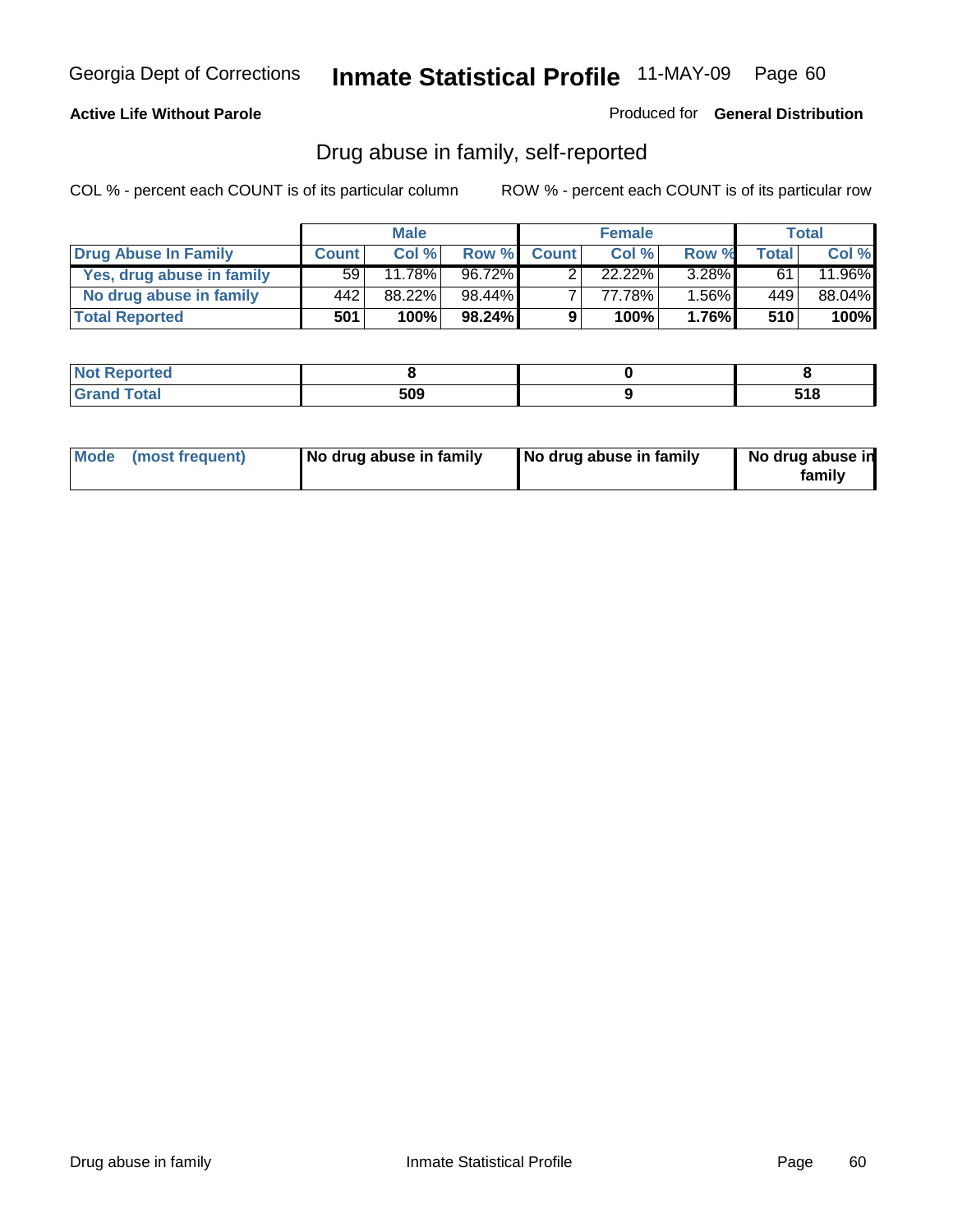#### **Active Life Without Parole**

#### Produced for **General Distribution**

### Subjected to frequent beatings, self-reported

|                            |              | <b>Male</b> |        |              | <b>Female</b> |       |       | <b>Total</b> |
|----------------------------|--------------|-------------|--------|--------------|---------------|-------|-------|--------------|
| <b>Frequent beatings</b>   | <b>Count</b> | Col%        | Row %  | <b>Count</b> | Col%          | Row % | Total | Col %        |
| Yes, subjected to frequent | 32           | 6.39%       | 96.97% |              | 11.11%        | 3.03% | 33    | 6.47%        |
| <b>beatings</b>            |              |             |        |              |               |       |       |              |
| Not subjected to frequent  | 469          | $93.61\%$   | 98.32% | 8            | 88.89%        | 1.68% | 477   | 93.53%       |
| <b>beatings</b>            |              |             |        |              |               |       |       |              |
| <b>Total Reported</b>      | 501          | 100%        | 98.24% | 9            | 100%          | 1.76% | 510   | 100%         |

| <b>Not Reported</b>  |     |              |
|----------------------|-----|--------------|
| <b>Total</b><br>Cron | 509 | E40<br>J I U |

| Mode (most frequent) | Not subjected to frequent<br>beatings | Not subjected to frequent<br>beatings | Not subjected to<br><b>frequent beatings</b> |  |
|----------------------|---------------------------------------|---------------------------------------|----------------------------------------------|--|
|                      |                                       |                                       |                                              |  |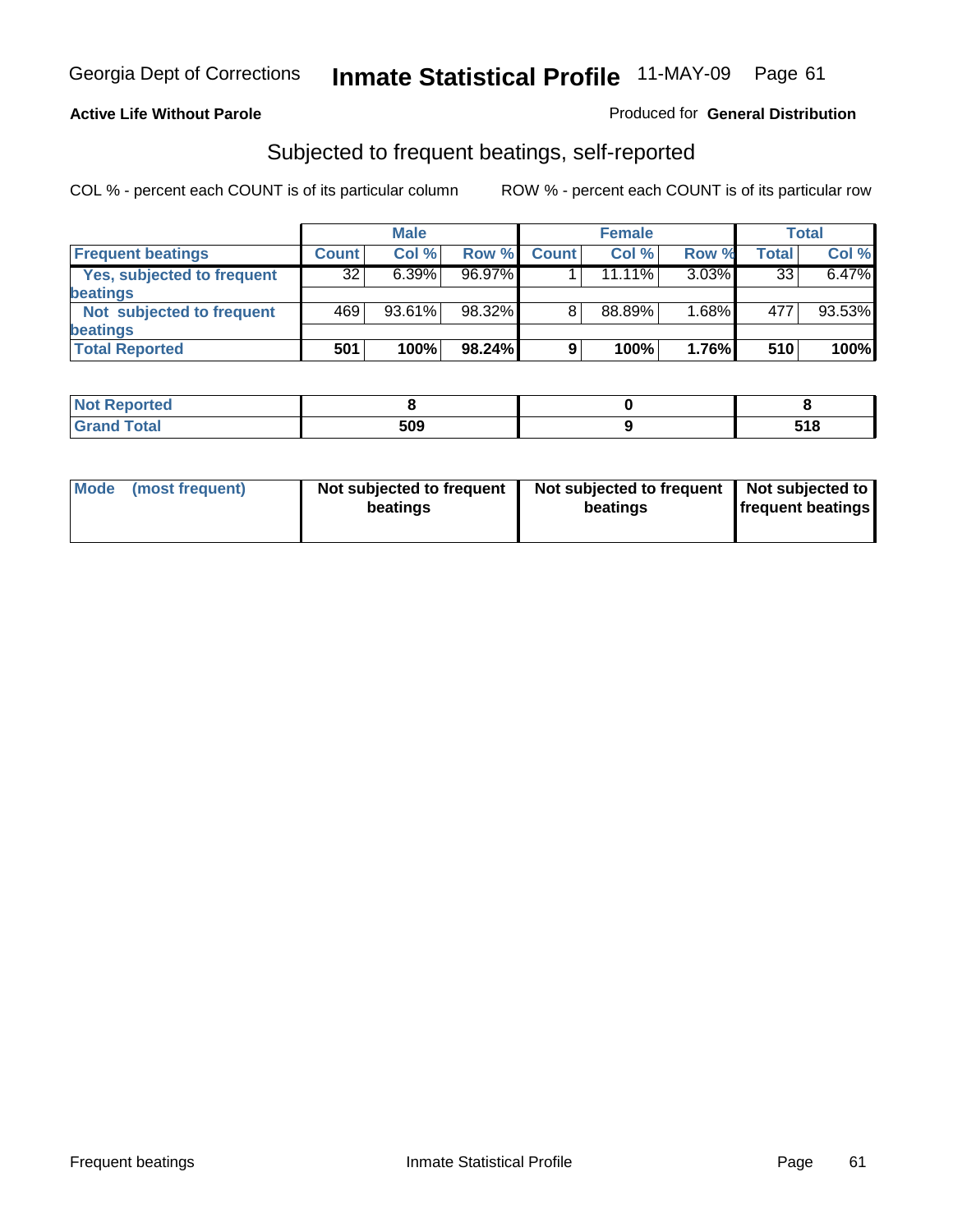#### **Active Life Without Parole**

#### Produced for **General Distribution**

### Father absent during inmate's childhood

|                           | <b>Male</b>  |           |           |              | <b>Female</b> | <b>Total</b> |       |        |
|---------------------------|--------------|-----------|-----------|--------------|---------------|--------------|-------|--------|
| <b>Father Absent</b>      | <b>Count</b> | Col%      | Row %     | <b>Count</b> | Col %         | Row %        | Total | Col %  |
| Yes, father was absent    | 250          | 49.90%    | 98.81%    | 3.           | 33.33%        | $1.19\%$     | 253   | 49.61% |
| No, father was not absent | 251          | $50.10\%$ | 97.67%    | 6            | 66.67%        | $2.33\%$     | 257   | 50.39% |
| <b>Total Reported</b>     | 501          | 100%      | $98.24\%$ | 9            | 100%          | 1.76%        | 510   | 100%   |

| <b>Not Reported</b>        |     |              |
|----------------------------|-----|--------------|
| Гоtal<br>Gran <sub>t</sub> | 509 | E 4 0<br>JIU |

| Mode (most frequent) |  | absent |
|----------------------|--|--------|
|                      |  |        |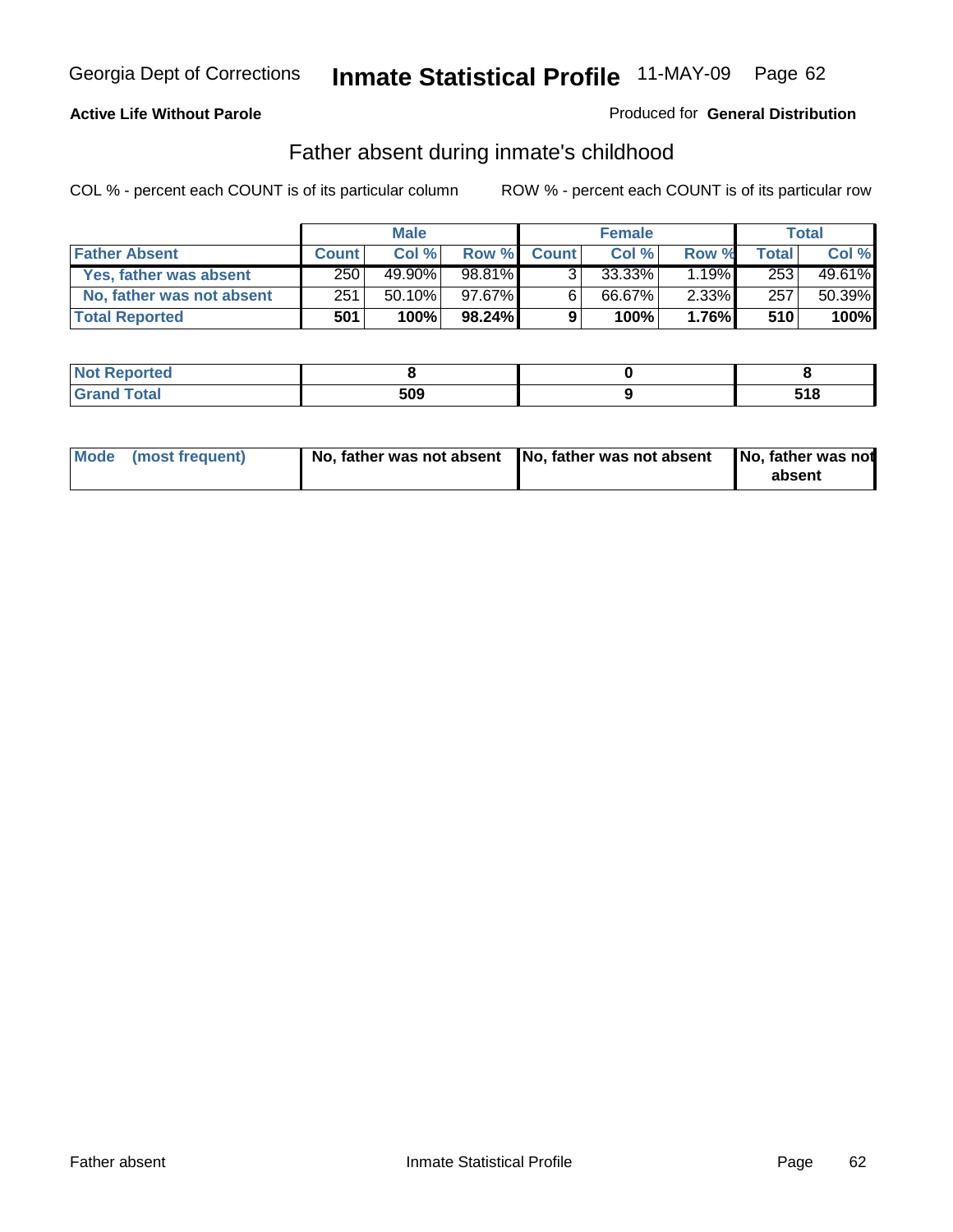### **Active Life Without Parole**

#### Produced for **General Distribution**

# Mother absent during inmate's childhood

|                           | <b>Male</b>  |        |           |              | <b>Female</b> | Total    |       |        |
|---------------------------|--------------|--------|-----------|--------------|---------------|----------|-------|--------|
| <b>Mother Absent</b>      | <b>Count</b> | Col %  | Row %     | <b>Count</b> | Col%          | Row %    | Total | Col %  |
| Yes, mother was absent    | 72           | 14.37% | 97.30%    |              | $22.22\%$     | $2.70\%$ | 741   | 14.51% |
| No, mother was not absent | 429          | 85.63% | 98.39%    |              | 77.78%        | $1.61\%$ | 436   | 85.49% |
| <b>Total Reported</b>     | 501          | 100%   | $98.24\%$ | 9            | 100%          | $1.76\%$ | 510   | 100%   |

| <b>Not Reported</b>        |     |              |
|----------------------------|-----|--------------|
| Гоtal<br>Gran <sub>t</sub> | 509 | E 4 0<br>JIU |

| Mode (most frequent) | No, mother was not absent   No, mother was not absent   No, mother was | not absent |
|----------------------|------------------------------------------------------------------------|------------|
|----------------------|------------------------------------------------------------------------|------------|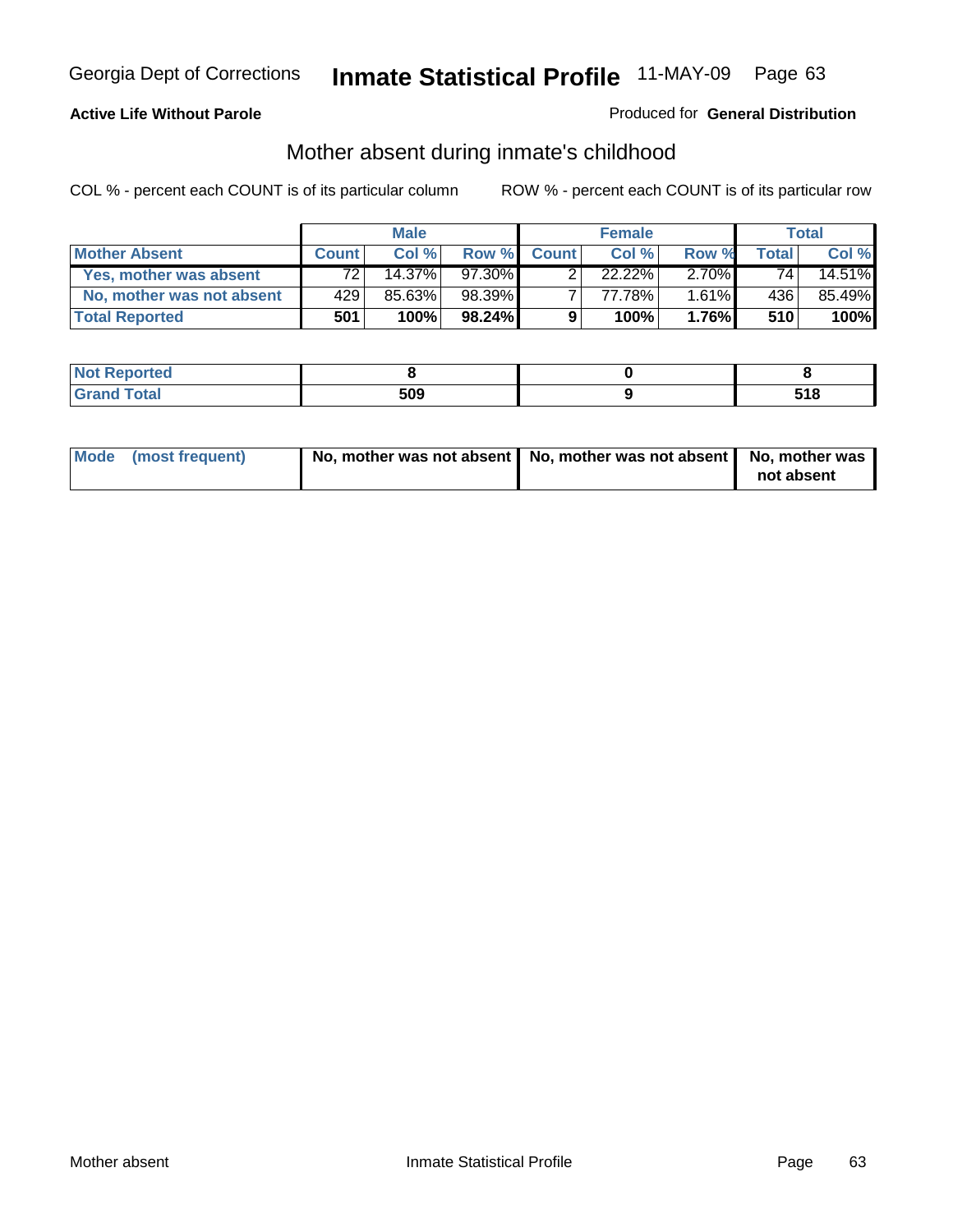**Active Life Without Parole** 

#### Produced for **General Distribution**

### Number of prior Georgia incarcerations

|                                       | <b>Male</b>     |        |                    | <b>Female</b> |        |       | <b>Total</b> |        |
|---------------------------------------|-----------------|--------|--------------------|---------------|--------|-------|--------------|--------|
| <b>Num of Prior GA Incarcerations</b> | <b>Count</b>    | Col %  | <b>Row % Count</b> |               | Col %  | Row % | Total        | Col %  |
|                                       | 243             | 47.74% | 96.81%             | 8             | 88.89% | 3.19% | 251          | 48.46% |
|                                       | 102             | 20.04% | 100.00%            |               |        |       | 102          | 19.69% |
|                                       | 61              | 11.98% | 100.00%            |               |        |       | 61           | 11.78% |
|                                       | 52              | 10.22% | 98.11%             |               | 11.11% | 1.89% | 53           | 10.23% |
|                                       | 25              | 4.91%  | 100.00%            |               |        |       | 25           | 4.83%  |
|                                       | 13              | 2.55%  | 100.00%            |               |        |       | 13           | 2.51%  |
| <b>More Than 5</b>                    | 13 <sub>1</sub> | 2.55%  | 100.00%            |               |        |       | 13           | 2.51%  |
| <b>Total Reported</b>                 | 509             | 100%   | 98.26%             | 9             | 100%   | 1.74% | 518          | 100.0% |

| <b>Reported</b><br><b>NOT</b><br> |     |                     |
|-----------------------------------|-----|---------------------|
| <b>cotal</b>                      | 509 | <b>E40</b><br>J I O |

| Mean (average)       | .25 | . JJ | 1.23 |
|----------------------|-----|------|------|
| Median (middle)      |     |      |      |
| Mode (most frequent) |     |      |      |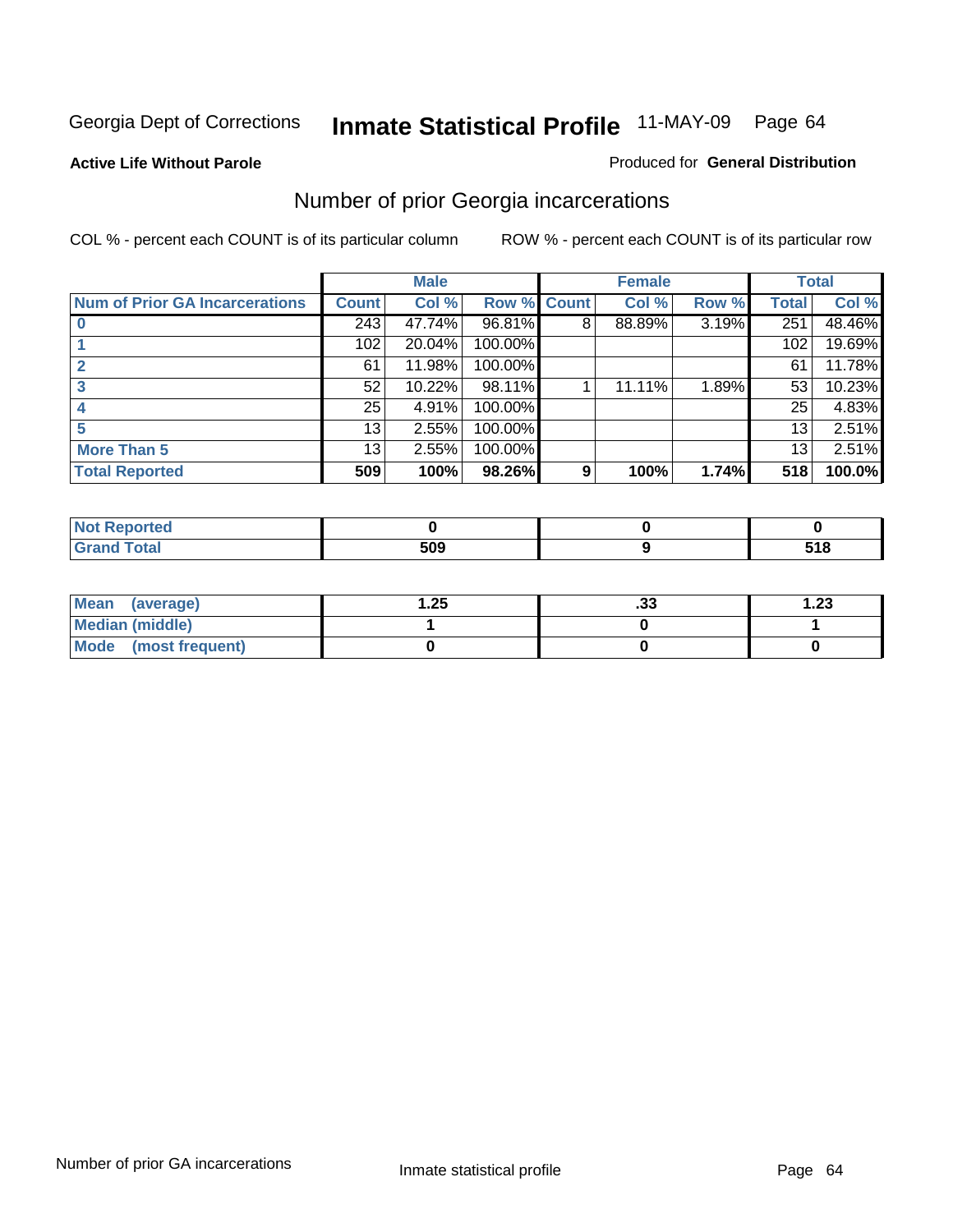**Active Life Without Parole** 

Produced for **General Distribution**

### Prison sentence in years

COL % - percent each COUNT is of its particular column ROW % - percent each COUNT is of its particular row

|                                 | <b>Male</b> |         |                    | <b>Female</b> | Total |             |         |
|---------------------------------|-------------|---------|--------------------|---------------|-------|-------------|---------|
| <b>Prison Sentence In Years</b> | Count⊺      | Col %   | <b>Row % Count</b> | Col %         | Row % | $\tau$ otal | Col %   |
| <b>Life Without Parole</b>      | 509         | 100.00% | 98.26%             | 100.00%       | .74%  | 518         | 100.00% |
| <b>Total Reported</b>           | 509         | 100%    | 98.26%             | 100%          | 1.74% | 518         | 100%    |

| <b>Reported</b>                  |     |              |  |
|----------------------------------|-----|--------------|--|
| <b>Total</b><br>$\mathsf{C}$ and | 509 | E40<br>၁ ၊ ဝ |  |

#### **Determinate (numeric) sentences only**

| <b>Mean</b> | (average) |  |  |
|-------------|-----------|--|--|

**All sentences (including determinate), with life, life without parole, and death sentences figured at 45 years**

| Me<br>98 V B<br>- -<br><del>.</del><br>$\sim$<br>__ | . .<br>$\sim$ |
|-----------------------------------------------------|---------------|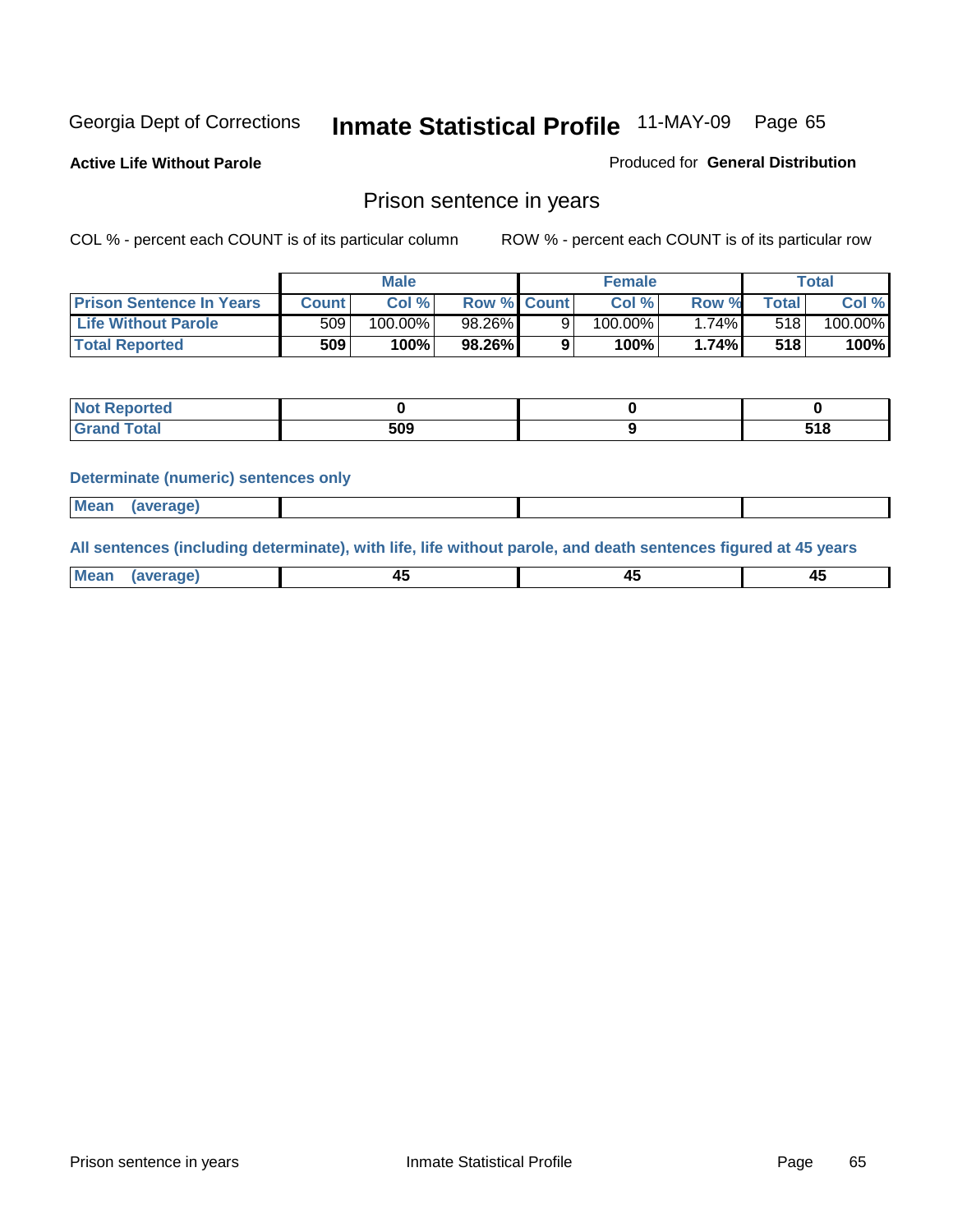#### **Active Life Without Parole**

#### Produced for **General Distribution**

### Primary offense, broken out into felonies vs misdemeanors

|                                  | <b>Male</b>      |         |                    | <b>Female</b> |            |          | Total  |         |  |
|----------------------------------|------------------|---------|--------------------|---------------|------------|----------|--------|---------|--|
| <b>Felonies and Misdemeanors</b> | Count l          | Col %   | <b>Row % Count</b> |               | Col%       | Row %    | Total. | Col %   |  |
| <b>Felonies</b>                  | 509 <sub>1</sub> | 100.00% | 98.26%             | 91            | $100.00\%$ | $1.74\%$ | 5181   | 100.00% |  |
| <b>Total Reported</b>            | 509              | 100%    | 98.26%             |               | 100%       | 1.74%    | 518    | 100%    |  |

| <b>Not</b><br><b>Reported</b><br>. |            |     |                |
|------------------------------------|------------|-----|----------------|
| Gra                                | -00<br>פטע | 509 | E 4 0<br>ວ ເ ໐ |

| M <sub>0</sub><br>. | צאור<br>. | . |
|---------------------|-----------|---|
|---------------------|-----------|---|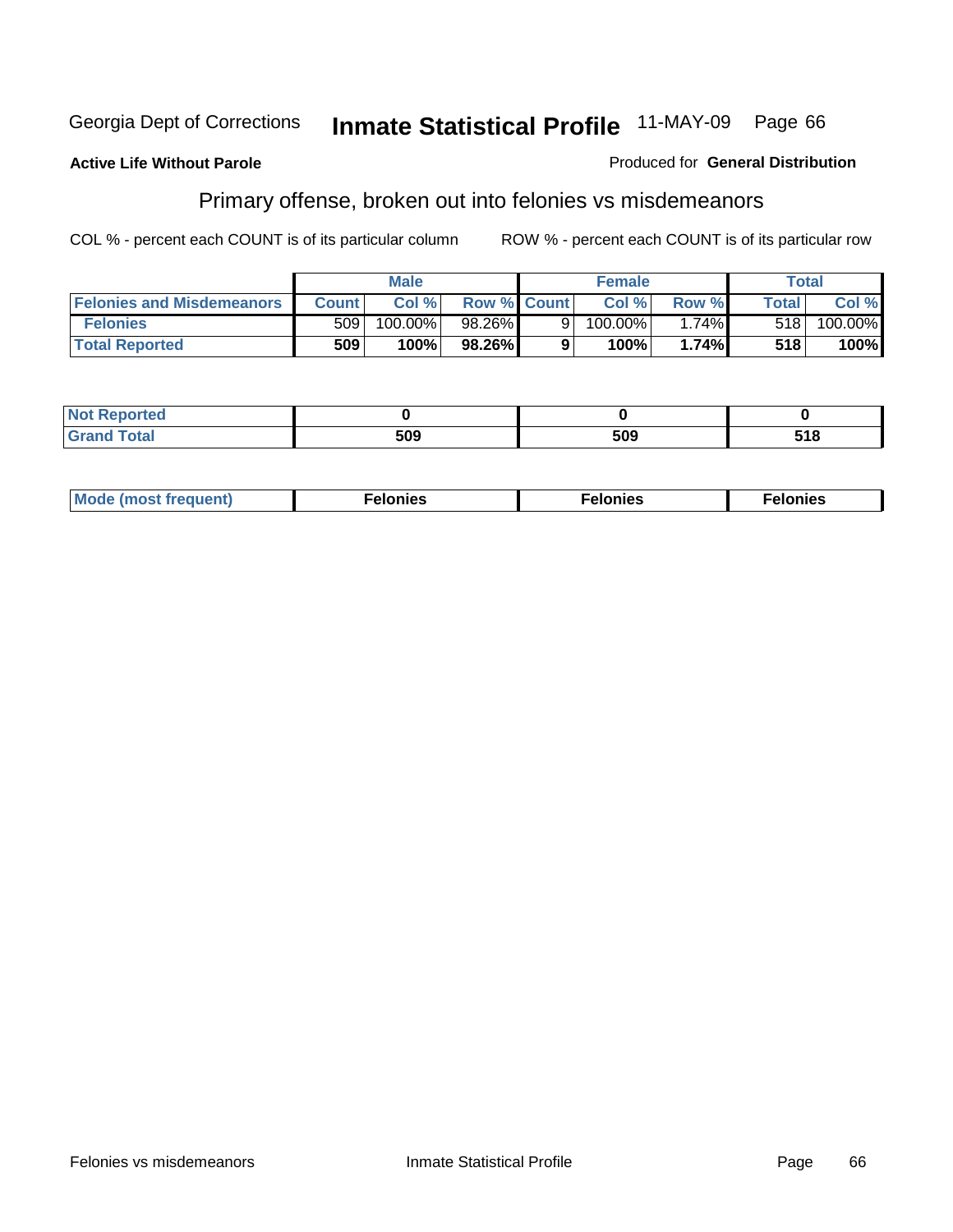#### **Active Life Without Parole**

#### Produced for **General Distribution**

### Primary offense, broken out into six broad crime categories

|                                    |                 | <b>Male</b> |             | <b>Female</b> |         |       | <b>Total</b> |         |
|------------------------------------|-----------------|-------------|-------------|---------------|---------|-------|--------------|---------|
| <b>Crime Categories</b>            | <b>Count</b>    | Col %       | Row % Count |               | Col %   | Row % | <b>Total</b> | Col %   |
| <b>Violent</b>                     | 424             | 83.30%      | $97.92\%$   | 9             | 100.00% | 2.08% | 433          | 83.59%  |
| <b>Sex Crime</b><br>$\overline{2}$ | 72              | 14.15%      | 100.00%     |               | .00%    |       | 72           | 13.90%  |
| <b>Property</b><br>3               | 2               | .39%        | 100.00%     |               | .00%    |       | 2            | $.39\%$ |
| <b>Drug</b><br>4                   | 10 <sub>1</sub> | 1.96%       | 100.00%     |               | $.00\%$ |       | 10           | 1.93%   |
| <b>Other</b><br>6                  |                 | .20%        | 100.00%     |               | .00%    |       |              | .19%    |
| <b>Total Reported</b>              | 509             | 100%        | 98.26%      | 9             | 100%    | 1.74% | 518          | 100%    |

| Reported<br>NG<br>.         |     |     |
|-----------------------------|-----|-----|
| <b>Total</b><br><b>CHAH</b> | 509 | 518 |

| M | -------- | . |  |
|---|----------|---|--|
|   |          |   |  |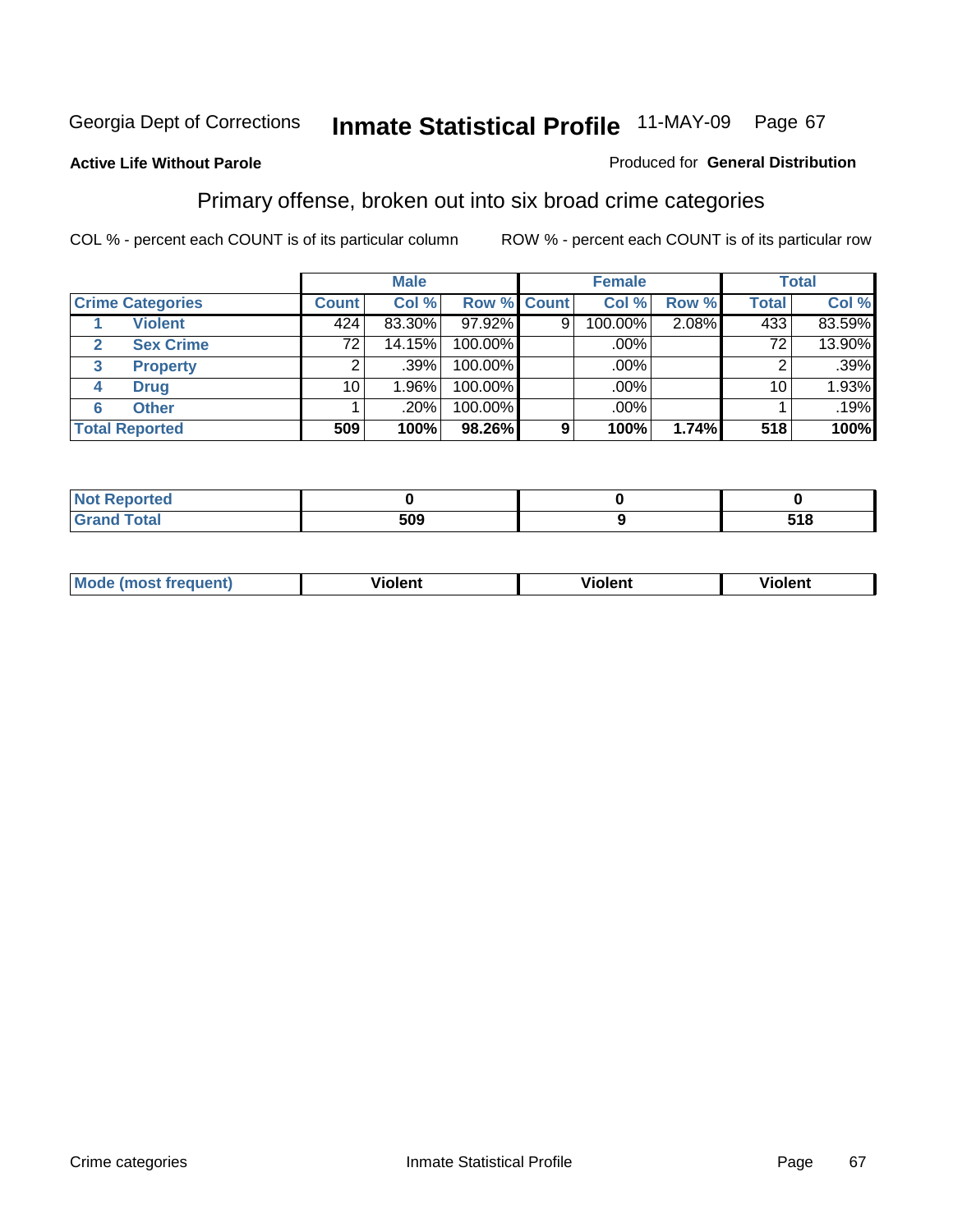#### **Active Life Without Parole**

#### Produced for **General Distribution**

# Primary offense, detailed offense code

|      |                                 |              | <b>Male</b> |         |              | <b>Female</b> |       |              | <b>Total</b> |
|------|---------------------------------|--------------|-------------|---------|--------------|---------------|-------|--------------|--------------|
|      | <b>Primary Offense</b>          | <b>Count</b> | Col %       | Row %   | <b>Count</b> | Col %         | Row % | <b>Total</b> | Col %        |
| 1101 | <b>Murder</b>                   | 295          | 57.96%      | 97.36%  | 8            | 88.89%        | 2.64% | 303          | 58.49%       |
| 1311 | <b>Kidnapping</b>               | 57           | 11.20%      | 100.00% |              |               |       | 57           | 11.00%       |
| 1601 | <b>Burglary</b>                 | 2            | .39%        | 100.00% |              |               |       | 2            | .39%         |
| 1902 | <b>Armed Robbery</b>            | 71           | 13.95%      | 98.61%  | 1            | 11.11%        | 1.39% | 72           | 13.90%       |
| 1911 | <b>Hijacking Motor Vehicle</b>  |              | .20%        | 100.00% |              |               |       |              | .19%         |
| 2001 | Rape                            | 51           | 10.02%      | 100.00% |              |               |       | 51           | 9.85%        |
| 2003 | <b>Aggrav Sodomy</b>            | 4            | .79%        | 100.00% |              |               |       | 4            | .77%         |
| 2009 | <b>Aggrav Sexual Battery</b>    | 5            | .98%        | 100.00% |              |               |       | 5            | $.97\%$      |
| 2019 | <b>Child Molestation</b>        | 3            | .59%        | 100.00% |              |               |       | 3            | .58%         |
| 2021 | <b>Aggrav Child Molestation</b> | 9            | 1.77%       | 100.00% |              |               |       | 9            | 1.74%        |
| 2912 | <b>Poss Of Certain</b>          |              | .20%        | 100.00% |              |               |       |              | .19%         |
|      | <b>Weapons</b>                  |              |             |         |              |               |       |              |              |
| 4012 | <b>Viol Ga Cntrl Sbst Act</b>   |              | .20%        | 100.00% |              |               |       |              | .19%         |
| 4018 | <b>S/D Cont Sub School</b>      |              | .20%        | 100.00% |              |               |       |              | .19%         |
| 4021 | <b>S/D Cocaine</b>              | 3            | .59%        | 100.00% |              |               |       | 3            | .58%         |
| 4022 | <b>Poss Of Cocaine</b>          | 4            | .79%        | 100.00% |              |               |       | 4            | .77%         |
| 4134 | <b>Att/Consprcy Commt</b>       | 1            | .20%        | 100.00% |              |               |       | 1            | .19%         |
|      | C/S/Of                          |              |             |         |              |               |       |              |              |
|      | <b>Total Rported</b>            | 509          | 100%        | 98.26%  | 9            | 100%          | 1.74% | 518          | 100%         |

| Reported                  |     |              |
|---------------------------|-----|--------------|
| <b>r</b> otal<br>$\sim$ . | 509 | 54 O<br>טו נ |

| Mode (most frequent) | 1101 Murder | 1101 Murder | 1101 Murder |
|----------------------|-------------|-------------|-------------|
|----------------------|-------------|-------------|-------------|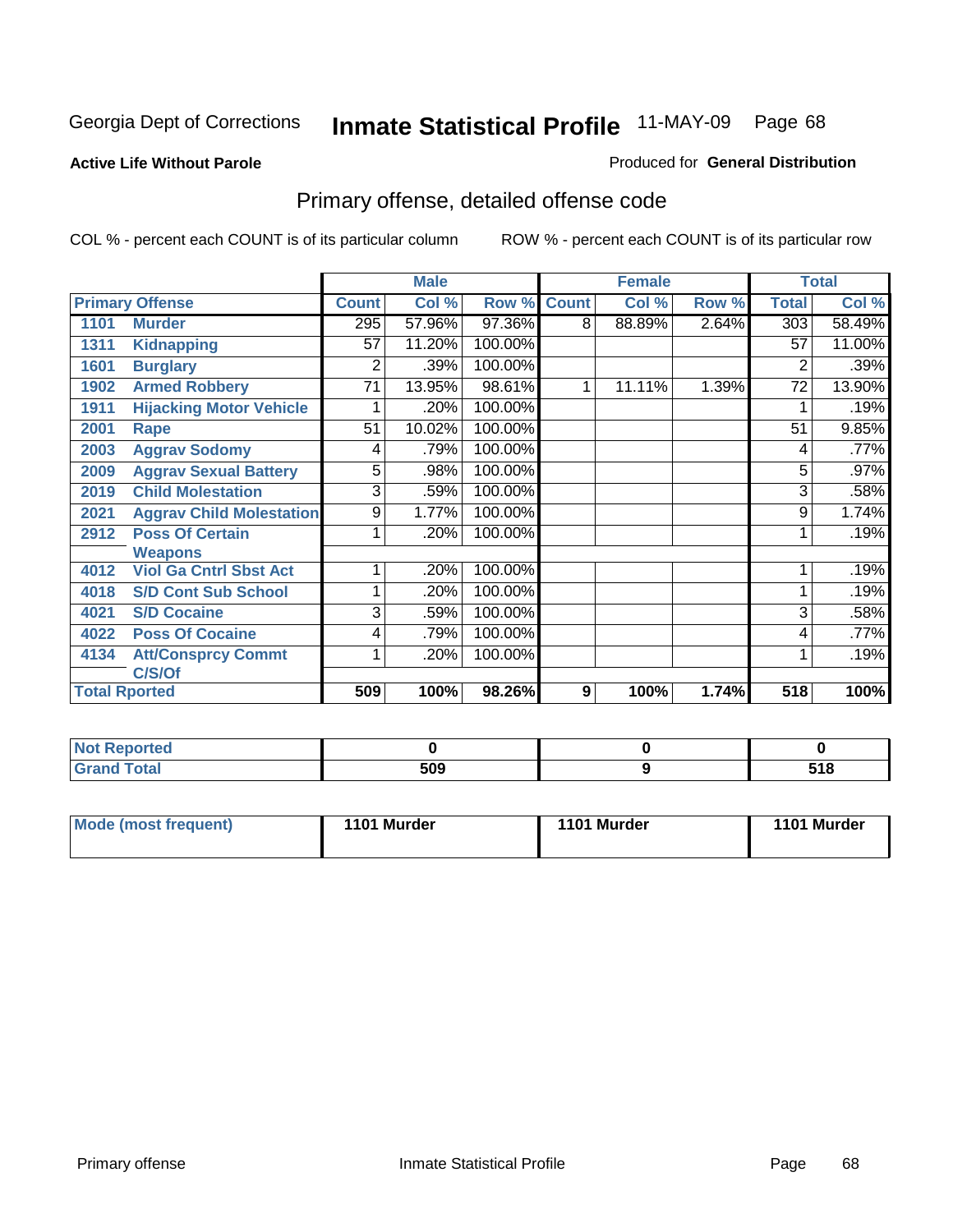Produced for **General Distribution**

#### **Active Life Without Parole**

# County of conviction of primary offense

|                 |                             |                 | <b>Male</b> |                    |   | <b>Female</b> |        |                 | <b>Total</b> |
|-----------------|-----------------------------|-----------------|-------------|--------------------|---|---------------|--------|-----------------|--------------|
|                 | <b>County of Conviction</b> | <b>Count</b>    | Col %       | <b>Row % Count</b> |   | Col %         | Row %  | <b>Total</b>    | Col %        |
| 1               | <b>Appling</b>              | 1               | .20%        | 100.00%            |   |               |        | 1               | .19%         |
| $\overline{2}$  | <b>Atkinson</b>             | 1               | .20%        | 100.00%            |   |               |        | 1               | .19%         |
| 3               | <b>Bacon</b>                | $\overline{2}$  | .39%        | 100.00%            |   |               |        | $\overline{2}$  | .39%         |
| 5               | <b>Baldwin</b>              | $\overline{6}$  | 1.18%       | 100.00%            |   |               |        | 6               | 1.16%        |
| $6\phantom{a}$  | <b>Banks</b>                | 1               | .20%        | 100.00%            |   |               |        | $\mathbf{1}$    | .19%         |
| $\overline{7}$  | <b>Barrow</b>               | 3               | .59%        | 100.00%            |   |               |        | $\overline{3}$  | .58%         |
| 8               | <b>Bartow</b>               | $\overline{2}$  | .39%        | 100.00%            |   |               |        | $\overline{2}$  | .39%         |
| 9               | <b>Ben Hill</b>             | 4               | .79%        | 100.00%            |   |               |        | 4               | .77%         |
| 10              | <b>Berrien</b>              | 1               | .20%        | 100.00%            |   |               |        | 1               | .19%         |
| 11              | <b>Bibb</b>                 | $\overline{15}$ | 2.95%       | 100.00%            |   |               |        | $\overline{15}$ | 2.90%        |
| 12              | <b>Bleckley</b>             | 1               | .20%        | 100.00%            |   |               |        | 1               | .19%         |
| 13              | <b>Brantley</b>             | 1               | .20%        | 100.00%            |   |               |        | 1               | .19%         |
| $\overline{14}$ | <b>Brooks</b>               | 1               | .20%        | 100.00%            |   |               |        | $\mathbf{1}$    | .19%         |
| 16              | <b>Bulloch</b>              | 3               | .59%        | 75.00%             | 1 | 11.11%        | 25.00% | 4               | .77%         |
| 17              | <b>Burke</b>                | $\overline{5}$  | .98%        | 100.00%            |   |               |        | $\overline{5}$  | .97%         |
| 18              | <b>Butts</b>                | $\overline{3}$  | .59%        | 100.00%            |   |               |        | $\overline{3}$  | .58%         |
| 20              | <b>Camden</b>               | $\overline{2}$  | .39%        | 100.00%            |   |               |        | $\overline{2}$  | .39%         |
| 22              | <b>Carroll</b>              | $\overline{2}$  | .39%        | 100.00%            |   |               |        | $\overline{2}$  | .39%         |
| 23              | <b>Catoosa</b>              | 1               | .20%        | 100.00%            |   |               |        | $\mathbf{1}$    | .19%         |
| 24              | <b>Charlton</b>             | 1               | .20%        | 100.00%            |   |               |        | 1               | .19%         |
| 25              | <b>Chatham</b>              | $\overline{24}$ | 4.72%       | 100.00%            |   |               |        | $\overline{24}$ | 4.63%        |
| 28              | <b>Cherokee</b>             | $\overline{2}$  | .39%        | 100.00%            |   |               |        | $\overline{2}$  | .39%         |
| 29              | <b>Clarke</b>               | $\overline{11}$ | 2.16%       | 100.00%            |   |               |        | $\overline{11}$ | 2.12%        |
| 31              | <b>Clayton</b>              | 18              | 3.54%       | 100.00%            |   |               |        | 18              | 3.47%        |
| 33              | <b>Cobb</b>                 | $\overline{18}$ | 3.54%       | 94.74%             | 1 | 11.11%        | 5.26%  | $\overline{19}$ | 3.67%        |
| 34              | <b>Coffee</b>               | 4               | .79%        | 100.00%            |   |               |        | 4               | .77%         |
| 35              | <b>Colquitt</b>             | $\overline{3}$  | .59%        | 100.00%            |   |               |        | $\overline{3}$  | .58%         |
| 36              | <b>Columbia</b>             | 4               | .79%        | 100.00%            |   |               |        | 4               | .77%         |
| 37              | <b>Cook</b>                 | $\overline{3}$  | .59%        | 100.00%            |   |               |        | $\overline{3}$  | .58%         |
| 38              | <b>Coweta</b>               | 3               | .59%        | 100.00%            |   |               |        | $\overline{3}$  | .58%         |
| 40              | <b>Crisp</b>                | 1               | .20%        | 100.00%            |   |               |        | 1               | .19%         |
| 41              | <b>Dade</b>                 | 1               | .20%        | 100.00%            |   |               |        | 1               | .19%         |
| 43              | <b>Decatur</b>              | $\overline{2}$  | .39%        | 100.00%            |   |               |        | $\overline{2}$  | .39%         |
| 44              | <b>Dekalb</b>               | $\overline{41}$ | 8.06%       | 97.62%             | 1 | 11.11%        | 2.38%  | $\overline{42}$ | 8.11%        |
| 45              | <b>Dodge</b>                | 1               | .20%        | 100.00%            |   |               |        | 1               | .19%         |
| 46              | <b>Dooly</b>                | $\overline{2}$  | .39%        | 100.00%            |   |               |        | $\overline{2}$  | .39%         |
| 47              | <b>Dougherty</b>            | $\overline{19}$ | 3.73%       | 100.00%            |   |               |        | $\overline{19}$ | 3.67%        |
| 48              | <b>Douglas</b>              | 14              | 2.75%       | 93.33%             | 1 | 11.11%        | 6.67%  | $\overline{15}$ | 2.90%        |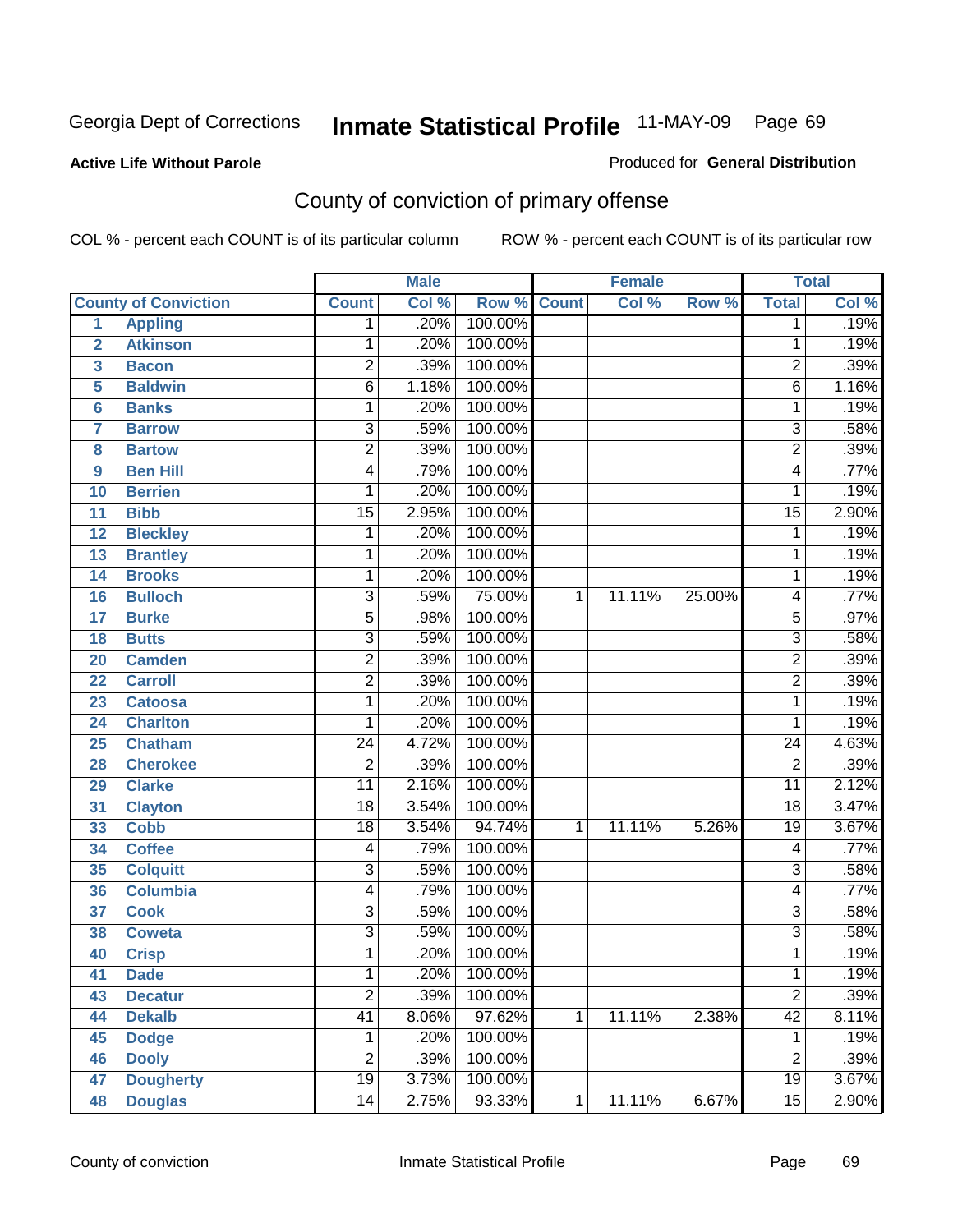Produced for **General Distribution**

#### **Active Life Without Parole**

# County of conviction of primary offense

|                 |                             |                 | <b>Male</b> |         |              | <b>Female</b> |        |                 | <b>Total</b> |
|-----------------|-----------------------------|-----------------|-------------|---------|--------------|---------------|--------|-----------------|--------------|
|                 | <b>County of Conviction</b> | <b>Count</b>    | Col %       | Row %   | <b>Count</b> | Col %         | Row %  | <b>Total</b>    | Col %        |
| 49              | <b>Early</b>                | 1               | .20%        | 100.00% |              |               |        | 1               | .19%         |
| 51              | <b>Effingham</b>            | $\overline{2}$  | .39%        | 100.00% |              |               |        | $\overline{2}$  | .39%         |
| 52              | <b>Elbert</b>               | $\overline{2}$  | .39%        | 100.00% |              |               |        | $\overline{2}$  | .39%         |
| 53              | <b>Emanuel</b>              | 1               | .20%        | 100.00% |              |               |        | $\mathbf{1}$    | .19%         |
| 56              | <b>Fayette</b>              | 3               | .59%        | 100.00% |              |               |        | $\overline{3}$  | .58%         |
| $\overline{57}$ | <b>Floyd</b>                | 4               | .79%        | 100.00% |              |               |        | 4               | .77%         |
| 59              | <b>Franklin</b>             | $\overline{2}$  | .39%        | 100.00% |              |               |        | $\overline{2}$  | .39%         |
| 60              | <b>Fulton</b>               | $\overline{53}$ | 10.41%      | 100.00% |              |               |        | $\overline{53}$ | 10.23%       |
| 61              | <b>Gilmer</b>               | 1               | .20%        | 100.00% |              |               |        | 1               | .19%         |
| 63              | <b>Glynn</b>                | $\overline{14}$ | 2.75%       | 100.00% |              |               |        | $\overline{14}$ | 2.70%        |
| 66              | <b>Greene</b>               | 1               | .20%        | 100.00% |              |               |        | 1               | .19%         |
| 67              | <b>Gwinnett</b>             | 8               | 1.57%       | 88.89%  | 1            | 11.11%        | 11.11% | 9               | 1.74%        |
| 68              | <b>Habersham</b>            | 4               | .79%        | 100.00% |              |               |        | 4               | .77%         |
| 69              | <b>Hall</b>                 | $\overline{10}$ | 1.96%       | 100.00% |              |               |        | $\overline{10}$ | 1.93%        |
| $\overline{71}$ | <b>Haralson</b>             | 1               | .20%        | 100.00% |              |               |        | 1               | .19%         |
| 72              | <b>Harris</b>               | 1               | .20%        | 100.00% |              |               |        | 1               | .19%         |
| 73              | <b>Hart</b>                 | 4               | .79%        | 100.00% |              |               |        | 4               | .77%         |
| $\overline{75}$ | <b>Henry</b>                | $\overline{10}$ | 1.96%       | 100.00% |              |               |        | 10              | 1.93%        |
| 76              | <b>Houston</b>              | $\overline{6}$  | 1.18%       | 100.00% |              |               |        | 6               | 1.16%        |
| 78              | <b>Jackson</b>              | 8               | 1.57%       | 100.00% |              |               |        | 8               | 1.54%        |
| 79              | <b>Jasper</b>               | 1               | .20%        | 100.00% |              |               |        | 1               | .19%         |
| 80              | <b>Jeff Davis</b>           | 1               | .20%        | 100.00% |              |               |        | 1               | .19%         |
| 81              | <b>Jefferson</b>            | 1               | .20%        | 100.00% |              |               |        | 1               | .19%         |
| 82              | <b>Jenkins</b>              | 1               | .20%        | 100.00% |              |               |        | 1               | .19%         |
| 84              | <b>Jones</b>                | 1               | .20%        | 100.00% |              |               |        | 1               | .19%         |
| 87              | <b>Laurens</b>              | $\overline{3}$  | .59%        | 100.00% |              |               |        | $\overline{3}$  | .58%         |
| 88              | Lee                         | $\overline{2}$  | .39%        | 100.00% |              |               |        | $\overline{2}$  | .39%         |
| 89              | <b>Liberty</b>              | $\overline{5}$  | .98%        | 100.00% |              |               |        | $\overline{5}$  | .97%         |
| 91              | Long                        | $\overline{3}$  | .59%        | 100.00% |              |               |        | $\overline{3}$  | .58%         |
| 92              | <b>Lowndes</b>              | 4               | .79%        | 100.00% |              |               |        | 4               | .77%         |
| 95              | <b>Madison</b>              | 1               | .20%        | 100.00% |              |               |        | 1               | .19%         |
| 96              | <b>Marion</b>               | 1               | .20%        | 100.00% |              |               |        | 1               | .19%         |
| 98              | <b>Mcintosh</b>             | 1               | .20%        | 100.00% |              |               |        | 1               | .19%         |
| 100             | <b>Miller</b>               | 1               | .20%        | 100.00% |              |               |        | 1               | .19%         |
| 102             | <b>Monroe</b>               | $\overline{3}$  | .59%        | 100.00% |              |               |        | $\overline{3}$  | .58%         |
| 106             | <b>Muscogee</b>             | $\overline{17}$ | 3.34%       | 100.00% |              |               |        | $\overline{17}$ | 3.28%        |
| 107             | <b>Newton</b>               | 4               | .79%        | 80.00%  | 1            | 11.11%        | 20.00% | $\overline{5}$  | .97%         |
| 109             | <b>Oglethorpe</b>           | 1               | .20%        | 100.00% |              |               |        | 1               | .19%         |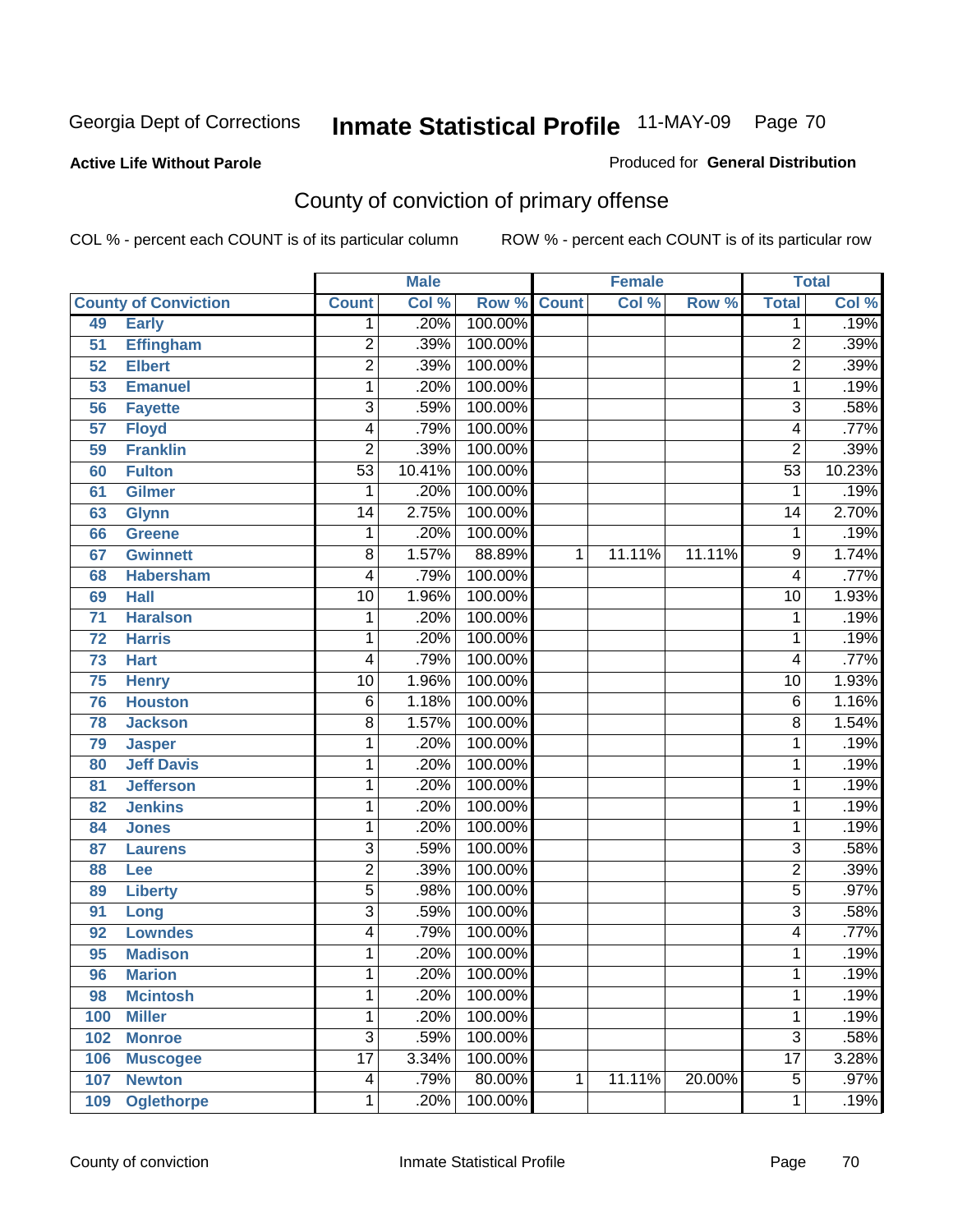#### **Active Life Without Parole**

#### Produced for **General Distribution**

# County of conviction of primary offense

|                                     |                 | <b>Male</b> |                    |   | <b>Female</b> |        | <b>Total</b>    |       |
|-------------------------------------|-----------------|-------------|--------------------|---|---------------|--------|-----------------|-------|
| <b>County of Conviction</b>         | <b>Count</b>    | Col %       | <b>Row % Count</b> |   | Col %         | Row %  | <b>Total</b>    | Col % |
| 110<br><b>Paulding</b>              | 1               | .20%        | 100.00%            |   |               |        | $\overline{1}$  | .19%  |
| $\overline{113}$<br><b>Pierce</b>   | $\overline{3}$  | .59%        | 100.00%            |   |               |        | $\overline{3}$  | .58%  |
| <b>Pike</b><br>114                  | $\overline{3}$  | .59%        | 75.00%             | 1 | 11.11%        | 25.00% | 4               | .77%  |
| $\overline{115}$<br><b>Polk</b>     | 1               | .20%        | 100.00%            |   |               |        | 1               | .19%  |
| $\frac{116}{116}$<br><b>Pulaski</b> | 1               | .20%        | 100.00%            |   |               |        | 1               | .19%  |
| 117<br><b>Putnam</b>                | 4               | .79%        | 100.00%            |   |               |        | 4               | .77%  |
| 119<br><b>Rabun</b>                 | 1               | .20%        | 100.00%            |   |               |        | $\mathbf{1}$    | .19%  |
| <b>Randolph</b><br>120              | 1               | .20%        | 100.00%            |   |               |        | 1               | .19%  |
| $\overline{121}$<br><b>Richmond</b> | $\overline{24}$ | 4.72%       | 96.00%             | 1 | 11.11%        | 4.00%  | $\overline{25}$ | 4.83% |
| <b>Rockdale</b><br>122              | 3               | .59%        | 100.00%            |   |               |        | 3               | .58%  |
| <b>Spalding</b><br>126              | $\overline{5}$  | .98%        | 100.00%            |   |               |        | 5               | .97%  |
| <b>Stephens</b><br>127              | $\overline{2}$  | .39%        | 100.00%            |   |               |        | $\overline{2}$  | .39%  |
| 129<br><b>Sumter</b>                | 1               | .20%        | 100.00%            |   |               |        | $\overline{1}$  | .19%  |
| <b>Tattnall</b><br>132              | 1               | .20%        | 100.00%            |   |               |        | 1               | .19%  |
| <b>Terrell</b><br>135               | 1               | .20%        | 100.00%            |   |               |        | 1               | .19%  |
| 136<br><b>Thomas</b>                | $\overline{3}$  | .59%        | 100.00%            |   |               |        | 3               | .58%  |
| <b>Tift</b><br>137                  | 4               | .79%        | 100.00%            |   |               |        | 4               | .77%  |
| <b>Toombs</b><br>138                | $\overline{3}$  | .59%        | 100.00%            |   |               |        | $\overline{3}$  | .58%  |
| 139<br><b>Towns</b>                 | 1               | .20%        | 100.00%            |   |               |        | $\mathbf{1}$    | .19%  |
| 141<br><b>Troup</b>                 | 1               | .20%        | 100.00%            |   |               |        | 1               | .19%  |
| 142<br><b>Turner</b>                | 1               | .20%        | 100.00%            |   |               |        | $\mathbf{1}$    | .19%  |
| <b>Union</b><br>144                 | 1               | .20%        | 100.00%            |   |               |        | $\mathbf{1}$    | .19%  |
| 145<br><b>Upson</b>                 | $\overline{2}$  | .39%        | 100.00%            |   |               |        | $\overline{2}$  | .39%  |
| <b>Walker</b><br>146                | $\overline{3}$  | .59%        | 75.00%             | 1 | 11.11%        | 25.00% | 4               | .77%  |
| <b>Walton</b><br>147                | 4               | .79%        | 100.00%            |   |               |        | 4               | .77%  |
| <b>Ware</b><br>148                  | $\overline{9}$  | 1.77%       | 100.00%            |   |               |        | $\overline{9}$  | 1.74% |
| 150<br><b>Washington</b>            | $\overline{2}$  | .39%        | 100.00%            |   |               |        | $\overline{2}$  | .39%  |
| 151<br><b>Wayne</b>                 | $\overline{2}$  | .39%        | 100.00%            |   |               |        | $\overline{2}$  | .39%  |
| 155<br><b>Whitfield</b>             | $\overline{6}$  | 1.18%       | 100.00%            |   |               |        | $\overline{6}$  | 1.16% |
| <b>Wilkes</b><br>157                | 1               | .20%        | 100.00%            |   |               |        | 1               | .19%  |
| <b>Total Rported</b>                | 509             | 100%        | 98.26%             | 9 | 100%          | 1.74%  | 518             | 100%  |

| Reported     |     |             |
|--------------|-----|-------------|
| <b>Total</b> | 509 | E4 C<br>JIU |

| _____ |  | Мe | τοη<br>ur. | <b>Walker</b> | ultor |
|-------|--|----|------------|---------------|-------|
|-------|--|----|------------|---------------|-------|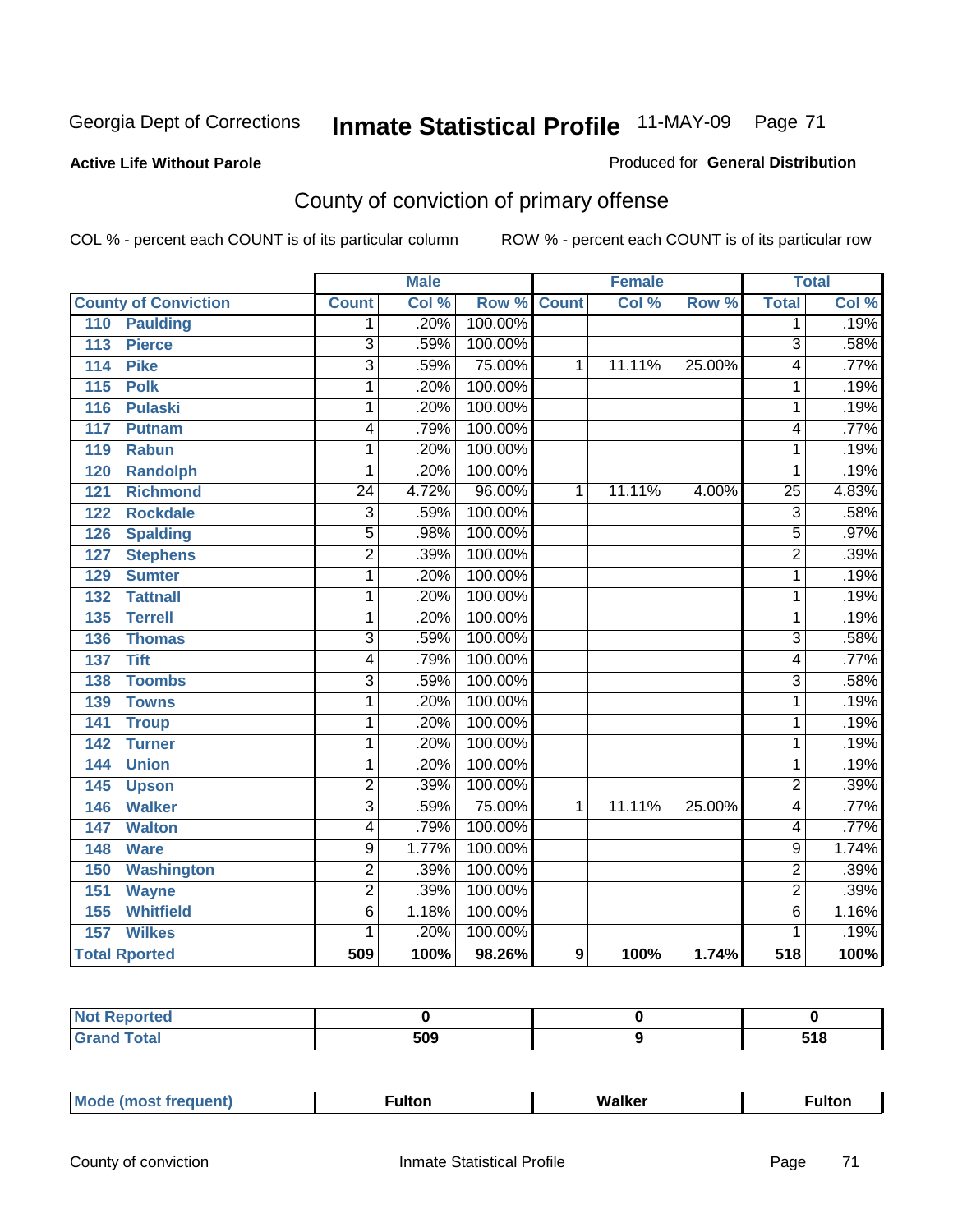#### **Active Life Without Parole**

#### Produced for **General Distribution**

# Circuit of conviction of primary offense

|                         |                                 |                 | <b>Male</b> |         |              | <b>Female</b> |        |                 | <b>Total</b> |
|-------------------------|---------------------------------|-----------------|-------------|---------|--------------|---------------|--------|-----------------|--------------|
|                         | <b>Circuit of Conviction</b>    | <b>Count</b>    | Col %       | Row %   | <b>Count</b> | Col %         | Row %  | <b>Total</b>    | Col %        |
| 1                       | <b>Alapaha Circuit</b>          | $\overline{5}$  | .98%        | 100.00% |              |               |        | 5               | .97%         |
| $\overline{2}$          | <b>Alcovy Circuit</b>           | $\overline{8}$  | 1.57%       | 88.89%  | 1            | 11.11%        | 11.11% | $\overline{9}$  | 1.74%        |
| $\overline{\mathbf{3}}$ | <b>Atlanta Circuit</b>          | $\overline{53}$ | 10.41%      | 100.00% |              |               |        | $\overline{53}$ | 10.23%       |
| 4                       | <b>Atlantic Circuit</b>         | $\overline{10}$ | 1.96%       | 100.00% |              |               |        | 10              | 1.93%        |
| 5                       | <b>Augusta Circuit</b>          | $\overline{33}$ | 6.48%       | 97.06%  | 1            | 11.11%        | 2.94%  | 34              | 6.56%        |
| $6\phantom{a}$          | <b>Blue Ridge Circuit</b>       | $\overline{2}$  | .39%        | 100.00% |              |               |        | $\overline{2}$  | .39%         |
| $\overline{\mathbf{7}}$ | <b>Brunswick Circuit</b>        | $\overline{20}$ | 3.93%       | 100.00% |              |               |        | $\overline{20}$ | 3.86%        |
| 8                       | <b>Chattahoochee Circuit</b>    | $\overline{19}$ | 3.73%       | 100.00% |              |               |        | $\overline{19}$ | 3.67%        |
| 9                       | <b>Cherokee Circuit</b>         | $\overline{2}$  | .39%        | 100.00% |              |               |        | $\overline{2}$  | .39%         |
| 10                      | <b>Clayton Circuit</b>          | $\overline{18}$ | 3.54%       | 100.00% |              |               |        | $\overline{18}$ | 3.47%        |
| 11                      | <b>Cobb Circuit</b>             | 18              | 3.54%       | 94.74%  | 1            | 11.11%        | 5.26%  | 19              | 3.67%        |
| 12                      | <b>Conasauga Circuit</b>        | $\overline{6}$  | 1.18%       | 100.00% |              |               |        | $\overline{6}$  | 1.16%        |
| $\overline{13}$         | <b>Cordele Circuit</b>          | 7               | 1.38%       | 100.00% |              |               |        | $\overline{7}$  | 1.35%        |
| 14                      | <b>Coweta Circuit</b>           | $\overline{6}$  | 1.18%       | 100.00% |              |               |        | $\overline{6}$  | 1.16%        |
| 15                      | <b>Dougherty Circuit</b>        | $\overline{19}$ | 3.73%       | 100.00% |              |               |        | $\overline{19}$ | 3.67%        |
| 16                      | <b>Dublin Circuit</b>           | $\overline{3}$  | .59%        | 100.00% |              |               |        | $\overline{3}$  | .58%         |
| 17                      | <b>Eastern Circuit</b>          | $\overline{24}$ | 4.72%       | 100.00% |              |               |        | 24              | 4.63%        |
| 18                      | <b>Flint Circuit</b>            | $\overline{10}$ | 1.96%       | 100.00% |              |               |        | 10              | 1.93%        |
| 19                      | <b>Griffin Circuit</b>          | $\overline{13}$ | 2.55%       | 92.86%  | $\mathbf{1}$ | 11.11%        | 7.14%  | 14              | 2.70%        |
| 20                      | <b>Gwinnett Circuit</b>         | $\overline{8}$  | 1.57%       | 88.89%  | 1            | 11.11%        | 11.11% | $\overline{9}$  | 1.74%        |
| 21                      | <b>Houston Circuit</b>          | 6               | 1.18%       | 100.00% |              |               |        | $\overline{6}$  | 1.16%        |
| 22                      | <b>Lookout Mountain Circuit</b> | $\overline{5}$  | .98%        | 83.33%  | 1            | 11.11%        | 16.67% | 6               | 1.16%        |
| 23                      | <b>Macon Circuit</b>            | $\overline{15}$ | 2.95%       | 100.00% |              |               |        | $\overline{15}$ | 2.90%        |
| 24                      | <b>Middle Circuit</b>           | $\overline{7}$  | 1.38%       | 100.00% |              |               |        | $\overline{7}$  | 1.35%        |
| 25                      | <b>Mountain Circuit</b>         | 7               | 1.38%       | 100.00% |              |               |        | $\overline{7}$  | 1.35%        |
| 26                      | <b>Northeastern Circuit</b>     | $\overline{10}$ | 1.96%       | 100.00% |              |               |        | $\overline{10}$ | 1.93%        |
| 27                      | <b>Northern Circuit</b>         | 10              | 1.96%       | 100.00% |              |               |        | 10              | 1.93%        |
| 28                      | <b>Ocmulgee Circuit</b>         | $\overline{13}$ | 2.55%       | 100.00% |              |               |        | $\overline{13}$ | 2.51%        |
| 29                      | <b>Oconee Circuit</b>           | $\overline{3}$  | .59%        | 100.00% |              |               |        | $\overline{3}$  | .58%         |
| 30                      | <b>Ogeechee Circuit</b>         | $\overline{6}$  | 1.18%       | 85.71%  | 1            | 11.11%        | 14.29% | $\overline{7}$  | 1.35%        |
| $\overline{31}$         | <b>Pataula Circuit</b>          | 4               | .79%        | 100.00% |              |               |        | 4               | .77%         |
| 32                      | <b>Piedmont Circuit</b>         | 12              | 2.36%       | 100.00% |              |               |        | 12              | 2.32%        |
| 33                      | <b>Rome Circuit</b>             | 4               | .79%        | 100.00% |              |               |        | 4               | .77%         |
| 34                      | <b>South Georgia Circuit</b>    | $\overline{2}$  | .39%        | 100.00% |              |               |        | $\overline{2}$  | .39%         |
| 35                      | <b>Southern Circuit</b>         | $\overline{11}$ | 2.16%       | 100.00% |              |               |        | $\overline{11}$ | 2.12%        |
| 36                      | <b>Southwestern Circuit</b>     | $\overline{3}$  | .59%        | 100.00% |              |               |        | 3               | .58%         |
| 37                      | <b>Stone Mountain Circuit</b>   | 41              | 8.06%       | 97.62%  | 1            | 11.11%        | 2.38%  | $\overline{42}$ | 8.11%        |
| 38                      | <b>Tallapoosa Circuit</b>       | $\overline{2}$  | .39%        | 100.00% |              |               |        | $\overline{2}$  | .39%         |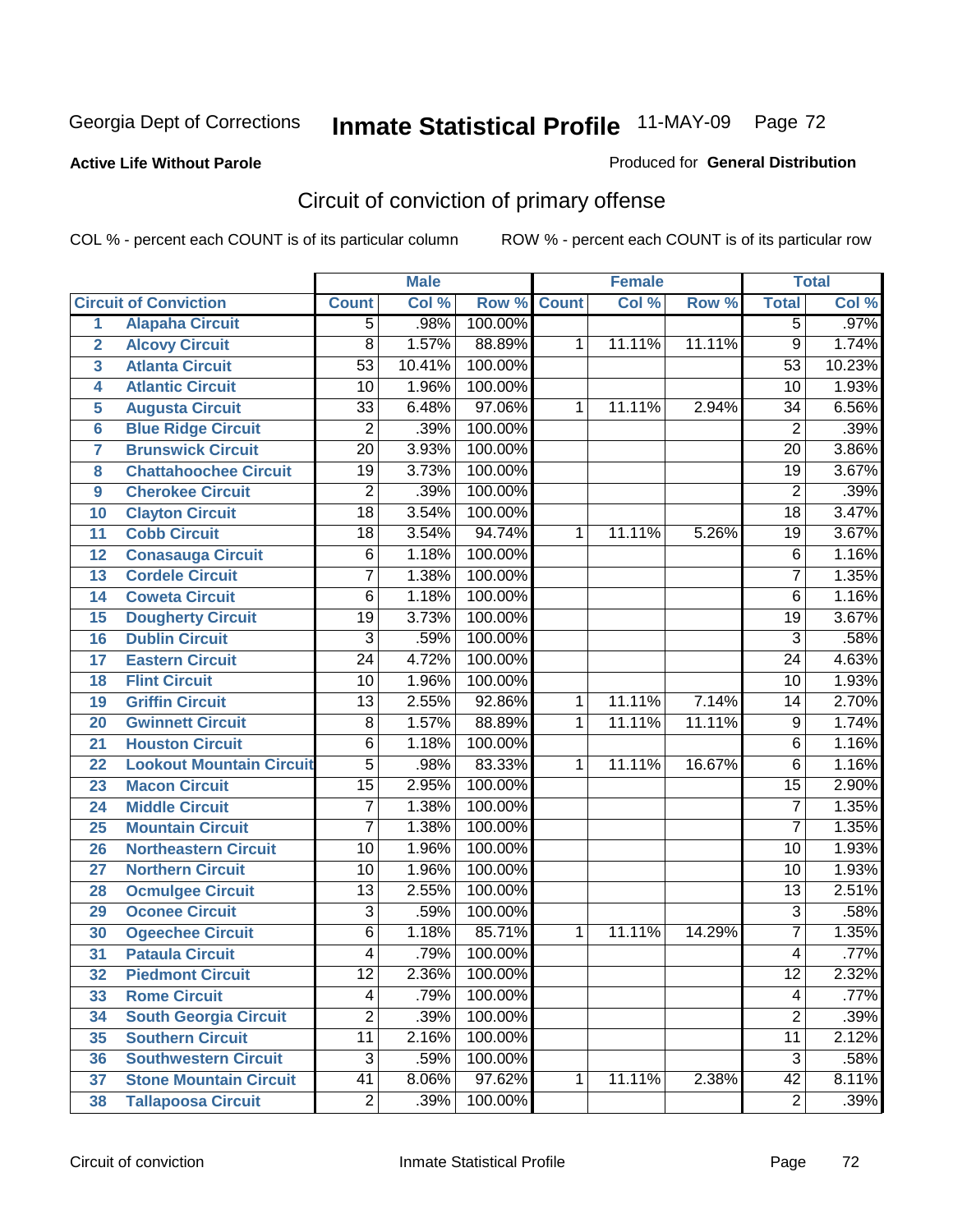**Active Life Without Parole** 

#### Produced for **General Distribution**

# Circuit of conviction of primary offense

|                      |                              |              | <b>Male</b> |         | <b>Female</b> |        |       | <b>Total</b> |         |
|----------------------|------------------------------|--------------|-------------|---------|---------------|--------|-------|--------------|---------|
|                      | <b>Circuit of Conviction</b> | <b>Count</b> | Col %       | Row %   | <b>Count</b>  | Col %  | Row % | <b>Total</b> | Col %   |
| 39                   | <b>Tifton Circuit</b>        | 5            | .98%        | 100.00% |               |        |       | 5            | $.97\%$ |
| 40                   | <b>Toombs Circuit</b>        |              | .20%        | 100.00% |               |        |       |              | .19%    |
| 41                   | <b>Waycross Circuit</b>      | 20           | 3.93%       | 100.00% |               |        |       | 20           | 3.86%   |
| 42                   | <b>Western Circuit</b>       | 11           | 2.16%       | 100.00% |               |        |       | 11           | 2.12%   |
| 43                   | <b>Rockdale Circuit</b>      | 3            | .59%        | 100.00% |               |        |       | 3            | .58%    |
| 44                   | <b>Douglas Circuit</b>       | 14           | 2.75%       | 93.33%  |               | 11.11% | 6.67% | 15           | 2.90%   |
| 45                   | <b>Appalachian Circuit</b>   |              | .20%        | 100.00% |               |        |       |              | .19%    |
| 46                   | <b>Enotah Circuit</b>        | 2            | $.39\%$     | 100.00% |               |        |       | 2            | .39%    |
| 48                   | <b>Towaliga Circuit</b>      | 6            | 1.18%       | 100.00% |               |        |       | 6            | 1.16%   |
| 49                   | <b>Paulding Circuit</b>      |              | .20%        | 100.00% |               |        |       |              | .19%    |
| <b>Total Rported</b> |                              | 509          | 100%        | 98.26%  | 9             | 100%   | 1.74% | 518          | 100%    |

| тео |     |                     |
|-----|-----|---------------------|
|     | 509 | 54 O<br>JIU<br>$ -$ |

| <b>Mo</b><br>$\blacksquare$<br>'rer<br>ו ואח | .tlantə | Jaeechee | \tlanta |
|----------------------------------------------|---------|----------|---------|
|----------------------------------------------|---------|----------|---------|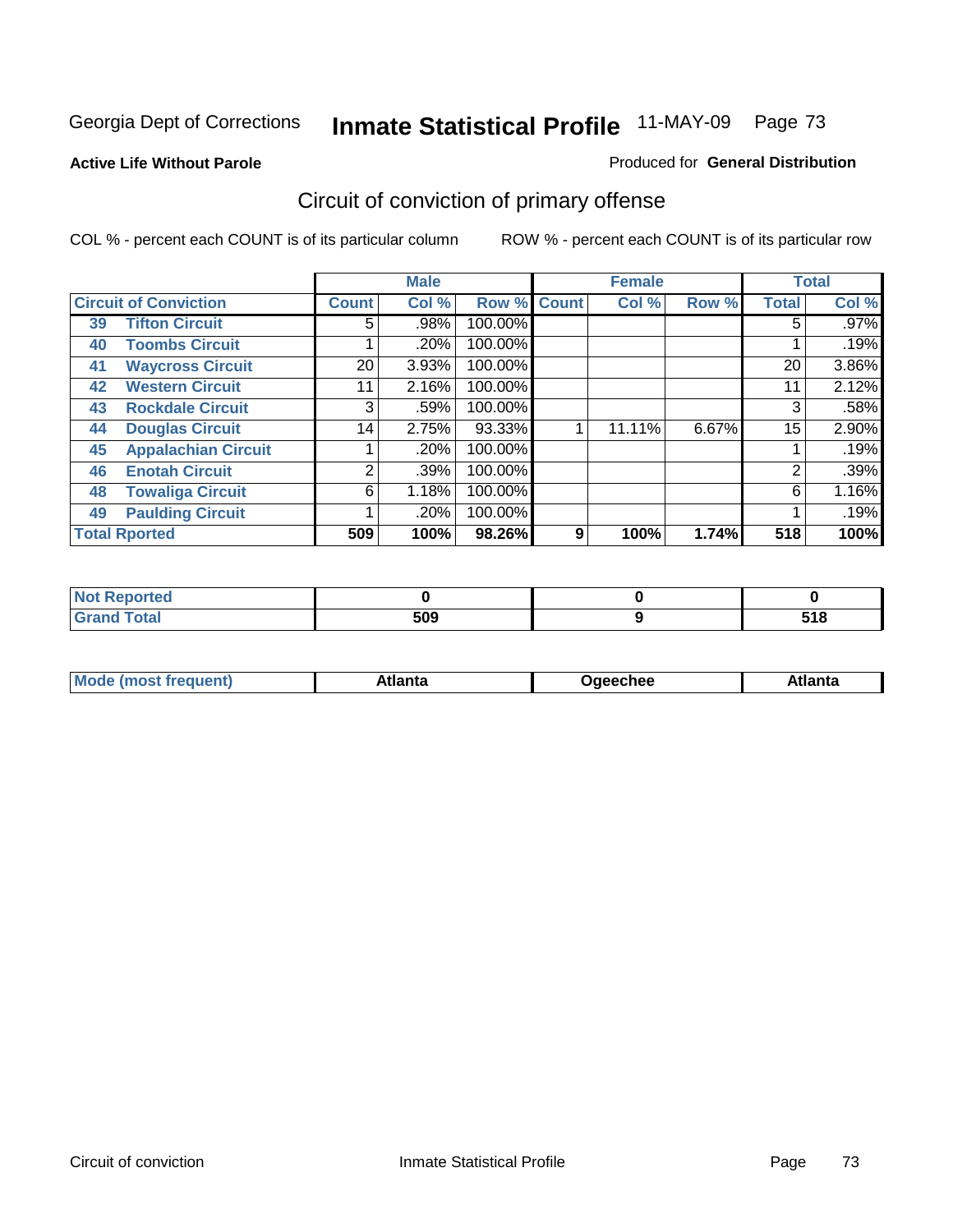### **Active Life Without Parole**

#### Produced for **General Distribution**

## Years served (jail + prison) in this incarceration

|                       |                 | <b>Male</b> |         |                | <b>Female</b> |                  | <b>Total</b>     |       |
|-----------------------|-----------------|-------------|---------|----------------|---------------|------------------|------------------|-------|
| <b>Years Served</b>   | <b>Count</b>    | Col %       | Row %   | <b>Count</b>   | Col %         | Row <sup>7</sup> | <b>Total</b>     | Col % |
| Less than one year    | 3               | 0.59%       | 100.00% |                |               |                  | $\overline{3}$   | 0.58% |
| 1 to 1.99 years       | 18              | 3.56%       | 100.00% |                |               |                  | 18               | 3.50% |
| 2 to 2.99 years       | $\overline{17}$ | 3.36%       | 94.44%  | $\mathbf{1}$   | 12.50%        | 5.56%            | $\overline{18}$  | 3.50% |
| 3 to 3.99 years       | $\overline{21}$ | 4.15%       | 95.45%  | 1              | 12.50%        | 4.55%            | $\overline{22}$  | 4.28% |
| 4 to 4.99 years       | $\overline{28}$ | 5.53%       | 100.00% |                |               |                  | $\overline{28}$  | 5.45% |
| 5 to 5.99 years       | $\overline{28}$ | 5.53%       | 100.00% |                |               |                  | $\overline{28}$  | 5.45% |
| 6 to 6.99 years       | $\overline{42}$ | 8.30%       | 91.30%  | 4              | 50.00%        | 8.70%            | $\overline{46}$  | 8.95% |
| 7 to 7.99 years       | $\overline{34}$ | 6.72%       | 100.00% |                |               |                  | $\overline{34}$  | 6.61% |
| 8 to 8.99 years       | 50              | 9.88%       | 100.00% |                |               |                  | $\overline{50}$  | 9.73% |
| 9 to 9.99 years       | 40              | 7.91%       | 100.00% |                |               |                  | 40               | 7.78% |
| 10 to 10.99 years     | $\overline{32}$ | 6.32%       | 96.97%  | $\mathbf{1}$   | 12.50%        | 3.03%            | 33               | 6.42% |
| 11 to 11.99 years     | $\overline{48}$ | 9.49%       | 97.96%  | $\overline{1}$ | 12.50%        | 2.04%            | 49               | 9.53% |
| 12 to 12.99 years     | 44              | 8.70%       | 100.00% |                |               |                  | 44               | 8.56% |
| 13 to 13.99 years     | $\overline{29}$ | 5.73%       | 100.00% |                |               |                  | $\overline{29}$  | 5.64% |
| 14 to 14.99 years     | $\overline{21}$ | 4.15%       | 100.00% |                |               |                  | $\overline{21}$  | 4.09% |
| 15 to 15.99 years     | $\overline{21}$ | 4.15%       | 100.00% |                |               |                  | $\overline{21}$  | 4.09% |
| 16 to 16.99 years     | 8               | 1.58%       | 100.00% |                |               |                  | 8                | 1.56% |
| 17 to 17.99 years     | 4               | 0.79%       | 100.00% |                |               |                  | 4                | 0.78% |
| 18 to 18.99 years     | $\overline{3}$  | 0.59%       | 100.00% |                |               |                  | $\overline{3}$   | 0.58% |
| 19 to 19.99 years     | $\overline{3}$  | 0.59%       | 100.00% |                |               |                  | $\overline{3}$   | 0.58% |
| 20 to 20.99 years     | 3               | 0.59%       | 100.00% |                |               |                  | 3                | 0.58% |
| 21 to 21.99 years     | 1               | 0.20%       | 100.00% |                |               |                  | 1                | 0.19% |
| 22 to 22.99 years     | 2               | 0.40%       | 100.00% |                |               |                  | $\overline{2}$   | 0.39% |
| 25 to 25.99 years     | 1               | 0.20%       | 100.00% |                |               |                  | 1                | 0.19% |
| 28 to 28.99 years     | 1               | 0.20%       | 100.00% |                |               |                  | $\mathbf 1$      | 0.19% |
| Thirty + years        | 4               | 0.79%       | 100.00% |                |               |                  | $\overline{4}$   | 0.78% |
| <b>Total Reported</b> | 506             | 100%        | 98.44%  | 8              | 100%          | 1.56%            | $\overline{514}$ | 100%  |

| <b>Not Reported</b>            |                   |                 |                   |
|--------------------------------|-------------------|-----------------|-------------------|
| <b>Grand Total</b>             | 509               |                 | 518               |
|                                |                   |                 |                   |
| <b>Mean</b><br>(average)       | 9.56              | 6.88            | 9.52              |
| Median (middle)                | 9.34              | 6.65            | 9.33              |
| <b>Mode</b><br>(most frequent) | 13 to 13.99 years | 3 to 3.99 years | 13 to 13.99 years |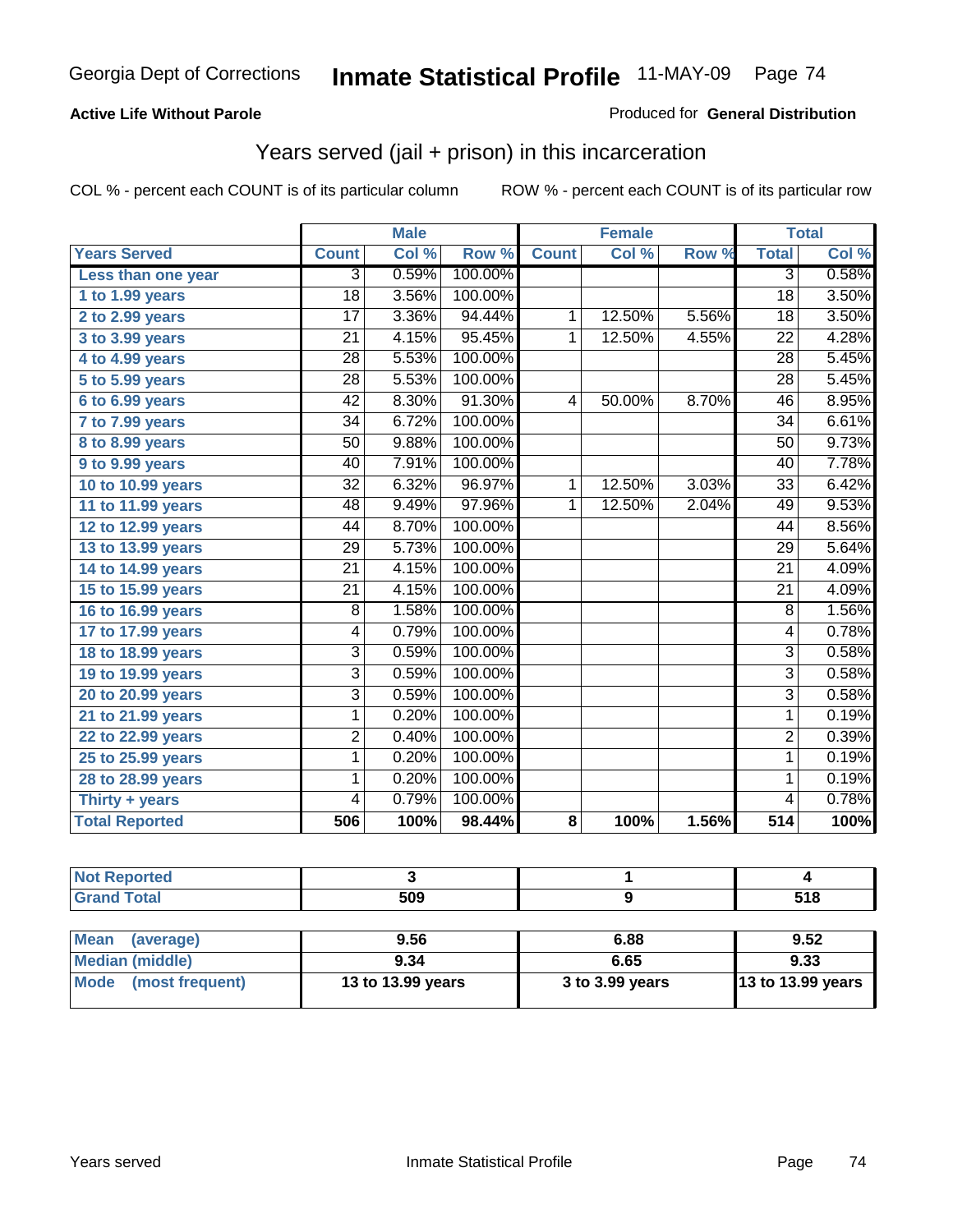### **Active Life Without Parole**

Produced for **General Distribution**

## Results of most recent HIV tests

|                         | <b>Male</b>  |        | <b>Female</b> |              |           | Total    |       |          |
|-------------------------|--------------|--------|---------------|--------------|-----------|----------|-------|----------|
| <b>HIV Test Results</b> | <b>Count</b> | Col %  | Row %         | <b>Count</b> | Col %     | Row %    | Total | Col %    |
| <b>Positive</b>         | 4            | 0.79%  | 80.00%        |              | $11.11\%$ | 20.00%   |       | $0.97\%$ |
| <b>Negative</b>         | 502          | 99.21% | 98.43%        |              | 88.89%    | $1.57\%$ | 510   | 99.03%   |
| <b>Total Reported</b>   | 506          | 100%   | 98.25%        |              | 100%      | 1.75%    | 515   | 100%     |

| <b>Not Reported</b> |     |                        |
|---------------------|-----|------------------------|
| <b>Fotal</b><br>Gr2 | 509 | E 4 0<br>ט ו ט<br>$ -$ |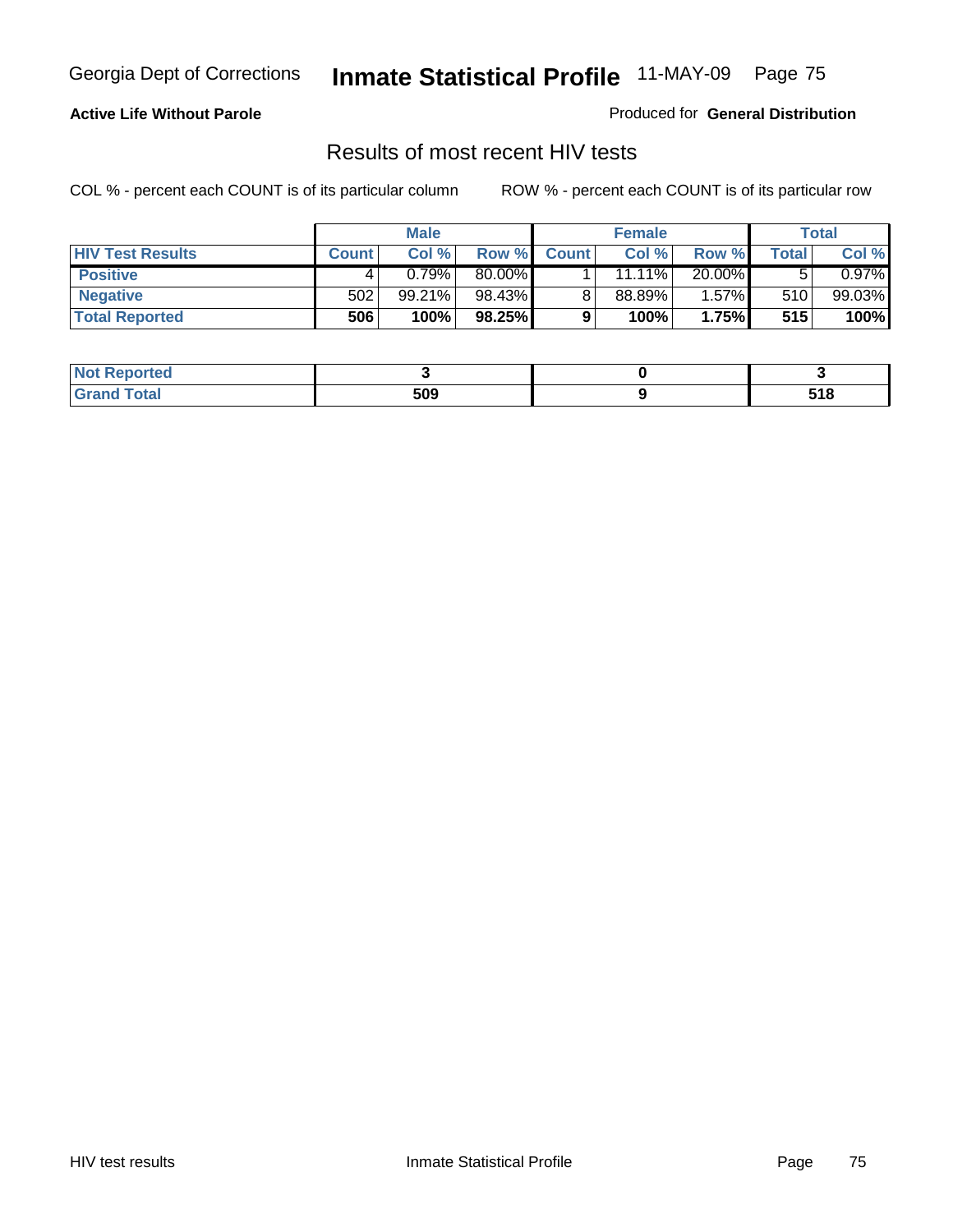#### **Active Life Without Parole**

#### Produced for **General Distribution**

## Results of most recent tuberculosis test

|                                  | <b>Male</b>  |           | <b>Female</b> |              |         | Total |       |           |
|----------------------------------|--------------|-----------|---------------|--------------|---------|-------|-------|-----------|
| <b>Tuberculosis Test Results</b> | <b>Count</b> | Col %     | Row %         | <b>Count</b> | Col%    | Row % | Total | Col %     |
| <b>Positive on current test</b>  | 65           | $12.92\%$ | 100.00%       |              |         |       | 65    | 12.70%    |
| <b>Positive on previous test</b> | 55           | 10.93%    | 100.00%       |              |         |       | 55    | $10.74\%$ |
| <b>Negative</b>                  | 383          | 76.14%    | 97.70%        | 9            | 100.00% | 2.30% | 392   | 76.56%    |
| <b>Total Reported</b>            | 503          | 100%      | 98.24%        |              | 100%    | 1.76% | 512   | 100%      |

| <b>Not</b><br>Reported |     |                     |
|------------------------|-----|---------------------|
| <b>Total</b>           | 509 | <b>E40</b><br>J I O |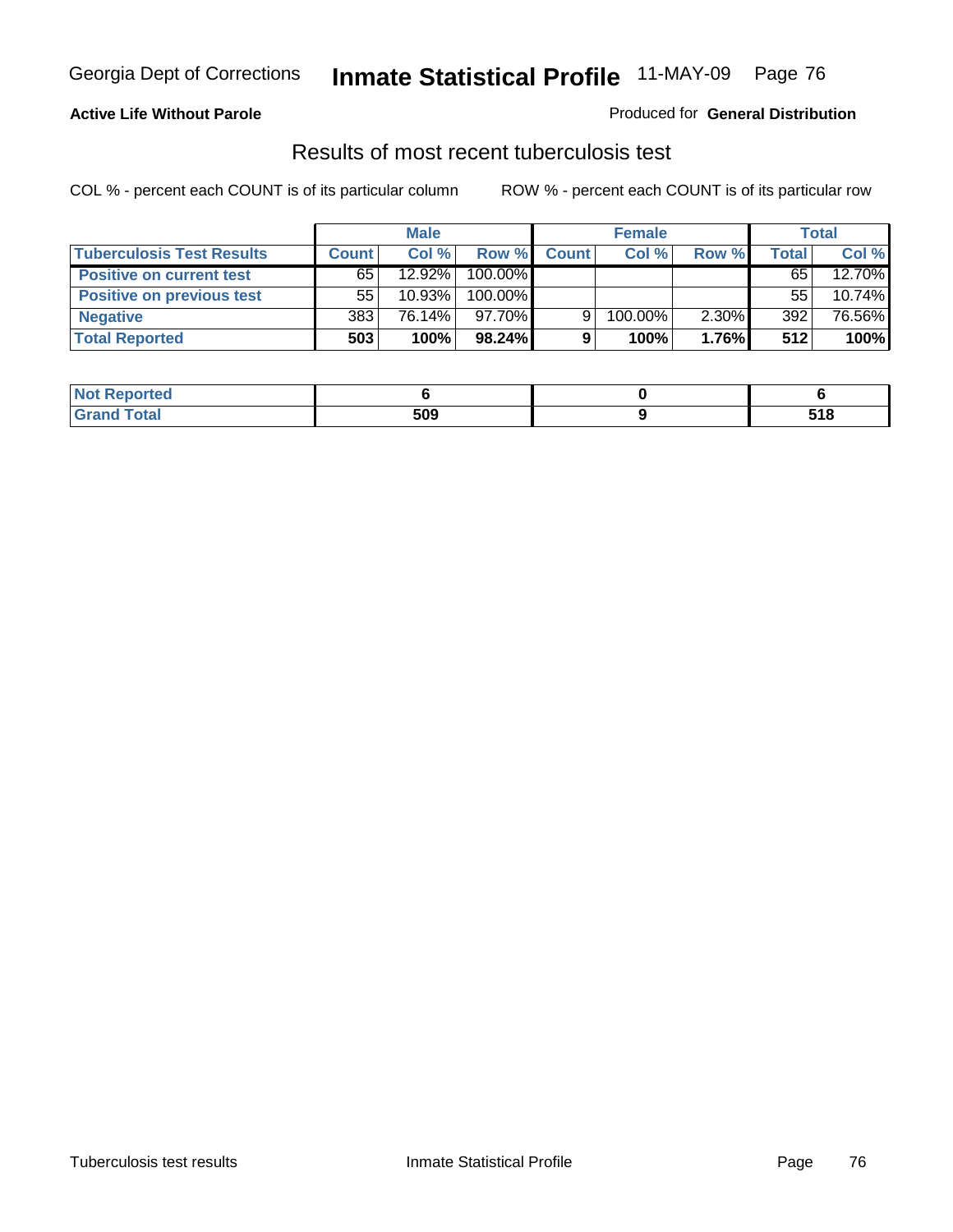### **Active Life Without Parole**

Produced for **General Distribution**

## Results of most recent syphilis test

|                                 | <b>Male</b>  |           | <b>Female</b> |              |           | Total    |       |          |
|---------------------------------|--------------|-----------|---------------|--------------|-----------|----------|-------|----------|
| <b>Syphilis Test Results</b>    | <b>Count</b> | Col %     | Row %         | <b>Count</b> | Col%      | Row %    | Total | Col %    |
| <b>Positive on current test</b> | 14           | 2.79%     | 93.33%        |              | $11.11\%$ | $6.67\%$ | 15    | $2.94\%$ |
| <b>Negative</b>                 | 487          | $97.21\%$ | 98.38%        |              | 88.89%    | 1.62%    | 495   | 97.06%   |
| <b>Total Reported</b>           | 501          | 100%      | 98.24%        |              | 100%      | 1.76%    | 510   | 100%     |

| <b>Not Reported</b> |     |             |
|---------------------|-----|-------------|
| <b>Grand Total</b>  | 509 | 54 O<br>ם נ |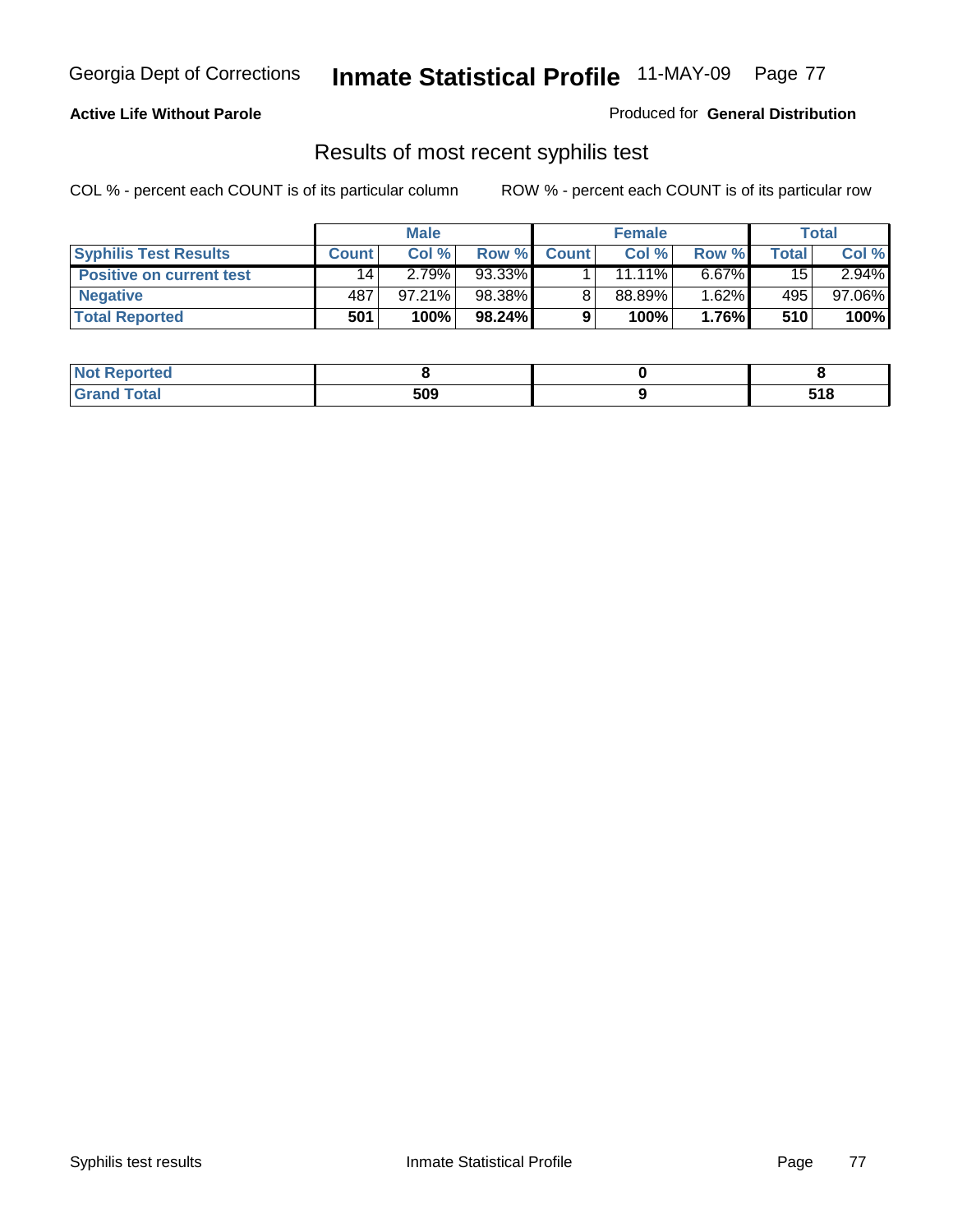### **Active Life Without Parole**

Produced for **General Distribution**

## Results of most recent Hepatitis-C test

|                                 | <b>Male</b>  |        | <b>Female</b> |              |            | Total    |         |        |
|---------------------------------|--------------|--------|---------------|--------------|------------|----------|---------|--------|
| <b>Hepatitis-C Test Results</b> | <b>Count</b> | Col %  | Row %         | <b>Count</b> | Col %      | Row %    | Total   | Col %  |
| <b>Positive on current test</b> |              | 36.36% | 100.00%       |              |            |          |         | 33.33% |
| <b>Negative</b>                 |              | 63.64% | 87.50%        |              | $100.00\%$ | 12.50%   |         | 66.67% |
| <b>Total Reported</b>           | 11           | 100%   | 91.67%        |              | 100%       | $8.33\%$ | $12 \,$ | 100%   |

| <b>Not Reported</b>        | 498 | 506            |
|----------------------------|-----|----------------|
| <b>otal</b><br>$\cdot$ Grs | 509 | E 4 0<br>J I O |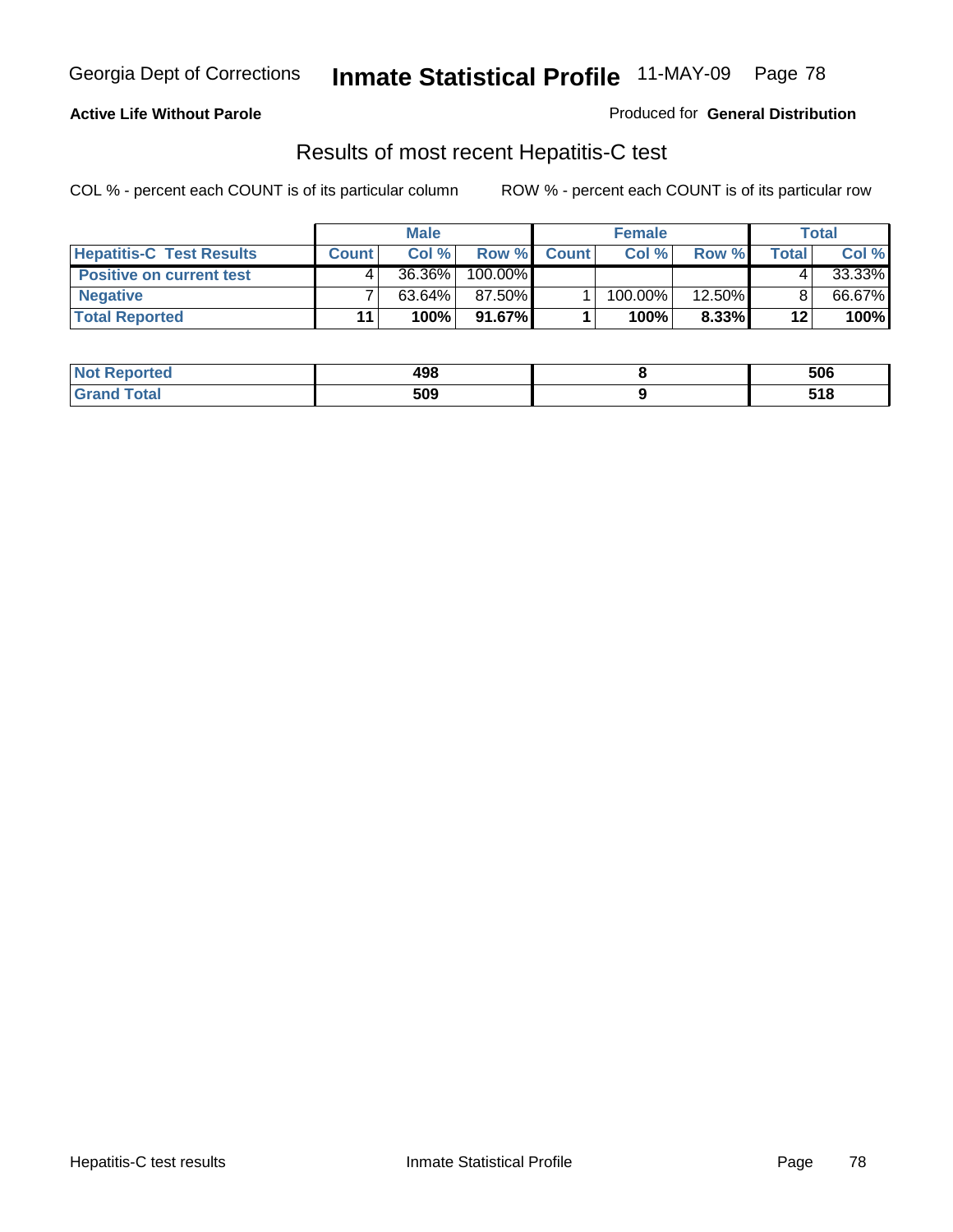### **Active Life Without Parole**

Produced for **General Distribution**

### Results of most recent pregnancy test

|                               | <b>Male</b>  |      |          | <b>Female</b>  |            |         | <b>Total</b>   |         |
|-------------------------------|--------------|------|----------|----------------|------------|---------|----------------|---------|
| <b>Pregnancy Test Results</b> | <b>Count</b> | Col% | Row %    | <b>Count</b> Ⅰ | Col %      | Row %   | <b>Total</b> I | Col %   |
| <b>Negative</b>               |              |      |          |                | $100.00\%$ | 100.00% |                | 100.00% |
| <b>Total Reported</b>         |              | %    | $0.00\%$ |                | 100%       | 100.00% |                | 100%    |

| orted      | 509 |              |
|------------|-----|--------------|
| <b>ota</b> | 509 | E 4 O<br>JIU |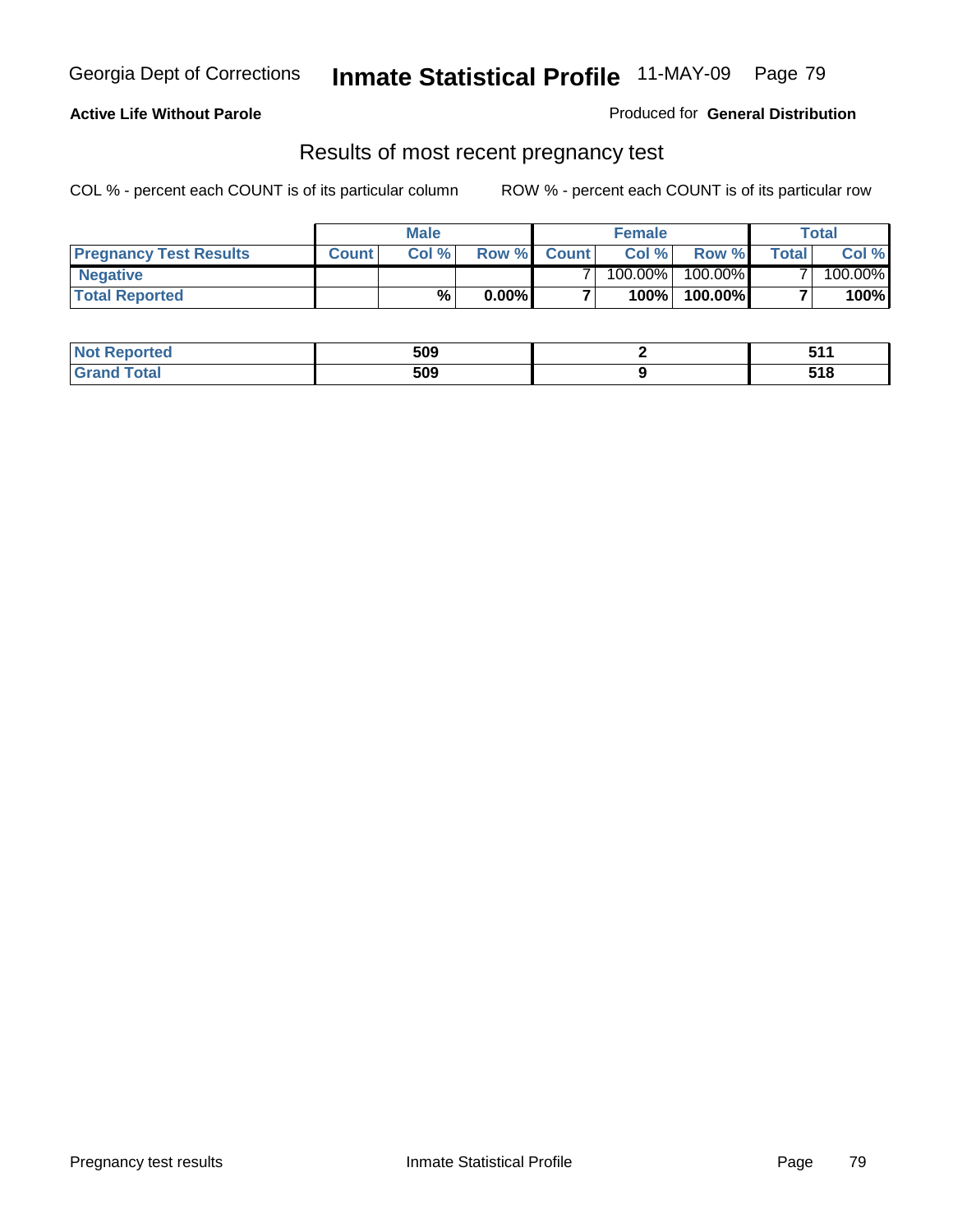### **Active Life Without Parole**

#### Produced for **General Distribution**

## Results of most recent diabetes test

|                                 |              | <b>Male</b> |            |             | <b>Female</b> |          |              | Total   |
|---------------------------------|--------------|-------------|------------|-------------|---------------|----------|--------------|---------|
| <b>Diabetes Test Results</b>    | <b>Count</b> | Col %       |            | Row % Count | Col%          | Row %    | <b>Total</b> | Col %   |
| <b>Positive on current test</b> |              | 100.00%     | $100.00\%$ |             |               |          |              | 100.00% |
| <b>Total Reported</b>           |              | 100%        | 100.00%    |             | %             | $0.00\%$ |              | 100%    |

| <b>Reported</b>  | 507 | -40<br>JIU     |
|------------------|-----|----------------|
| <b>otal</b><br>. | 509 | E 4 0<br>ם ו ט |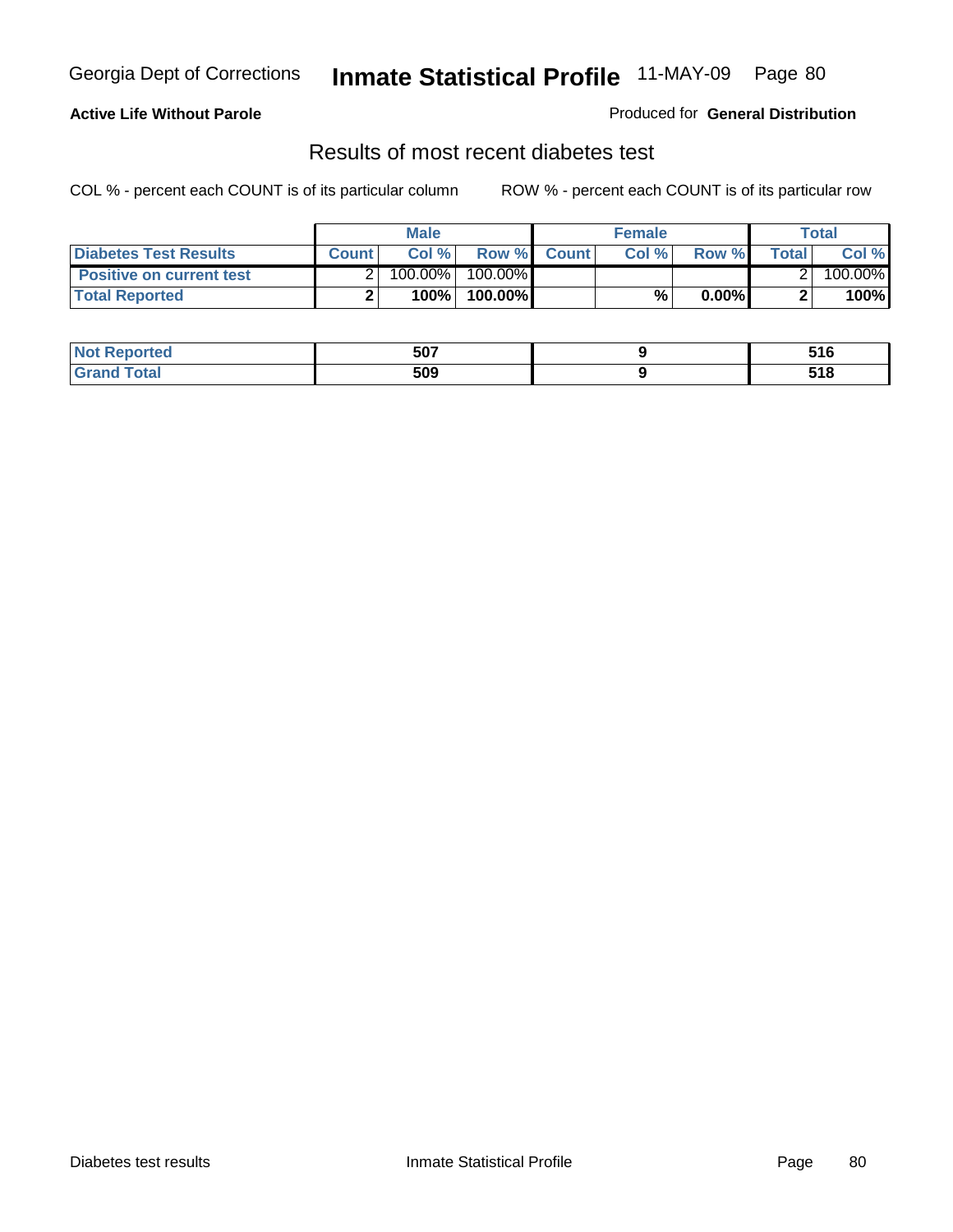### **Active Life Without Parole**

#### Produced for **General Distribution**

### Results of most recent hypertension test

|                                  |              | <b>Male</b> |            |             | <b>Female</b> |          |        | Total   |
|----------------------------------|--------------|-------------|------------|-------------|---------------|----------|--------|---------|
| <b>Hypertension Test Results</b> | <b>Count</b> | Col %       |            | Row % Count | Col%          | Row %    | Totall | Col %   |
| <b>Positive on current test</b>  |              | 100.00%     | $100.00\%$ |             |               |          |        | 100.00% |
| <b>Total Reported</b>            |              | 100%        | 100.00%    |             | %             | $0.00\%$ |        | 100%    |

| orted      | 502 |                |
|------------|-----|----------------|
| <b>ota</b> | 509 | E 4 O<br>J I U |